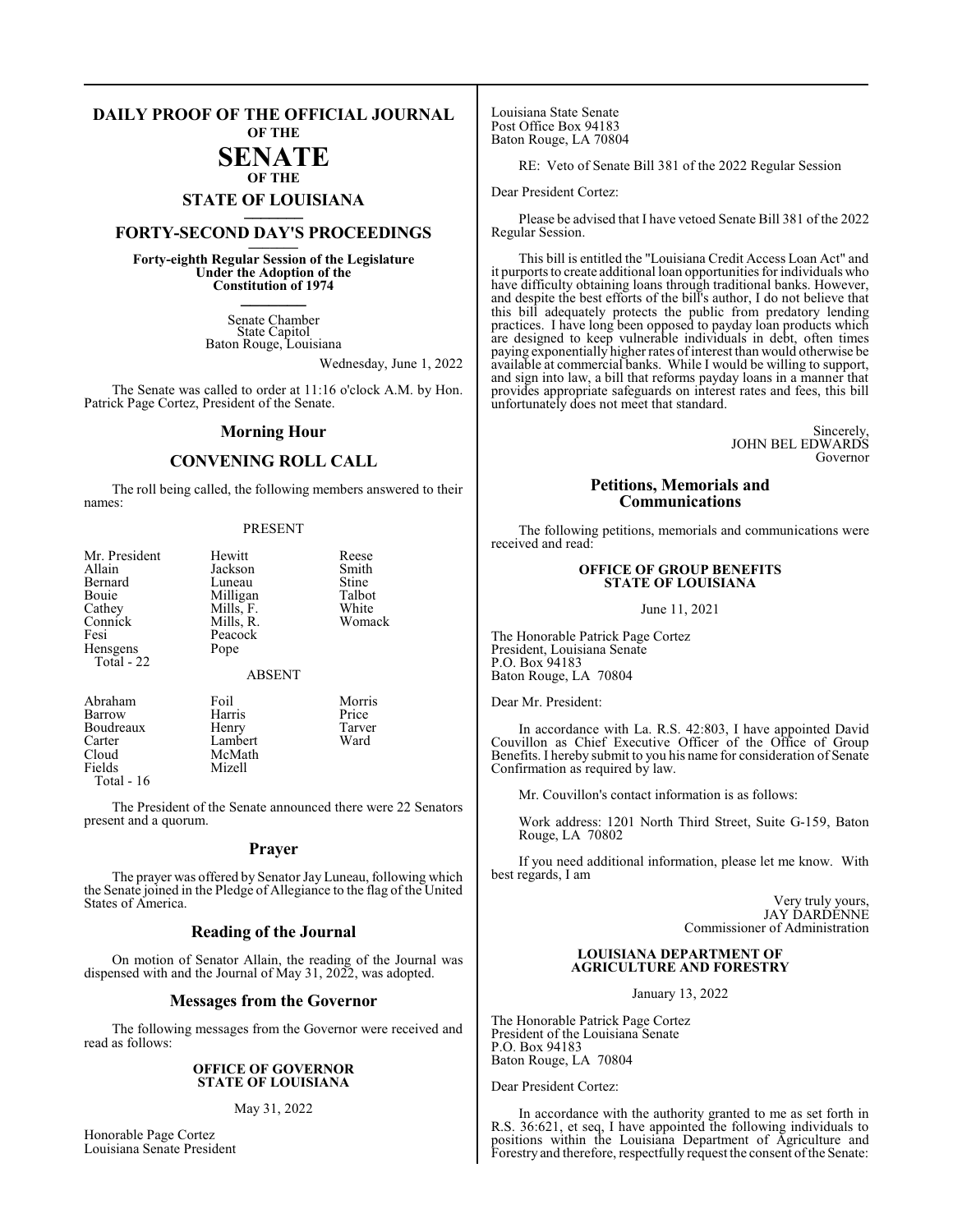#### Assistant Commissioner - Office of Agro-Consumer Services Bobby Fletcher, PhD 5825 Florida Blvd., Suite 5000 Baton Rouge, LA 70806 VICE: Vacant (Stephen O. Sessums) Appointed: July 12, 2021

Assistant Commissioner - Office of Animal Health and Food Safety Leo Kevin Wofford 5825 Florida Blvd., Suite 4000 Baton Rouge, LA 70806 VICE: Vacant (John Stanley Walther) Appointed: July 12, 2021

I am confident that each individual meets the qualifications required by law and will serve the State of Louisiana and the Department of Agriculture and Forestry honorably. Hence, I submit their names for consideration of confirmation by the Senate.

> Respectfully yours, MIKE STRAIN DVM Commissioner

#### **LOUISIANA DEPARTMENT OF AGRICULTURE AND FORESTRY**

January 31, 2022

The Honorable Patrick Page Cortez President of the Louisiana Senate P.O. Box 94183 Baton Rouge, LA 70804

RE: Appointment of members to the Louisiana Board of Animal Health

Dear President Cortez:

Pursuant to the authority granted to me as set forth in Louisiana Revised Statutes 3:2091, I have appointed the following individuals as members of the Louisiana Board of Animal Health. Hence, I submit their names for consideration of the Senate confirmation as required by law.

Sara Kathleen Byrd 1700 Corley Street Ruston, LA 71270 POSITION: Louisiana Poultry Federation APPOINTMENT DATE: July 26, 2021 TERM: Concurrent VICE: VACANT (C. Collins)

Brady Curtis Rutledge 21221 Highway 101 Iowa, LA 70647

POSITION: Louisiana Pork Producers APPOINTMENT DATE: July 13, 2021 TERM: Concurrent VICE: VACANT (D. Hebert)

I, as Commissioner of Agriculture and Forestry, have the honor of serving as an ex officio member. I am confident that each individual meets the qualifications required by law and will serve the State of Louisiana and the Louisiana Board of Animal Health honorably. Thank you.

> Respectfully yours, MIKE STRAIN, DVM Commissioner

#### **LOUISIANA DEPARTMENT OF AGRICULTURE AND FORESTRY**

## **Page 2 SENATE 42nd DAY'S PROCEEDINGS**

February 1, 2022

The Honorable Patrick Page Cortez President of the Louisiana Senate P.O. Box 94183 Baton Rouge, LA 70804

Re: Appointment of Members and Alternates to the Boll Weevil Eradication Commission

Dear President Cortez:

Pursuant to the authority granted to me as set forth in La. R.S. 3:1604, I have appointed the following individuals as members and alternates of the Boll Weevil Eradication Commission and, therefore, respectfully request the consent of the Senate.

MEMBER Thomas A. "Tap" Parker 689 Lensing Lane Lake Providence, LA 71254 VICE: Vacant (H. Herring) TERM: February 1, 2022 - Concurrent POSITION: LA Cotton and Grain Association

Kody Allen Beavers 159 John Daily Road Extension, LA 71243 VICE: Vacant (D. Morris) TERM: February 1, 2022 - Concurrent POSITION: LA Cotton and Grain Association

ALTERNATE John Bolinger Frierson Jr. 11037 Harts Island Road Shreveport, LA 71115 VICE: Vacant (T. Parker) TERM: February 1, 2022 - Concurrent POSITION: LA Cotton and Grain Association

Russell Y. "Russ" Ratcliff 1962 Hwy. 605 Newellton, LA 71357 VICE: Vacant (L. Sayes) TERM: February 1, 2022 - Concurrent POSITION: LA Cotton and Grain Association

The following ex officio members continue to advise this Commission. Dr. Lucien "Luke" Laborde, Jr. serves as the Interim LSU Vice President for Agriculture and the Dean of the College of Agriculture (Dr. Mike Salassi serves as his designee). Mr. Robert "Hank" Jones serves in an ex officio capacity as a member of the Louisiana Agricultural Consultants Association. I also serve as an ex officio member as Commissioner of Agriculture and Forestry.

I am confident that each individual meets the qualifications required by law and will serve the State of Louisiana and the Boll Weevil Eradication Commission honorably. Hence, I submit their names for consideration of confirmation by the Senate. Thank you.

> Respectfully yours, MIKE STRAIN, DVM Commissioner

#### **LOUISIANA DEPARTMENT OF AGRICULTURE AND FORESTRY**

January 19, 2022

The Honorable Patrick Page Cortez President of the Louisiana Senate P.O. Box 94183 Baton Rouge, LA 70804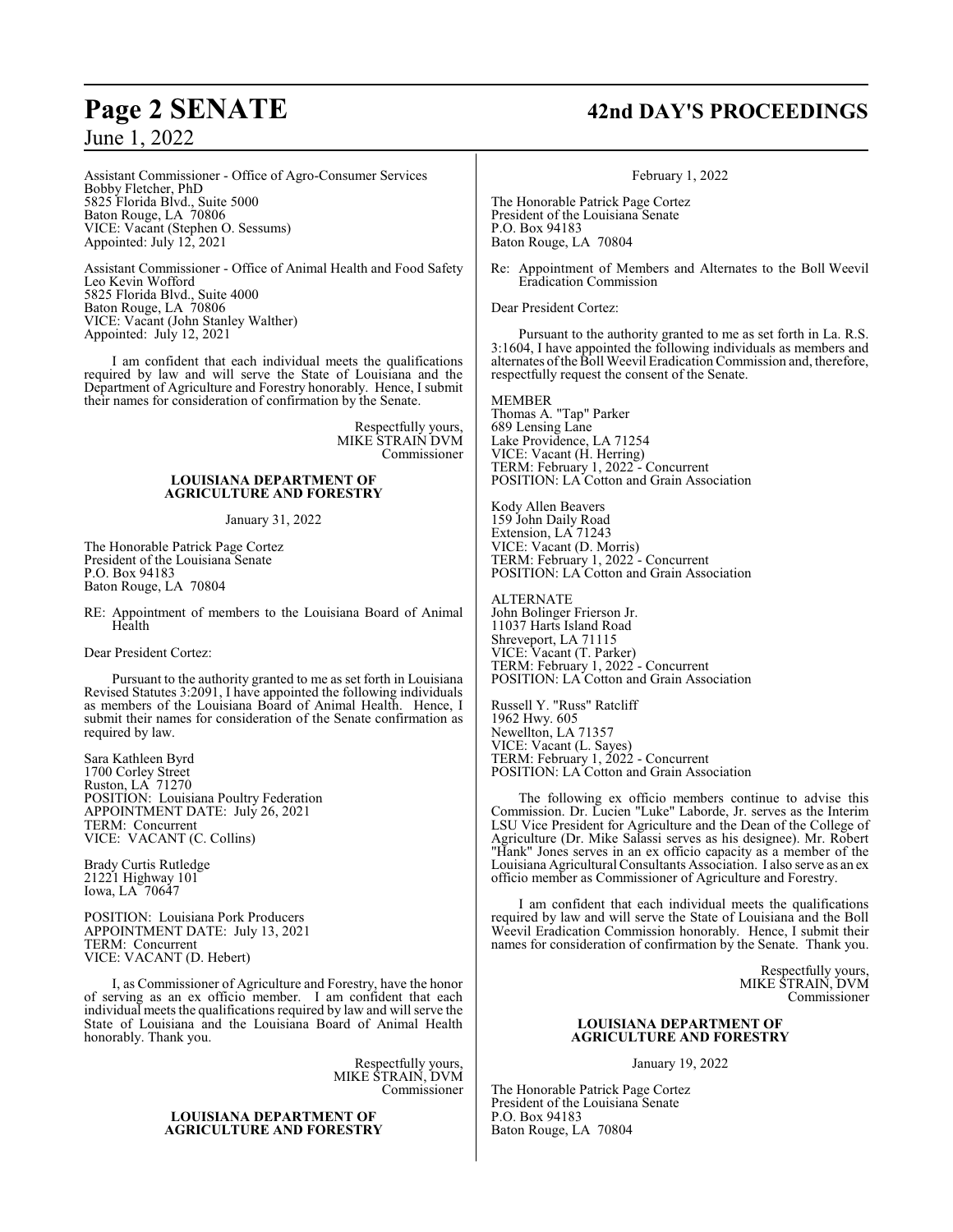## **42nd DAY'S PROCEEDINGS Page 3 SENATE**

# June 1, 2022

Re: Appointment of Members and Alternates to the Louisiana Egg **Commission** 

Dear President Cortez,

Pursuant to the authority granted to me as set forth in LA R.S. 3:837, I have appointed the following individuals as members and alternates of the Louisiana Egg Commission and, therefore, respectfully request the consent of the Senate.

John Michael Lalla 321 West 10th Street Reserve, LA 70084 POSITION: Member, Active Distributor TERM: August 18, 2021 - Concurrent VICE: VACANT (self)

Anne Maria Babin 321 West 10th Street Reserve, LA 70084 POSITION: Alternate, Active Distributor TERM: August 18, 2021 - Concurrent VICE: VACANT (self)

I am confident that each individual meets the qualifications required by law and will serve the State of Louisiana and the Louisiana Egg Commission honorably. Hence, I submit their names for consideration of confirmation by the Senate. Thank you.

> Respectfully yours, MIKE STRAIN DVM Commissioner

#### **LOUISIANA DEPARTMENT OF AGRICULTURE AND FORESTRY**

February 21, 2022

The Honorable Patrick Page Cortez President of the Louisiana Senate P.O. Box 94183 Baton Rouge, LA 70804

Re: Appointment of Members to the Horticulture Commission of Louisiana

Dear President Cortez:

Pursuant to the authority granted to me as set forth in R.S. 3:3801. I have appointed the enclosed list of individuals to the Horticulture Commission of Louisiana and, therefore, respectfully request the consent of the Senate.

The following ex officio members continue to advise this Commission. Dr. Lucien Laborde serves as the Interim LSU Vice President for Agriculture and Dean of the College of Agriculture (Dr. Ed Bush serves as his designee). Dr. Ansel Rankins serves as the Assistant Commissioner of Agricultural and Environmental Sciences. I also serve as an ex officio member as Commissioner of Agriculture and Forestry.

I am confident that these individuals meet the qualifications required by law and will serve the State of Louisiana and the Horticulture Commission of Louisiana honorably. Hence, I submit their names for consideration of confirmation by the Senate. Thank you.

> Respectfully yours, MIKE STRAIN DVM Commissioner

Horticulture Commission of Louisiana George Warren Bofinger III P.O. Box 82301

Baton Rouge, LA 70884 POSITION: Licensed arborist TERM: August 17, 2021 - December 31, 2024 VICE: Zefferino Von Kurnatowski

Gary Bullock 611 Seventh Street Morgan City, LA 70380 POSITION: Licensed retail florist TERM: August 17, 2021 - December 31, 2024 VICE: Self

Chad D. Danos 376 Riverlon Avenue Baton Rouge, LA 70806 POSITION: Licensed landscape architect TERM: February 17, 2022 - December 31, 2025 VICE: Self

Richard H. Hill 4906 McHugh Drive Zachary, LA 70791 POSITION: Licensed wholesale florist TERM: February 17, 2022 - December 31, 2025 VICE: Self

Rebekah O'Quin 7375 Panache Lane Ethel, LA 70730 POSITION: Licensed utility arborist TERM: November 12, 2021 - December 31, 2024 VICE: Steven Hoover

#### **LOUISIANA DEPARTMENT OF AGRICULTURE AND FORESTRY**

January 19, 2022

The Honorable Patrick Page Cortez President of the Louisiana Senate P.O. Box 94183 Baton Rouge, LA 70804

Re: Appointment to the Louisiana Strawberry Marketing Board

Dear President Cortez:

Pursuant to the authority granted to me as set forth in La. R.S. 3:730.3. I have appointed the following individual as a member of the Louisiana Strawberry Marketing Board, and therefore, respectfully request the consent of the Senate.

Ms. Shelley Douglas Matherne 40197 Drude Rd. Ponchatoula, LA 70454 POSITION: Consumer with knowledge of the strawberry industry TERM: July 27, 2021 - Concurrent VICE: VACANT (S. Miller)

Mr. Jeff Wright, Ponchatoula Strawberry Festival Chairperson; Charlie Hutchinson, Ph.D., LSU Hammond Experiment Station, and I, as Commissioner of Agriculture and Forestry, are honored to serve as ex officio members of the board.

I am confident that Ms. Matherne meets the qualifications required by law and will serve the State of Louisiana and the Louisiana Strawberry Marketing Board honorably. Hence, I submit her name for consideration of confirmation by the Senate. Thank you.

> Respectfully yours, MIKE STRAIN DVM Commissioner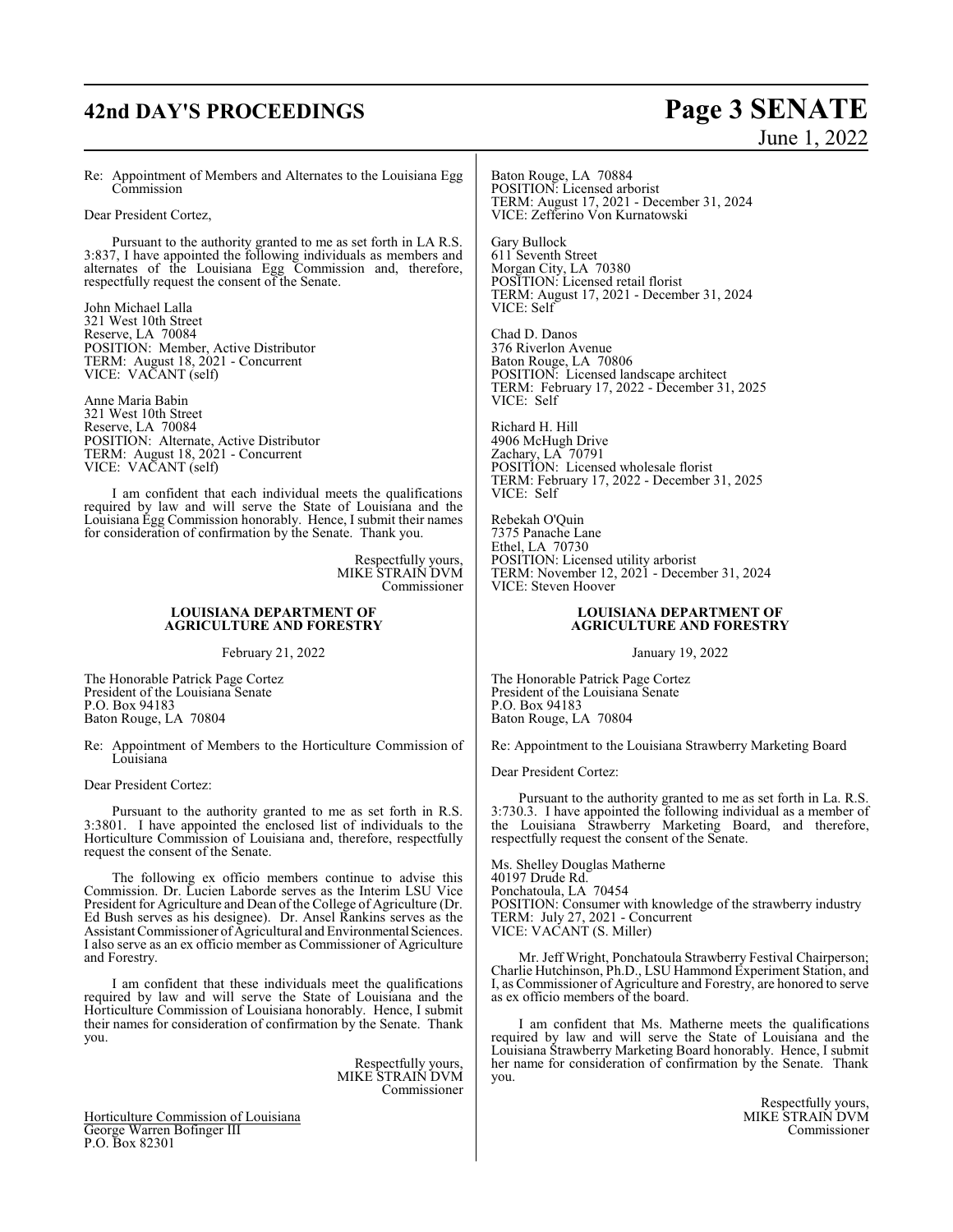#### **LOUISIANA DEPARTMENT OF AGRICULTURE AND FORESTRY**

January 13, 2022

The Honorable Patrick Page Cortez President of the Louisiana Senate P.O. Box 94183 Baton Rouge, LA 70804

Re: Appointment of the Assistant Director of the Commission of Weights and Measures

Dear President Cortez:

In accordance with the authority granted to me as set forth in R.S. 3:4603(I), I have appointed Gene Cavalier as Assistant Director of the Commission of Weights and Measures within the Louisiana Department of Agriculture and Forestry and, therefore, respectfully request the required consent of the Senate.

Assistant Director of the Commission of Weights and Measures Gene Paul Cavalier 11463 Highway 1078 Folsom, LA 70437 VICE: Paul Floyd Appointed: July 16, 2021

I am confident that this gentleman meets the qualifications required by law and will serve the State of Louisiana and the Department of Agriculture and Forestry honorably. Hence, I submit his name for consideration of confirmation by the Senate. Thank you.

> Respectfully yours, MIKE STRAIN DVM Commissioner

#### **LOUISIANA DEPARTMENT OF AGRICULTURE AND FORESTRY**

January 11, 2022

The Honorable Patrick Page Cortez President of the Louisiana Senate P.O. Box 94183 Baton Rouge, LA 70804

Re: Appointment of the Director of the Commission of Weights and **Measures** 

Dear President Cortez:

In accordance with the authority granted to me as set forth in R.S. 3:4603(I), I have appointed Paul Floyd as Director of the Commission of Weights and Measures within the Louisiana Department of Agriculture and Forestry and, therefore, respectfully request the required consent of the Senate.

Director of the Commission of Weights and Measures Paul Christopher Floyd 618 St. Tammany Street Baton Rouge, LA 70806 VICE: Bobby Fletcher Appointment date: July 16, 2021

I am confident that this gentleman meets the qualifications required by law and will serve the State of Louisiana and the Department of Agriculture and Forestry honorably. Hence, I submit his name for consideration of confirmation by the Senate. Thank you.

> Respectfully yours, MIKE STRAIN DVM Commissioner

## **Page 4 SENATE 42nd DAY'S PROCEEDINGS**

**Florida Parishes Juvenile Justice Commission**

October 14, 2021

Honorable Page Cortez, President Louisiana State Senate Post Office Box 94183 Baton Rouge, La 70804-9183

Re: Florida Parishes Juvenile Justice Commission

Dear Senator Cortez:

Pursuant to R.S. 15:1094.1(A), George R Coxen has been appointed by the Judges of the 21st Judicial District to serve as a commissioner on the Florida Parishes Juvenile Justice Commission.

In that regard, I hereby acknowledge the following appointment and submit to you and the name for consideration of Senate confirmation as required by law.

George R. Coxen P.o Box 788 Amite, La 70422 Appointed by Judges of the 21st Judicial District Appointed: June 14,2021 Term: June 06, 2025 Vice: Self

Thank you in advance for your attention to this important matter. Please contact me should you have any questions or need additional information.

> Sincerely TONIA DELEON Recording Secretary

#### **Florida Parishes Juvenile Justice Commission**

September 29, 2021

Honorable Page Cortez, President Louisiana State Senate Post Office Box 94183 Baton Rouge, La 70804-9183

Re: Florida Parishes Juvenile Justice Commission

Dear Senator Cortez:

Pursuant to R.S. 15:1094.1(A), Michael B. Forbes was appointed by the District Attorney of the 21st Judicial District, as a commissioner on the Florida Parishes Juvenile Justice Commission.

In that regard, I hereby acknowledge the following appointment and submit to you and the name for consideration of Senate confirmation as required by law.

Michael B. Forbes 217 East Charles Street Hammond, La 70401 Appointed by District Attorney of the 21st JD Appointed: June 14,2021 Term: June 06, 2025 Vice: Self

Thank you in advance for your attention to this important matter. Please contact me should you have any questions or need additional information.

> Sincerely TONIA DELEON Recording Secretary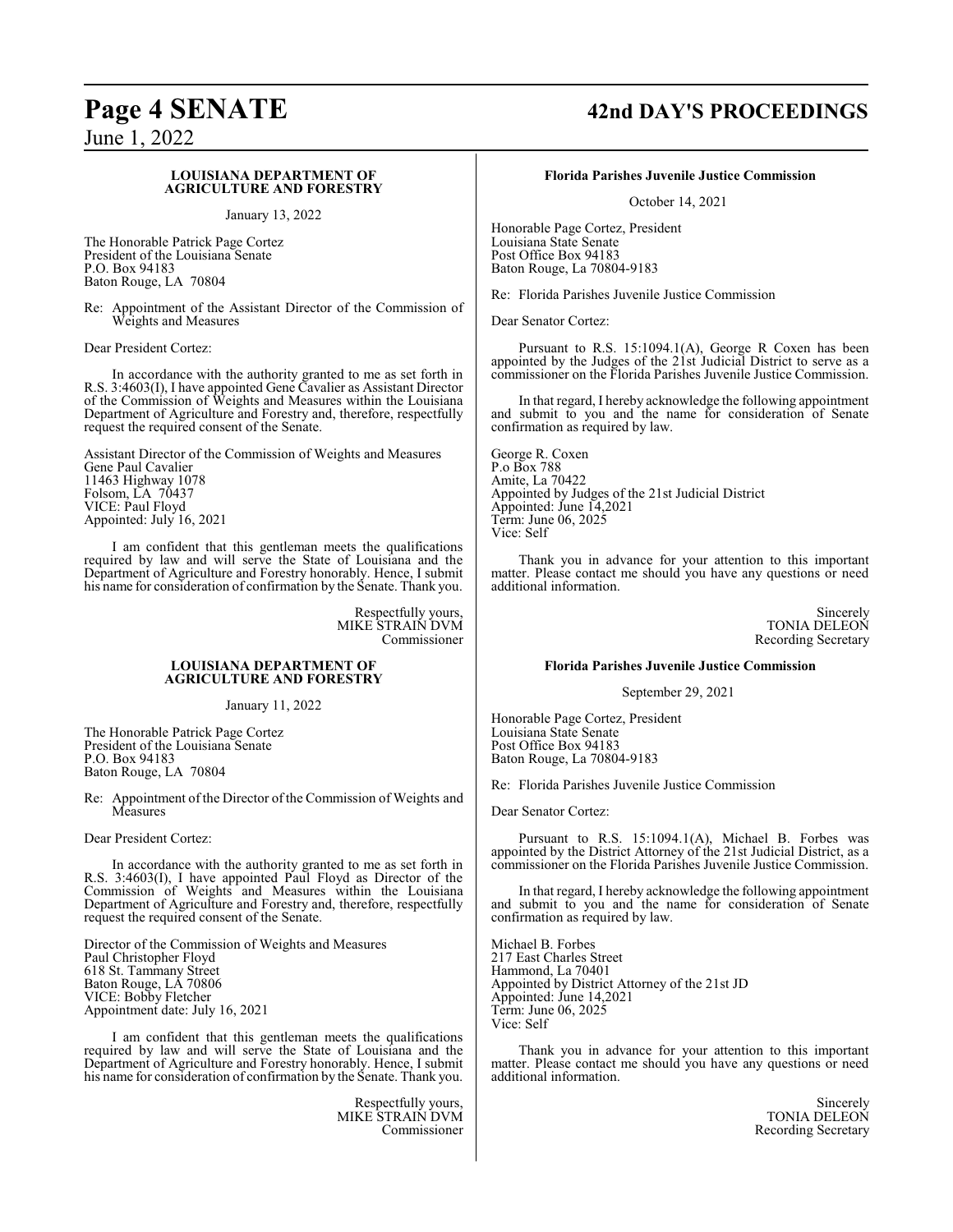## **42nd DAY'S PROCEEDINGS Page 5 SENATE**

# June 1, 2022

#### **Florida Parishes Juvenile Justice Commission**

September 29, 2021

Honorable Page Cortez, President Louisiana State Senate Post Office Box 94183 Baton Rouge, La 70804-9183

Re: Florida Parishes Juvenile Justice Commission

Dear Senator Cortez:

Pursuant to R.S. 15:1094.1(A), Alton B. Lewis, Jr. was appointed by the Judges of the 21stt Judicial District, as a commissioner on the Florida Parishes Juvenile Justice Commission.

In that regard, I hereby acknowledge the following appointment and submit to you and the name for consideration of Senate confirmation as required by law.

Alton B. Lewis Jr Appointed by Judges of the 21st Judicial District Appointed: June 14, 2021 Term: June 06, 2025 Vice: Self

Thank you in advance for your attention to this important matter. Please contact me should you have any questions or need additional information.

> Sincerely TONIA DELEON Recording Secretary

#### **Florida Parishes Juvenile Justice Commission**

September 29, 2021

Honorable Page Cortez, President Louisiana State Senate Post Office Box 94183 Baton Rouge, La 70804-9183

Re: Florida Parishes Juvenile Justice Commission

Dear Senator Cortez:

Pursuant to R.S. 15:1094.1(A), Anne Thompson was appointed by the 22nd Judicial Judge, Reggie Badeaux, as a commissioner on the Florida Parishes Juvenile Justice Commission.

In that regard, I hereby acknowledge the following appointment and submit to you and the name for consideration of Senate confirmation as required by law.

Anne Thompson 281 Libra Avenue Mandeville, La 70471 Appointed by Judge of the 22nd Judicial District- R. Badeaux Appointed: September 22, 2021 Term: September 21, 2025 Vice: Mark Manda -vacant

Thank you in advance for your attention to this important matter. Please contact me should you have any questions or need additional information.

> Sincerely, TONIA DELEON Recording Secretary

#### **Florida Parishes Juvenile Justice Commission**

September 29, 2021

Honorable Page Cortez, President Louisiana State Senate Post Office Box 94183 Baton Rouge, La 70804-9183

Re: Florida Parishes Juvenile Justice Commission

Dear Senator Cortez:

Pursuant to R.S. 15:1094.1(A), Kathleen Wilken was appointed jointly by the judges of the city courts of the municipalities of Bogalusa and Slidell as a commissioner on the Florida Parishes Juvenile Justice Commission.

In that regard, I hereby acknowledge the following appointment and submit to you and the name for consideration of Senate confirmation as required by law.

Kathleen Wilken 604 Eagle Drive Slidell, La 70461 Appointed Jointly by Bogalusa and Slidell City Courts Appointed: June 14,2021 Term: June 13, 2025

Thank you in advance for your attention to this important matter. Please contact me should you have any questions or need additional information.

> Sincerely TONIA DELEON Recording Secretary

#### **Florida Parishes Juvenile Justice Commission**

September 29, 2021

The Honorable Patrick Page Cortez President of Louisiana Senate Post Office Box 94183 Baton Rouge, LA 70804-9183

Re: Florida Parishes Juvenile Justice Commission

Dear Senator Cortez:

Pursuant to R.S. 15:1094.1(A), Erica D. Williams appointed by the Judges of Denham Springs and Hammond City Court, as a commissioner on the Florida Parishes Juvenile Justice Commission.

In that regard, I hereby acknowledge the following appointment and submit to you and the name for consideration of Senate confirmation as required by law.

Erica D. Williams P.O. Box 1794 Hammond, La 70404 Appointed by Judges of Denham Springs and Hammond City Courts Appointed: June 14,2021 Term: June 06, 2025 Vice: Self

Thank you in advance for your attention to this important matter. Please contact me should you have any questions or need additional information.

> Sincerely, TONIA DELEON Recording Secretary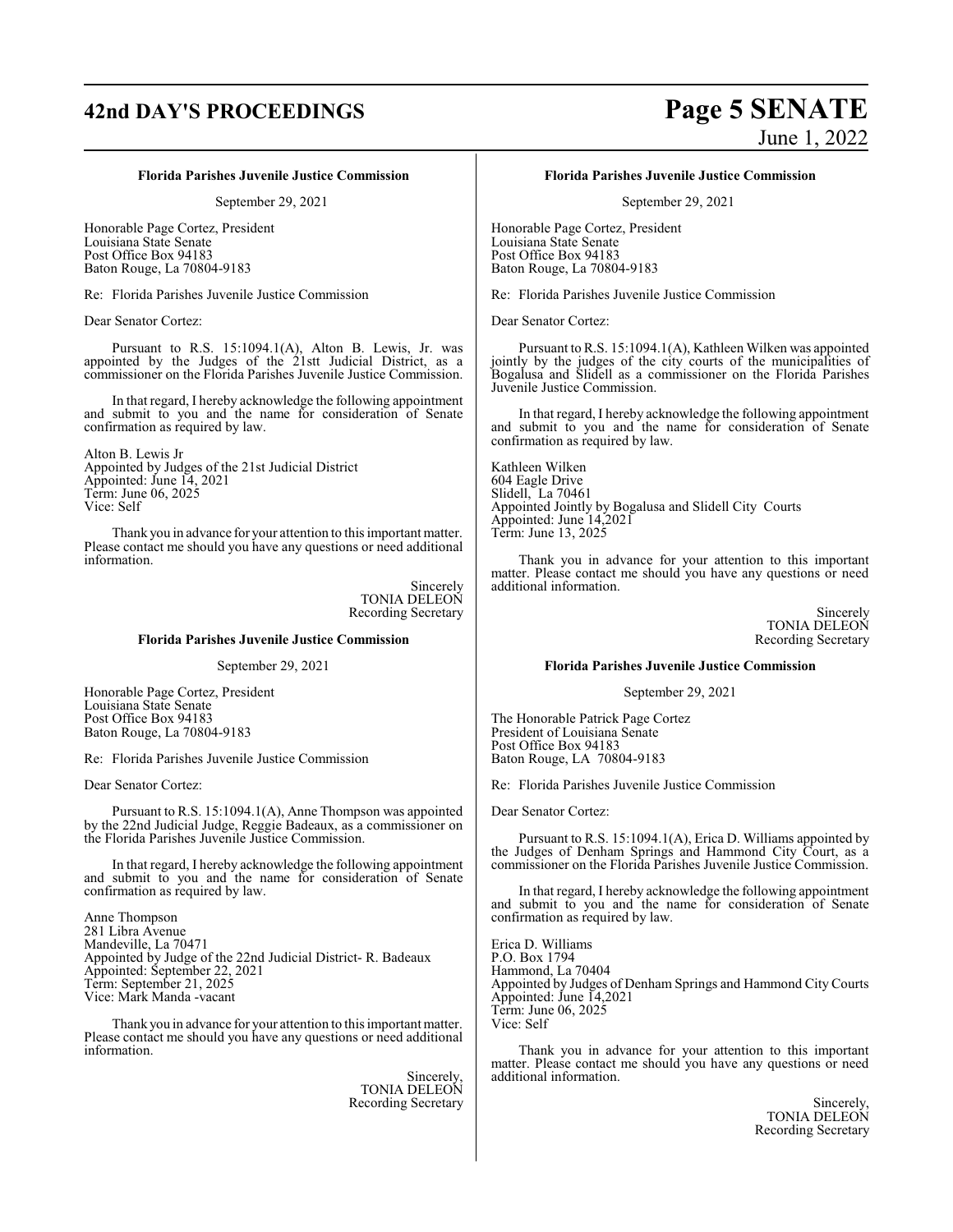## **Page 6 SENATE 42nd DAY'S PROCEEDINGS**

June 1, 2022

#### **GOVERNOR'S OFFICE OF HOMELAND SECURITY AND EMERGENCY PREPAREDNESS**

January 19, 2022

The Honorable Patrick Page Cortez, President Louisiana State Senate Post Office Box 94183 Baton Rouge, LA 70804-9183

Dear Senator Cortez:

In accordance with Louisiana Revised Statute 29:725, I have appointed Ms. Christina Dayries as Deputy Director, Chief of Staff of the Governor's Office of Homeland Security and Emergency Preparedness effective January 13, 2022.

In that regard, I hereby acknowledge the following appointment to the Governor's Office of Homeland Security and Emergency Preparedness and submit to you the name for consideration of Senate confirmation as required by law.

DEPUTY DIRECTOR (Effective January 13, 2022) Ms. Christina Dayries 7667 Independence Blvd. Baton Rouge, LA 70806 Vice: Vacant (Casey Tingle)

Thank you in advance for your attention to this important matter, and please contact me should you have any questions or need additional information.

> **Sincerely** CASEY TINGLE Director

#### **LOUISIANA HOUSING CORPORATION**

April 26, 2022

Re: Appointment to the Louisiana Housing Corporation Executive Director Joshua G. Hollins

Dear Senator Cortez and Members of the Senate:

In accordance with Louisiana Revised Statute 40:600.90, the Board of Directors of the Louisiana Housing Corporation, by Resolution, appointed Joshua G. Hollins as Executive Director ofthe Corporation.

In that regard, I hereby acknowledge the following appointment to the Louisiana HousingCorporation and submit to you the name for consideration of Senate confirmation as required by law.

JOSHUA G. HOLLINS Vice: Vacant (Edselle Keith Cunningham Jr.) 13467 Kings Court Avenue Baton Rouge, LA 70810 Appointed: April 13, 2022 Term: April 12, 2025

Thank you for your attention to this matter. Should you require additional information, please contact Barry E. Brooks, Confidential Assistant to the Executive Director.

> Sincerely, ANTHONY P. MARULLO III Chairman LHC Board of Directors

#### **DEPARTMENT OF INSURANCE**

March 24, 2022

The Honorable Patrick "Page" Cortez President of the Louisiana Senate Post Office Box 94183 Baton Rouge, LA 70804

Dear Senator Cortez,

In accordance with La. R.S. 36:681 et seq., I have made the following appointment:

Nathan Paul Strebeck Title: Deputy Commissioner for the Division of Insurance Fraud & Enforcement Department of Insurance Mailing Address: 1702 North Third Street, Baton Rouge, LA 70802 Appointment Effective: February 10, 2022

Vice: Vacant (Matthew Stewart appointed to another position effective February 7, 2022)

In that regard, I hereby acknowledge and submit the above listed appointment for Senate confirmation as required by law. Please contact Ms. Stacie Evans, Human Resources Director, to coordinate Senate confirmation.

Iffurther information is needed, please do not hesitate to contact me.

With best wishes and kindest personal regards, I remain

Very truly yours, JAMES J. DONELON Commissioner of Insurance

#### **DEPARTMENT OF INSURANCE**

March 24, 2022

The Honorable Patrick "Page" Cortez President of the Louisiana Senate Post Office Box 94183 Baton Rouge, LA 70804

Dear Senator Cortez,

In accordance with La. R.S. 36:681 et seq., I have made the following appointment:

Nathan Paul Strebeck Title: Deputy Commissioner for the Division of Insurance Fraud & Enforcement Department of Insurance Mailing Address: 1702 North Third Street, Baton Rouge, LA 70802 Appointment Effective: February 10, 2022

Vice: Vacant (Matthew Stewart appointed to another position effective February 7, 2022)

In that regard, I hereby acknowledge and submit the above listed appointment for Senate confirmation as required by law. Please contact Ms. Stacie Evans, Human Resources Director, to coordinate Senate confirmation.

Iffurther information is needed, please do not hesitate to contact me.

With best wishes and kindest personal regards, I remain

Very truly yours, JAMES J. DONELON Commissioner of Insurance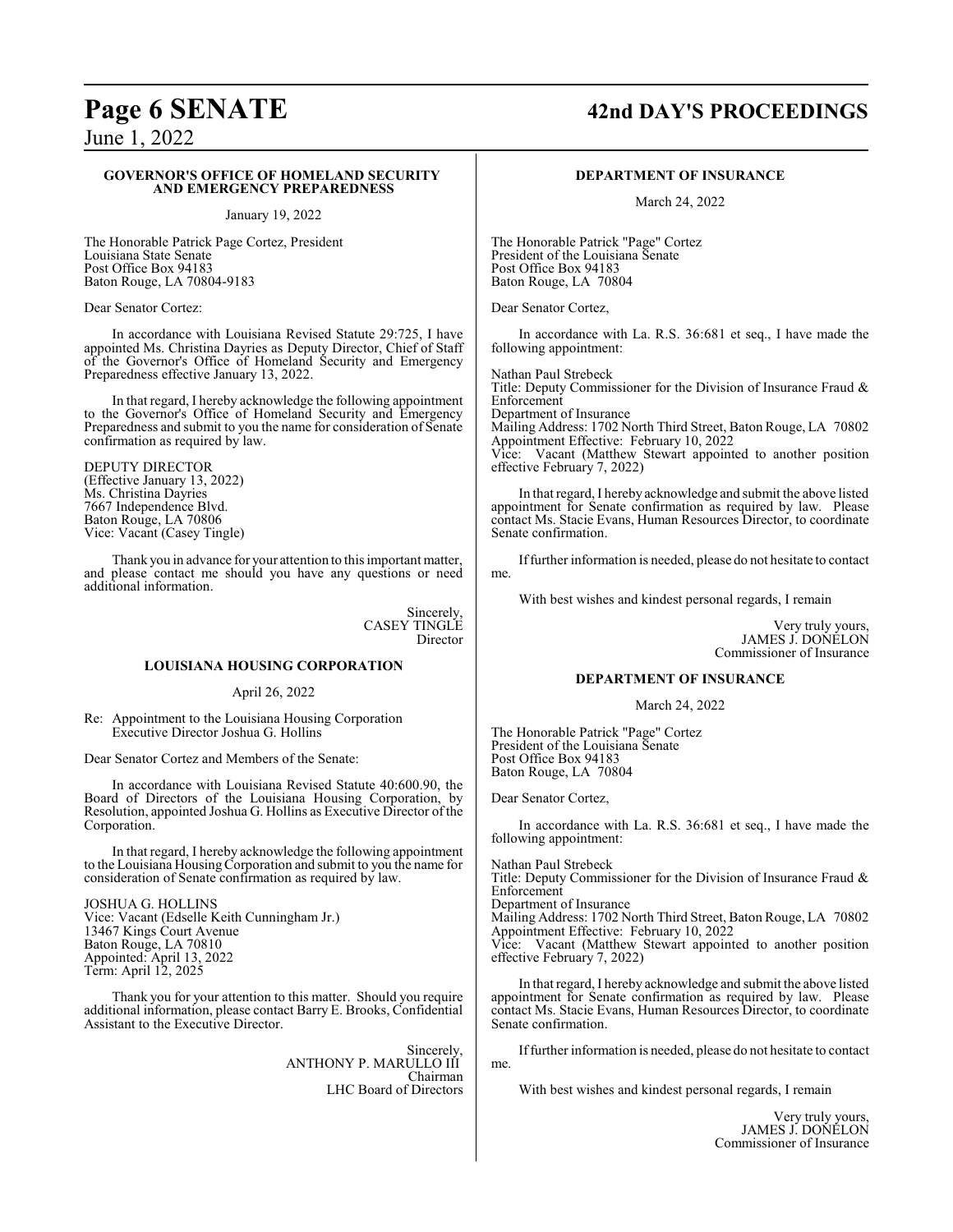# **42nd DAY'S PROCEEDINGS Page 7 SENATE**

# June 1, 2022

#### **DEPARTMENT OF INSURANCE**

March 24, 2022

The Honorable Patrick "Page" Cortez President of the Louisiana Senate Post Office Box 94183 Baton Rouge, LA 70804

Dear Senator Cortez,

In accordance with La. R.S. 36:681 et seq., I have made the following appointment:

Matthew B. Stewart Title: Deputy Commissioner for the Office of Licensing Department of Insurance Mailing Address: 1702 North Third Street, Baton Rouge, LA 70802 Appointment Effective: February 7, 2022 Vice: Vacant (Barry Ward retired effective January 4, 2022)

In that regard, I hereby acknowledge and submit the above listed appointment for Senate confirmation as required by law. Please contact Ms. Stacie Evans, Human Resources Director, to coordinate Senate confirmation.

Iffurther information is needed, please do not hesitate to contact me.

With best wishes and kindest personal regards, I remain

Very truly yours, JAMES J. DONELON Commissioner of Insurance

#### **DEPARTMENT OF INSURANCE**

March 24, 2022

The Honorable Patrick "Page" Cortez President of the Louisiana Senate Post Office Box 94183 Baton Rouge, LA 70804

Dear Senator Cortez,

In accordance with La. R.S. 36:681 et seq., I have made the following appointment:

Nathan Paul Strebeck Title: Deputy Commissioner for the Division of Insurance Fraud & Enforcement

Department of Insurance

Mailing Address: 1702 North Third Street, Baton Rouge, LA 70802 Appointment Effective: February 10, 2022

Vice: Vacant (Matthew Stewart appointed to another position effective February 7, 2022)

In that regard, I hereby acknowledge and submit the above listed appointment for Senate confirmation as required by law. Please contact Ms. Stacie Evans, Human Resources Director, to coordinate Senate confirmation.

Iffurther information is needed, please do not hesitate to contact me.

With best wishes and kindest personal regards, I remain

Very truly yours, JAMES J. DONELON Commissioner of Insurance

#### **DEPARTMENT OF INSURANCE**

December 23, 2021

The Honorable Patrick "Page" Cortez President of the Louisiana Senate Post Office Box 94183 Baton Rouge, LA 70804

Dear Senator Cortez,

The Louisiana Health Care Commission was created in 1992 and each of its members serves a term of two years. Pursuant to the authority granted to me as set forth in La. R.S. 22:2161, I have appointed the following individual as a member of the Louisiana Health Care Commission for her respective two-year term:

Ruby Brewer, MSN/MBA, RN, NEA-BC Vice: Vacant (Theresa Ray) Chief Nursing and Quality Officer East Jefferson General Hospital 4200 Houma Blvd. Metairie, LA 70006 Appointed: 12/6/2021 Term: 12/5/2023 Seat: At-Large Appointment

Iffurther information is needed for Senate confirmation or other matters, please call me or have a member of your staff contact John Ford, Executive Director of the Louisiana Health Care Commission.

With best wishes and kindest personal regards, I remain

Very truly yours, JAMES J. DONELON Commissioner of Insurance

#### **DEPARTMENT OF INSURANCE**

June 17, 2021

The Honorable Patrick "Page" Cortez President of the Louisiana Senate Post Office Box 94183 Baton Rouge, LA 70804

Dear Senator Cortez,

The Louisiana Health Care Commission was created in 1992 and each of its members serves a term of two years. Pursuant to the authority granted to me as set forth in La. R.S. 22:2161, I have appointed the following individual as a member of the Louisiana Health Care Commission:

Alecia Cyprian, Ph.D. Vice: Vacant (Michael A. Andry) Chief Executive Officer Southeast Community Health Systems 490 Sitman Street Greensburg, LA 70441 Appointed : 6/11/2021 Term: 6/10/2023 Seat: Louisiana Primary Care Association (LPCA)

As further information is needed for Senate confirmation or other matters, please call me or have a member of your staff contact Crystal M. Stutes, Executive Director of the Louisiana Health Care Commission.

With best wishes and kindest personal regards, I remain

Very truly yours, JAMES J. DONELON Commissioner of Insurance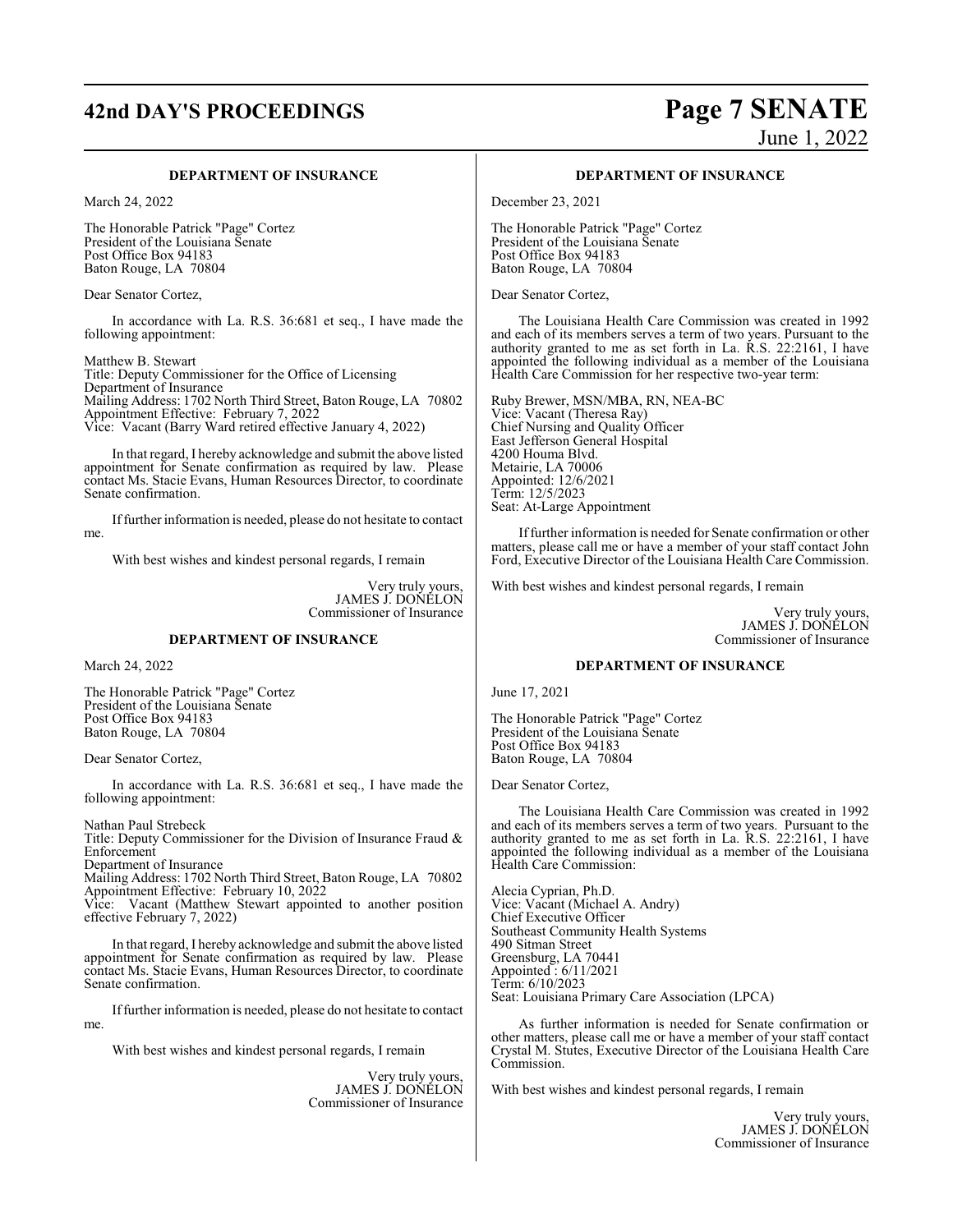## **Page 8 SENATE 42nd DAY'S PROCEEDINGS**

June 1, 2022

#### **JUDICIAL COMPENSATION COMMISSION**

August 26, 2021

The Honorable Patrick Page Cortez President Louisiana State Senate P. O. Box 94183 Baton Rouge, LA 70804-9183

RE: Louisiana City Judges Association Appointment to the Judicial Compensation Commission

Dear Senator Cortez and Members of the Senate:

In accordance with Louisiana Revised Statute 13:42, as President of the Louisiana City Judges Association, I am appointing Judge Aisha S. Clark as a member of the Judicial Compensation Commission.

In that regard I hereby acknowledge the following appointment to the Judicial Compensation Commission and submit to you the name for consideration of Senate confirmation as required by law.

Judge Aisha S. Clark Monroe City Court, Div. "C" 600 Calypso Street Monroe, LA 71201

If you have any questions, please do not hesitate to contact me.

With kind regards, Sincerely, JUDGE PAMMELA S. LATTIER President of the Louisiana City Judges Association

#### **JUDICIAL COMPENSATION COMMISSION**

November 23, 2021

The Honorable Patrick Page Cortez President Louisiana State Senate P. O. Box 94183 Baton Rouge, LA 70804-9183

Re: Judicial Compensation Commission appointment

Dear President Cortez:

This letter is to advise you that pursuant to the authority granted to me as set forth in R.S. 13:42, I have appointed Representative Robby Carter Jones to serve as a member of the Judicial Compensation Commission.

In that regard, I hereby acknowledge the following appointment to the Judicial Compensation Commission and submit to you this name for consideration of Senate confirmation as required by law:

The Honorable Robby Carter State Representative 225 NW Central Avenue Amite, LA 70422 Vice: (Vacancy-former Rep. Fred Jones)

Thank you for your attention to this matter. If I or my staff can be of any assistance to you, please do not hesitate to call.

> Sincerely, CLAY SCHEXNAYDER Speaker, Louisiana House of Representatives

#### **JUDICIAL COMPENSATION COMMISSION**

June 11, 2021

The Honorable Patrick Page Cortez President Louisiana State Senate P. O. Box 94183 Baton Rouge, LA 70804-9183

Re: Appointment to the Judicial Compensation Commission By Louisiana District Judges Association

Dear Senator Cortez:

In accordance with Louisiana Revised Statute 13:42, et seq., please allow this letter to serve as the Louisiana District Judges Association's appointment of Judge Hunter Greene to the Judicial Compensation Commission to replace Judge James Doherty.

Should the Senate confirm the appointment of Judge Greene, his term will expire on June 10, 2025.

Judge Greene's contact information is: Judge Hunter Greene East Baton Rouge Family Court 300 N. Blvd., Suite 4301 Baton Rouge, LA 70801

If you need further information please contact our staff liaison, Jennifer Eagan.

> Sincerely, JUDGE BRADY O'CALLAGHAN 1st Judicial District Court President, Louisiana District Judges Association

#### **JUDICIAL COMPENSATION COMMISSION**

July 30, 2021

The Honorable Patrick Page Cortez President Louisiana State Senate P. O. Box 94183 Baton Rouge, LA 70804-9183

RE: Louisiana State Bar Association Appointment to the Judicial Compensation Commission

Dear Senator Cortez and Members of the Senate:

In accordance with Louisiana Revised State 13:42, as President of the Louisiana State Bar Association, I am appointing Robert A. Kutcher as a member of the Judicial Compensation Commission.

In that regard I hereby acknowledge the following appointment to the Judicial Compensation Commission and submit to you the name for consideration of Senate confirmation as required by law.

Mr. Robert A. Kutcher Vice: Vacant (Donald R. Abaunza) Kutcher Tygier & Luminais, LLP Two Lakeway Center 3850 North Causeway Boulevard Metairie, LA 70002-8130

If you have any questions, please do not hesitate to contact me.

With kind regards, I am,

**Sincerely** H. MINOR PIPES III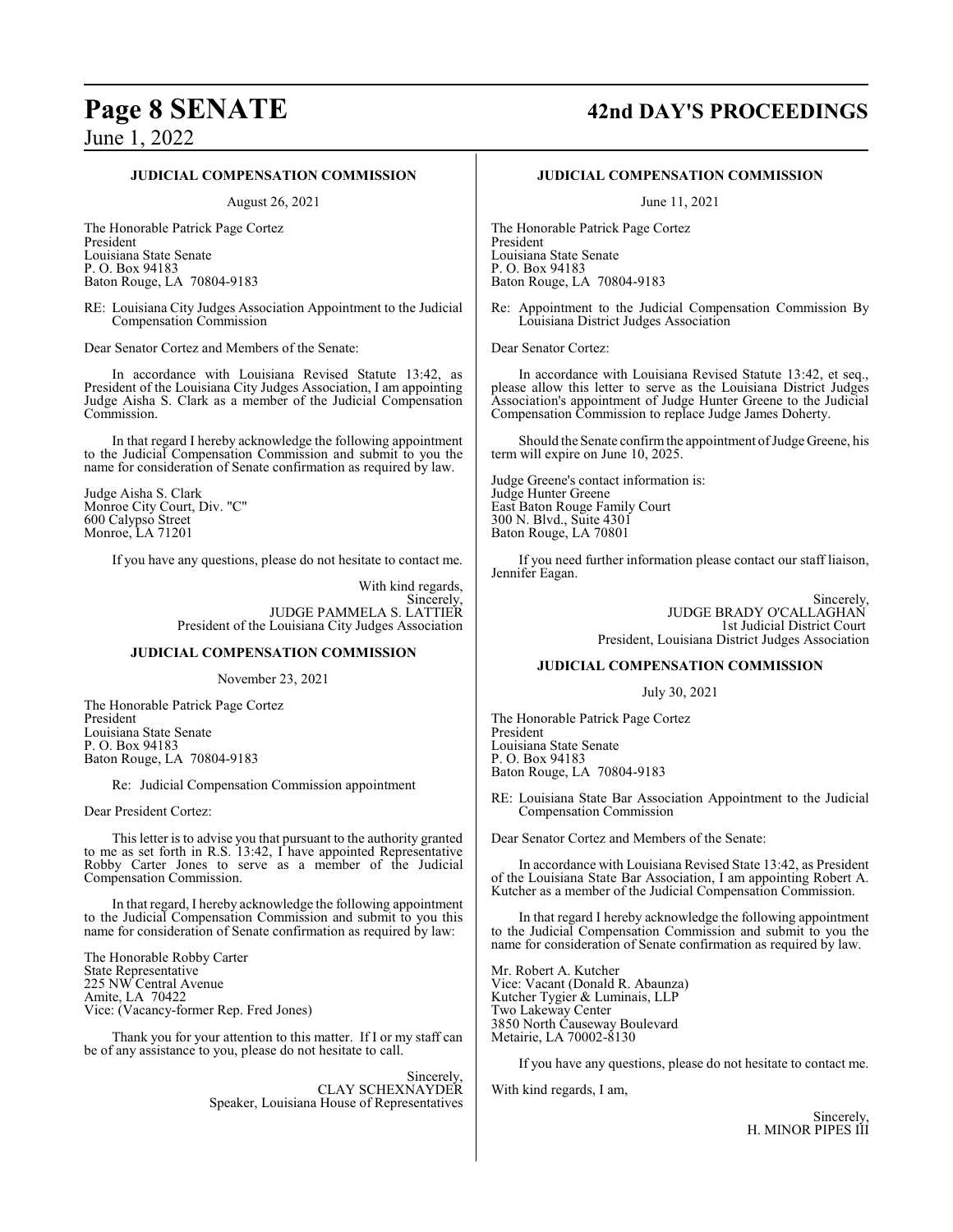# **42nd DAY'S PROCEEDINGS Page 9 SENATE**

# June 1, 2022

#### **LAKEFRONT MANAGEMENT AUTHORITY**

February 21, 2022

The Honorable Patrick Page Cortez, President Louisiana State Senate P.O. Box 94183 Baton Rouge, LA 70804

The Honorable Patrick Page Cortez, President Louisiana State Senate 101 W. Farrel Road, Bldg. 5, Ste. 100 Lafayette, LA 70508

> RE: LAKEFRONT MANAGEMENT AUTHORITY BOAR APPOINTMENT

Dear Senator President Cortez and Members of the Louisiana State Senate:

Pursuant to R.S. 38:330.12.1, the Office of the New Orleans City Council, District E has appointed Brian P. Egana to serve on the Lakefront Management Authority board.

In that regard, I hereby acknowledge the following appointment and submit to you the name for consideration of Senate confirmation as required by law.

Name: Brian P. Egana Address: 1515 Poydras Street, Suite 2215 New Orleans, LA 70112 Term: July 28, 2021-August 15, 2022

Should you have any questions, please contact my office.

Sincerely, HONORABLE OLIVER M. THOMAS JR. Councilmember District E

#### **LAKEFRONT MANAGEMENT AUTHORITY**

July 28, 2021

The Honorable Patrick Page Cortez President Louisiana State Senate P. O. Box 94183 Baton Rouge, LA 70804-9183

RE: LAKEFRONT MANAGEMENT AUTHORITY BOARD APPOINTMENT

Dear Senator Cortez and Members of the Louisiana State Senate:

Pursuant to RS 38:330.12.1, the Office of the Mayor of New Orleans has appointed Monika Gerhart to serve on the Lakefront Management Authority board.

In that regard, I hereby acknowledge the following appointment and submit to you the name for consideration of Senate confirmation as required by law.

Name: Monika Gerhart<br>Title: Director of State Title: Director of State Relations<br>Office: City of New Orleans City of New Orleans, Office of Intergovernmental Relations Address: 1300 Perdido Street, Suite 2E04 New Orleans, LA 70112 Term: July 28, 2021-August 15, 2022

Should you have any questions, please contact my office.

Sincerely, LATOYA CANTRELL

Mayor, City of New Orleans President of the Louisiana City Judges Association

#### **OFFICE OF THE LIEUTENANT GOVERNOR STATE OF LOUISIANA**

July 23, 2021

The Honorable Page Cortez President of Louisiana Senate Post Office Box 94183 Baton Rouge, LA 70804-9183

Dear President Cortez and Members of the Senate:

Pursuant to Revised Statute 25:341, I have appointed Brian King to the Board of Directors of the Louisiana State Museum. In that regard, I herebyacknowledge the following appointment to the Board of Directors of the Louisiana State Museum, and submit to you the name for consideration for Senate confirmation as required by law.

Brian King Vice: Anne F. Redd 800 Pelican Avenue New Orleans, LA 70114 Appointed: July 23, 2021 Term Expiration: January 11, 2025 Seat: At-Large

Thank you in advance for your attention to this important matter, and please contact me should you have any questions or need additional information.

Very truly yours, BILLY NUNGESSER Lieutenant Governor

#### **OFFICE OF THE LIEUTENANT GOVERNOR STATE OF LOUISIANA**

July 27, 2021

The Honorable Page Cortez President of Louisiana Senate Post Office Box 94183 Baton Rouge, LA 70804-9183

Dear President Cortez and Members of the Senate:

Pursuant to R.S. 25:341, I have appointed the following individual to the Board of Directors of the Louisiana State Museum. In that regard, I hereby acknowledge the following appointments to the Board of Directors of the Louisiana State Museum, and submit to you the names for consideration of Senate confirmation as required by law.

Suzie Terrell Vice: Self 20 Pelham Dr. Metairie, LA 70005 Appointed July 8, 2021 Term Expiration: January 11, 2025

Thank you in advance for your attention to this important matter, and please contact me should you have any questions or need additional information.

> Very truly yours, BILLY NUNGESSER Lieutenant Governor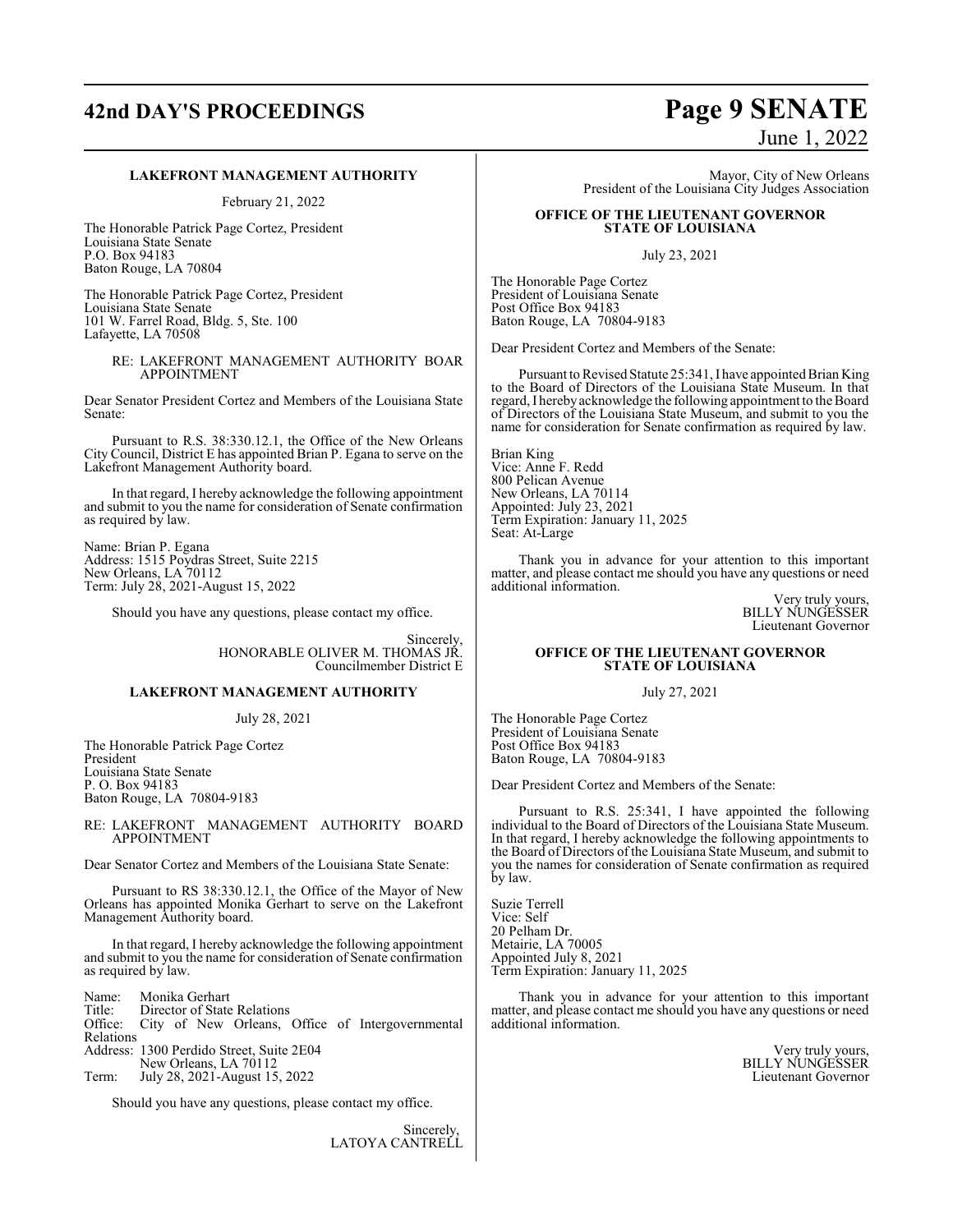#### **OFFICE OF THE LIEUTENANT GOVERNOR STATE OF LOUISIANA**

#### July 27, 2021

The Honorable Page Cortez President of Louisiana Senate Post Office Box 94183 Baton Rouge, LA 70804-9183

Dear President Cortez and Members of the Senate:

Pursuant to R.S. 25:341, I have appointed the following individual to the Board of Directors of the Louisiana State Museum. In that regard, I hereby acknowledge the following appointments to the Board of Directors of the Louisiana State Museum, and submit to you the names for consideration of Senate confirmation as required by law.

Suzie Terrell Vice: Self 20 Pelham Dr. Metairie, LA 70005 Appointed July 8, 2021 Term Expiration: January 11, 2025

Thank you in advance for your attention to this important matter, and please contact me should you have any questions or need additional information.

> Very truly yours, BILLY NUNGESSER Lieutenant Governor

#### **OFFICE OF THE LIEUTENANT GOVERNOR STATE OF LOUISIANA**

November 4, 2021

The Honorable Page Cortez President of Louisiana Senate Post Office Box 94183 Baton Rouge, LA 70804-9183

Dear President Cortez and Members of the Senate:

Pursuant to R.S. 25:341, I have appointed the following individuals to the Board of Directors of the Louisiana State Museum. In that regard, I hereby acknowledge the following appointments to the Board of Directors of the Louisiana State Museum, and submit to you the names for consideration of Senate confirmation as required by law.

Ruth Burke 320 S. New Hampshire St. Covington, LA 70433 Appointed July 8, 2021 Term Expiration: January 11, 2025 Seat: Friends of the Cabildo Vice: Larry Schmidt

Wendy Lodrig 8215 Pritchard Place New Orleans, LA 70118 Appointed July 8, 2021 Term Expiration: January 11, 2025 Seat: Friends of the Cabildo Vice: Vacant (Ann Irwin)

The secretary or his designee of the Department of Culture, Recreation and Tourism shall serve as a member of this the board, and his information is as follows.

## **Page 10 SENATE 42nd DAY'S PROCEEDINGS**

Julio Guichard PO Box 44243 Baton Rouge, LA 70804 Appointed: January 21, 2021 Term Expires: concurrent with the Lt. Governor Seat: Designee Vice: Vacant (Richard Hartley)

Thank you in advance for your attention to this important matter, and please contact me should you have any questions or need additional information.

> Very truly yours, BILLY NUNGESSER Lieutenant Governor

#### **OFFICE OF THE LIEUTENANT GOVERNOR STATE OF LOUISIANA**

January 26, 2022

The Honorable Page Cortez President of Louisiana Senate Post Office Box 94183 Baton Rouge, LA 70804-9183

Dear President Cortez and Members of the Senate:

Pursuant to R.S. 25:341, I have appointed the following individuals to the Board of Directors of the Louisiana State Museum. In that regard, I hereby acknowledge the following appointments to the Board of Directors of the Louisiana State Museum, and submit to you the names for consideration of Senate confirmation as required by law.

E. Tiffany Adler Vice: Kimberly Abramson 110 Bordeaux Street Metairie, LA 70005 Appointed January 26, 2022 Term Expiration: January 11, 2026 Seat: At-Large

Thelma H. French Vice: Kevin Kelly 2222 Dublin Street New Orleans, LA 70118 Appointed January 26, 2022 Term Expiration: January 11, 2025 Seat: At-Large

Florence M. Jumonville Vice: Self 7911 Birch Street New Orleans, LA 70118 Appointed January 26, 2022 Term Expiration: January 11, 2026 Seat: Louisiana Historical Association

Thank you in advance for your attention to this important matter, and please contact me should you have any questions or need additional information.

> Very truly yours, BILLY NUNGESSER Lieutenant Governor

#### **OFFICE OF THE LIEUTENANT GOVERNOR STATE OF LOUISIANA**

February 2, 2022

The Honorable Patrick Page Cortez President of the Louisiana Senate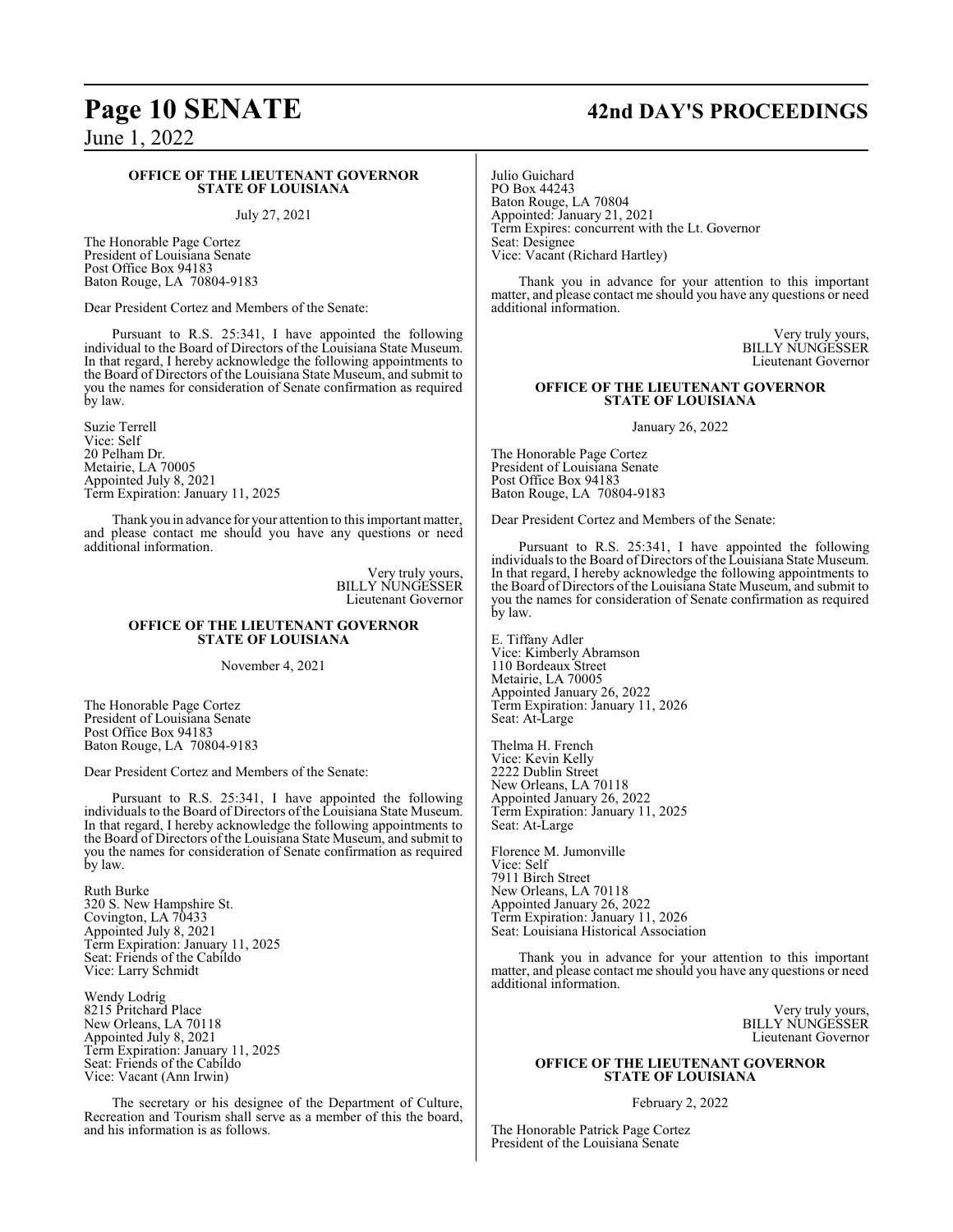## **42nd DAY'S PROCEEDINGS Page 11 SENATE**

P.O. Box 94183 Baton Rouge, LA 70804

Dear President Cortez and Members of the Senate:

Pursuant to R.S. 25:341, I have appointed the following individual to the Board of Directors of the Louisiana State Museum. In that regard, I hereby acknowledge the following appointment to the Board of Directors of the Louisiana State Museum, and submit to you the name for consideration of Senate confirmation as required by law.

Jay Batt Vice: George Hero III 500 Dorrington Blvd Metairie, LA 70005 Appointed February 2, 2022 Term Expiration: January 11, 2026 Seat: At-Large

Thank you in advance for your attention to this important matter, and please contact me should you have any questions or need additional information.

> Very truly yours, BILLY NUNGESSER Lieutenant Governor

#### **OFFICE OF THE LIEUTENANT GOVERNOR STATE OF LOUISIANA**

February 4, 2022

The Honorable Page Cortez President of Louisiana Senate Post Office Box 94183 Baton Rouge, LA 70804-9183

Dear President Cortez and Members of the Senate:

Pursuant to R.S. 25:341, I have appointed the following individuals to the Board of Directors of the Louisiana State Museum. In that regard, I hereby acknowledge the following appointments to the Board of Directors of the Louisiana State Museum, and submit to you the names for consideration of Senate confirmation as required by law.

Romalice J. "Ro" Brown Vice: Vacant (William Wilton) 5205 Citrus Blvd., P-130 River Ridge, LA 70123 Appointed February 4, 2022 Term Expiration: January 11, 2024 Seat: Louisiana Sports Hall of Fame Foundation

Lloyd T. Bourgeois Jr. Vice: D. Lee Felterman 319 Rue Grand Chene Thibodaux, LA 70301 Appointed February 4, 2022 Term Expiration: January 11, 2026 Seat: Wedell-Williams Foundation

Phillip Albert Vice: Vacant (Sandra Shilstone) 821 Felicity Street New Orleans, LA 70130 Appointed February 4, 2022 Term Expiration: January 11, 2023 Seat: Capitol Park Museum

James Becnel Vice: Christen Losey-Gregg

# June 1, 2022

3820 Red Cedar Lane Harvey, LA 70058 Appointed February 4, 2022 Term Expiration: January 11, 2026 Seat: Capitol Park Museum

Storey Charbonnet Vice: Vacant (Mary Coulon) 639 Loyola Ave, Ste 2775 New Orleans, LA 70113 Appointed February 4, 2022 Term: January 11, 2023 Seat: At Large

Thank you in advance for your attention to this important matter, and please contact me should you have any questions or need additional information.

> Very truly yours, BILLY NUNGESSER Lieutenant Governor

#### **LOUISIANA DEPARTMENT OF REVENUE**

February 8, 2022

The Honorable Patrick Page Cortez, President Louisiana State Senate Post Office Box 94183 Baton Rouge, LA 70804-9183

Dear Senator Cortez and Members of the Senate:

In accordance with Louisiana Revised Statute 36:455, I have appointed Mr. Lucius L. Morris II as Deputy Secretary of the Louisiana Department of Revenue.

In that regard, I hereby acknowledge the following appointment to the Department of Revenue and submit to you the name for consideration of Senate confirmation as required by law.

DEPUTY SECRETARY OF THE DEPARTMENT OF REVENUE (Effective February 1, 2022) Mr. Lucius L. Morris II P. O. Box 66258 Baton Rouge, LA 70896 Vice: Vacant (Kevin Richard)

Thank you in advance for your attention to this important matter and please contact me should you have any questions or need additional information.

> Sincerely, KEVIN RICHARD, CPA Secretary

#### **RIVER PARISHES CONVENTION, TOURIST, AND VISITORS COMMISSION**

March 14, 2022

The Honorable Patrick Page Cortez President Louisiana Senate Post Office Box 94183 Baton Rouge, LA 70804-9183

Dear President Cortez and Members of the Senate:

In accordance with Louisiana Revised Statue 33:4574.12 (B), the following individual has been appointed as commissioner of the River Parishes Convention, Tourist, and Visitors Commission.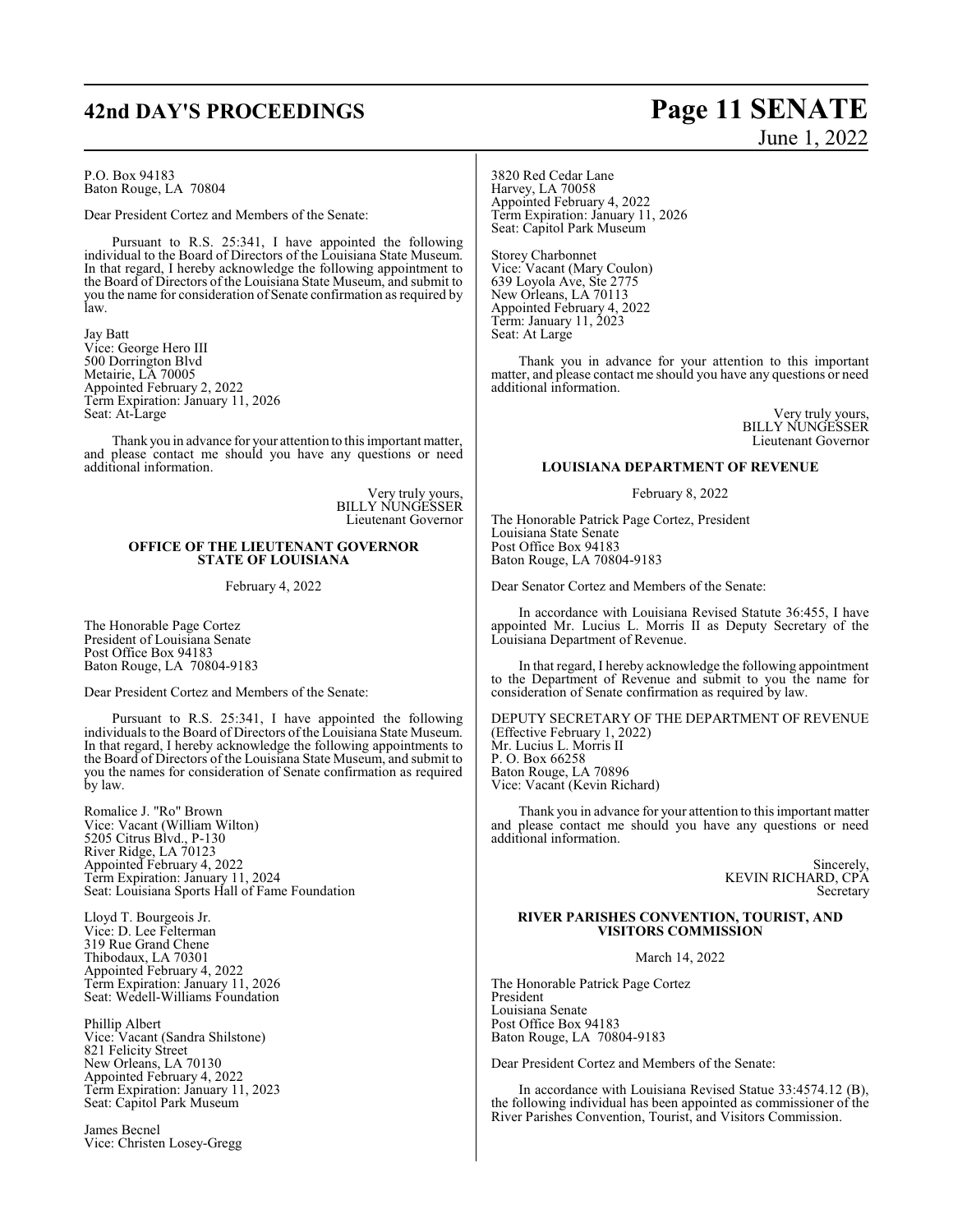## **Page 12 SENATE 42nd DAY'S PROCEEDINGS**

In that regard, I hereby acknowledge the following appointment to the River Parishes Convention, Tourist, and Visitors Commission and submit to you the name for consideration of Senate confirmation as required by law.

Mr. Terrence Jones 2215 Levy Gaudet Street Lutcher, LA 70071 Appointed by St. James Parish Council Appointed: February 16, 2022 Term: October 31, 2022 Vice: Vacant (Dolores Florent)

Iffurther information is needed, please do not hesitate to contact me.

With best wishes and kindest personal regards, I remain,

Very truly yours, GARRETT MONTI Chairman

#### **RIVER PARISHES CONVENTION, TOURIST, AND VISITORS COMMISSION**

#### January 11, 2022

The Honorable Patrick Page Cortez President Louisiana State Senate Post Office Box 94183 Baton Rouge, LA 70804-9183

Dear Senator Cortez and Members of the Senate:

In accordance with Louisiana Revised Statue 33:4574.12 (B), the following individual has been appointed as commissioner of the River Parishes Convention, Tourist, and Visitors Commission to fill an unexpired term.

In that regard, I hereby acknowledge the following appointment to the River Parishes Convention, Tourist, and Visitors Commission and submit to you the name for consideration of Senate confirmation as required by law.

Mr. Kevin Patel 4288 Hwy 51 La Place, LA 70068 Appointed by St. John the Baptist Parish President Appointed: December 28, 2021 Term: October 31, 2023 Vice: Evin Stein

If further information is needed, please do not hesitate to contact me.

With best wishes and kindest personal regards, I remain

Very truly yours, GARRETT MONTI Chairman

#### **RIVER PARISHES CONVENTION, TOURIST, AND VISITORS COMMISSION**

November 1, 2022

The Honorable Patrick Page Cortez President Louisiana State Senate Post Office Box 94183 Baton Rouge, LA 70804-9183

Dear Senator Cortez and Members of the Senate:

In accordance with Louisiana Revised Statue 33:4574.12 (B), the following individual has been reappointed as commissioner of the River Parishes Convention, Tourist, and Visitors Commission.

In that regard, I hereby acknowledge the following reappointment to the River Parishes Convention, Tourist, and Visitors Commission and submit to you the name for consideration of Senate confirmation as required by law.

Mr. Ricardo Smith P.O. Box 425 St. Rose, LA 70087 Appointed by St. Charles Parish Economic Development Council Term: November 1, 2021 through October 31, 2025 Vice: Self

Iffurther information is needed, please do not hesitate to contact me.

With best wishes and kindest personal regards, I remain

Very truly yours, GARRETT MONTI Chairman

#### **SECRETARY OF STATE STATE OF LOUISIANA**

April 11, 2022

The Honorable Patrick Page Cortez President of the Louisiana Senate P.O. Box 94183 Baton Rouge, LA 70804

Dear President Cortez and Members of the Senate:

In accordance with La. R.S. 44:501, I have appointed the following individual to the Louisiana Historical Records Advisory Board effective April 1, 2022. The term of the appointee shall be served concurrent with my term as Secretary of State. In this regard, I hereby acknowledge the following appointment to the Louisiana Historical Records Advisory Board and submit to you the name for consideration of Senate Confirmation as required by law.

Dr. Edward Benoit III 2507 Bald Cypress Drive Baton Rouge, LA 70816

Term: Concurrent with Secretary of State<br>Seat: Secretary of State Appointee Seat: Secretary of State Appointee<br>Field Historical Records/Archives Historical Records/Archives

Thank you in advance for your attention to this important matter. Please contact me should you have any questions or require additional information.

> With Kind Regards, R. KYLE ARDOIN Louisiana Secretary of State

#### **LOUISIANA STATE BOARD OF MEDICAL EXAMINERS**

January 7, 2022

The Honorable Patrick Page Cortez, President Louisiana State Senate Post Office Box 94183 Baton Rouge, LA 70804-9183

Dear Senator Cortez and Members of the Senate:

In accordance with L. R.S. 37:1314 the Louisiana State Board of Medical Examiners has appointed the following members to the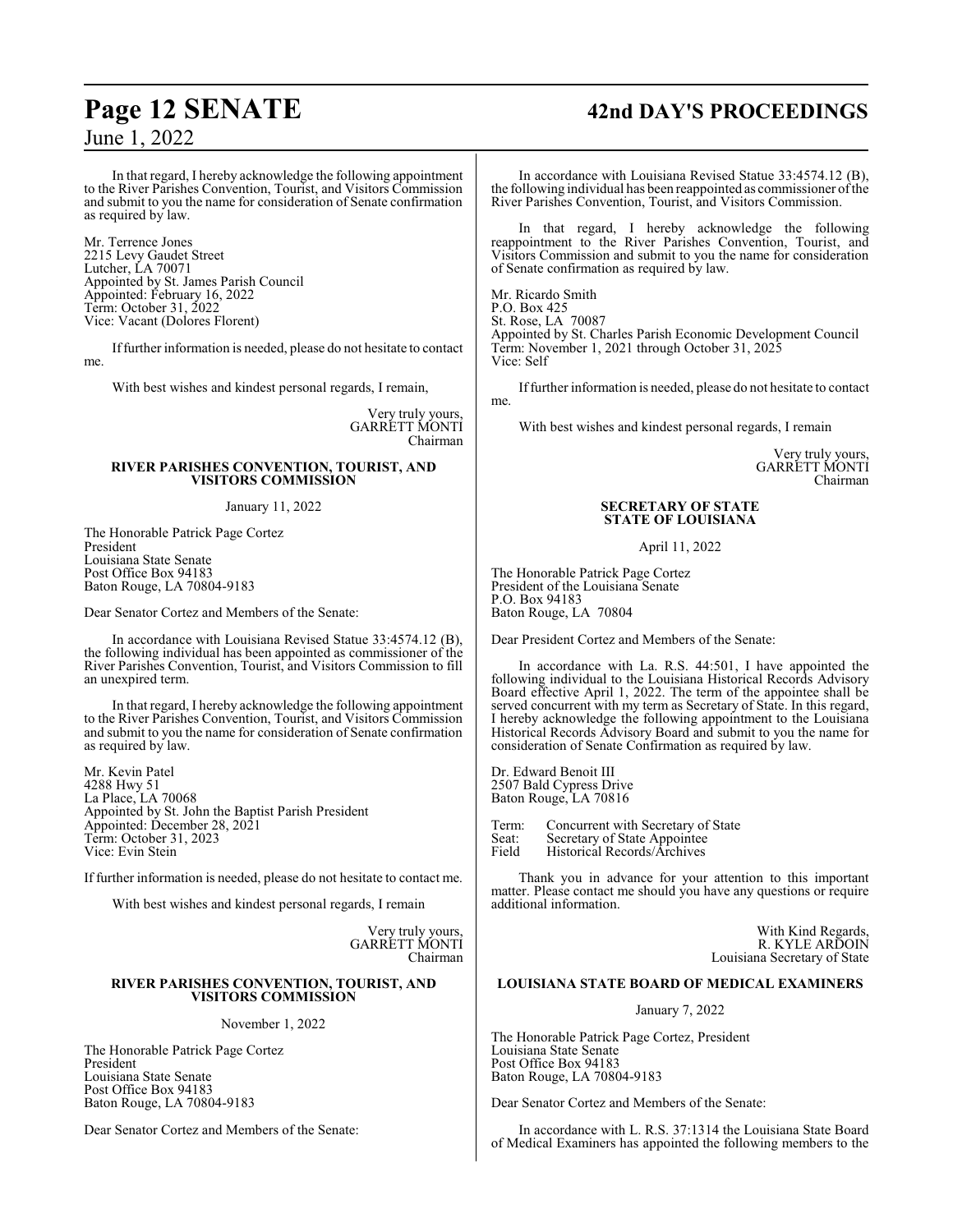# **42nd DAY'S PROCEEDINGS Page 13 SENATE**

# June 1, 2022

Clinical Laboratory Personnel Committee. In that regard, I hereby acknowledge the following appointments and submit to you the names for consideration of Senate confirmation as required by law.

E. Gaye Brunson Vice: Self 451 Cramer Road Bernice, LA 71222 Appointed: 6/11/2021 Term: 6/8/2024 Seat: Hospital Administrator submitted by the Hospital Association; Represents the 4th CD

Beverly Ogden, M.D. Vice: Self 280 Jean Lafitte Avenue Baton Rouge, LA 70810 Appointed: 6/11/2021 Term: 6/8/2024 Seat: Physician submitted by the Louisiana Pathology Society; Represents the 6th CD

Richard E. Bridges, M.D. Vice: Vacant (James A Taylor Jr.) 705 Sherri Drive Amite, LA 70422 Appointed: 6/11/21 Term: 6/8/24 Seat: Physician, who shall be a rural family practitioner, appointed by the LA State Medical Society

Thank you in advance for your attention to this important matter, and please contact me should you have any questions or need additional information.

Yours very truly,

VINCENT A. CULOTTA JR. M.D. Executive Director Louisiana State Board of Medical Examiners

#### **SUPREME COURT STATE OF LOUISIANA**

May 16, 2022

The Honorable Patrick Page Cortez President, Louisiana State Senate Post Office Box 94183 Baton Rouge, Louisiana 70804

> Re: Appointment of Judge (ret.) Frank Thaxton III to Louisiana Public Defender Board

Dear President Cortez:

In accordance with La. R.S. 15:146(B)(3)(c), I hereby appoint retired Judge Frank Thaxton III as one of my at-large appointees to the Louisiana Public Defender Board. Retired Judge Thaxton is appointed to fill the vacancy created by the resignation of retired Judge Woodard, and I submit Judge Thaxton's name for Senate confirmation as required by law. For your information, Judge Thaxton retired from the bench in 2002.

Retired Judge Thaxton's contact information is as follows: Retired Judge Frank Thaxton 5860 South Lakeshore Drive Shreveport, Louisiana 71270

Thank you for your consideration.

Yours very truly, JOHN L. WEIMER Chief Justice

#### **Message from the House**

#### **CONCURRING IN SENATE CONCURRENT RESOLUTIONS**

June 1, 2022

To the Honorable President and Members of the Senate:

I am directed to inform your honorable body that the House of Representatives has finally concurred in the following Senate Concurrent Resolutions:

**SENATE CONCURRENT RESOLUTION NO. 39—**<br>BY SENATORS ALLAIN, BARROW, BOUDREAUX, CARTER,<br>HENSGENS, LUNEAU, MCMATH, FRED MILLS AND POPE A CONCURRENT RESOLUTION

To urge and request the Louisiana Department of Health to study and develop a proposal for a statewide patient movement plan that identifies load-balancing practices for use during declared disasters, and to submit a report to the House and Senate committees on health and welfare and the House and Senate select committees on homeland security.

Reported with amendments.

Respectfully submitted, MICHELLE D. FONTENOT Clerk of the House of Representatives

#### **Message from the House**

#### **CONCURRING IN SENATE CONCURRENT RESOLUTIONS**

June 1, 2022

To the Honorable President and Members of the Senate:

I am directed to inform your honorable body that the House of Representatives has finally concurred in the following Senate Concurrent Resolutions:

#### **SENATE CONCURRENT RESOLUTION NO. 70—** BY SENATOR BARROW

A CONCURRENT RESOLUTION

To recognize and commemorate the  $50<sup>th</sup>$  anniversary of the enactment of Title IX and to celebrate its history and impact.

Reported without amendments.

#### **SENATE CONCURRENT RESOLUTION NO. 72—** BY SENATOR PEACOCK

#### A CONCURRENT RESOLUTION

To commend the creators of the film, The Five Priests, on being honored as an Official Selection and Monthly Winner at the Cannes World Film Festival for independent filmmakers along with twenty-six other international festivals of note.

Reported without amendments.

- **SENATE CONCURRENT RESOLUTION NO. 28—**<br>BY SENATORS FOIL, BARROW, BOUDREAUX, CARTER, HENSGENS,<br>LUNEAU AND FRED MILLS A CONCURRENT RESOLUTION
- To urge and request the Louisiana Department of Health and Louisiana commercial health insurance payors to increase reimbursement rates for autism therapy services.

Reported without amendments.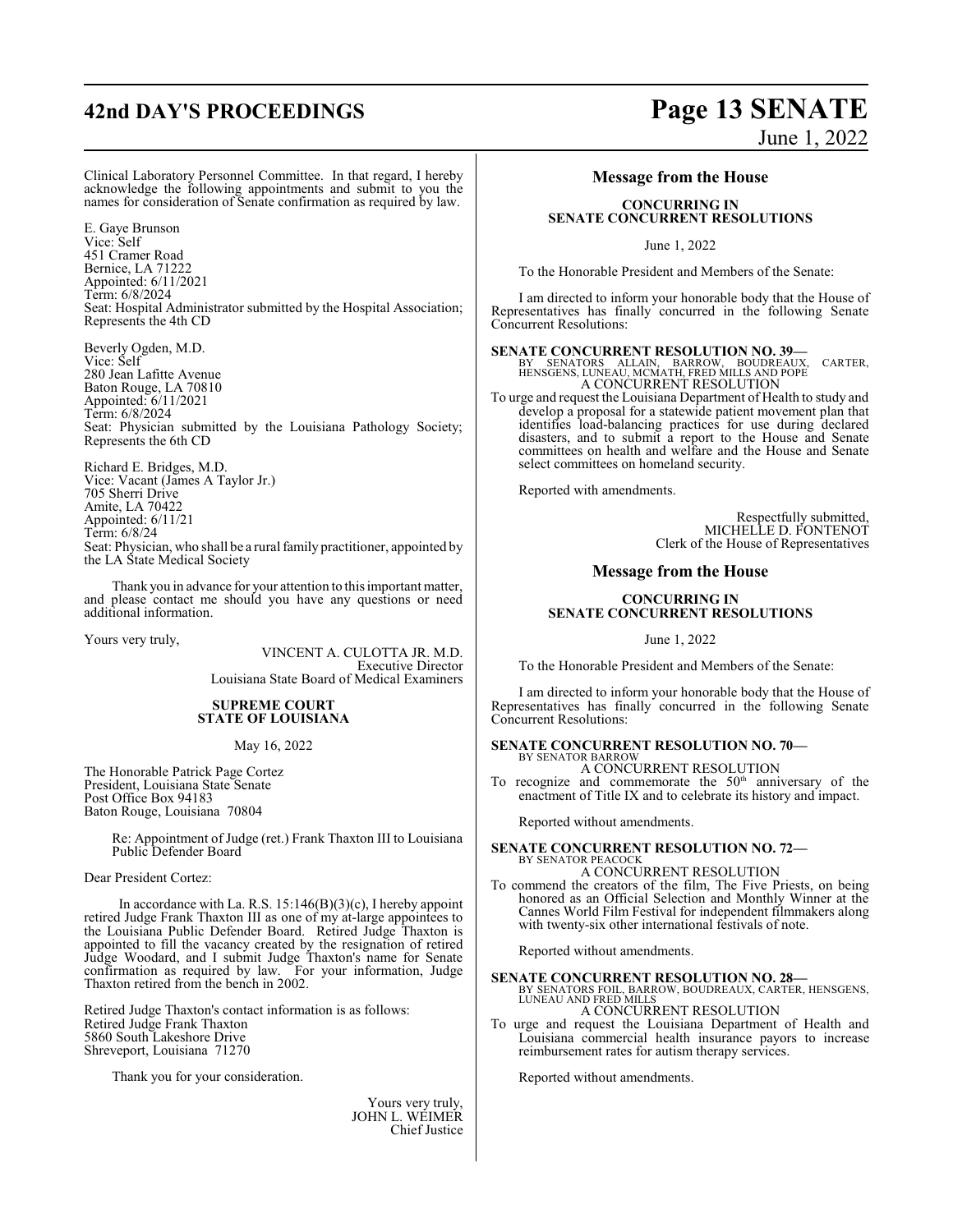#### **SENATE CONCURRENT RESOLUTION NO. 31—**

BY SENATOR JACKSON A CONCURRENT RESOLUTION

To establish the Related Services Advisory Commission, within the state Department of Education, to study the level of supports statewide for students with special needs and exceptionalities through an examination of the ratio of service providers to students and the impact on service implementation.

Reported without amendments.

#### **SENATE CONCURRENT RESOLUTION NO. 42—** BY SENATOR TALBOT

A CONCURRENT RESOLUTION

To suspend until sixty days after final adjournment of the 2023 Regular Session of the Legislature of Louisiana the provisions of R.S.  $51:1286(C)(2)(c)$ , which limit the Department of Culture, Recreation and Tourism's purchase of in-state media advertisements to an amount not exceeding ten percent of all funds used for the purchase of media advertisements.

Reported without amendments.

**SENATE CONCURRENT RESOLUTION NO. 58**<br>BY SENATOR PEACOCK AND REPRESENTATIVES AMEDEE, CARRIER, ROBBY CARTER, EDMONSTON, FISHER, GAROFALO, HODGES,<br>JEFFERSON, JENKINS, LARVADAIN, MACK, MARINO, CHARLES<br>OWEN, PIERRE, PRESSLY, S

To express support for the strengthening of the partnership with Taiwan and for the expansion of Taiwan's role on the global stage.

Reported without amendments.

Respectfully submitted, MICHELLE D. FONTENOT Clerk of the House of Representatives

#### **Message from the House**

#### **DISAGREEMENT TO HOUSE BILL**

June 1, 2022

To the Honorable President and Members of the Senate:

I am directed to inform your honorable body that the House of Representatives has refused to concur in the proposed Senate Amendment(s) to **House Bill No. 153** by Representative Freeman, and ask the President to appoint on the part of the Senate a committee to confer with a like committee from the House on the disagreement.

> Respectfully submitted, MICHELLE D. FONTENOT Clerk of the House of Representatives

#### **Message from the House**

#### **DISAGREEMENT TO HOUSE BILL**

June 1, 2022

To the Honorable President and Members of the Senate:

I am directed to inform your honorable body that the House of Representatives has refused to concur in the proposed Senate Amendment(s) to **House Bill No. 261** by Representative Magee, and ask the President to appoint on the part of the Senate a committee to confer with a like committee from the House on the disagreement.

> Respectfully submitted, MICHELLE D. FONTENOT Clerk of the House of Representatives

## **Page 14 SENATE 42nd DAY'S PROCEEDINGS**

#### **Message from the House**

#### **DISAGREEMENT TO HOUSE BILL**

June 1, 2022

To the Honorable President and Members of the Senate:

I am directed to inform your honorable body that the House of Representatives has refused to concur in the proposed Senate Amendment(s) to **House Bill No. 330** by Representative C. Travis Johnson, and ask the President to appoint on the part of the Senate a committee to confer with a like committee from the House on the disagreement.

> Respectfully submitted, MICHELLE D. FONTENOT Clerk of the House of Representatives

#### **Message from the House**

#### **DISAGREEMENT TO HOUSE BILL**

#### May 31, 2022

To the Honorable President and Members of the Senate:

I am directed to inform your honorable body that the House of Representatives has refused to concur in the proposed Senate Amendment(s) to **House Bill No. 927** by Representative Selders, and ask the President to appoint on the part of the Senate a committee to confer with a like committee from the House on the disagreement.

> Respectfully submitted, MICHELLE D. FONTENOT Clerk of the House of Representatives

#### **Senate Resolutions on Second Reading**

**SENATE RESOLUTION NO. 164—** BY SENATOR WHITE

A RESOLUTION

To urge and request the office of community development within the division of administration to workwith the Louisiana Watershed Initiative to create an independent watershed region for the Amite River Basin.

On motion of Senator White the resolution was read by title and adopted.

#### **Senator Reese in the Chair**

**SENATE RESOLUTION NO. 169—** BY SENATOR WHITE

A RESOLUTION

To express the sincere condolences of the Senate of the Legislature of Louisiana upon the passing of Dustin Hamilton and to commend him for his public service.

On motion of Senator White the resolution was read by title and adopted.

**SENATE RESOLUTION NO. 172—** BY SENATOR FESI

A RESOLUTION

To commend the South Terrebonne High School baseball team on winning the 2022 Louisiana High School Athletic Association Class 4A Baseball State Championship.

On motion of Senator Fesi the resolution was read by title and adopted.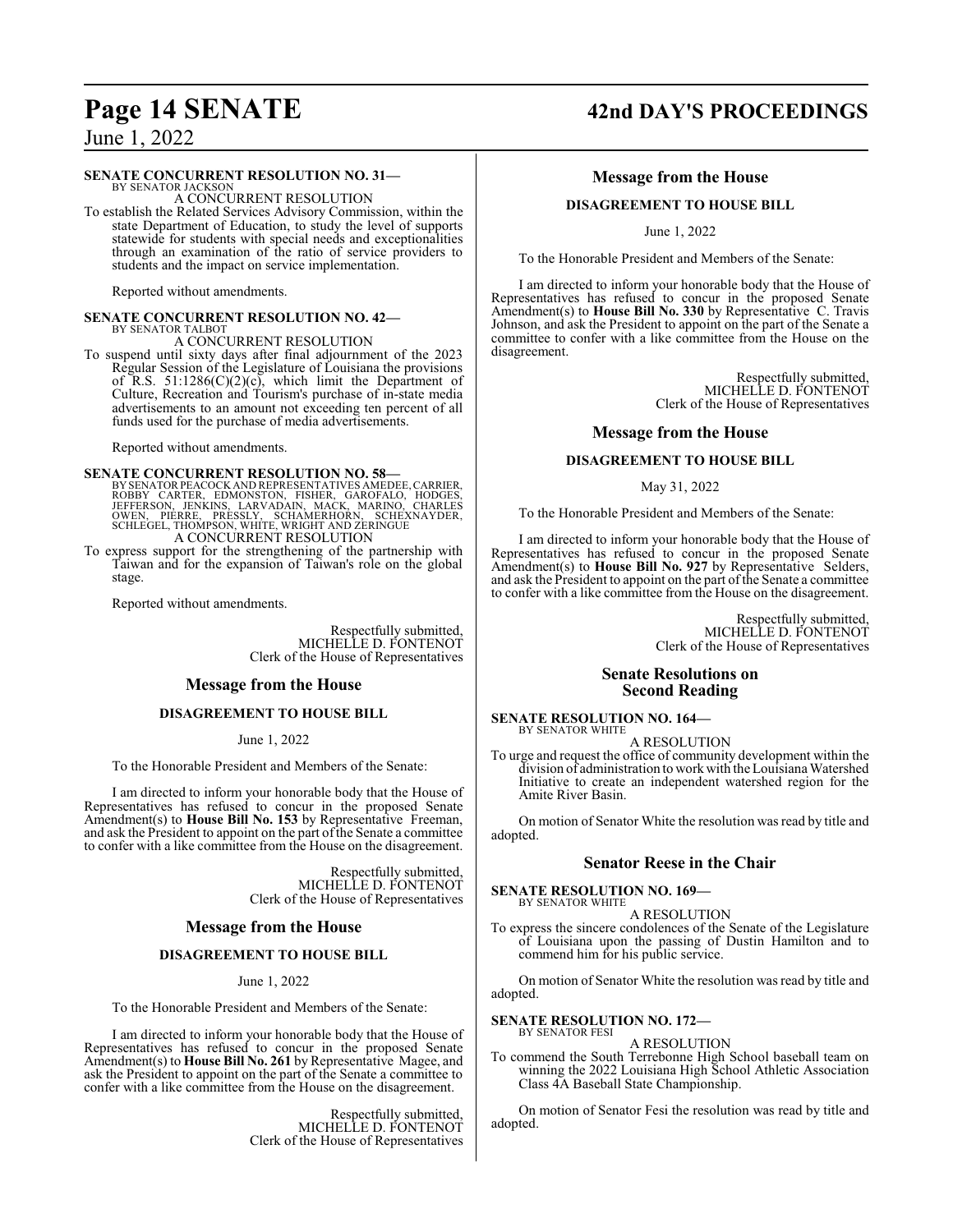|                                                                                                                                                                                                                                                             |                                               |                                                                                           | $J$ and $I$ , $2022$                                                                                                                                                                                                                                           |
|-------------------------------------------------------------------------------------------------------------------------------------------------------------------------------------------------------------------------------------------------------------|-----------------------------------------------|-------------------------------------------------------------------------------------------|----------------------------------------------------------------------------------------------------------------------------------------------------------------------------------------------------------------------------------------------------------------|
| <b>SENATE RESOLUTION NO. 173-</b><br>BY SENATORS ABRAHAM AND STINE<br>A RESOLUTION<br>To commend the Notre Dame High School volleyball team on<br>winning the 2021 Louisiana High School Athletic Association<br>Division IV Volleyball State Championship. | Cathey<br>Fesi<br>Foil<br>Henry<br>Total - 29 | Mills, F.<br>Mills, R.<br>Mizell<br>Morris<br><b>NAYS</b>                                 | Tarver<br>White<br>Womack                                                                                                                                                                                                                                      |
| On motion of Senator Abraham the resolution was read by title<br>and adopted.                                                                                                                                                                               | Total - 0                                     | <b>ABSENT</b>                                                                             |                                                                                                                                                                                                                                                                |
| <b>SENATE RESOLUTION NO. 175-</b><br>BY SENATOR ROBERT MILLS<br>A RESOLUTION<br>To commend the teachers selected as 2023 Teacher of the Year<br>Honorees from schools located in Senate District 36 for<br>exemplary and dedicated service.                 | Barrow<br>Carter<br>Cloud<br>Total - 9        | Connick<br>Fields<br>Harris<br>Resolution and ordered it sent to the House.               | Jackson<br>Price<br>Ward<br>The Chair declared the Senate adopted the Senate Concurrent                                                                                                                                                                        |
| On motion of Senator Robert Mills the resolution was read by<br>title and adopted.                                                                                                                                                                          |                                               | <b>House Bills and Joint Resolutions on</b><br><b>Second Reading</b>                      |                                                                                                                                                                                                                                                                |
| <b>SENATE RESOLUTION NO. 176-</b><br>BY SENATORS ABRAHAM AND STINE<br>A RESOLUTION<br>To commend Corine Poncho on her many accomplishments.                                                                                                                 | <b>HOUSE BILL NO. 126-</b>                    | BY REPRESENTATIVE ROMERO<br>AN ACT                                                        |                                                                                                                                                                                                                                                                |
| On motion of Senator Abraham the resolution was read by title<br>and adopted.                                                                                                                                                                               |                                               |                                                                                           | To enact R.S. 23:1603.1, relative to unemployment compensation<br>benefits; to prohibit the disqualification of benefits based upon<br>COVID-19 vaccine requirements; and to provide for related                                                               |
| <b>SENATE RESOLUTION NO. 177—</b><br>BY SENATOR MCMATH<br>A RESOLUTION<br>To urge and request the State Board of Elementary and Secondary                                                                                                                   | matters.                                      |                                                                                           | The bill was read by title and referred by the President to the                                                                                                                                                                                                |
| Education (BESE), the Department of Education, and local<br>school governing authorities to support and implement effective,<br>evidence-based, high-impact tutoring programs to combat<br>COVID-19 learning loss.                                          | <b>HOUSE BILL NO. 353-</b>                    | Committee on Labor and Industrial Relations.<br>BY REPRESENTATIVE ROMERO<br><b>AN ACT</b> |                                                                                                                                                                                                                                                                |
| On motion of Senator McMath the resolution was read by title<br>and adopted.                                                                                                                                                                                |                                               |                                                                                           | To enact Part III of Chapter 3 of Title 23 of the Louisiana Revised<br>Statutes of 1950, to be comprised of R.S. 23:271 and 272,<br>relative to employment; to provide for COVID-19 vaccine<br>requirements; to provide for a waiver; to provide the means for |
| <b>SENATE RESOLUTION NO. 178-</b><br>BY SENATOR HEWITT                                                                                                                                                                                                      |                                               |                                                                                           | an employee to be tested; to provide for vaccine requirements;<br>to provide for written documentation against vaccine                                                                                                                                         |

A RESOLUTION

To acknowledge the right of parents to decide whether to vaccinate a child for COVID-19 and the role of the state in providing information to allow parents to make an informed decision.

The resolution was read by title and returned to the Calendar, subject to call.

#### **Senate Concurrent Resolutions on Second Reading**

### **SENATE CONCURRENT RESOLUTION NO. 71—**

BY SENATOR PEACOCK A CONCURRENT RESOLUTION

To commend Mrs. Rosemary Slattery Davis, widow of former State Senator Jackson Beauregard Davis, on the occasion of her one hundredth birthday on May 21, 2022.

The concurrent resolution was read by title. Senator Peacock moved to adopt the Senate Concurrent Resolution.

## **ROLL CALL**

The roll was called with the following result:

#### YEAS

| Mr. President | Hensgens | Peacock |
|---------------|----------|---------|
| Abraham       | Hewitt   | Pope    |
| Allain        | Lambert  | Reese   |
| Bernard       | Luneau   | Smith   |
| Boudreaux     | McMath   | Stine   |
| Bouie         | Milligan | Talbot  |

# **42nd DAY'S PROCEEDINGS Page 15 SENATE**

June 1, 2022

|                                                |  |  |  | relative to employment; to provide for COVID-19 vaccine                                                                 |
|------------------------------------------------|--|--|--|-------------------------------------------------------------------------------------------------------------------------|
|                                                |  |  |  | requirements; to provide for a waiver; to provide the means for                                                         |
|                                                |  |  |  | an employee to be tested; to provide for vaccine requirements;                                                          |
|                                                |  |  |  | to provide for written documentation against vaccine<br>requirements; to provide for exemptions provided for in federal |
|                                                |  |  |  | laws and regulations; to provide for reasonable<br>accommodations; to provide for unlawful employment                   |
| practices; and to provide for related matters. |  |  |  |                                                                                                                         |

The bill was read by title and referred by the President to the Committee on Labor and Industrial Relations.

#### **HOUSE BILL NO. 792—**

BY REPRESENTATIVES PHELPS, BOYD, LANDRY, MOORE, AND NEWELL AND SENATOR BARROW AN ACT

To enact R.S. 17:182, relative to literacy instruction; to provide for a literacy initiative for public school students in grades six through twelve; to provide for funding; to provide for requirements of the state Department of Education; and to provide for related matters.

The bill was read by title and referred by the President to the Committee on Education.

#### **HOUSE BILL NO. 871—**

BY REPRESENTATIVES MARCELLE, CORMIER, LARVADAIN, AND SELDERS AN ACT

To amend and reenact R.S. 32:57.1(A) and (B) and to enact R.S. 32:57.1(D), relative to a failure to honor a written promise to appear; to provide for the authorization of a judge to notify the Department of Public Safety and Corrections of a failure to appear; to provide for reinstatement fees or fines relative to an arrested person's failure to honor a written promise to appear; to waive reinstatement fees or fines under certain circumstances; and to provide for related matters.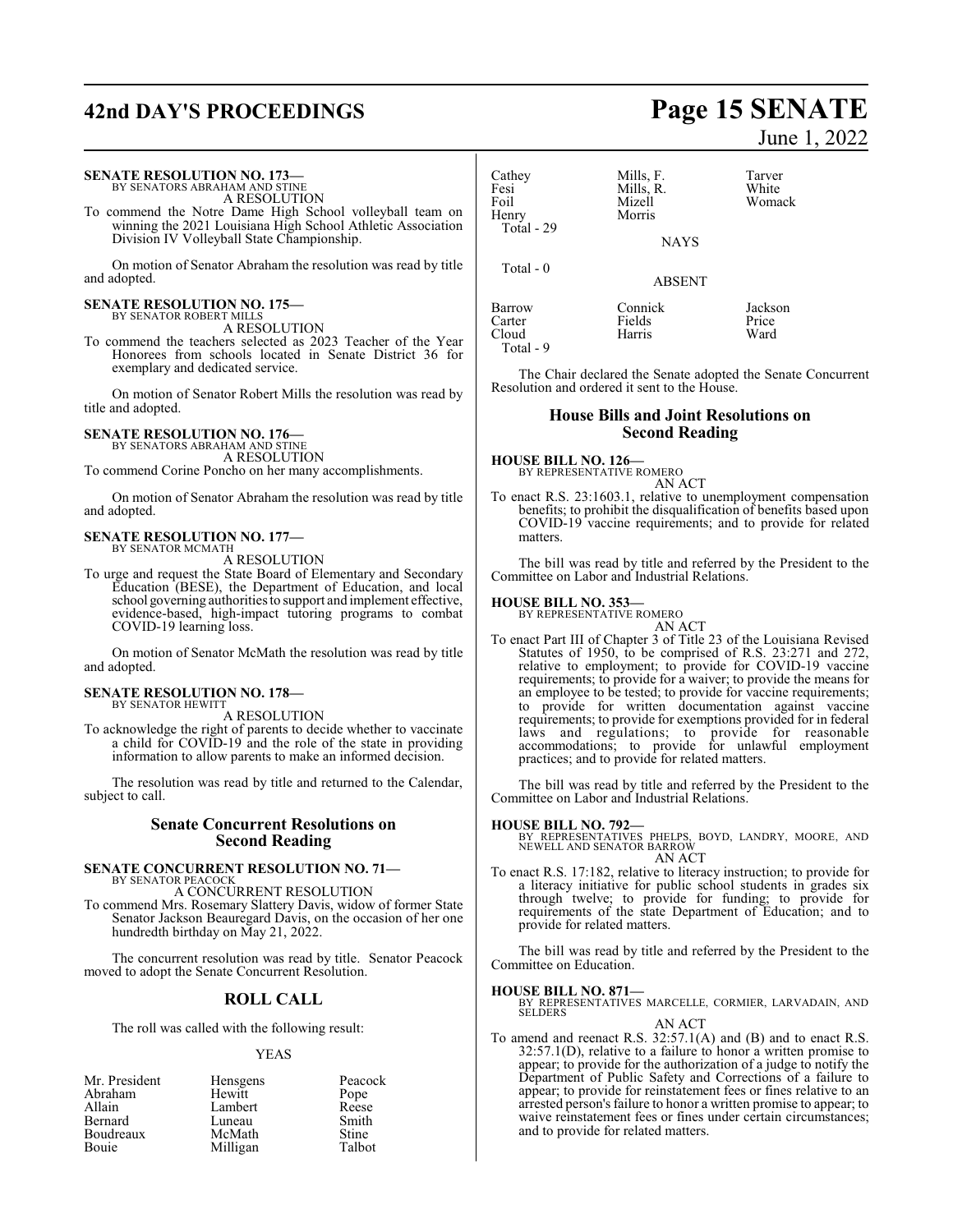The bill was read by title and referred by the President to the Committee on Transportation, Highways and Public Works.

#### **House Concurrent Resolutions on Second Reading**

#### **HOUSE CONCURRENT RESOLUTION NO. 124—** BY REPRESENTATIVE SELDERS

A CONCURRENT RESOLUTION

To urge and request the Legislative Budgetary Control Council to study the feasibility of creating a disaster and assistance relief fund administered by the legislature.

The resolution was read by title and referred by the President to the Committee on Finance.

# **HOUSE CONCURRENT RESOLUTION NO. 132—** BY REPRESENTATIVE GOUDEAU AND SENATOR CORTEZ A CONCURRENT RESOLUTION

To commend Alechia Randle on being selected as the 2022 Direct Support Professional of the Year in Louisiana by the American Network of Community Options and Resources.

The resolution was read by title. Senator Hensgens moved to concur in the House Concurrent Resolution.

### **ROLL CALL**

The roll was called with the following result:

#### YEAS

| Mr. President<br>Abraham<br>Allain<br>Bernard<br>Boudreaux<br><b>Bouje</b><br>Cathey<br>Connick<br>Fesi<br>Foil<br>Henry<br>Total $-31$ | Hensgens<br>Hewitt<br>Jackson<br>Lambert<br>Luneau<br>McMath<br>Milligan<br>Mills, F.<br>Mills, R.<br>Mizell<br>Morris<br><b>NAYS</b> | Peacock<br>Pope<br>Reese<br>Smith<br>Stine<br>Talbot<br>Ward<br>White<br>Womack |
|-----------------------------------------------------------------------------------------------------------------------------------------|---------------------------------------------------------------------------------------------------------------------------------------|---------------------------------------------------------------------------------|
| Total $-0$                                                                                                                              | <b>ABSENT</b>                                                                                                                         |                                                                                 |

| Barrow    | Fields | Tarver |
|-----------|--------|--------|
| Carter    | Harris |        |
| Cloud     | Price  |        |
| Total - 7 |        |        |

The Chair declared the Senate concurred in the House Concurrent Resolution and ordered it returned to the House.

#### **HOUSE CONCURRENT RESOLUTION NO. 133—** BY REPRESENTATIVE EMERSON AND SENATOR BOUDREAUX A CONCURRENT RESOLUTION

To commend Glenn Brasseaux, on the occasion of his retirement, for nineteen years of service as mayor of Carencro.

The resolution was read by title. Senator Boudreaux moved to concur in the House Concurrent Resolution.

## **ROLL CALL**

The roll was called with the following result:

#### YEAS

Mr. President Hensgens Peacock<br>Abraham Hewitt Pope Abraham

## **Page 16 SENATE 42nd DAY'S PROCEEDINGS**

| Allain<br>Bernard<br>Boudreaux<br>Bouie<br>Cathey<br>Connick<br>Fesi<br>Foil<br>Henry<br>Total - 32 | Jackson<br>Lambert<br>Luneau<br>McMath<br>Milligan<br>Mills, F.<br>Mills, R.<br>Mizell<br>Morris | Reese<br>Smith<br>Stine<br>Talbot<br>Tarver<br>Ward<br>White<br>Womack |
|-----------------------------------------------------------------------------------------------------|--------------------------------------------------------------------------------------------------|------------------------------------------------------------------------|
| Total $-0$                                                                                          | <b>NAYS</b>                                                                                      |                                                                        |
|                                                                                                     | <b>ABSENT</b>                                                                                    |                                                                        |
| <b>Barrow</b><br>Carter<br>Total - 6                                                                | Cloud<br>Fields                                                                                  | Harris<br>Price                                                        |

The Chair declared the Senate concurred in the House Concurrent Resolution and ordered it returned to the House.

#### **Reports of Committees**

The following reports of committees were received and read:

#### **REPORT OF COMMITTEE ON**

#### **TRANSPORTATION, HIGHWAYS AND PUBLIC WORKS**

Senator Patrick McMath, Chairman on behalf of the Committee on Transportation, Highways and Public Works, submitted the following report:

#### June 1, 2022

To the President and Members of the Senate:

I am directed by your Committee on Transportation, Highways and Public Works to submit the following report:

### **SENATE RESOLUTION NO. 154—**

#### BY SENATOR LUNEAU A RESOLUTION

To urge and request the Department of Transportation and Development to study the current structure of the Red River, Atchafalaya, and Bayou Beouf Levee District and its board operations in comparison to other levee board operations throughout the state, and to report its findings and make recommendations to the Senate Committee on Transportation, Highways and Public Works by March 1, 2023.

Reported with amendments.

#### **HOUSE CONCURRENT RESOLUTION NO. 107—** BY REPRESENTATIVE WRIGHT

A CONCURRENT RESOLUTION

To create and provide for a joint subcommittee to be comprised of members from the House Committee on Transportation, Highways and Public Works, the House Committee on Commerce, the Senate Committee on Transportation, Highways, and Public Works, and the Senate Committee on Commerce, Consumer Protection, and International Affairs to examine and study port infrastructure strategies.

Reported favorably.

Respectfully submitted, PATRICK MCMATH Chairman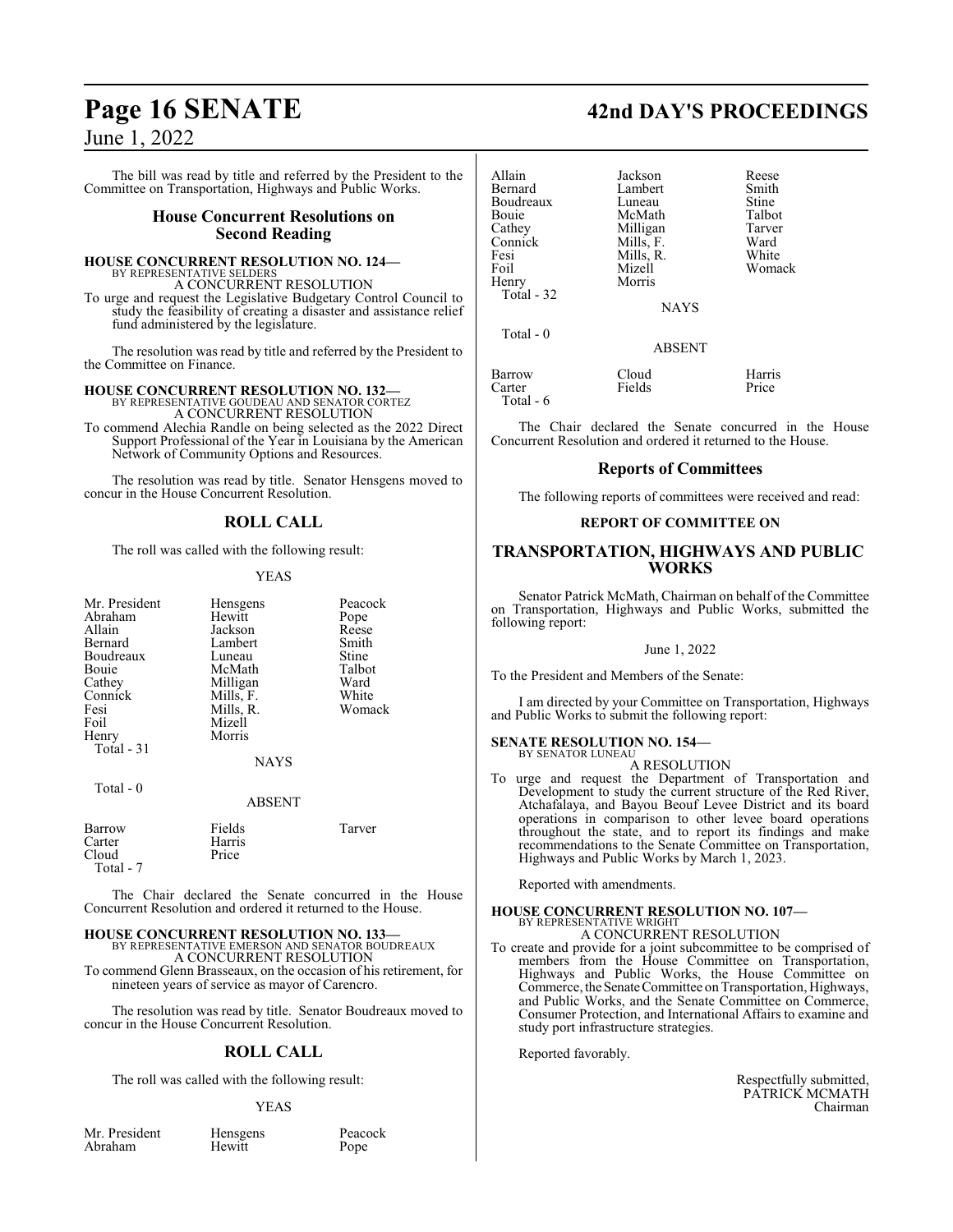# **42nd DAY'S PROCEEDINGS Page 17 SENATE**

# June 1, 2022

#### **Senate Bills and Joint Resolutions Returned from the House of Representatives with Amendments**

**SENATE BILL NO. 45—** BY SENATOR FOIL

#### AN ACT

To amend and reenact R.S. 17:1948(A) and (E), to enact R.S.  $17:1948(C)(9)$ , and to repeal R.S.  $17:1948(G)$ , relative to students with exceptionalities; to require public school governing authorities to adopt policies relative to the installation of and operation of cameras in certain classrooms upon the request of a parent or legal guardian by December 31, 2022; and to provide for related matters.

The bill was read by title. Returned from the House of Representatives with amendments:

#### **HOUSE FLOOR AMENDMENTS**

Amendments proposed by Representative Wright to Reengrossed Senate Bill No. 45 by Senator Foil

AMENDMENT NO. 1

On page 1, line 13, after "shall" and before "adopt" delete the comma "," and "not later than December 31, 2022,

AMENDMENT NO. 2

On page 1, at the end of line 15, insert the following:

"**The policies shall be adopted not later than December 31, 2022, or within thirty days of the receipt of funding for the installation of cameras, whichever occurs first.**"

Senator Foil moved to reject the amendments proposed by the House.

#### **ROLL CALL**

The roll was called with the following result:

#### YEAS

| Mr. President | Hewitt        | Pope   |
|---------------|---------------|--------|
| Abraham       | Jackson       | Price  |
| Allain        | Lambert       | Reese  |
| Bernard       | Luneau        | Smith  |
| Bouie         | McMath        | Stine  |
| Cathey        | Milligan      | Talbot |
| Connick       | Mills, F.     | Ward   |
| Fesi          | Mills, R.     | White  |
| Foil          | Mizell        | Womack |
| Henry         | Morris        |        |
| Hensgens      | Peacock       |        |
| Total - 31    |               |        |
|               | <b>NAYS</b>   |        |
| Total - 0     |               |        |
|               | <b>ABSENT</b> |        |
| Barrow        | Cloud         | Tarver |
| Boudreaux     | Fields        |        |
| Carter        | Harris        |        |

 Total - 7 The Chair declared the Senate rejected the amendments proposed by the House.

#### **SENATE BILL NO. 95—** BY SENATOR ALLAIN

AN ACT

To amend and reenact R.S. 47:337.36, 337.102(H) and (I)(1) and to enact R.S. 47:337.26(D)(1)(f) and 337.102(C)(10), relative to the Uniform Local Sales Tax Board; to create a multi-parish audit program; to provide for confidentiality of taxpayer information; to provide for the operations of the program; to provide relative to the funding of the board; to provide for reporting on the program to legislative committees; to provide for an effective date; and to provide for related matters.

The bill was read by title. Returned from the House of Representatives with amendments:

#### **HOUSE COMMITTEE AMENDMENTS**

Amendments proposed by House Committee on Ways and Means to Reengrossed Senate Bill No. 95 by Senator Allain

#### AMENDMENT NO. 1

On page 2, line 1, after "**(f)**" delete "**Beginning July 1, 2023, the notice shall advise**" and insert "**Advise**"

#### **HOUSE FLOOR AMENDMENTS**

Amendments proposed by Representative Beaullieu to Reengrossed Senate Bill No. 95 by Senator Allain

#### AMENDMENT NO. 1

Delete House Committee Amendment No. 1 by the House Committee on Ways and Means (#4070)

#### AMENDMENT NO. 2

On page 1, line 2, after "reenact" and before "and (I)(1)" delete "R.S. 47:337.36, 337.102(H)" and insert "R.S. 47:337.102(H)"

#### AMENDMENT NO. 3

On page 1, line 10, after "Section 1." and before "and  $(I)(1)$ " delete "R.S. 47:337.36, 337.102(H)" and insert "R.S. 47:337.102(H)"

AMENDMENT NO. 4 On page 2, delete lines 4 through 18 in their entirety

AMENDMENT NO. 5

On page 3, delete lines 25 through 27 in their entirety and insert the following:

"**(ii) The taxpayer shall notify the board of all parishes in which the taxpayer is registered to file and remit local sales and use taxes or obligated to pay sales or use tax. The board shall send a notice of the multi-parish audit to all**"

Senator Allain moved to concur in the amendments proposed by the House.

## **ROLL CALL**

The roll was called with the following result:

#### YEAS

Mr. President Hensgens Pope<br>Abraham Hewitt Price Abraham Hewitt Price<br>Allain Jackson Reese Allain Jackson Reese Boudreaux Luneau Stine<br>
Bouie McMath Talbot Bouie McMath Talbot Carter Milligan Tarve<br>Cathey Mills, F. Ward Cathey Mills, F. Ward<br>Connick Mills, R. White Connick Mills, R.<br>Fesi Mizell Fesi Mizell Womack Foil Morris<br>
Henry Peacoc Total - 34

Total - 0

Barrow Fields<br>Cloud Harris Cloud

Lambert Smith<br>
Luneau Stine

NAYS

```
ABSENT
```
Peacock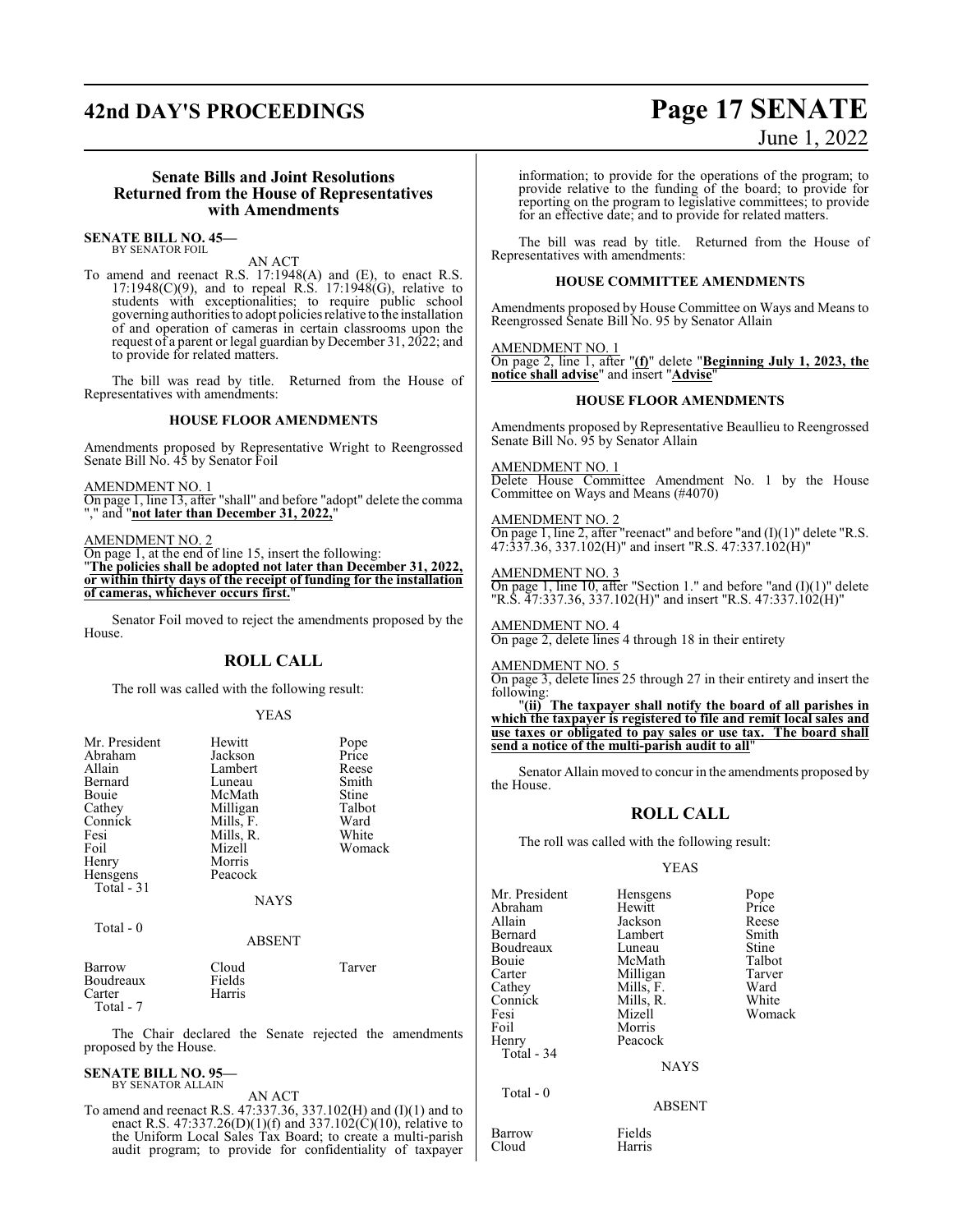## **Page 18 SENATE 42nd DAY'S PROCEEDINGS**

Total - 4

The Chair declared the Senate concurred in the amendments proposed by the House.

#### **SENATE BILL NO. 107—** BY SENATOR LUNEAU

### AN ACT

To amend and reenact R.S. 23:1553(G), to enact R.S. 49:191(13), and to repeal R.S. 49:191(10)(l), relative to the Louisiana Workforce Commission; to provide for the re-creation of the Louisiana Workforce Commission and all statutory entities made a part of the department by law; to provide for the effective termination date for all statutory authority for the existence of such statutory entities; to provide for the reauthorization of the Incumbent Worker Training Program within the Louisiana Workforce Commission; and to provide for related matters.

The bill was read by title. Returned from the House of Representatives with amendments:

#### **HOUSE COMMITTEE AMENDMENTS**

Amendments proposed by House Committee on Labor and Industrial Relations to Engrossed Senate Bill No. 107 by Senator Luneau

AMENDMENT NO. 1 On page 2, line 1, delete the asterisks " \* \* \* "

AMENDMENT NO. 2 On page 2, line 4, change "therefore" to "therefor"

AMENDMENT NO. 3 On page 2, at the beginning of line 8, change "1" to "2"

AMENDMENT NO. 4 On page 2, at the end of line 22, after "**2026**" insert a colon "**:**"

Senator Luneau moved to reject the amendments proposed by the House.

## **ROLL CALL**

The roll was called with the following result:

#### YEAS

| Mr. President<br>Allain<br>Bernard<br>Bouie<br>Carter<br>Connick<br>Fesi<br>Foil<br>Henry<br>Hensgens<br>Hewitt<br>Total $-31$ | Jackson<br>Lambert<br>Luneau<br>McMath<br>Milligan<br>Mills, F.<br>Mills, R.<br>Mizell<br>Morris<br>Peacock<br>Pope<br><b>NAYS</b> | Price<br>Reese<br>Smith<br>Stine<br>Talbot<br>Tarver<br>Ward<br>White<br>Womack |
|--------------------------------------------------------------------------------------------------------------------------------|------------------------------------------------------------------------------------------------------------------------------------|---------------------------------------------------------------------------------|
| Total $-0$                                                                                                                     |                                                                                                                                    |                                                                                 |
| Abraham                                                                                                                        | <b>ABSENT</b><br>Cathey                                                                                                            | Harris                                                                          |
| Barrow                                                                                                                         | Cloud                                                                                                                              |                                                                                 |

| Abranam   | Cathey | <b>Harris</b> |
|-----------|--------|---------------|
| Barrow    | Cloud  |               |
| Boudreaux | Fields |               |
| Total - 7 |        |               |

The Chair declared the Senate rejected the amendments proposed by the House.

#### **SENATE BILL NO. 145—**

BY SENATOR TALBOT AN ACT

To amend and reenact R.S. 17:3983(A)(2)(a)(i) and to enact R.S.  $17:3983(A)(2)(a)(iv)$ , relative to charter schools; to provide that certain charter proposals may be made directly to the State Board of Elementary and Secondary Education; and to provide for related matters.

The bill was read by title. Returned from the House of Representatives with amendments:

#### **HOUSE COMMITTEE AMENDMENTS**

Amendments proposed by House Committee on Education to Engrossed Senate Bill No. 145 by Senator Talbot

#### AMENDMENT NO. 1

On page 1, line 2, after "17:3983(A)(2)(a)(i) and" and before "to enact" insert "and 3991.1(C)(introductory paragraph),"

#### AMENDMENT NO. 2

On page 1, at the end of line 2, delete the comma "," and insert "3991.1(A)(5) and"

#### AMENDMENT NO. 3

On page 1, line 7, after "17:3983(A)(2)(a)(i)" and before "hereby" delete "is" and insert "and 3991.1(C)(introductory paragraph) are"

#### AMENDMENT NO. 4

On page 1, line 8, after "17:3983(A)(2)(a)(iv)" and before "hereby" delete "is" and insert "and 3991.1( $\vec{A}$ )( $\vec{5}$ ) are"

AMENDMENT NO. 5 On page 2, between lines 7 and 8, insert the following: "§3991.1. Corporate partners; enrollment preferences and board

membership A. The legislature finds and declares that:

\* \* \* **(5) Encouraging and enhancing partnerships between state and federal government partners, which provide for public health and safety, defense, and critical infrastructure, and the state's public education systems is to the benefit of the state and its students.**

\* \* \* C. For purposes of this Section, a corporate partner is any legal entity, whether for profit or not for profit, registered with the secretary of state, except a corporation identified in R.S. 18:1505.2(L)(3), **or a federal, state, parish, or municipal entity, subdivision, or agency, including a public postsecondary education institution,** that has, acting individually or as part of a consortium of corporations, donated one or more of the following to the school:

## \* \* \*" **LEGISLATIVE BUREAU AMENDMENTS**

Amendments proposed by Legislative Bureau to Engrossed Senate Bill No. 145 by Senator Talbot

#### AMENDMENT NO. 1

Delete House Committee Amendment Nos 1, 2, and 3 proposed by the House Committee on Education to Engrossed Senate Bill No. 145 by Senator Talbot

#### AMENDMENT NO. 2

On page 1, line 2, following "and" and before "to" insert "the introductory paragraph of  $3\bar{9}91.1(C)$  and" and following "R.S.  $17:3983(A)(2)(a)(iv)^{n}$  and before "," insert "and 3991.1(A)(5)"

#### AMENDMENT NO. 3

On page 1, line 7, delete "is" and insert "and the introductory paragraph of  $3991.1(C)$  are"

#### **HOUSE FLOOR AMENDMENTS**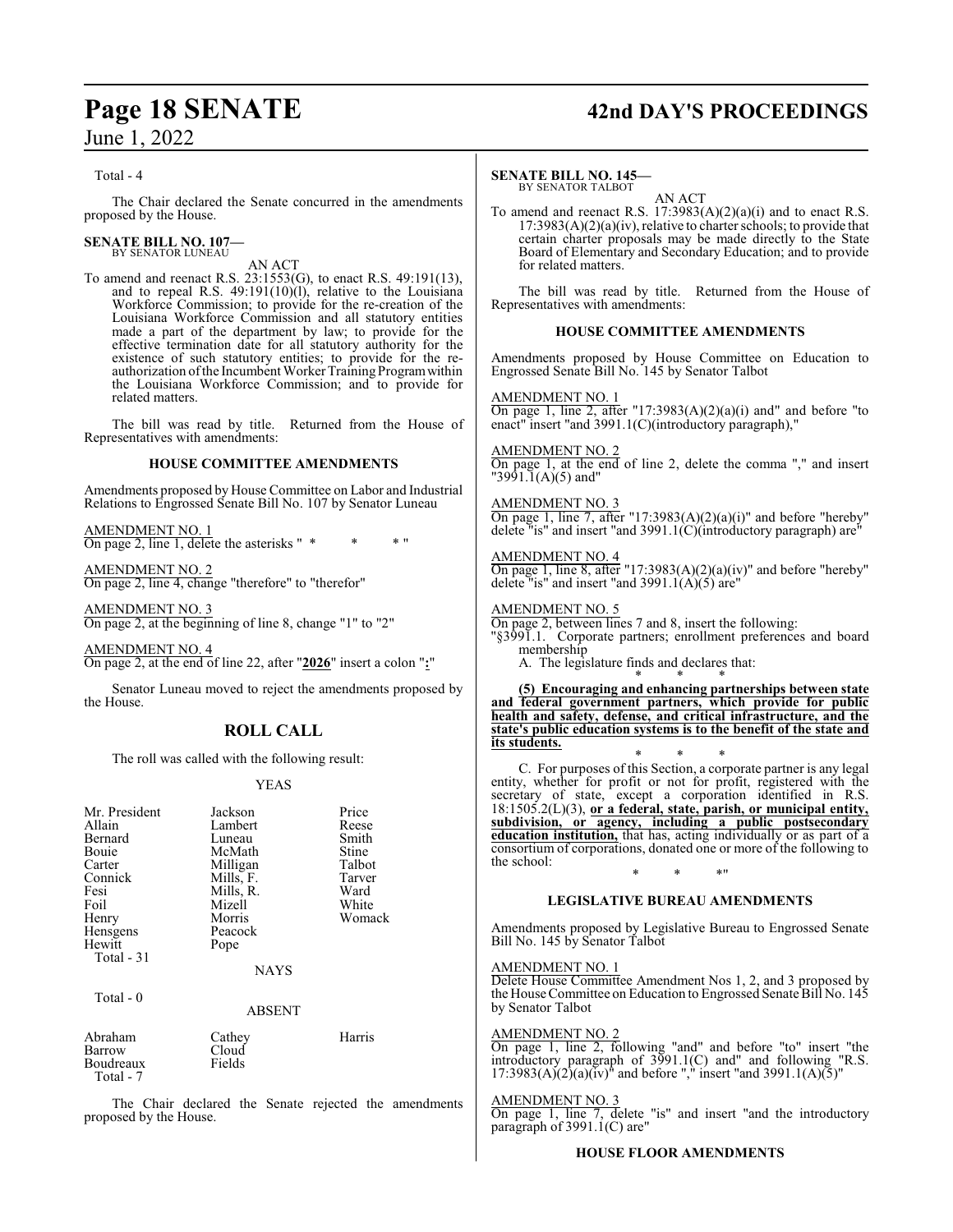## **42nd DAY'S PROCEEDINGS Page 19 SENATE**

# June 1, 2022

Amendments proposed by Representative Schlegel to Engrossed Senate Bill No. 145 by Senator Talbot

#### AMENDMENT NO. 1

In Amendment No. 5 by the House Committee on Education (#4262), on page 1, delete lines 22 through 28 and insert the following:

"C. For purposes ofthis Section, a corporate partner is any legal entity, whether for profit or not for profit, registered with the secretary of state, except a corporation identified in R.S. 18:1505.2(L)(3), **a regional airport, or any federal or state entity or agency, including a public postsecondary educationinstitution,** that has, acting individually or as part of a consortium of corporations, donated **or provided** one or more of the following to the school:

\* \* \*"

Senator Talbot moved to concur in the amendments proposed by the House.

#### **ROLL CALL**

The roll was called with the following result:

#### YEAS

| Mr. President | Henry         | Peacock |
|---------------|---------------|---------|
| Abraham       | Hensgens      | Reese   |
| Allain        | Hewitt        | Stine   |
| Boudreaux     | Jackson       | Talbot  |
| Bouie         | Luneau        | Tarver  |
| Carter        | McMath        | Ward    |
| Cathey        | Milligan      | White   |
| Connick       | Mills, R.     | Womack  |
| Fesi          | Mizell        |         |
| Foil          | Morris        |         |
| Total - 28    |               |         |
|               | <b>NAYS</b>   |         |
| Bernard       | Pope          |         |
| Mills, F.     | Smith         |         |
| Total - 4     |               |         |
|               | <b>ABSENT</b> |         |
| Barrow        | Fields        | Lambert |
| Cloud         | Harris        | Price   |

The Chair declared the Senate concurred in the amendments proposed by the House.

Total - 6

**SENATE BILL NO. 250—** BY SENATOR CONNICK AND REPRESENTATIVE STEFANSKI AN ACT

To amend and reenact R.S. 17:3703, relative to intercollegiate athletics; to provide for the responsibilities of postsecondary education institutions with respect to intercollegiate athletes' compensation; to provide for an effective date; and to provide for related matters.

The bill was read by title. Returned from the House of Representatives with amendments:

#### **HOUSE COMMITTEE AMENDMENTS**

Amendments proposed by House Committee on Education to Reengrossed Senate Bill No. 250 by Senator Connick

AMENDMENT NO. 1

On page 1, line 2, after "R.S. 17:3703" and before "relative" delete the comma "," and insert "and R.S.  $44:4.1(B)(9)$ ,"

#### AMENDMENT NO. 2

On page 1, line 4, after "compensation;" and before "to provide for an effective date;" insert "to provide a limitation with respect to public records;"

#### AMENDMENT NO. 3

On page 5, between lines 7 and 8, insert the following:

"**M. Any document disclosed by the intercollegiate athlete to the postsecondary education institution that references the terms and conditions of the athlete's contract for compensation shall be confidential and not subject to inspection, examination, copying, or reproduction pursuant to the Public Records Law.**"

#### AMENDMENT NO. 4

On page 5, at the beginning of line 8, change "**M.**" to "N."

### AMENDMENT NO. 5

On page 5, between lines 13 and 14, insert the following:

"Section 2. R.S. 44:4.1(B)(9) is hereby amended and reenacted to read as follows:

§4.1. Exceptions

\* \* \* B. The legislature further recognizes that there exist exceptions, exemptions, and limitations to the laws pertaining to public records throughout the revised statutes and codes of this state. Therefore, the following exceptions, exemptions, and limitations are hereby continued in effect by incorporation into this Chapter by citation:

\* \* \* (9) R.S. 17:7.2, 46, 47, 81.9, 391.4, 407.28, 407.47, 407.65, 500.2, 1175, 1202, 1237, 1252, 1948, 1989.7, 2047, 2048.31, 3099, 3100.8, 3136, 3137, 3390, 3703, 3773, 3884 \* \* \*"

#### AMENDMENT NO. 6

On page 5, at the beginning of line 14, change "Section 2." to "Section 3."

Senator Connick moved to concur in the amendments proposed by the House.

#### **ROLL CALL**

The roll was called with the following result:

#### YEAS

| Mr. President | Henry         | Peacock |
|---------------|---------------|---------|
| Abraham       | Hensgens      | Pope    |
| Allain        | Jackson       | Price   |
| Bernard       | Lambert       | Reese   |
| Boudreaux     | Luneau        | Smith   |
| Bouie         | McMath        | Stine   |
| Carter        | Milligan      | Talbot  |
| Cathey        | Mills, F.     | Tarver  |
| Connick       | Mills, R.     | Ward    |
| Fesi          | Mizell        | White   |
| Foil          | Morris        | Womack  |
| Total $-33$   |               |         |
|               | <b>NAYS</b>   |         |
| Total - 0     |               |         |
|               | <b>ABSENT</b> |         |
| Barrow        | Fields        | Hewitt  |
| Cloud         | Harris        |         |

Total - 5

The Chair declared the Senate concurred in the amendments proposed by the House.

#### **Mr. President in the Chair**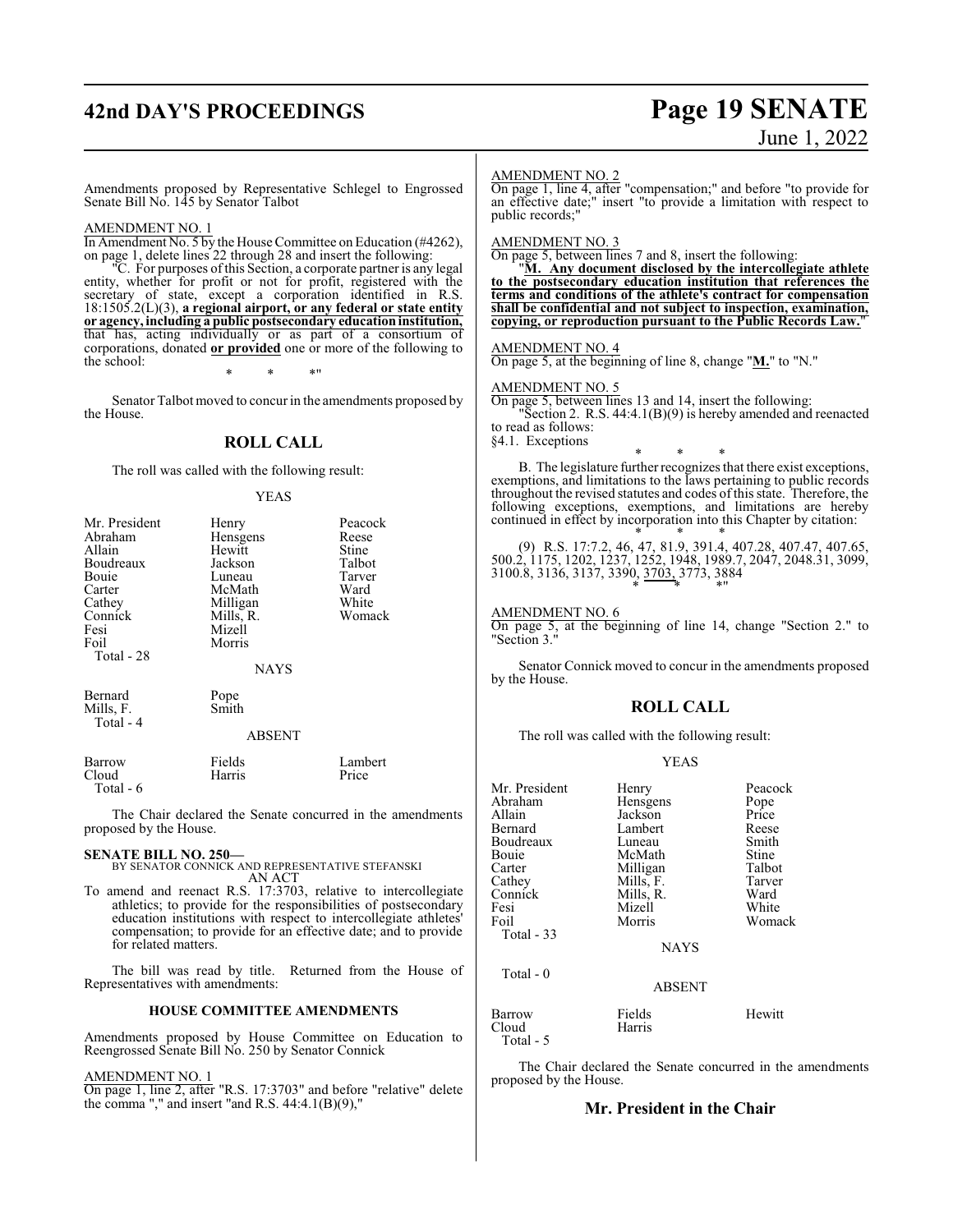**SENATE BILL NO. 319—** BY SENATOR FOIL

AN ACT

To amend, reenact, and redesignate R.S. 29:183, 198, 205, 215, 220, 220a, 223 and 232, and to enact R.S. 29:204a, 206a, 214, 217a, 221a, 221b, 222a, 223a, 224, 230, 231a, 231b, 231c, 231d, 231e, and 231f, relative to the Louisiana Code of Military Justice; to provide for punitive articles; to redesignate certain punitive articles to conform with the Uniform Code of Military Justice; to provide for the offense of malingering; to provide for the offense of misconduct as a prisoner; to provide for the offense of fraudulent enlistment, appointment or separation; to provide for the offense of forgery; to provide for the offense of wearing unauthorized insignia, decoration, badge, ribbon, device, or lapel button; to provide for endangerment offenses; to provide for the offense of communicating threats; to provide for the offense of wrongful broadcast or distribution of intimate visual images; to provide for the offense of sexual assault; to provide for the offense of depositing obscene matter in the mail; to provide for the offense of fraudulent use of credit cards, debit cards, or other access devices; to provide for the offense of false pretenses to obtain services; to provide for the offense of receiving stolen property; to provide for offenses concerning government computers; to provide for the offense of making, drawing, or uttering check, draft, or order without sufficient funds; to provide for frauds against the government; to provide for the offense of stalking; to provide for the offense of subornation of perjury; to provide for the offense of obstructing justice; to provide for the offense of misprision of serious offense; to provide for the offense of wrongful refusal to testify; to provide for the offense of prevention of unauthorized seizure of property; to provide for the offense of noncompliance with procedural rules; to provide for the offense of retaliation; and to provide for related matters.

The bill was read by title. Returned from the House of Representatives with amendments:

#### **HOUSE FLOOR AMENDMENTS**

Amendments proposed by Representative Gaines to Reengrossed Senate Bill No. 319 by Senator Foil

AMENDMENT NO. 1

On page 12, line 15, after "**States**" and before the comma "**,**" insert "**or injury to the state of Louisiana**"

AMENDMENT NO. 2 On page 16, line 22, after "**States**" and before the comma "**,**" insert "**or for the state of Louisiana**"

Senator Foil moved to concur in the amendments proposed by the House.

### **ROLL CALL**

The roll was called with the following result:

#### YEAS

| Mr. President | Hensgens  | Pope   |
|---------------|-----------|--------|
| Abraham       | Hewitt    | Price  |
| Allain        | Jackson   | Reese  |
| Bernard       | Lambert   | Smith  |
| Boudreaux     | Luneau    | Stine  |
| Bouie         | McMath    | Talbot |
| Carter        | Milligan  | Tarver |
| Cathey        | Mills, F. | Ward   |
| Connick       | Mills, R. | White  |
| Fesi          | Mizell    | Womack |
| Foil          | Morris    |        |
| Henry         | Peacock   |        |
| Total - 34    |           |        |

**Page 20 SENATE 42nd DAY'S PROCEEDINGS**

NAYS

ABSENT

Barrow Fields<br>Cloud Harris Cloud Total - 4

Total - 0

The Chair declared the Senate concurred in the amendments proposed by the House.

**SENATE BILL NO. 337—** BY SENATOR SMITH

AN ACT

To amend and reenact R.S. 14:98.8(C), relative to driving offenses; to provide relative to operating a vehicle while under suspension for certain prior offenses; to provide enhanced penalties for operating a vehicle while under suspension for a third or subsequent offense of operating while intoxicated; and to provide for related matters.

The bill was read by title. Returned from the House of Representatives with amendments:

#### **HOUSE COMMITTEE AMENDMENTS**

Amendments proposed by House Committee on Administration of Criminal Justice to Engrossed Senate Bill No. 337 by Senator Smith

#### AMENDMENT NO. 1

On page 1, delete line 4 in its entirety and at the beginning of line 5, delete "subsequent offense of operatingwhile intoxicated;" and insert "for enhanced penalties;"

AMENDMENT NO. 2

On page 1, line 10, after "C." and before "the" delete "When" and insert "**In addition to other penalties imposed pursuant to this Title, when**"

AMENDMENT NO. 3

Total - 4

On page 1, line 11, after "negligent homicide," and before "**or**" insert "**first degree vehicular negligent injuring,**"

Senator Smith moved to concur in the amendments proposed by the House.

#### **ROLL CALL**

The roll was called with the following result:

#### YEAS

| Mr. President | Hensgens      | Pope   |
|---------------|---------------|--------|
| Abraham       | Hewitt        | Price  |
| Allain        | Jackson       | Reese  |
| Bernard       | Lambert       | Smith  |
| Boudreaux     | Luneau        | Stine  |
| Bouie         | McMath        | Talbot |
| Carter        | Milligan      | Tarver |
| Cathey        | Mills, F.     | Ward   |
| Connick       | Mills, R.     | White  |
| Fesi          | Mizell        | Womack |
| Foil          | Morris        |        |
| Henry         | Peacock       |        |
| Total - 34    |               |        |
|               | <b>NAYS</b>   |        |
| Total $-0$    |               |        |
|               | <b>ABSENT</b> |        |
| Barrow        | Fields        |        |
| Cloud         | Harris        |        |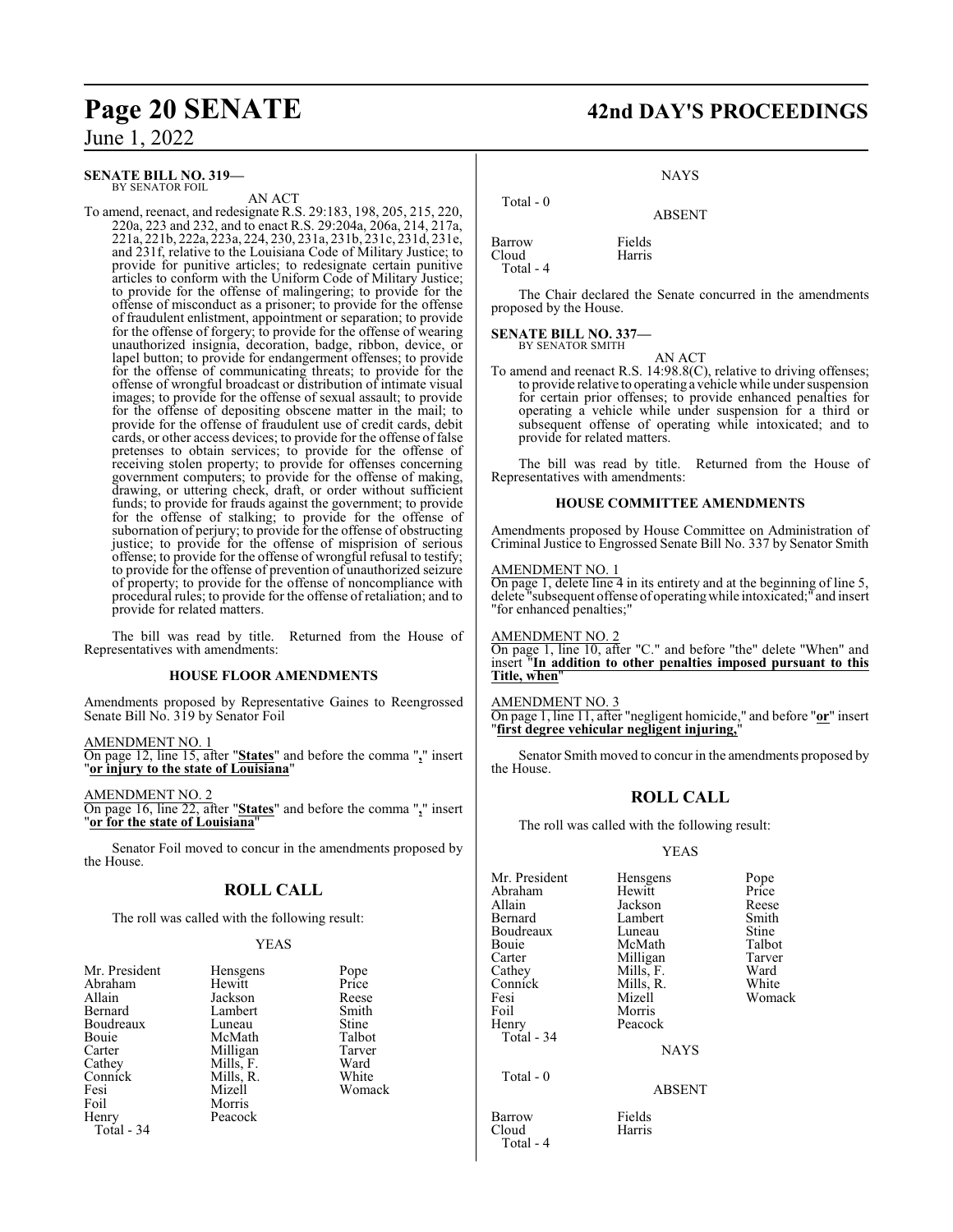## **42nd DAY'S PROCEEDINGS Page 21 SENATE**

# June 1, 2022

The Chair declared the Senate concurred in the amendments proposed by the House.

#### **SENATE BILL NO. 370—** BY SENATOR HARRIS

AN ACT

To amend and reenact Children's Code Articles 897(B)(2) and  $899(B)(2)(c)$  and to enact Children's Code Article  $899(B)(2)(h)$ , relative to conditions for probation; to provide relative to the payment of restitution for damages caused by the delinquent act of a child; to authorize the court to order the parents, tutor, guardian, or legal custodian of a child to pay restitution for acts committed by the child; to authorize the court to require the child and parent or legal guardian to participate in a courtapproved decision making course; and to provide for related matters.

The bill was read by title. Returned from the House of Representatives with amendments:

#### **HOUSE FLOOR AMENDMENTS**

Amendments proposed by Representative Marino to Reengrossed Senate Bill No. 370 by Senator Harris

#### AMENDMENT NO. 1

On page 1, line 3, after "probation;" delete the remainder of the line and delete lines 4 through 5 in their entirety and at the beginning of line 6, delete "of a child to pay restitution for acts committed by the child;"

AMENDMENT NO. 2 On page 1, line 10, after "Code" and before "897(B)(2)" change "Article" to "Articles"

AMENDMENT NO. 3

On page 2, line 11, after the period "." delete the remainder of the line and delete lines 12 through 16 in their entirety

#### AMENDMENT NO. 4

On page 3, line 13, after "the" and before "child" insert "**adjudicated**"

#### AMENDMENT NO. 5

On page 3, line 15, after the period "." delete the remainder of the line and delete lines 16 through 20 in their entirety

Senator Carter moved to concur in the amendments proposed by the House.

#### **ROLL CALL**

The roll was called with the following result:

#### YEAS

| Mr. President | Hensgens  | Peacock |
|---------------|-----------|---------|
| Abraham       | Hewitt    | Pope    |
| Allain        | Jackson   | Price   |
| Bernard       | Lambert   | Reese   |
| Boudreaux     | Luneau    | Smith   |
| Bouie         | McMath    | Stine   |
| Carter        | Milligan  | Talbot  |
| Cathey        | Mills, F. | Ward    |
| Connick       | Mills, R. | White   |
| Fesi          | Mizell    | Womack  |
| Foil          | Morris    |         |
| Total - 32    |           |         |
|               | NAYS      |         |

Total - 0

#### Barrow Fields Henry Cloud Harris Tarver Total - 6

ABSENT

The Chair declared the Senate concurred in the amendments proposed by the House.

#### **SENATE BILL NO. 379—** BY SENATOR PEACOCK

AN ACT

To amend and reenact R.S. 14:95.1(A), relative to illegal carrying and discharge of weapons; to prohibit possession of a firearm or carrying a concealed weapon by persons convicted of certain felonies; to provide for consideration of certain juvenile offenses; and to provide for related matters.

The bill was read by title. Returned from the House of Representatives with amendments:

#### **HOUSE FLOOR AMENDMENTS**

Amendments proposed by Representative Frieman to Engrossed Senate Bill No. 379 by Senator Peacock

AMENDMENT NO. 1 On page 2, line 7, after "**(2)**" delete "**(a)**"

AMENDMENT NO. 2 On page 2, delete lines 12 through 16 in their entirety

Senator Peacock moved to concur in the amendments proposed by the House.

#### **ROLL CALL**

The roll was called with the following result:

#### YEAS

| Mr. President | Henry       | Morris  |
|---------------|-------------|---------|
| Abraham       | Hensgens    | Peacock |
| Allain        | Hewitt      | Pope    |
| Bernard       | Jackson     | Price   |
| Boudreaux     | Lambert     | Stine   |
| Bouie         | Luneau      | Talbot  |
| Carter        | McMath      | Tarver  |
| Cathey        | Milligan    | Ward    |
| Connick       | Mills, F.   | White   |
| Fesi          | Mills, R.   | Womack  |
| Foil          | Mizell      |         |
| Total - 32    |             |         |
|               | <b>NAYS</b> |         |
| Smith         |             |         |
| Total - 1     |             |         |
|               | ABSENT      |         |
|               |             |         |

| Barrow<br>Cloud<br>Total $-5$ | Fields<br>Harris | Reese |
|-------------------------------|------------------|-------|
|                               |                  |       |

The Chair declared the Senate concurred in the amendments proposed by the House.

#### **SENATE BILL NO. 383—**

BY SENATOR PEACOCK AN ACT

To amend and reenact R.S. 37:223 relative to advertisements; to provide for advertisements of legal services; to require certain disclosures; to provide for terms and conditions; and to provide for related matters.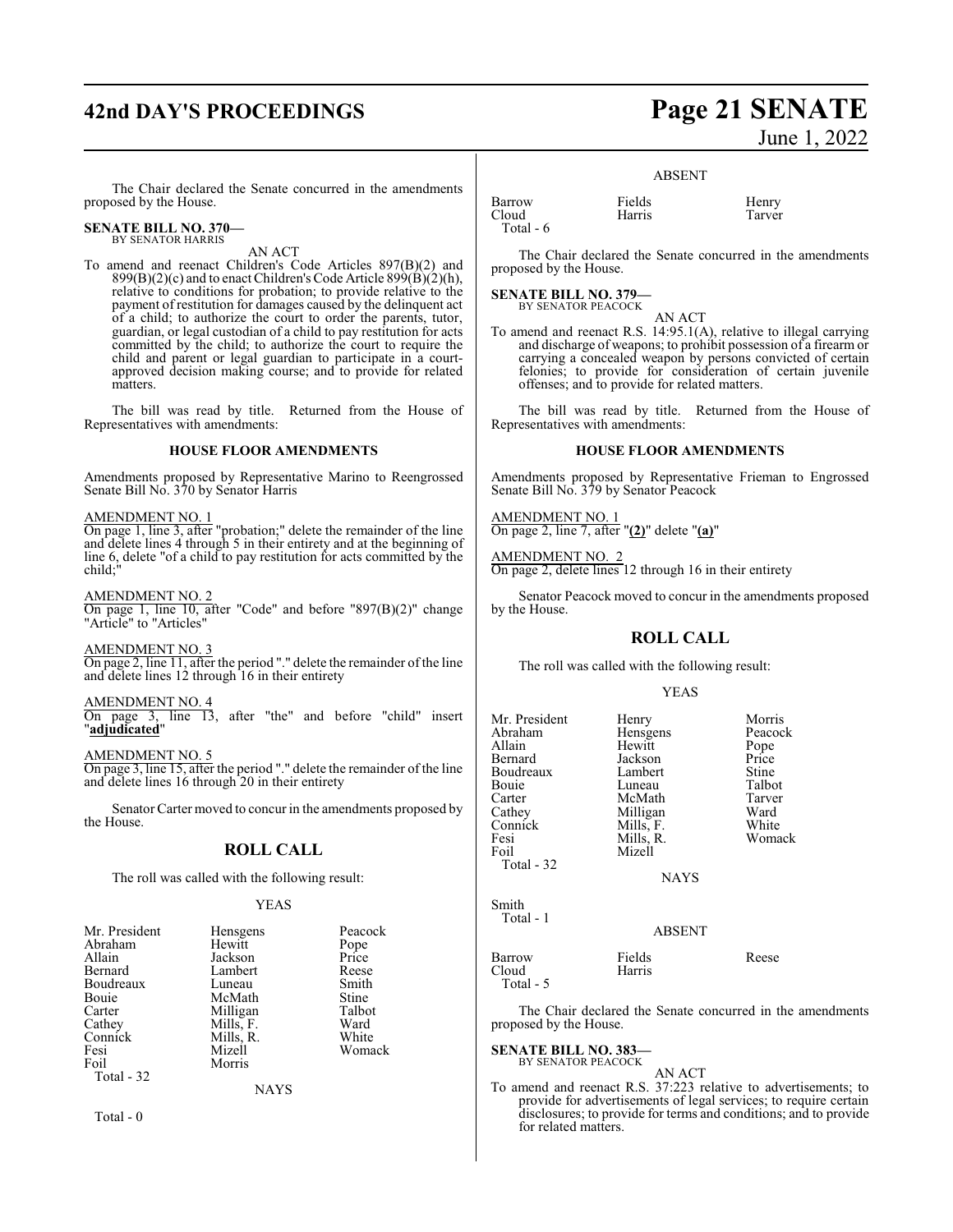The bill was read by title. Returned from the House of Representatives with amendments:

#### **HOUSE COMMITTEE AMENDMENTS**

Amendments proposed by House Committee on Judiciary to Reengrossed Senate Bill No. 383 by Senator Peacock

#### AMENDMENT NO. 1

On page 3, between lines 22 and 23, insert the following:

"**H. Any court costs or attorney fees awarded to a prevailing party against the supreme court in an action challenging the constitutionality of this Section shall be paid by the state. Nothing in this Section shall prevent the supreme court from recovering court costs or attorney fees if the constitutionality of this Section is upheld.**"

Senator Peacock moved to concur in the amendments proposed by the House.

#### **ROLL CALL**

The roll was called with the following result:

#### YEAS

| Mr. President<br>Abraham<br>Allain<br>Bernard<br>Boudreaux<br>Bouie<br>Carter<br>Cathey<br>Connick<br>Fesi | Hensgens<br>Hewitt<br>Jackson<br>Lambert<br>Luneau<br>McMath<br>Milligan<br>Mills, F.<br>Mills, R.<br>Mizell | Peacock<br>Pope<br>Price<br>Smith<br>Stine<br>Talbot<br>Tarver<br>Ward<br>White<br>Womack |
|------------------------------------------------------------------------------------------------------------|--------------------------------------------------------------------------------------------------------------|-------------------------------------------------------------------------------------------|
| Henry<br>Total $-32$<br>Total - 0                                                                          | Morris<br><b>NAYS</b><br>ABSENT                                                                              |                                                                                           |
| $\mathbf{D}$                                                                                               | $T^*$ 11.                                                                                                    | $TT$                                                                                      |

| Barrow    | Fields | Harris |
|-----------|--------|--------|
| Cloud     | Foil   | Reese  |
| Total - 6 |        |        |

The Chair declared the Senate concurred in the amendments proposed by the House.

#### **SENATE BILL NO. 396—** BY SENATOR MORRIS

AN ACT

To amend and reenact Code of Criminal Procedure Art. 331(A)(1), relative to bail; to provide relative to bail obligations after a conviction; to provide relative to the rights of the district attorney; to provide relative to the obligations owed at the time of conviction; to provide relative to a judgment of bond forfeiture; and to provide for related matters.

The bill was read by title. Returned from the House of Representatives with amendments:

#### **HOUSE COMMITTEE AMENDMENTS**

Amendments proposed by House Committee on Administration of Criminal Justice to Engrossed Senate Bill No. 396 by Senator Morris

#### AMENDMENT NO. 1

On page 1, line 3, after "conviction;" delete the remainder of the line and delete lines 4 and 5 in their entirety and insert the following: "to provide relative to the obligations of a surety under a bail undertaking; to provide relative to the defendant's failure to appear or after a notice of warrant for arrest was sent; and to provide for"

## **Page 22 SENATE 42nd DAY'S PROCEEDINGS**

#### AMENDMENT NO. 2

On page 1, line 11, after "case," and before "the bail" insert the following: "**at any time prior to the defendant's failure to appear, or prior to the expiration of one hundred eighty days after the notice of warrant for arrest was sent,**"

#### AMENDMENT NO. 3

On page 1, at the end of line 12, delete "**except for**"and delete lines 13 and 14 in their entirety and insert the following: "**under operation of law without the need to file a motion or other pleading."**

Senator Morris moved to reject the amendments proposed by the House.

## **ROLL CALL**

The roll was called with the following result:

#### YEAS

| Mr. President<br>Abraham<br>Allain<br>Barrow<br>Bernard<br>Boudreaux<br>Bouie<br>Carter<br>Cathey<br>Connick<br>Fesi<br>Total - 32 | Henry<br>Hensgens<br>Hewitt<br>Jackson<br>Lambert<br>Luneau<br>McMath<br>Milligan<br>Mills, R.<br>Mizell<br>Morris<br><b>NAYS</b> | Peacock<br>Pope<br>Price<br>Reese<br>Smith<br>Stine<br>Talbot<br>Ward<br>White<br>Womack |
|------------------------------------------------------------------------------------------------------------------------------------|-----------------------------------------------------------------------------------------------------------------------------------|------------------------------------------------------------------------------------------|
| Tarver<br>Total - 1                                                                                                                | <b>ABSENT</b>                                                                                                                     |                                                                                          |
| Cloud                                                                                                                              | Foil                                                                                                                              | Mills, F.                                                                                |

The Chair declared the Senate rejected the amendments proposed by the House.

#### **SENATE BILL NO. 424—** BY SENATOR STINE

Fields Harris

Total - 5

AN ACT To enact R.S. 34:851.36(B)(3), relative to vessels; to provide for the operation of motorboats; to provide for boating safety classes; to provide for exceptions; to provide for boat liveries; to provide for terms and conditions; and to provide for related matters.

The bill was read by title. Returned from the House of Representatives with amendments:

#### **HOUSE FLOOR AMENDMENTS**

Amendments proposed by Representative Mincey to Engrossed Senate Bill No. 424 by Senator Stine

AMENDMENT NO. 1 On page 1, line 12, after "**motorboat**" and before "**if**" insert "**rented from a boat livery**"

#### AMENDMENT NO. 2

On page 1, delete lines 13 through 17 in their entirety and on page 2, delete lines 1 through 7 in their entirety and insert the following:

"**(a) The lessor or authorized agent of the lessor provides the person with the following instruction and materials:**

**(i) Instruction in the safe and proper operation of the motorboat being rented.**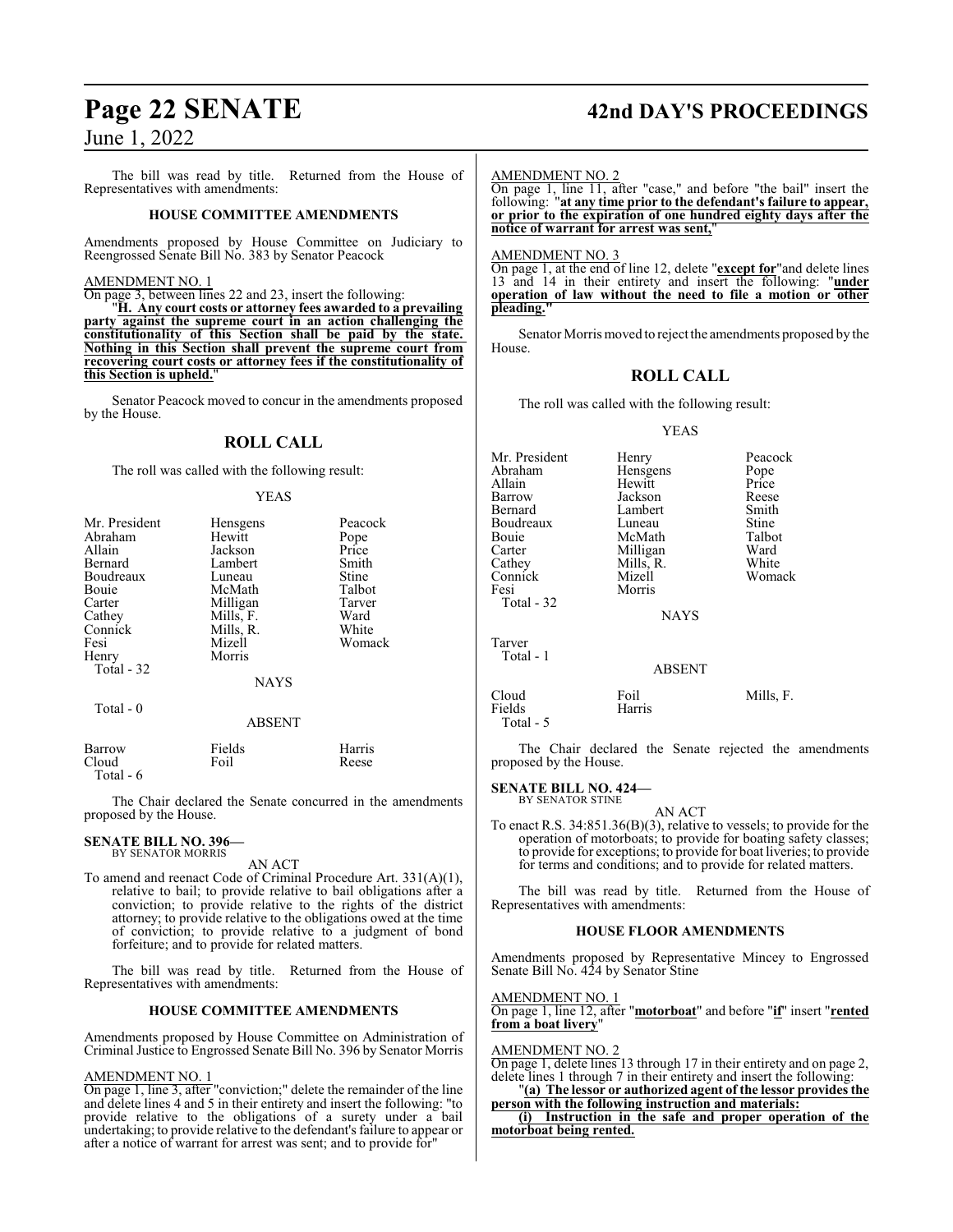## **42nd DAY'S PROCEEDINGS Page 23 SENATE**

# June 1, 2022

**(ii) A boating safety instruction video approved by the Department of Wildlife and Fisheries.**

**(iii) The latest Department of Wildlife and Fisheries publication on recreational boating rules, regulations, and safety. (b) A rental contract is signed by the person and the lessor**

**or authorized agent of the lessor that includes the following provisions:**

**(i) A statement that the operator received all boating safety instruction and materials required in this Paragraph.**

**(ii) A statement that the operator is not currently under suspension or revocation of the privilege to operate watercraft upon the waters of this state or any other state.**

**(c) The operator keeps a copy of the rental contract in his possession at all times while operating the motorboat.**

**(d) The livery retains a copy of the rental contract in its records for at least sixty days after termination of the rental and makes such records available for inspection by the Department of Wildlife and Fisheries.**

**(e) A person renting a motorboat from a livery shall only be authorized to operate such motorboat within forty-eight hours of completing the requirements of Subparagraph (3)(a) of this Subsection.** 

#### AMENDMENT NO. 3

On page 2, after line 8, insert the following:

"Section 2. The Department of Wildlife and Fisheries shall approve the video provided for in this Act on or before January 1, 2023.

Section 3. This Act shall become effective on January 1, 2023."

Senator Stine moved to concur in the amendments proposed by the House.

#### **ROLL CALL**

The roll was called with the following result:

YEAS

| Mr. President<br>Abraham<br>Allain<br>Barrow<br>Bernard<br>Boudreaux<br>Bouie<br>Carter<br>Cathey<br>Connick<br>Fesi<br>Foil | Hensgens<br>Hewitt<br>Jackson<br>Luneau<br>McMath<br>Milligan<br>Mills, F.<br>Mills, R.<br>Mizell<br>Morris<br>Peacock | Price<br>Reese<br>Smith<br>Stine<br>Talbot<br>Tarver<br>Ward<br>White<br>Womack |
|------------------------------------------------------------------------------------------------------------------------------|------------------------------------------------------------------------------------------------------------------------|---------------------------------------------------------------------------------|
| Total - 34                                                                                                                   |                                                                                                                        |                                                                                 |

**NAYS** 

Lambert Total - 1

#### ABSENT

Cloud Fields Harris Total - 3

The Chair declared the Senate concurred in the amendments proposed by the House.

**SENATE BILL NO. 437—**<br>BY SENATOR ROBERT MILLS AND REPRESENTATIVES MCFARLAND<br>AND SEABAUGH AN ACT

To enact Part IV-A of Chapter 28 of Title 3 of the Louisiana Revised Statutes of 1950, to be comprised of R.S. 3:4345.1 through 3:4345.16, relative to forestry and agriculture; to authorize the creation of the timber and agriculture transportation group selfinsurance fund; to provide with respect to group self-insurance funds; to provide for requirements; to provide for definitions; to provide with respect to the qualifications for membership; to provide for regulatory authority; to provide for excess or reinsurance insurance; to provide for the management of assets and investments; to provide for liabilities and the payment of claims; to provide for audits, examinations, and investigations; to provide for licensed insurance producers; to provide for insolvencies; to provide for civil actions for enforcement; to provide for reporting; to provide penalties for noncompliance; to provide for due process rights; to provide for dissolution; and to provide for related matters.

The bill was read by title. Returned from the House of Representatives with amendments:

#### **HOUSE COMMITTEE AMENDMENTS**

Amendments proposed by House Committee on Agriculture, Forestry, Aquaculture, and Rural Development to Reengrossed Senate Bill No. 437 by Senator Robert Mills

AMENDMENT NO. 1

On page 1, line 3, after "of" and before "relative" delete "R.S. 3:4345.1 through 3:4345.16," and insert "R.S. 3:4351.1 through 4351.16,"

#### AMENDMENT NO. 2

On page 1, line 16, after "of" and before "is" delete "R.S. 3:4345.1 through 3:4345.16," and insert "R.S. 3:4351.1 through 4351.16,"

#### AMENDMENT NO. 3

On page 2, at the beginning of line 2, change "**§4345.1.**" to "**§4351.1.**"

#### AMENDMENT NO. 4

On page 2, line 11, after "**(c)**" delete the remainder of the line and insert "**Is organized or created for**"

#### AMENDMENT NO. 5

On page 2, at the beginning of line 13, delete "**primarily for purposes other than**"

#### AMENDMENT NO. 6

On page 2, at the end of line 20, after "**vehicles**" and before the period "**.**" insert "**and shall be known as the Louisiana Agriculture Transportation Group Self-Insured Fund**"

#### AMENDMENT NO. 7

On page 2, line 21, after "**means**" and before the comma "**,**" change "**that**" to "**a condition in which**"

AMENDMENT NO. 8 On page 3, line 11, after "**products**" and before "**or**" insert a comma "**,**"

AMENDMENT NO. 9 On page 3, line 12, after "**agriculture**" delete "**business.**" and insert "**business, or used by an operator or principal.**"

AMENDMENT NO. 10 On page 3, line 23, after "**Uninsured**" and before "**coverage**" change "**motorists**" to "**motorist**"

AMENDMENT NO. 11 On page 3, at the beginning of line 24, change "**§4345.2.**" to "**§4351.2.**"

AMENDMENT NO. 12 On page 3, line 26, after "**A.(1)**" and before "**or**" change "**Any five**" to "**Five**"

#### AMENDMENT NO. 13

On page 4, at the beginning of line 3, delete "**shall not be an insurer, shall not be deemed to be insurance,**" and insert "**shall not** be deemed to be an insurer or insurance'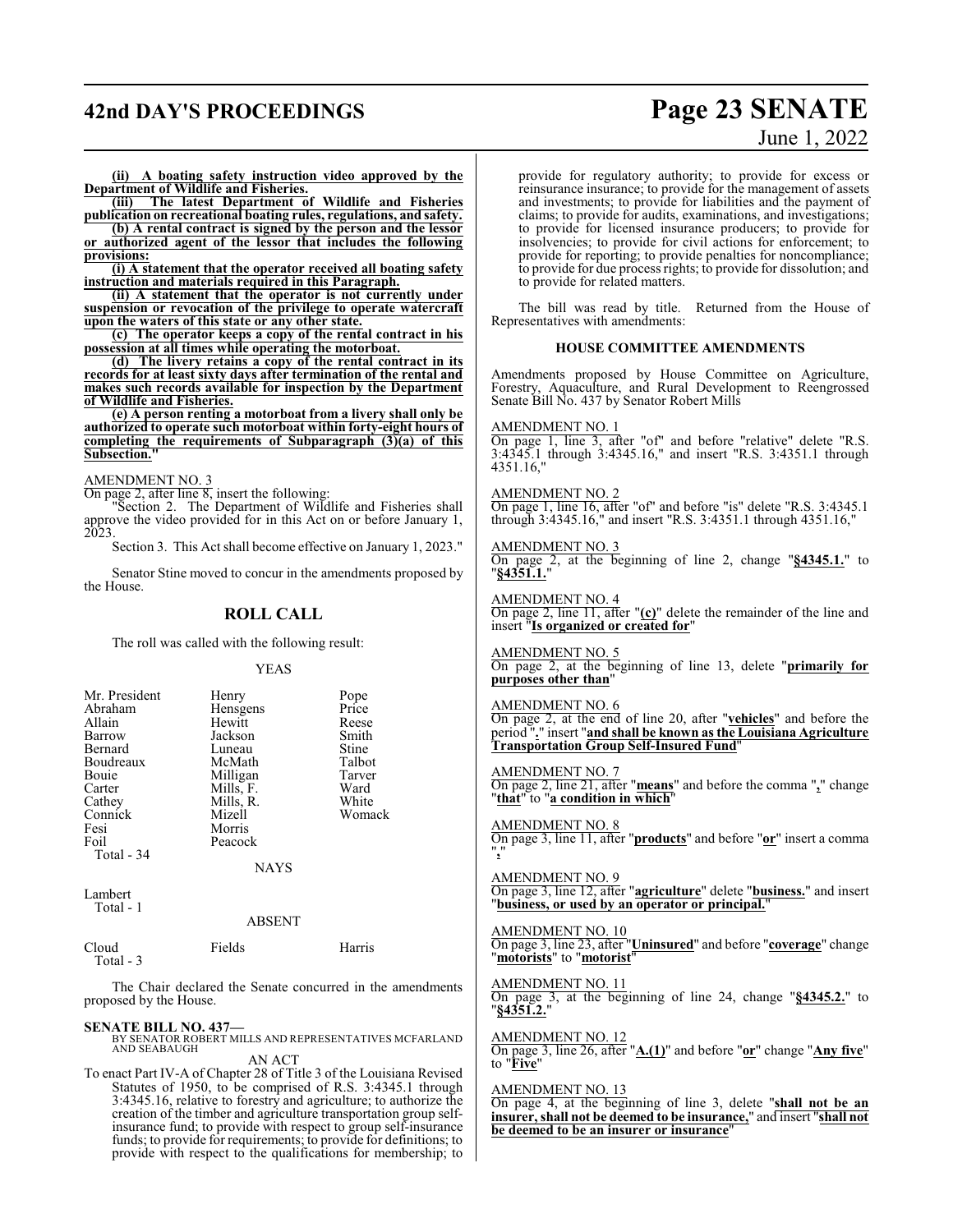## **Page 24 SENATE 42nd DAY'S PROCEEDINGS**

AMENDMENT NO. 14 On page 9, at the beginning of line 5, change "**§4345.3.**" to "**§4351.3.**" AMENDMENT NO. 15 On page 9, line 7, after "**to**" and before "**shall**" change "**R.S. 3:4345.2**" to "**R.S. 3:4351.2**" AMENDMENT NO. 16 On page 9, line 8, after "**with**" and before "**and**" change "**R.S. 3:4345.7**" to "**R.S. 3:4351.7**" AMENDMENT NO. 17 On page 9, line 11, after "**premiums.**" and before "**amounts**" change "**These**" to "**The**" AMENDMENT NO. 18 On page 12, at the end of line 3, change "**limitations:**" to "**conditions:**" AMENDMENT NO. 19 On page 12, at the beginning of line 12, change "**§4345.4.**" to "**§4351.4.**" AMENDMENT NO. 20 On page 15, line 16, after "**LLC**" and before the period "**.**" delete "**(NASDAQ)**" AMENDMENT NO. 21 On page 16, at the beginning of line 21, change "**§4345.5.**" to "**§4351.5.**" AMENDMENT NO. 22 On page 17, at the end of line 22, after "to" delete the remainder of the line and delete line 23 in its entirety and insert "**R.S. 3:4351.10(C) or R.S. 3:4351.11(I).**" AMENDMENT NO. 23 On page 18, line 22, after "**for**" and before "**approval**" change "**his**" to "**its**" AMENDMENT NO. 24 On page 19, at the beginning of line 16, change "**§4345.6.**" to "**§4351.6.**" AMENDMENT NO. 25 On page 19, at the beginning of line 29, change "**§4345.7.**" to "**§4351.7.**" AMENDMENT NO. 26 On page 20, at the beginning of line 14, change "**§4345.8.**" to "**§4351.8.**" AMENDMENT NO. 27 On page 21, at the beginning of line 1, change "**§4345.9.**" to "**§4351.9.**" AMENDMENT NO. 28 On page 23, at the beginning of line 5, change "**§4345.10.**" to "**§4351.10.**" AMENDMENT NO. 29 On page 23, line 6, after "**examination,**" delete the remainder of the line and insert "**at least**" AMENDMENT NO. 30 On page 24, line 1, after "**often as**" and before "**deems**" change "**he**" to "**it**" AMENDMENT NO. 31 On page 25, line 2, after "**the**" and before "**conducting**" change "**work of**" to "**work, including**" and at the beginning of line 3, after "**thereon**" and before "**as**" insert a comma "**,**" AMENDMENT NO. 32 On page 25, at the beginning of line 24, change "**§4345.11.**" to "**§4351.11.**" AMENDMENT NO. 33 On page 27, line 13, after "**(2)**" and before "**the**" change "**Reject**" to "**Rejection of**" and after "**and**" and before "**the**" change "**refer**" to "**referral of**" AMENDMENT NO. 34 On page 28, line 15, after "**provisions of**" and before "**and**" change "**R.S. 3:4345.10(C)**" to "**R.S. 3:4351.10(C)**" AMENDMENT NO. 35 On page 29, line 5, after "**provisions of**" and before "**and**" change "**R.S. 3:4345.10(C)**" to "**R.S. 3:4351.10(C)**" AMENDMENT NO. 36 On page 30, line 2, after "**pursuant to**" and before "**the**" change "**R.S. 3:4345.10,**" to "**R.S. 3:4351.10,**" AMENDMENT NO. 37 On page 30, line 29, after "**action**" delete the remainder of the line and on page 31, delete line 1 in its entirety and insert a period "**.**" AMENDMENT NO. 38 On page 31, at the beginning of line 8, change "**§4345.12.**" to "**§4351.12. Authorization of the**" and after "**Insurance**" and before "**to**" delete "**authorized**" AMENDMENT NO. 39 On page 31, at the beginning of line 13, change "**§4345.13.**" to "**§4351.13.**" AMENDMENT NO. 40 On page 31, line 27, after "**administrator**" and before "**the**" change "**thereof,**" to "**of the department,**" AMENDMENT NO. 41 On page 32, at the beginning of line 19, change "**§4345.14.**" to "**§4351.14.**" AMENDMENT NO. 42 On page 32, at the beginning of line 28, change "**§4345.15.**" to "**§4351.15.**" AMENDMENT NO. 43 On page 33, at the beginning of line 21, change "**§4345.16.**" to "**§4351.16.**" AMENDMENT NO. 44 On page 35, line 10, after "**adopted**" and before "**shall**" delete "**hereunder**" and insert "**pursuant to this Section**" AMENDMENT NO. 45 On page 35, at the end of line 11, change "**R.S. 3:4345.5.**" to "**R.S. 3:4351.5.**" **HOUSE FLOOR AMENDMENTS** Amendments proposed by Representative Seabaugh to Reengrossed Senate Bill No. 437 by Senator Robert Mills AMENDMENT NO. 1 On page 18, line 18, after "**for**" and before "**approval**" change "**his**" to "**its**" AMENDMENT NO. 2 On page 23, at the end of line 19, change "**his**" to "**its**" AMENDMENT NO. 3 On page 24, line 22, after "**by the**" and before "**to make**" change "**commissioner**" to "**department**"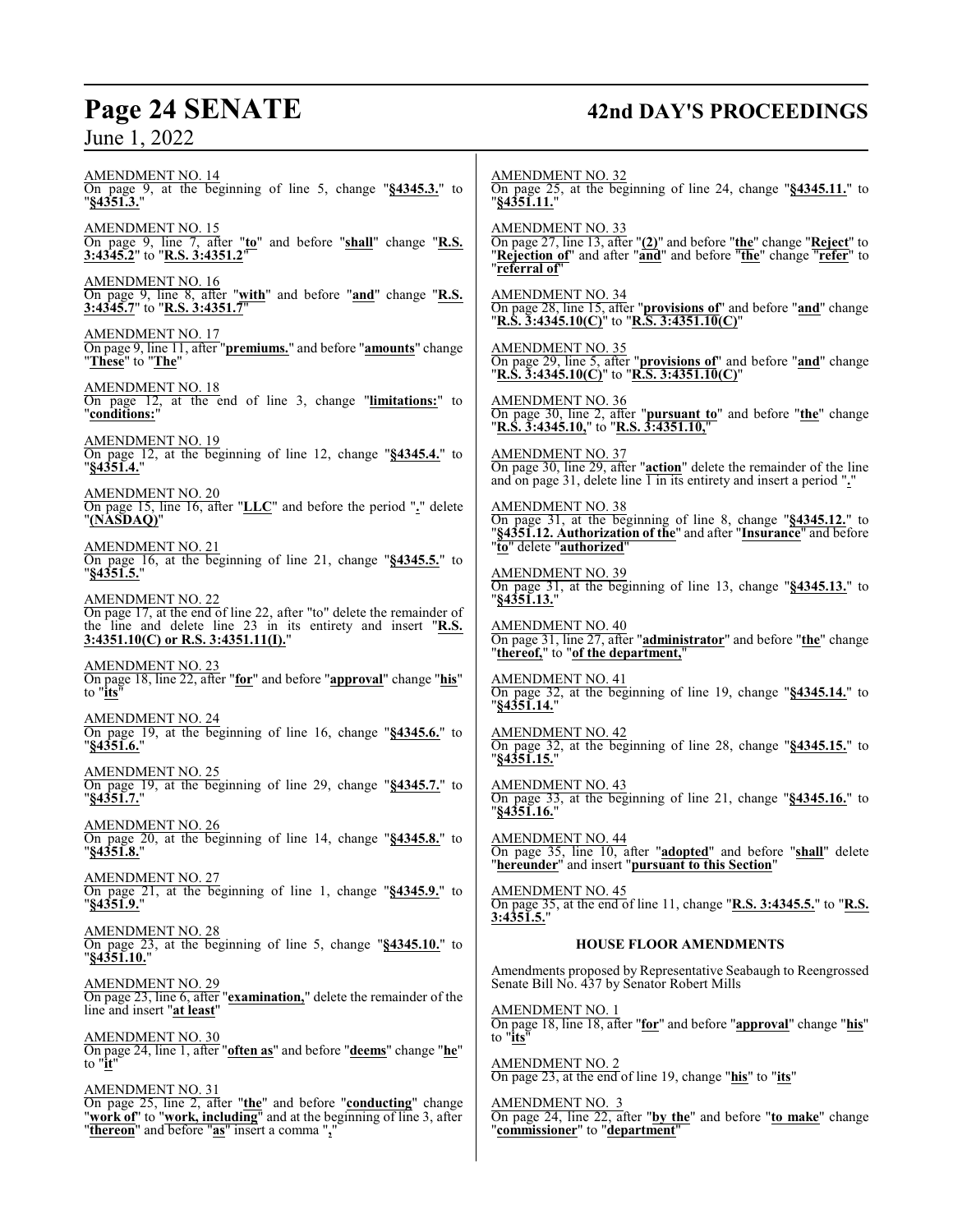## **42nd DAY'S PROCEEDINGS Page 25 SENATE**

# June 1, 2022

#### AMENDMENT NO. 4

On page 35, after line 22, insert the following:

"Section 2. This Act shall become effective upon signature by the governor or, if not signed by the governor, upon expiration of the time for bills to become law without signature by the governor, as provided by Article III, Section 18 of the Constitution of Louisiana. If vetoed by the governor and subsequently approved by the legislature, this Act shall become effective on the day following such approval."

Senator Robert Mills moved to concur in the amendments proposed by the House.

#### **ROLL CALL**

The roll was called with the following result:

#### YEAS

| Mr. President<br>Abraham<br>Allain<br>Barrow<br>Bernard<br>Boudreaux<br>Bouie<br>Carter<br>Cathey<br>Connick<br>Fesi<br>Foil | Henry<br>Hensgens<br>Hewitt<br>Jackson<br>Lambert<br>Luneau<br>McMath<br>Milligan<br>Mills, F.<br>Mills, R.<br>Mizell<br>Morris | Peacock<br>Pope<br>Price<br>Reese<br>Smith<br>Stine<br>Talbot<br>Tarver<br>Ward<br>White<br>Womack |
|------------------------------------------------------------------------------------------------------------------------------|---------------------------------------------------------------------------------------------------------------------------------|----------------------------------------------------------------------------------------------------|
| Total $-35$                                                                                                                  | <b>NAYS</b>                                                                                                                     |                                                                                                    |
| Total $-0$                                                                                                                   | <b>ABSENT</b>                                                                                                                   |                                                                                                    |

| Cloud     | Fields | Harris |
|-----------|--------|--------|
| Total - 3 |        |        |

The Chair declared the Senate concurred in the amendments proposed by the House.

#### **Senate Bills and Joint Resolutions Returned from the House of Representatives with Amendments, Subject to Call**

#### **Called from the Calendar**

Senator Smith asked that Senate Bill No. 182 be called from the Calendar.

#### **SENATE BILL NO. 182—** BY SENATOR FIELDS

AN ACT

To amend and reenact R.S. 14:134(A)(3) and R.S. 40:2405(J)(2)(a) and to enact R.S. 14:134(A)(4), relative to mandatory  $\hat{P} \cdot \hat{O} \cdot \hat{S} \cdot \hat{T}$ . certification revocation; to provide relative to malfeasance in office by public officers and employees; to provide for a revocation hearing to determine whether a peace officer's P.O.S.T. certification will be revoked; and to provide for related matters.

The bill was read by title and returned to the Calendar, subject to call.

#### **Senate Resolutions on Second Reading Reported by Committees**

# **SENATE RESOLUTION NO. 145—**<br>BY SENATOR BARROW A RESOLUTION

To create and provide for the Task Force on Expert Testimony for Justification Defense.

Reported with amendments by the Committee on Judiciary C.

#### **SENATE COMMITTEE AMENDMENTS**

Amendments proposed by Senate Committee on Judiciary C to Original Senate Resolution No. 145 by Senator Barrow

#### AMENDMENT NO. 1

On page 1, between lines 12 and 13, insert the following:

"WHEREAS, survivors of domestic and intimate partner violence, childhood trauma, sexual violence, and human trafficking are often criminalized and incarcerated for acting in self-defense, for protecting their loved ones, and for actions they take under the coercion of an abuser; and

WHEREAS, there are survivors wrongfully incarcerated in Louisiana prisons whose arrests, prosecutions, and convictions were based upon stereotypes about survivors and outdated and discredited ideas about intimate partner violence; and

WHEREAS, research from Operation Restoration shows that Louisiana has the seventh highest incarceration rate for women in the world at 198 per 100,000, while the average in the United States as a whole is lower, at 127 per 100,000; and

WHEREAS, changes in sentencing of domestic violence survivors in Louisiana would help restore humanity and justice to survivors of trauma and abuse who act to protect themselves and their loved ones, and would bring long-overdue relief to survivors who have been incarcerated for many years; and

WHEREAS, the findings of the Survivor Informed Task Force created by Senate Concurrent Resolution No. 45 of the 2021 Regular Session of the Legislature confirmed the need for presentation of facts and availability of a defense for criminalized survivors in the criminal justice system; and

WHEREAS, Senate Bill No. 251 of this 2022 Regular Session ofthe Legislature produced informative conversations and a political will to take further action towards codifying legal defenses for survivors of violence and abuse who are prosecuted for crimes when they act under duress or coercion; and"

#### AMENDMENT NO. 2

On page 2, lines 15 and 16, change "study commission" to "task force

#### AMENDMENT NO. 3

On page 2, delete lines 22 through 30, and insert the following:

"(5) A representative of Sexual Trauma Awareness and Response, designated by the president of the organization.

(6) A representative of Voice of the Experienced (V.O.T.E.), appointed by the executive director.

(7) A representative of the Promise of Justice Initiative, designated by the president of the board of directors.

(8) A member from the Justice and Accountability Center of Louisiana, appointed by the board of directors.

(9) A representative ofthe judicial community, appointed by the chief justice of the Louisiana Supreme Court.

(10) A representative of the Louisiana Foundation Against Sexual Assault, appointed by the president of the board of directors.

(11)Arepresentative ofOperationRestoration, appointed by the executive director.

(12) A representative of the Human Trafficking Prevention Commission Advisory Board.

(13) A representative ofTentMakers of Louisiana, appointed by the director."

AMENDMENT NO. 4 On page 3, delete line 1

AMENDMENT NO. 5

On page 3, line 3, change "study commission" to "task force"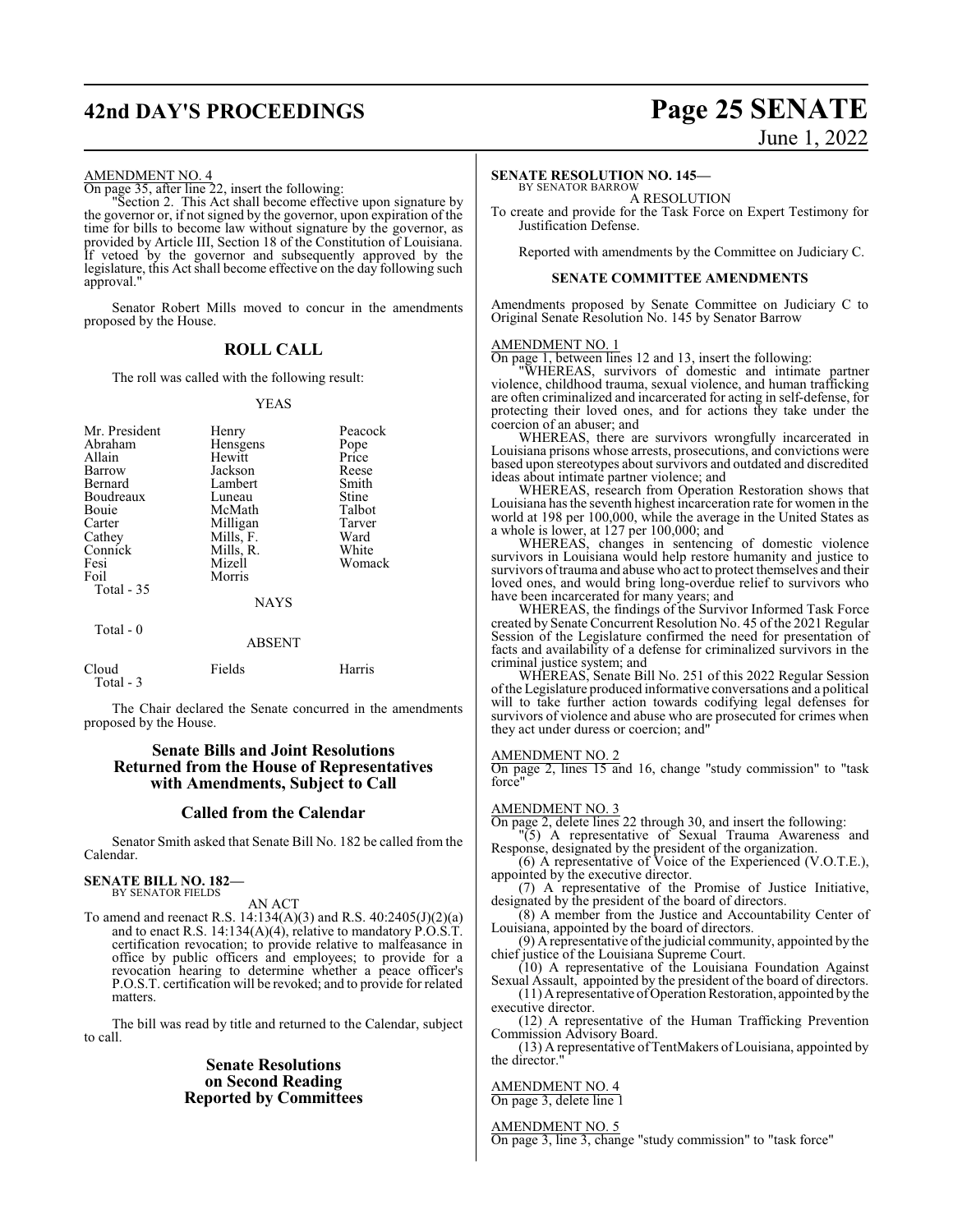# **Page 26 SENATE 42nd DAY'S PROCEEDINGS**

## June 1, 2022

#### AMENDMENT NO. 6

On page 3, between lines 12 and 13, insert the following:

"BE IT FURTHER RESOLVED that the task force shall receive staff support from one or more of the entities from which the task force membership is designated or appointed, at the discretion of the task force members."

#### AMENDMENT NO. 7

On page 3, line 23, delete "and the Louisiana Supreme Court." and insert "the Louisiana Supreme Court, Louisiana Foundation Against Sexual Assault, Operation Restoration, and the Human Trafficking Prevention Commission Advisory Board."

On motion of Senator Foil, the committee amendment was adopted.

The resolution was read by title. On motion of Senator Barrow, the amended Senate Resolution was adopted.

#### **SENATE RESOLUTION NO. 146—** BY SENATOR JACKSON

A RESOLUTION

To urge and request the state Department of Education to study the impact of adding days to the school calendar has on teachers, and to submit a written report of its findings and any recommendations to the Senate Committee on Education not later than December 1, 2022.

Reported favorably by the Committee on Education.

The resolution was read by title. On motion of Senator Jackson, the Senate Resolution was adopted.

#### **SENATE RESOLUTION NO. 147—** BY SENATOR HEWITT

A RESOLUTION

To create the Task Force on Remote Operations of Public Entities.

Reported with amendments by the Committee on Senate and Governmental Affairs.

#### **SENATE COMMITTEE AMENDMENTS**

Amendments proposed by Senate Committee on Senate and Governmental Affairs to Original Senate Resolution No. 147 by Senator Hewitt

AMENDMENT NO. 1 On page 2, line 11, after "force" and before the period "." insert "by August 1, 2022"

On motion of Senator Hewitt, the committee amendment was adopted.

The resolution was read by title. On motion of Senator Hewitt, the amended Senate Resolution was adopted.

#### **SENATE RESOLUTION NO. 151—**

BY SENATOR CARTER A RESOLUTION

To create and provide for the Task Force on Early Voting.

Reported with amendments by the Committee on Senate and Governmental Affairs.

#### **SENATE COMMITTEE AMENDMENTS**

Amendments proposed by Senate Committee on Senate and Governmental Affairs to Original Senate Resolution No. 151 by Senator Carter

#### AMENDMENT NO. 1

On page 2, between lines 28 and 29, insert:

"(11) The executive director of the Louisiana Clerks of Court Association, or his designee."

#### AMENDMENT NO. 2

On page 3, line 6, after "call of" delete the remainder of the line and insert "the member appointed by the president of the Senate, and"

On motion of Senator Hewitt, the committee amendment was adopted.

The resolution was read by title. On motion of Senator Carter, the amended Senate Resolution was adopted.

#### **SENATE RESOLUTION NO. 152—**

BY SENATOR FOIL A RESOLUTION

To urge and request the Louisiana State Law Institute to study and recommend legislation to implement procedures for conducting online judicial sales.

Reported favorably by the Committee on Judiciary A.

The resolution was read by title. On motion of Senator Foil, the Senate Resolution was adopted.

#### **SENATE RESOLUTION NO. 161—**

BY SENATOR ALLAIN A RESOLUTION

To establish the Emerging Energy Codification Task Force to study and make recommendations regarding the codification of laws relative to emerging energy technologies.

Reported with amendments by the Committee on Natural Resources.

#### **SENATE COMMITTEE AMENDMENTS**

Amendments proposed by Senate Committee on Natural Resources to Original Senate Resolution No. 161 by Senator Allain

AMENDMENT NO. 1

On page 3, line 16, change "One member" to "Three members"

AMENDMENT NO. 2 On page 4, line 8, after "Association," insert "and"

AMENDMENT NO. 3

On page 4, line 9, after "Association" delete the remainder of the line and insert ".

On motion of Senator Hensgens, the committee amendment was adopted.

The resolution was read by title. On motion of Senator Allain, the amended Senate Resolution was adopted.

## **SENATE RESOLUTION NO. 162—** BY SENATOR BARROW

A RESOLUTION

To urge and request the Louisiana Workforce Commission to implement a study to assess the current rate structure for vocational rehabilitation services and compile data, based on research and a comparison analysis fromother states, to develop a new reimbursement methodology and fee structure that adequately compensates Employment Services Vendors for the services and costs incurred to train, support, and secure employment for persons with disabilities.

Reported favorably by the Committee on Labor and Industrial Relations.

The resolution was read by title. On motion of Senator Barrow, the Senate Resolution was adopted.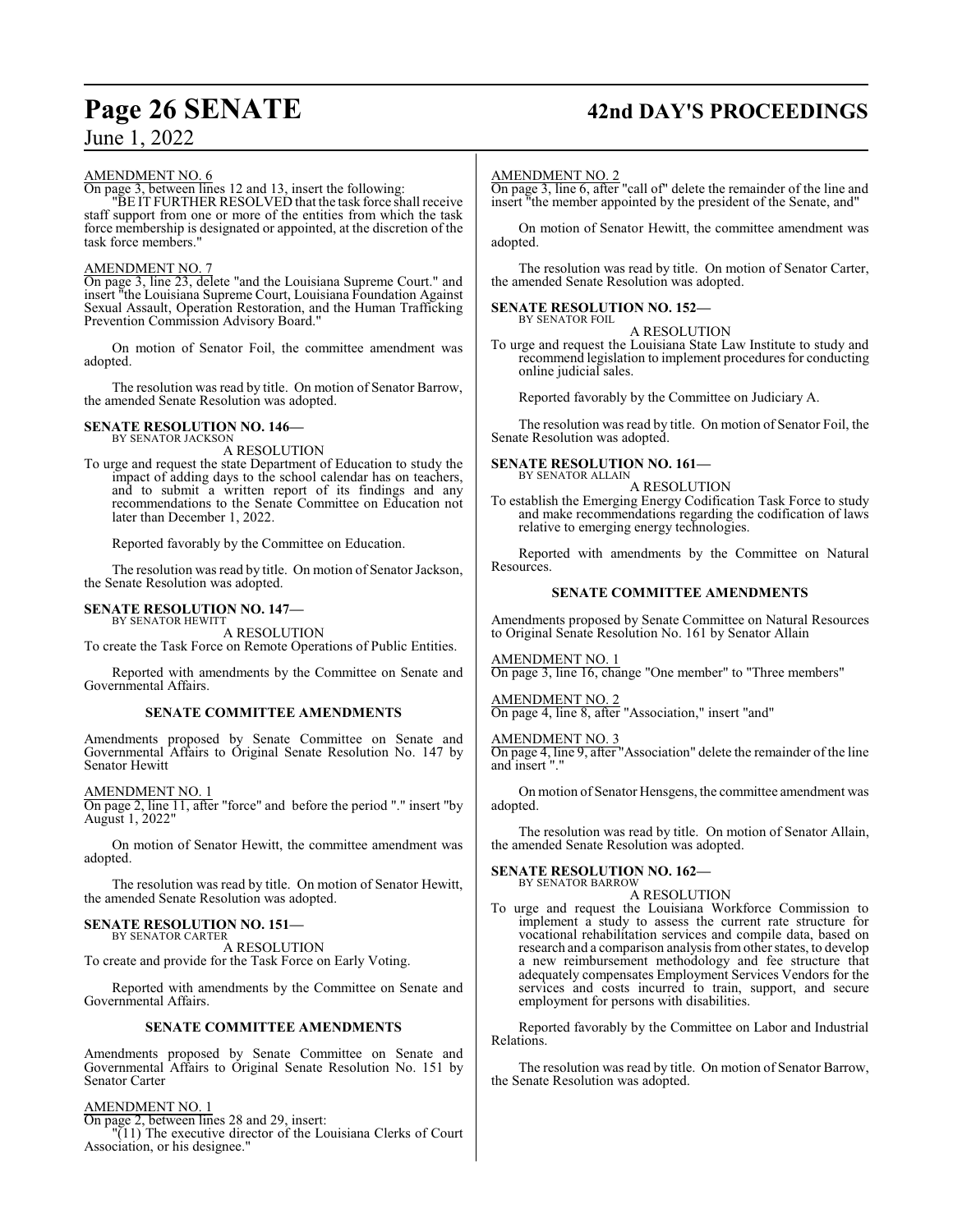## **42nd DAY'S PROCEEDINGS Page 27 SENATE**

#### **SENATE RESOLUTION NO. 167—** BY SENATOR BARROW

A RESOLUTION

To create and provide for the Study Commission on Deterring Sex Offenses Against Children.

Reported favorably by the Committee on Judiciary C.

The resolution was read by title. On motion of Senator Barrow, the Senate Resolution was adopted.

#### **Rules Suspended**

Senator Smith asked for and obtained a suspension of the rules to revert to:

#### **Senate Bills and Joint Resolutions Returned from the House of Representatives with Amendments, Subject to Call**

#### **Called from the Calendar**

Senator Smith asked that Senate Bill No. 182 be called from the Calendar.

#### **SENATE BILL NO. 182—** BY SENATOR FIELDS

AN ACT

To amend and reenact R.S. 14:134(A)(3) and R.S. 40:2405(J)(2)(a) and to enact R.S. 14:134(A)(4), relative to mandatory P.O.S.T. certification revocation; to provide relative to malfeasance in office by public officers and employees; to provide for a revocation hearing to determine whether a peace officer's P.O.S.T. certification will be revoked; and to provide for related matters.

The bill was read by title. Returned from the House of Representatives with amendments:

#### **HOUSE COMMITTEE AMENDMENTS**

Amendments proposed by House Committee on Administration of Criminal Justice to Reengrossed Senate Bill No. 182 by Senator Fields

AMENDMENT NO. 1

On page 2, line 15, after "**agency**" and before the comma "**,**" insert "**and has exhausted all administrative remedies**"

AMENDMENT NO. 2

On page 2, at the beginning of line 18, change "**unauthorized**" to "**unreasonable**"

AMENDMENT NO. 3

On page 2, line 18, after "**force**" delete the remainder of the line and at the beginning of line 19, delete "**remedies**"

Senator Smith moved to concur in the amendments proposed by the House.

### **ROLL CALL**

The roll was called with the following result:

#### YEAS

| Mr. President  | Henry    | Peacock |
|----------------|----------|---------|
| Abraham        | Hensgens | Pope    |
| Allain         | Hewitt   | Price   |
| Barrow         | Jackson  | Reese   |
| <b>Bernard</b> | Lambert  | Smith   |
| Boudreaux      | Luneau   | Stine   |
| Bouie          | McMath   | Talbot  |

June 1, 2022

| Carter<br>Cathey<br>Connick<br>Fesi<br>Foil<br>Total $-35$ | Milligan<br>Mills, F.<br>Mills, R.<br>Mizell<br>Morris | Tarver<br>Ward<br>White<br>Womack |
|------------------------------------------------------------|--------------------------------------------------------|-----------------------------------|
|                                                            | <b>NAYS</b>                                            |                                   |
| Total $-0$                                                 | <b>ABSENT</b>                                          |                                   |
| Cloud                                                      | Fields                                                 | Harris                            |

Total - 3

The Chair declared the Senate concurred in the amendments proposed by the House.

#### **Senate Concurrent Resolutions on Second Reading Reported by Committees**

## **SENATE CONCURRENT RESOLUTION NO. 67—**

BY SENATOR WOMACK A CONCURRENT RESOLUTION

To urge and request the Department of Wildlife and Fisheries to formulate plans to contain and eradicate chronic wasting disease in certain areas of the state.

Reported favorably by the Committee on Natural Resources.

The resolution was read by title. Senator Womack moved to adopt the Senate Concurrent Resolution.

#### **ROLL CALL**

The roll was called with the following result:

#### YEAS

| Mr. President | Henry         | Peacock |
|---------------|---------------|---------|
| Abraham       | Hensgens      | Pope    |
| Allain        | Hewitt        | Price   |
| Barrow        | Jackson       | Reese   |
| Bernard       | Lambert       | Smith   |
| Boudreaux     | Luneau        | Stine   |
| Bouie         | McMath        | Talbot  |
| Carter        | Milligan      | Tarver  |
| Cathey        | Mills, F.     | Ward    |
| Connick       | Mills, R.     | White   |
| Fesi          | Mizell        | Womack  |
| Foil          | Morris        |         |
| Total - 35    |               |         |
|               | <b>NAYS</b>   |         |
| Total $-0$    |               |         |
|               | <b>ABSENT</b> |         |
|               |               |         |

Cloud Fields Harris Total - 3

The Chair declared the Senate had adopted the Senate Concurrent Resolution and ordered it sent to the House.

#### **SENATE CONCURRENT RESOLUTION NO. 68—** BY SENATOR FESI

A CONCURRENT RESOLUTION To urge and request the attorney general to review the creation of the Office of Environmental Justice within the Environment and Natural Resources Division of the United States Department of Justice, monitor the office's operations, and take any actions necessary, including coordinating actions with attorneys general of other states, to ensure the office's compliance with all laws, including the United States Constitution.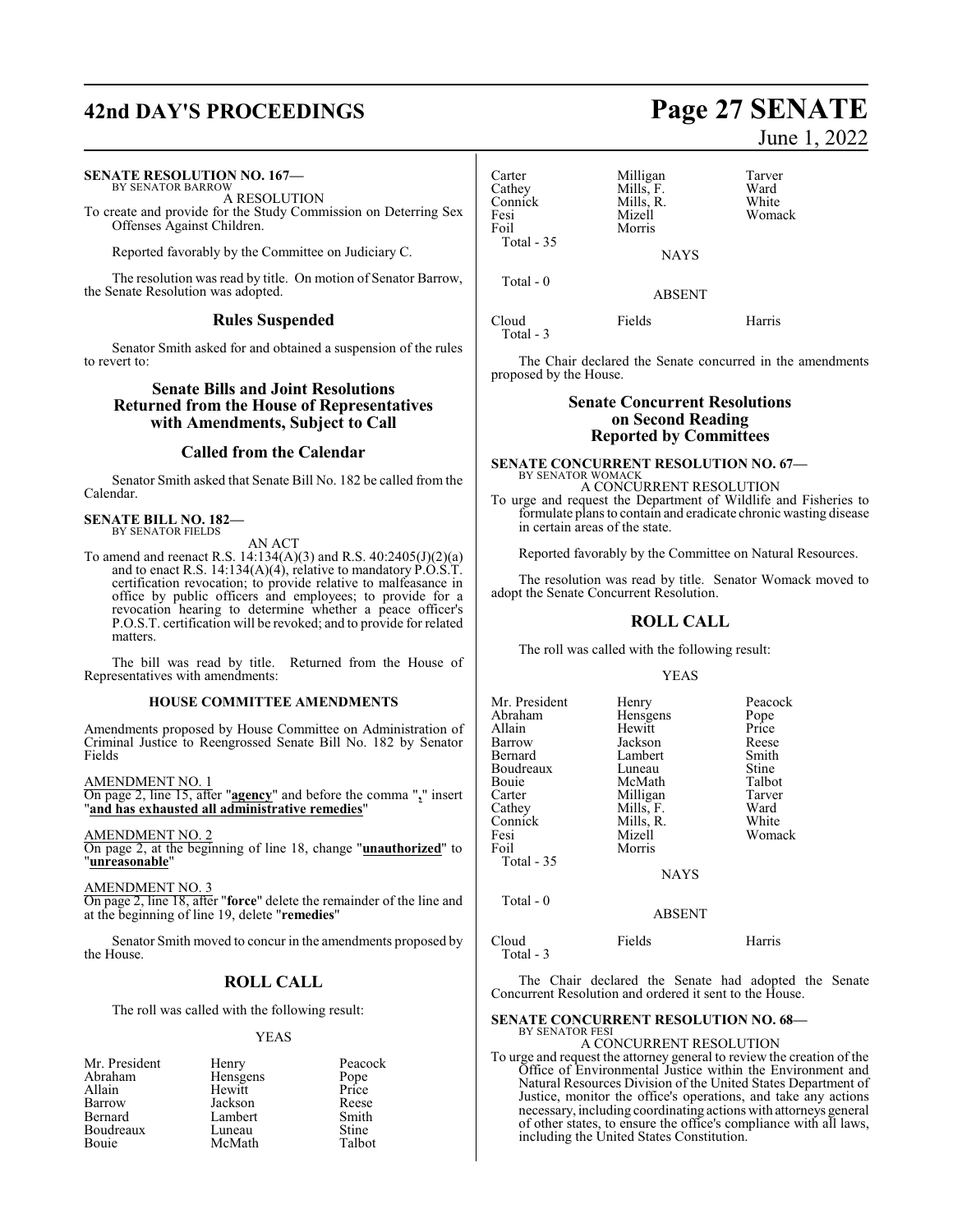Reported favorably by the Committee on Natural Resources.

The resolution was read by title. Senator Fesi moved to adopt the Senate Concurrent Resolution.

### **ROLL CALL**

The roll was called with the following result:

#### YEAS

| Mr. President                                       | Henry                                        | Peacock         |
|-----------------------------------------------------|----------------------------------------------|-----------------|
| Abraham                                             | Hensgens                                     | Pope            |
| Allain                                              | Hewitt                                       | Price           |
| Barrow                                              | Jackson                                      | Reese           |
| Bernard                                             | Lambert                                      | Smith           |
| Boudreaux                                           | Luneau                                       | Stine           |
| Bouie                                               | McMath                                       | Talbot          |
| Carter                                              | Milligan                                     | Tarver          |
| Cathey                                              | Mills, F.                                    | Ward            |
| Connick<br>Fesi<br>Foil<br>Total $-35$<br>Total - 0 | Mills, R.<br>Mizell<br>Morris<br><b>NAYS</b> | White<br>Womack |

#### ABSENT

| Cloud     | Fields | Harris |
|-----------|--------|--------|
| Total - 3 |        |        |

The Chair declared the Senate had adopted the Senate Concurrent Resolution and ordered it sent to the House.

#### **House Concurrent Resolutions on Second Reading Reported by Committees**

# **HOUSE CONCURRENT RESOLUTION NO. 8—** BY REPRESENTATIVE SCHEXNAYDER

A CONCURRENT RESOLUTION

To provide for a hospital stabilization formula pursuant to Article VII, Section 10.13 of the Constitution of Louisiana; to establish the level and basis of hospital assessments; to establish certain reimbursement enhancements for inpatient and outpatient hospital services; to establish certain criteria for the implementation of the formula; and to provide for related matters.

The resolution was read by title and returned to the Calendar, subject to call.

#### **HOUSE CONCURRENT RESOLUTION NO. 17—** BY REPRESENTATIVE HODGES

A CONCURRENT RESOLUTION

To continue the Comite River Diversion Canal Project Task Force, which includes the Amite River Basin District, and to authorize the task force to study and make recommendations on actions necessary to complete construction of the Comite River Diversion Project and mitigate flooding caused by the Comite and Amite rivers.

Reported favorably by the Committee on Transportation, Highways and Public Works.

The resolution was read by title. Senator Pope moved to concur in the House Concurrent Resolution.

## **Page 28 SENATE 42nd DAY'S PROCEEDINGS**

### **ROLL CALL**

The roll was called with the following result:

#### YEAS

| Mr. President<br>Abraham<br>Allain<br>Barrow<br>Bernard<br>Boudreaux<br>Bouie<br>Carter<br>Cathey<br>Connick<br>Fesi<br>Foil<br>Total - 35 | Henry<br>Hensgens<br>Hewitt<br>Jackson<br>Lambert<br>Luneau<br>McMath<br>Milligan<br>Mills, F.<br>Mills, R.<br>Mizell<br>Morris | Peacock<br>Pope<br>Price<br>Reese<br>Smith<br>Stine<br>Talbot<br>Tarver<br>Ward<br>White<br>Womack |
|--------------------------------------------------------------------------------------------------------------------------------------------|---------------------------------------------------------------------------------------------------------------------------------|----------------------------------------------------------------------------------------------------|
|                                                                                                                                            | <b>NAYS</b>                                                                                                                     |                                                                                                    |
| Total - 0                                                                                                                                  | <b>ABSENT</b>                                                                                                                   |                                                                                                    |
| Cloud                                                                                                                                      | Fields                                                                                                                          | Harris                                                                                             |

The Chair declared the Senate concurred in the House Concurrent Resolution and ordered it returned to the House.

## **HOUSE CONCURRENT RESOLUTION NO. 36—** BY REPRESENTATIVE DUSTIN MILLER

Total - 3

A CONCURRENT RESOLUTION

To continue and provide with respect to the Healthcare Workplace Violence Task Force created by House Concurrent Resolution No. 121 of the 2021 Regular Session of the Legislature.

Reported favorably by the Committee on Health and Welfare.

The resolution was read by title. Senator Carter moved to concur in the House Concurrent Resolution.

#### **ROLL CALL**

The roll was called with the following result:

#### YEAS

| Mr. President | Hensgens      | Peacock |
|---------------|---------------|---------|
| Abraham       | Hewitt        | Pope    |
| Allain        | Jackson       | Price   |
| Bernard       | Lambert       | Reese   |
| Boudreaux     | Luneau        | Smith   |
| Bouie         | McMath        | Stine   |
| Carter        | Milligan      | Talbot  |
| Cathey        | Mills, F.     | Tarver  |
| Connick       | Mills, R.     | Ward    |
| Foil          | Mizell        | White   |
| Henry         | Morris        | Womack  |
| Total $-33$   |               |         |
|               | <b>NAYS</b>   |         |
| Total - 0     |               |         |
|               | <b>ABSENT</b> |         |
| Barrow        | Fesi          | Harris  |
| Cloud         | Fields        |         |
| Total - 5     |               |         |

The Chair declared the Senate concurred in the House Concurrent Resolution and ordered it returned to the House.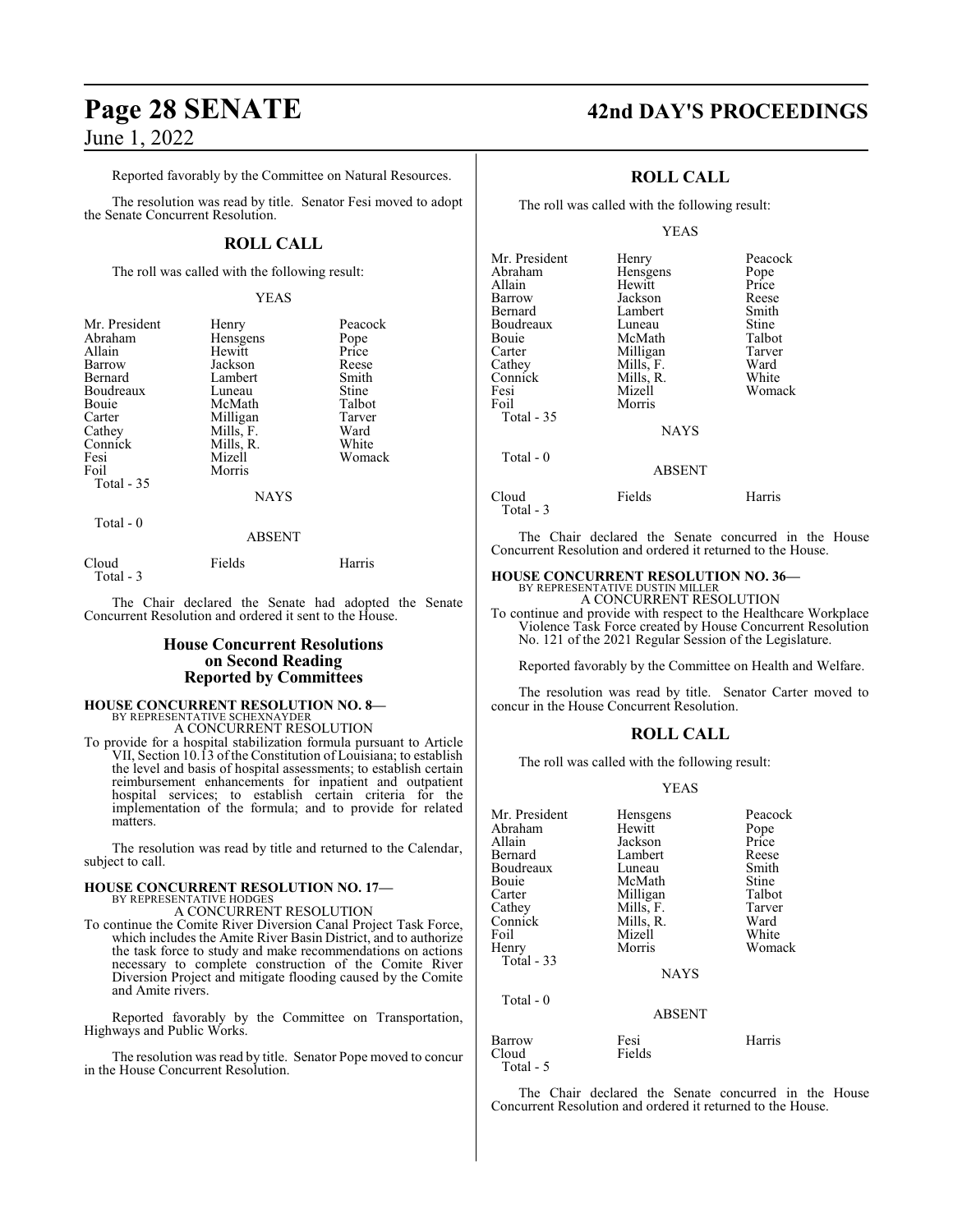## **42nd DAY'S PROCEEDINGS Page 29 SENATE**

#### **HOUSE CONCURRENT RESOLUTION NO. 51—**

BY REPRESENTATIVE GREGORY MILLER A CONCURRENT RESOLUTION

To authorize and direct the Louisiana State Law Institute to direct the printer of the Constitution of Louisiana to stop printing unconstitutionally adopted language in Article I, Section 10 of the Constitution of Louisiana.

Reported favorably by the Committee on Senate and Governmental Affairs.

The resolution was read by title. Senator Smith moved to concur in the House Concurrent Resolution.

### **ROLL CALL**

The roll was called with the following result:

#### YEAS

| Mr. President<br>Abraham<br>Allain<br>Bernard<br>Boudreaux<br>Bouie<br>Carter<br>Cathey<br>Fesi | Henry<br>Hensgens<br>Hewitt<br>Jackson<br>Lambert<br>Luneau<br>McMath<br>Milligan<br>Mills, R. | Morris<br>Peacock<br>Pope<br>Price<br>Smith<br>Stine<br>Talbot<br>Ward<br>White |
|-------------------------------------------------------------------------------------------------|------------------------------------------------------------------------------------------------|---------------------------------------------------------------------------------|
| Foil                                                                                            | Mizell                                                                                         | Womack                                                                          |
| Total $-30$                                                                                     |                                                                                                |                                                                                 |
|                                                                                                 | <b>NAYS</b>                                                                                    |                                                                                 |
| Total - 0                                                                                       | <b>ABSENT</b>                                                                                  |                                                                                 |

| Barrow               | Fields    | Reese  |
|----------------------|-----------|--------|
| Cloud                | Harris    | Tarver |
| Connick<br>Total - 8 | Mills. F. |        |

The Chair declared the Senate concurred in the House Concurrent Resolution and ordered it returned to the House.

## **HOUSE CONCURRENT RESOLUTION NO. 60—**

BY REPRESENTATIVE DESHOTEL A CONCURRENT RESOLUTION

To authorize and request the chairmen of the House Committee on Appropriations and the Senate Committee on Finance, acting jointly, to appoint a joint subcommittee composed of members from each committee to research, evaluate, and make recommendations for proposed legislation and policy changes relative to the office of technology services within the division of administration.

Reported favorably by the Committee on Finance.

The resolution was read by title. Senator Milligan moved to concur in the House Concurrent Resolution.

#### **ROLL CALL**

The roll was called with the following result:

#### YEAS

| Mr. President  | Henry    | Morris        |
|----------------|----------|---------------|
| Abraham        | Hensgens | Peacock       |
| Allain         | Hewitt   | Pope<br>Price |
| Barrow         | Jackson  |               |
| <b>Bernard</b> | Lambert  | Smith         |
| Boudreaux      | Luneau   | <b>Stine</b>  |
| Bouie          | McMath   | Talbot        |
| Carter         | Milligan | Ward          |

# June 1, 2022

| Cathey<br>Connick<br>Foil<br>Total - 32 | Mills, F.<br>Mills, R.<br>Mizell<br><b>NAYS</b> | White<br>Womack |
|-----------------------------------------|-------------------------------------------------|-----------------|
| Total $-0$                              | <b>ABSENT</b>                                   |                 |
| Cloud<br>Fesi                           | Fields<br>Harris                                | Reese<br>Tarver |

The Chair declared the Senate concurred in the House Concurrent Resolution and ordered it returned to the House.

#### **HOUSE CONCURRENT RESOLUTION NO. 78—** BY REPRESENTATIVE KERNER

Total - 6

A CONCURRENT RESOLUTION

To memorialize the United States Congress to support the Illegal Fishing and Forced Labor Prevention Act and to take such actions as are necessary to compel the United States Food and DrugAdministration to fulfill its duties regarding inspection and testing of imported seafood.

Reported favorably by the Committee on Natural Resources.

The resolution was read by title. Senator Connick moved to concur in the House Concurrent Resolution.

#### **ROLL CALL**

The roll was called with the following result:

#### YEAS

| Mr. President | Henry         | Peacock |
|---------------|---------------|---------|
| Abraham       | Hensgens      | Pope    |
| Allain        | Hewitt        | Price   |
| Barrow        | Jackson       | Smith   |
| Bernard       | Lambert       | Stine   |
| Boudreaux     | Luneau        | Talbot  |
| Bouie         | McMath        | Tarver  |
| Carter        | Milligan      | Ward    |
| Cathey        | Mills, F.     | White   |
| Connick       | Mills, R.     | Womack  |
| Fesi          | Mizell        |         |
| Foil          | Morris        |         |
| Total - 34    |               |         |
|               | <b>NAYS</b>   |         |
| Total - 0     |               |         |
|               | <b>ABSENT</b> |         |
| Cloud         | Harris        |         |
| Fields        | Reese         |         |
| Total - 4     |               |         |

The Chair declared the Senate concurred in the House Concurrent Resolution and ordered it returned to the House.

#### **HOUSE CONCURRENT RESOLUTION NO. 81—**

BY REPRESENTATIVE MINCEY A CONCURRENT RESOLUTION

To create the Workforce Opportunity and Readiness Task Force to study workforce readiness programs and activities in the state's public schools, identify successful programs and practices, and develop recommendations for improvement and to provide for submission of an initial and final written report of findings and recommendations by January 16, 2023, and January 15, 2024, respectively.

Reported favorably by the Committee on Education.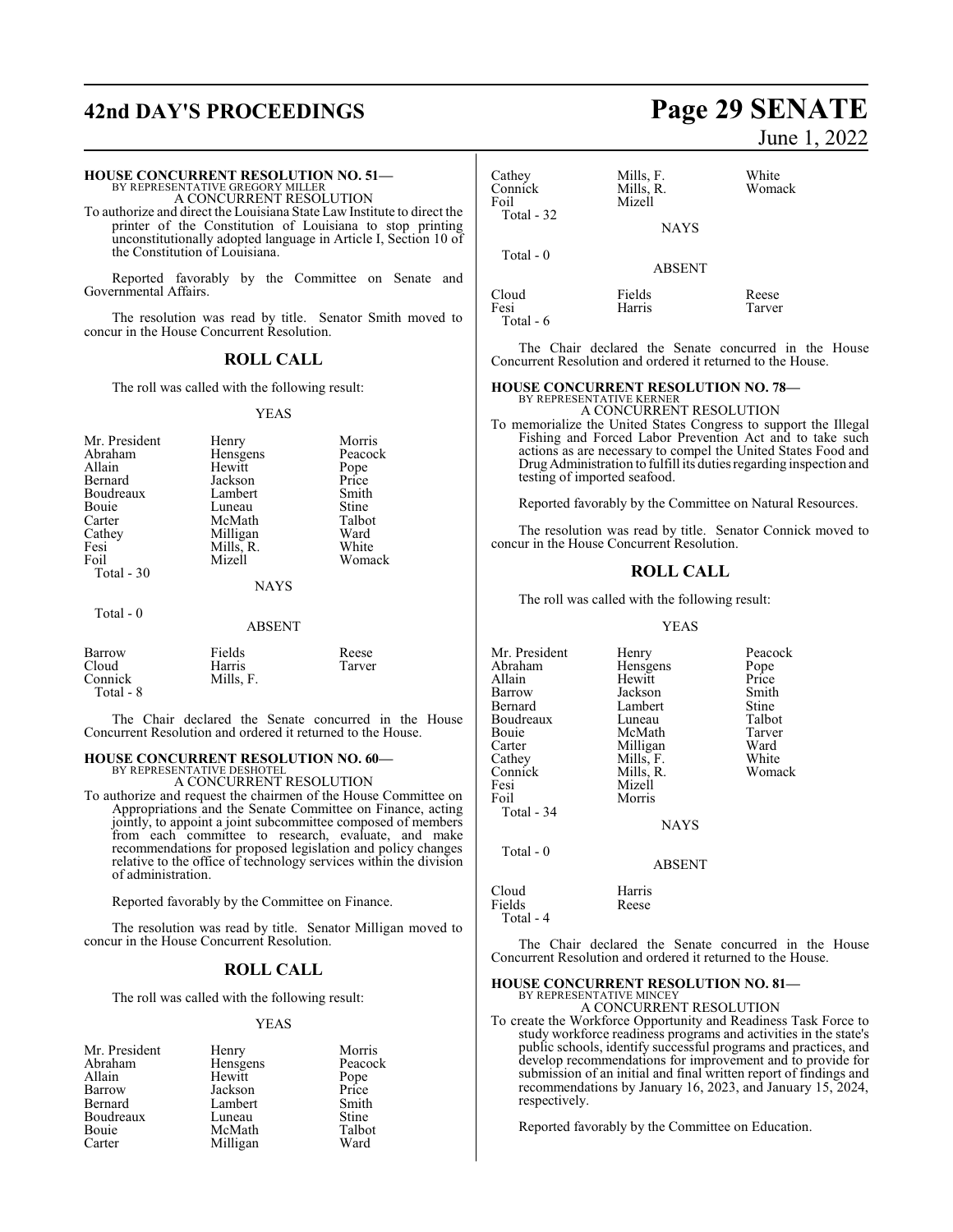The resolution was read by title. Senator Jackson moved to concur in the House Concurrent Resolution.

#### **ROLL CALL**

The roll was called with the following result:

#### YEAS

| Mr. President | Henry       | Peacock       |
|---------------|-------------|---------------|
| Abraham       | Hensgens    | Pope<br>Price |
| Allain        | Hewitt      |               |
| Barrow        | Jackson     | Reese         |
| Bernard       | Lambert     | Smith         |
| Boudreaux     | Luneau      | Stine         |
| Bouie         | McMath      | Talbot        |
| Carter        | Milligan    | Tarver        |
| Cathey        | Mills, F.   | Ward          |
| Connick       | Mills, R.   | White         |
| Fesi          | Mizell      | Womack        |
| Foil          | Morris      |               |
| Total $-35$   |             |               |
|               | <b>NAYS</b> |               |

Total - 0

ABSENT

| Cloud     | Fields | Harris |
|-----------|--------|--------|
| Total - 3 |        |        |

The Chair declared the Senate concurred in the House Concurrent Resolution and ordered it returned to the House.

#### **HOUSE CONCURRENT RESOLUTION NO. 96—** BY REPRESENTATIVE MAGEE

A CONCURRENT RESOLUTION

To create an America 250 state commission to work jointly with the federal America 250 commission to help plan and coordinate the celebration of the semiquincentennial anniversary of the United States of America.

Reported favorably by the Committee on Senate and Governmental Affairs.

The resolution was read by title. Senator Reese moved to concur in the House Concurrent Resolution.

#### **ROLL CALL**

The roll was called with the following result:

#### YEAS

| Mr. President<br>Abraham<br>Allain<br>Barrow<br>Bernard<br>Boudreaux<br>Bouie<br>Carter<br>Cathey<br>Connick<br>Fesi<br>Foil<br>Total $-35$<br>Total - 0 | Henry<br>Hensgens<br>Hewitt<br>Jackson<br>Lambert<br>Luneau<br>McMath<br>Milligan<br>Mills, F.<br>Mills, R.<br>Mizell<br>Morris<br><b>NAYS</b><br><b>ABSENT</b> | Peacock<br>Pope<br>Price<br>Reese<br>Smith<br>Stine<br>Talbot<br>Tarver<br>Ward<br>White<br>Womack |
|----------------------------------------------------------------------------------------------------------------------------------------------------------|-----------------------------------------------------------------------------------------------------------------------------------------------------------------|----------------------------------------------------------------------------------------------------|
| Cloud                                                                                                                                                    | Fields                                                                                                                                                          | Harris                                                                                             |
| Total - 3                                                                                                                                                |                                                                                                                                                                 |                                                                                                    |

## **Page 30 SENATE 42nd DAY'S PROCEEDINGS**

The Chair declared the Senate concurred in the House Concurrent Resolution and ordered it returned to the House.

#### **HOUSE CONCURRENT RESOLUTION NO. 98—** BY REPRESENTATIVE ZERINGUI

A CONCURRENT RESOLUTION

To urge and request continued support for the efforts by the state of Louisiana and other states in the Mississippi River Basin to work together toward achieving the goals of the Gulf Hypoxia Action Plan and a reduction of the hypoxic zone off the coast of Louisiana.

Reported favorably by the Committee on Natural Resources.

The resolution was read by title. Senator Fred Mills moved to concur in the House Concurrent Resolution.

#### **ROLL CALL**

The roll was called with the following result:

#### YEAS

| Mr. President | Henry         | Peacock |
|---------------|---------------|---------|
| Abraham       | Hensgens      | Pope    |
| Allain        | Hewitt        | Price   |
| Barrow        | Jackson       | Reese   |
| Bernard       | Lambert       | Smith   |
| Boudreaux     | Luneau        | Stine   |
| Bouie         | McMath        | Talbot  |
| Carter        | Milligan      | Ward    |
| Cathey        | Mills, F.     | White   |
| Connick       | Mills, R.     | Womack  |
| Fesi          | Mizell        |         |
| Foil          | Morris        |         |
| Total - 34    |               |         |
|               | <b>NAYS</b>   |         |
| Total $-0$    |               |         |
|               | <b>ABSENT</b> |         |
| Cloud         | Harris        |         |
| Fields        | Tarver        |         |
|               |               |         |

Total - 4

The Chair declared the Senate concurred in the House Concurrent Resolution and ordered it returned to the House.

## **HOUSE CONCURRENT RESOLUTION NO. 101—**

BY REPRESENTATIVE BACALA A CONCURRENT RESOLUTION

To urge and request the Judicial Council of the Supreme Court of Louisiana to conduct a comprehensive study of active felony cases in each district court within every judicial district of the state of Louisiana and to report its initial findings to the Legislature of Louisiana prior to the 2023 Regular Session of the Legislature and annually thereafter no later than March 1st of each year.

Reported favorably by the Committee on Judiciary C.

The resolution was read by title. Senator Foil moved to concur in the House Concurrent Resolution.

#### **ROLL CALL**

The roll was called with the following result:

#### YEAS

| Mr. President | Henry    | Pope  |
|---------------|----------|-------|
| Abraham       | Hensgens | Price |
| Allain        | Hewitt   | Reese |
| Barrow        | Jackson  | Smith |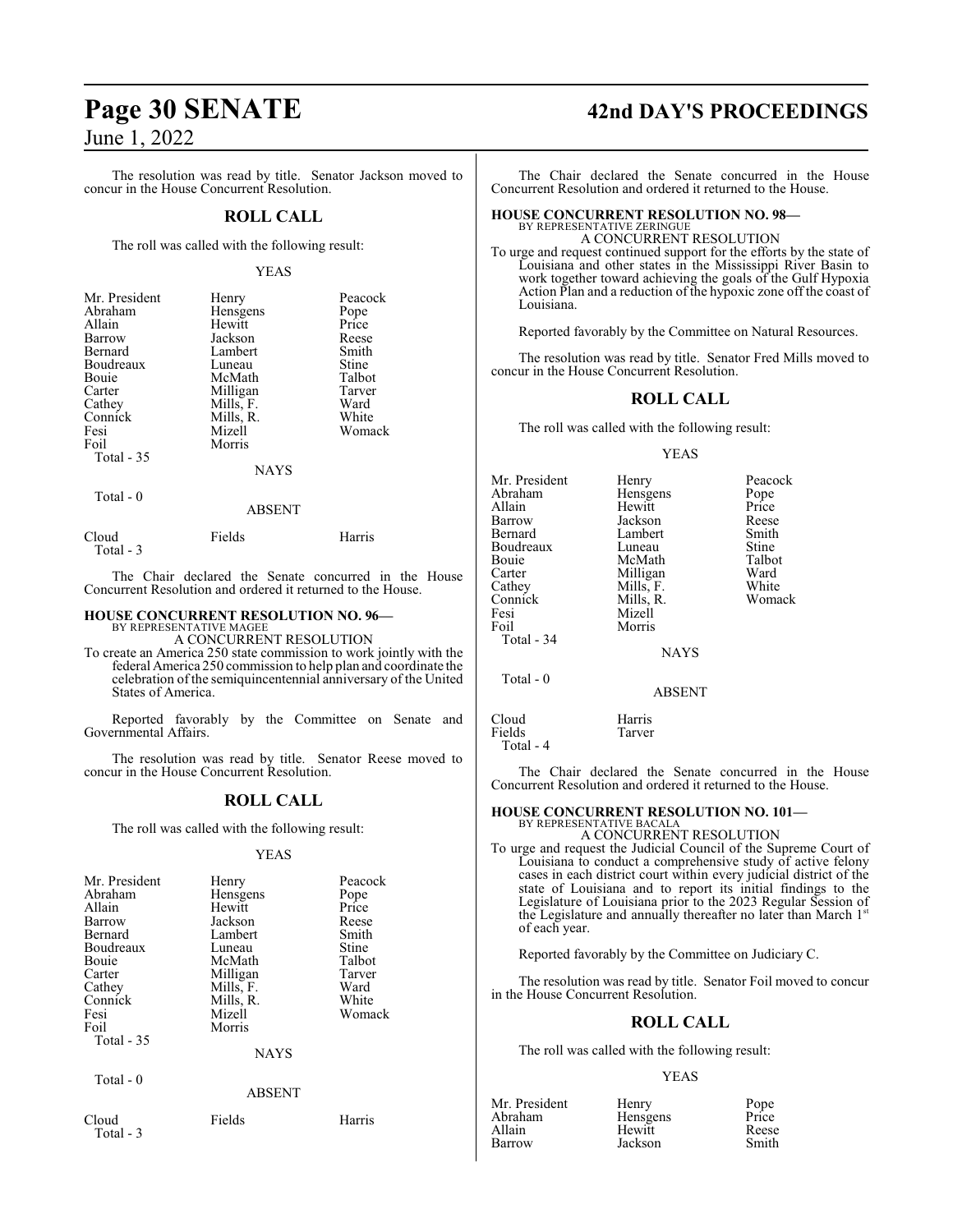## **42nd DAY'S PROCEEDINGS Page 31 SENATE**

| Bernard           |
|-------------------|
| Boudreaux         |
| Bouie             |
| Carter            |
| Cathey<br>Connick |
|                   |
| Fesi              |
| Foil              |
| Total - 34        |

Lambert Stine<br>
Luneau Talbot Luneau Talbot<br>McMath Tarver McMath Tarve<br>Millioan Ward Milligan Ward<br>
Mills, F. White Mills, F. White<br>Mills, R. Womack Mills, R. Mizell Morris

NAYS

Total - 0

ABSENT

| Cloud     | Harris  |
|-----------|---------|
| Fields    | Peacock |
| Total - 4 |         |

The Chair declared the Senate concurred in the House Concurrent Resolution and ordered it returned to the House.

## **HOUSE CONCURRENT RESOLUTION NO. 103—** BY REPRESENTATIVE WRIGHT

A CONCURRENT RESOLUTION

To authorize and direct the Cash Management Review Board to meet, establish, and function as the Louisiana Digital Assets Working Group to research, report, and make recommendations relative to the use of digital assets in this state and submit the findings to the state treasurer on or before February 1, 2023.

The resolution was read by title and returned to the Calendar, subject to call.

#### **HOUSE CONCURRENT RESOLUTION NO. 111—** BY REPRESENTATIVE STAGNI

A CONCURRENT RESOLUTION

To urge and request the Louisiana Department of Health to examine optionsto improve reimbursement rates for residential substance abuse treatment facilities in the state.

Reported favorably by the Committee on Health and Welfare.

The resolution was read by title. Senator Fred Mills moved to concur in the House Concurrent Resolution.

## **ROLL CALL**

The roll was called with the following result:

#### YEAS

| Mr. President | Henry       | Morris  |
|---------------|-------------|---------|
| Abraham       | Hensgens    | Peacock |
| Allain        | Hewitt      | Pope    |
| Barrow        | Jackson     | Price   |
| Bernard       | Lambert     | Smith   |
| Boudreaux     | Luneau      | Stine   |
| Bouie         | McMath      | Talbot  |
| Carter        | Milligan    | Tarver  |
| Connick       | Mills, F.   | Ward    |
| Fesi          | Mills, R.   | White   |
| Foil          | Mizell      | Womack  |
| Total $-33$   |             |         |
|               | <b>NAYS</b> |         |
| Total - 0     |             |         |
|               | ABSENT      |         |

| Cathey     | Fields | Reese |
|------------|--------|-------|
| Cloud      | Harris |       |
| Total $-5$ |        |       |

The Chair declared the Senate concurred in the House Concurrent Resolution and ordered it returned to the House.

June 1, 2022

## **HOUSE CONCURRENT RESOLUTION NO. 112—**

BY REPRESENTATIVE AMEDEE A CONCURRENT RESOLUTION

To urge and request local public bodies to provide for a mechanism for the public to submit input concerning agenda items via electronic mail and, to the extent practicable, to allow the public to view and participate in meetings via electronic means.

The resolution was read by title and returned to the Calendar, subject to call.

#### **HOUSE CONCURRENT RESOLUTION NO. 113—** BY REPRESENTATIVE MINCEY A CONCURRENT RESOLUTION

To urge and request the state Department of Education to study the cost of standardized testing associated with state assessments and submit a written report of findings and data supporting such

findings to the Legislature of Louisiana by January 13, 2023.

The resolution was read by title and returned to the Calendar, subject to call.

# **HOUSE CONCURRENT RESOLUTION NO. 114—** BY REPRESENTATIVE LACOMBE

A CONCURRENT RESOLUTION

To urge and request the Louisiana State Law Institute to study provisions oflaw, recent certain court rulings, and the feasibility of codifying certain prevailing appellate and supreme court cases that have interpretedR.S. 38:113, and to report its findings and recommendations, along with specific proposed legislation, to the legislature.

Reported favorably by the Committee on Judiciary A.

The resolution was read by title. Senator Luneau moved to concur in the House Concurrent Resolution.

## **ROLL CALL**

The roll was called with the following result:

#### YEAS

| Mr. President<br>Allain<br>Barrow<br>Bernard<br>Bouie<br>Carter<br>Cathey<br>Connick<br>Fesi<br>Foil<br>Henry<br>Total - 33 | Hensgens<br>Hewitt<br>Jackson<br>Lambert<br>Luneau<br>McMath<br>Milligan<br>Mills, F.<br>Mills, R.<br>Mizell<br>Morris | Peacock<br>Pope<br>Price<br>Reese<br>Smith<br>Stine<br>Talbot<br>Tarver<br>Ward<br>White<br>Womack |
|-----------------------------------------------------------------------------------------------------------------------------|------------------------------------------------------------------------------------------------------------------------|----------------------------------------------------------------------------------------------------|
|                                                                                                                             | <b>NAYS</b>                                                                                                            |                                                                                                    |
| Total $-0$                                                                                                                  | <b>ABSENT</b>                                                                                                          |                                                                                                    |
| Abraham<br>Boudreaux<br>Total - 5                                                                                           | Cloud<br>Fields                                                                                                        | Harris                                                                                             |

The Chair declared the Senate concurred in the House Concurrent Resolution and ordered it returned to the House.

### **House Concurrent Resolutions on Second Reading Reported by Committees, Subject to Call**

## **Called from the Calendar**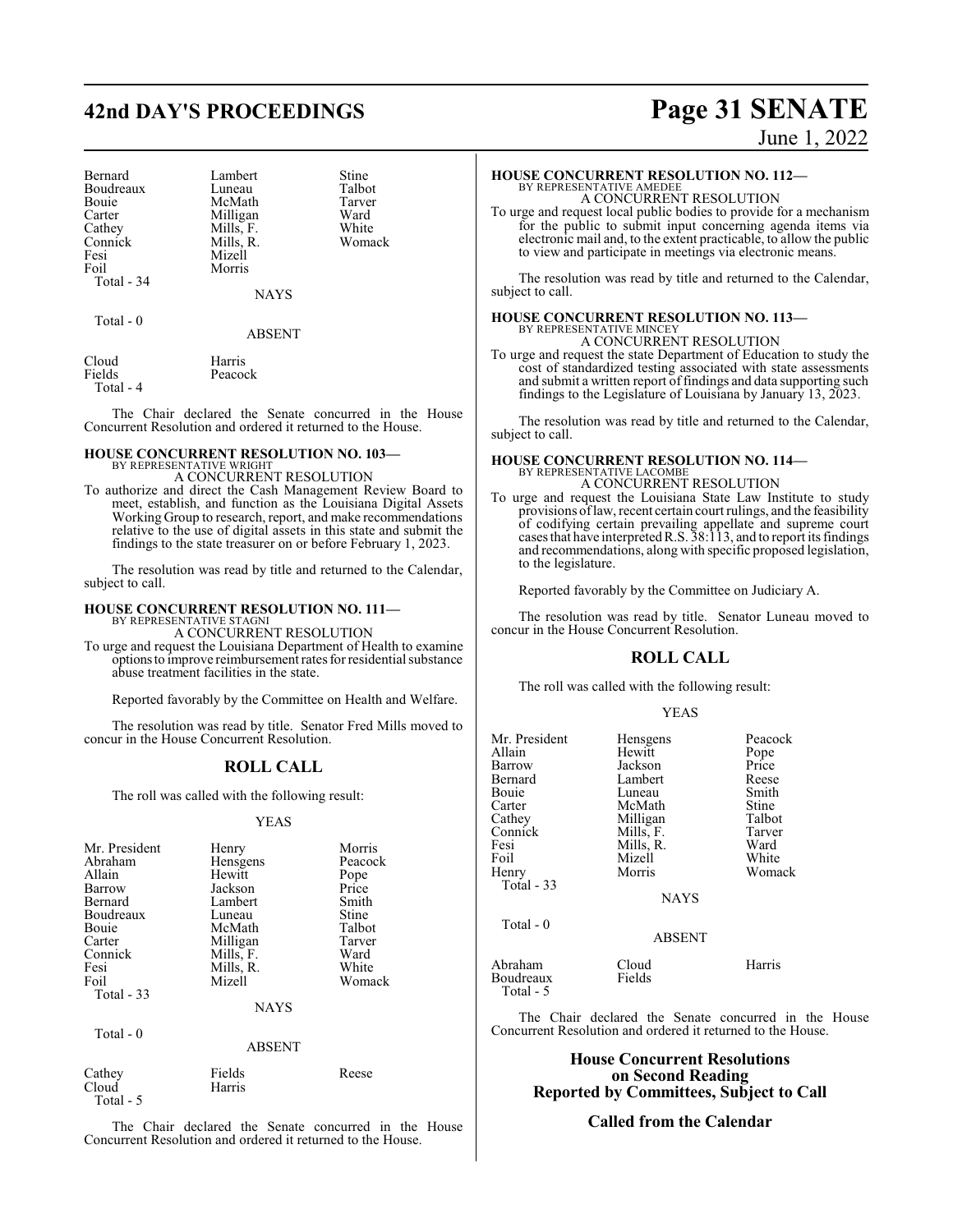Senator Carter asked that House Concurrent Resolution No. 94 be called from the Calendar.

## **HOUSE CONCURRENT RESOLUTION NO. 94—**

BY REPRESENTATIVE DUPLESSIS A CONCURRENT RESOLUTION

To urge and request the Department of Children and Family Services and the Louisiana Department of Health, jointly, to study the feasibility, best structure, and potential return on investment of a program to provide children born in Louisiana whose birth was covered or eligible for coverage by Medicaid with a trust that, at maturity, can be used to fund the child's postsecondary education in this state, the purchase of a home in this state, or formation of a business in this state; and to report the findings of the study to the legislature.

Reported favorably by the Committee on Health and Welfare.

The resolution was read by title. Senator Carter moved to concur in the House Concurrent Resolution.

#### **ROLL CALL**

YEAS

The roll was called with the following result:

| Abraham<br>Barrow<br>Bernard<br>Boudreaux<br>Bouie<br>Carter<br>Total - 18  | Foil<br>Hensgens<br>Jackson<br>Luneau<br>Mills, F.<br>Price<br><b>NAYS</b>     | Reese<br>Smith<br>Stine<br>Tarver<br>Ward<br>White |
|-----------------------------------------------------------------------------|--------------------------------------------------------------------------------|----------------------------------------------------|
| Mr. President<br>Allain<br>Cathey<br>Connick<br>Fesi<br>Henry<br>Total - 16 | Hewitt<br>McMath<br>Milligan<br>Mills, R.<br>Mizell<br>Morris<br><b>ABSENT</b> | Peacock<br>Pope<br>Talbot<br>Womack                |
| Cloud<br>Fields<br>Total - 4                                                | Harris<br>Lambert                                                              |                                                    |

The Chair declared the Senate concurred in the House Concurrent Resolution and ordered it returned to the House.

#### **Explanation of Vote**

Senator Bernard stated he intended to vote nay on House Concurrent Resolution No. 94, and asked that the Official Journal so state.

#### **Rules Suspended**

Senator White asked for and obtained a suspension of the rules to recall House Bill No. 215 from the Committee on Finance.

#### **HOUSE BILL NO. 215—** BY REPRESENTATIVE WHITE

AN ACT

To amend and reenact R.S. 17:497, relative to the compensation schedule for school bus operators who transport public school students; to provide changes to the method by which compensation is calculated; to require compensation for certain purchases made and costs incurred by school bus operators; to provide for an effective date; and to provide for related matters.

The bill was read by title and referred to the Legislative Bureau.

## **Page 32 SENATE 42nd DAY'S PROCEEDINGS**

#### **House Bills and Joint Resolutions on Third Reading and Final Passage**

**Motion**

Senator White moved to suspend the rules to take up House Bill No. 278 out of its regular order.

Without objection, so ordered.

#### **HOUSE BILL NO. 278—**

BY REPRESENTATIVE ECHOLS AN ACT

To enact R.S. 22:1066.2 and R.S. 40:2163, relative to health coverage plans; to provide relative to the medical assistance program of this state known as Medicaid; to require reimbursement for mental health and substance abuse benefits provided through the Psychiatric Collaborative Care Model service delivery method; to provide for definitions; and to provide for related matters.

On motion of Senator White the bill was read by title and recommitted to the Committee on Finance.

#### **Motion**

Senator White moved to suspend the rules to take up House Bill No. 526 out of its regular order.

Without objection, so ordered.

#### **HOUSE BILL NO. 526—**

BY REPRESENTATIVES EDMONDS, AMEDEE, BACALA, CARRIER,<br>WILFORD CARTER, DEVILLIER, EMERSON, FISHER, FREEMAN,<br>GAROFALO, HARRIS, HUGHES, LAFLEUR, LARVADAIN, MIGUEZ,<br>NEWELL, CHARLES OWEN, SCHAMERHORN, SCHLEGEL, AND<br>SELDERS

AN ACT To enact R.S. 17:88.1 and 3996(B)(67), relative to school board fiscal information; to require each city, parish, and other local public school board to post certain fiscal information on its website; to provide deadlines; to require the treasurer to post certain fiscal information relative to school boards on the website of the Department of the Treasury; to provide relative to charter schools; and to provide for related matters.

On motion of Senator White the bill was read by title and recommitted to the Committee on Finance.

#### **Recess**

On motion of Senator Mizell, the Senate took a recess at 12:45 o'clock P.M. until 2:30 o'clock P.M.

#### **After Recess**

The Senate was called to order at 3:09 o'clock P.M. by the President of the Senate.

### **ROLL CALL**

The roll being called, the following members answered to their names:

#### PRESENT

Mizell<br>Morris

Mr. President Fesi Peacock<br>Abraham Jackson Pope Abraham Jackson Pope Allain Lambert Price<br>
Barrow McMath Smith Barrow McMath Smith<br>Bernard Milligan Stine Boudreaux Mills, R. Tarver<br>Carter Mizell White Connick

Milligan Stine<br>
Mills, R. Tarver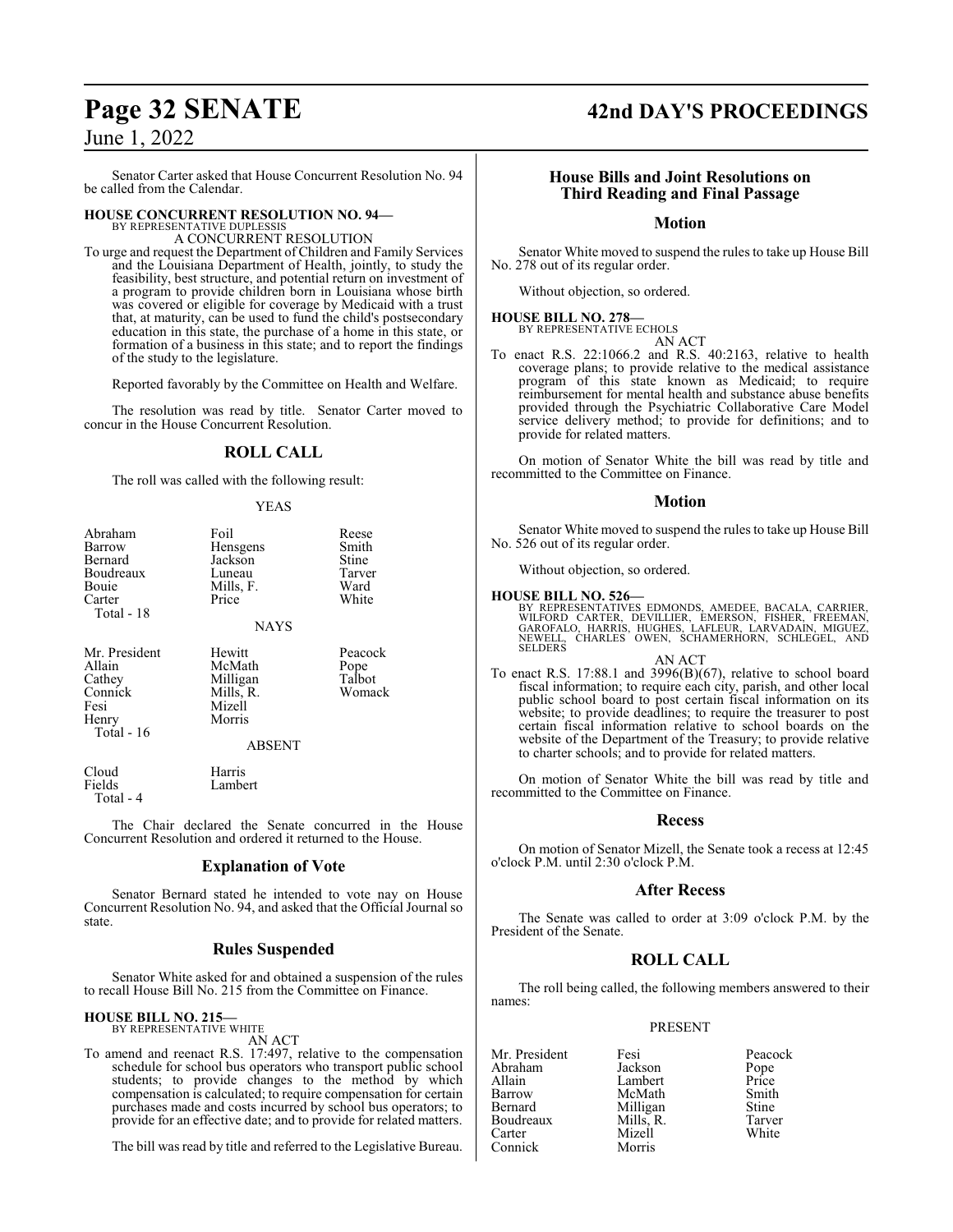## **42nd DAY'S PROCEEDINGS Page 33 SENATE**

Total - 23

## ABSENT

| Bouie      | Harris   | Mills, F. |
|------------|----------|-----------|
| Cathey     | Henry    | Reese     |
| Cloud      | Hensgens | Talbot    |
| Fields     | Hewitt   | Ward      |
| Foil       | Luneau   | Womack    |
| Total - 15 |          |           |

The President of the Senate announced there were 23 Senators present and a quorum.

#### **Senate Business Resumed After Recess**

#### **Rules Suspended**

Senator White asked for and obtained a suspension of the rules to revert to:

#### **House Concurrent Resolutions on Second Reading Reported by Committees, Subject to Call**

#### **Called from the Calendar**

Senator White asked that House Concurrent Resolution No. 8 be called from the Calendar.

## **HOUSE CONCURRENT RESOLUTION NO. 8—** BY REPRESENTATIVE SCHEXNAYDER

A CONCURRENT RESOLUTION

To provide for a hospital stabilization formula pursuant to Article VII, Section 10.13 of the Constitution of Louisiana; to establish the level and basis of hospital assessments; to establish certain reimbursement enhancements for inpatient and outpatient hospital services; to establish certain criteria for the implementation of the formula; and to provide for related matters.

Reported with amendments by the Committee on Finance.

#### **SENATE COMMITTEE AMENDMENTS**

Amendments proposed by Senate Committee on Finance to Engrossed House Concurrent Resolution No. 8 by Representative Schexnayder

#### AMENDMENT NO. 1

On page 2, between lines 2 and 3, insert the following:

"(6) Enhance the financial sustain ability of the Medicaid hospital program by pursuing the recommendations of the Louisiana Department of Health resulting from Senate Concurrent Resolution No. 27 of the 2020 First Extraordinary Session of the Louisiana Legislature."

#### AMENDMENT NO. 2

On page 2, delete lines 7 through 9, and insert the following: "A.(1) Upon approval by the Centers for Medicare and Medicaid Services of a directed payment arrangement pursuant to 42 C.F.R. 438.6, the Louisiana Department of Health shall be authorized to levy and collect an assessment upon those hospitals subject to the approved directed payment arrangement that is in accordance with the provisions of this Subsection."

#### AMENDMENT NO. 3

On page 2, line 10, after "(2)" and before "Prior" insert "Any hospital assessment levied and collected pursuant to this Resolution shall be levied and collected on a quarterly basis."

#### AMENDMENT NO. 4

On page 2, delete lines 16 through 30, and insert the following:

# June 1, 2022

"B. (1) The hospital assessment for state Fiscal Year 2022-2023 shall be calculated as the product of the rates set forth as follows and the respective hospitals inpatient net patient revenue and outpatient net patient revenue as reported in the Medicare cost report ending in state fiscal year 2019:

(a) Long-term acute care, psychiatric and rehabilitation hospitals: 1.13% of inpatient net patient revenue, and 1.13% of outpatient net patient revenue.

(b) Hospital Service Districts not included in R.S. 40:1189.1 et seq: 2.03% of inpatient net patient revenue up to one hundred twenty-five million dollars, and 2.03% of outpatient net patient revenue up to one hundred twenty-five million dollars.

(c) All other acute care hospitals: 2.64% of inpatient net patient revenue up to one hundred twenty-five million dollars, and 2.74% of outpatient net patient revenue up to one hundred twenty-five million dollars.

(d) Hospital Service Districts not included in R.S. 40:1189.1 et seq, and all other acute care hospitals: 1.13% of inpatient net patient revenue exceeding one hundred twenty-five million dollars, and 1.13% of outpatient net patient revenue exceeding one hundred twenty-five million dollars.

(2) Non-rural, small urban private acute hospitals with forty licensed beds or less, either as reported in the Medicare cost report ending in state fiscal year 2019 or as licensed by the Louisiana Department of Health, freestanding psychiatric Medicaid disproportionate share hospitals, and rural hospitals as defined in R.S.40:1189.1, et seq., shall be exempt and excluded from the levy of any assessment implemented pursuant to this Subsection.

C. In the event the Centers for Medicare and Medicaid Services approves an assessment that is different from the provisions set forth in this Section, the Louisiana Department of Health shall seek ratification of such changes from the Joint Legislative Committee on the Budget prior to the levy of an approved assessment.

D. An assessment levied pursuant to Subsection B or C of this Section shall only be levied for the quarters that directed payments are actually paid to hospitals pursuant to 42 C.F.R. 438.6 directed payment arrangements as approved by the Centers for Medicare and Medicaid Services.

E. Until such time that an assessment is levied in accordance with Subsection B or C of this Section, the Louisiana Department of Health shall continue the hospital assessment in the same manner as set forth in House Concurrent Resolution No. 2 of the 2021 Regular Session of the Louisiana Legislature."

#### AMENDMENT NO. 5

On page 3, delete lines 1 through 14

#### AMENDMENT NO. 6

On page 3, line 16, before "Louisiana" delete "The" and insert "A. Upon the implementation of an assessment pursuant to Subsection A of Section I of this Resolution, the"

#### AMENDMENT NO. 7

On page 3, between lines 17 and 18, insert the following:

 $T(1)$  Implementation of directed payments pursuant to 42 C.F.R. 438.6 utilizing a uniform percentage increase methodology for both acute and post-acute hospitals.

(a) For acute care hospitals, the methodology shall be implemented in the manner set forth in the directed payment arrangement submitted to the Centers for Medicaid and Medicare Services on March 31, 2022.

(b) For post-acute care hospitals, the methodology shall be implemented in the manner set forth in the directed payment arrangement submitted to the Centers for Medicaid and Medicare Services on May 13, 2022."

#### AMENDMENT NO. 8

On page 3, line 18, change "A." to "(2)"

#### AMENDMENT NO. 9

On page 3, line 22, change "B." to "(3)"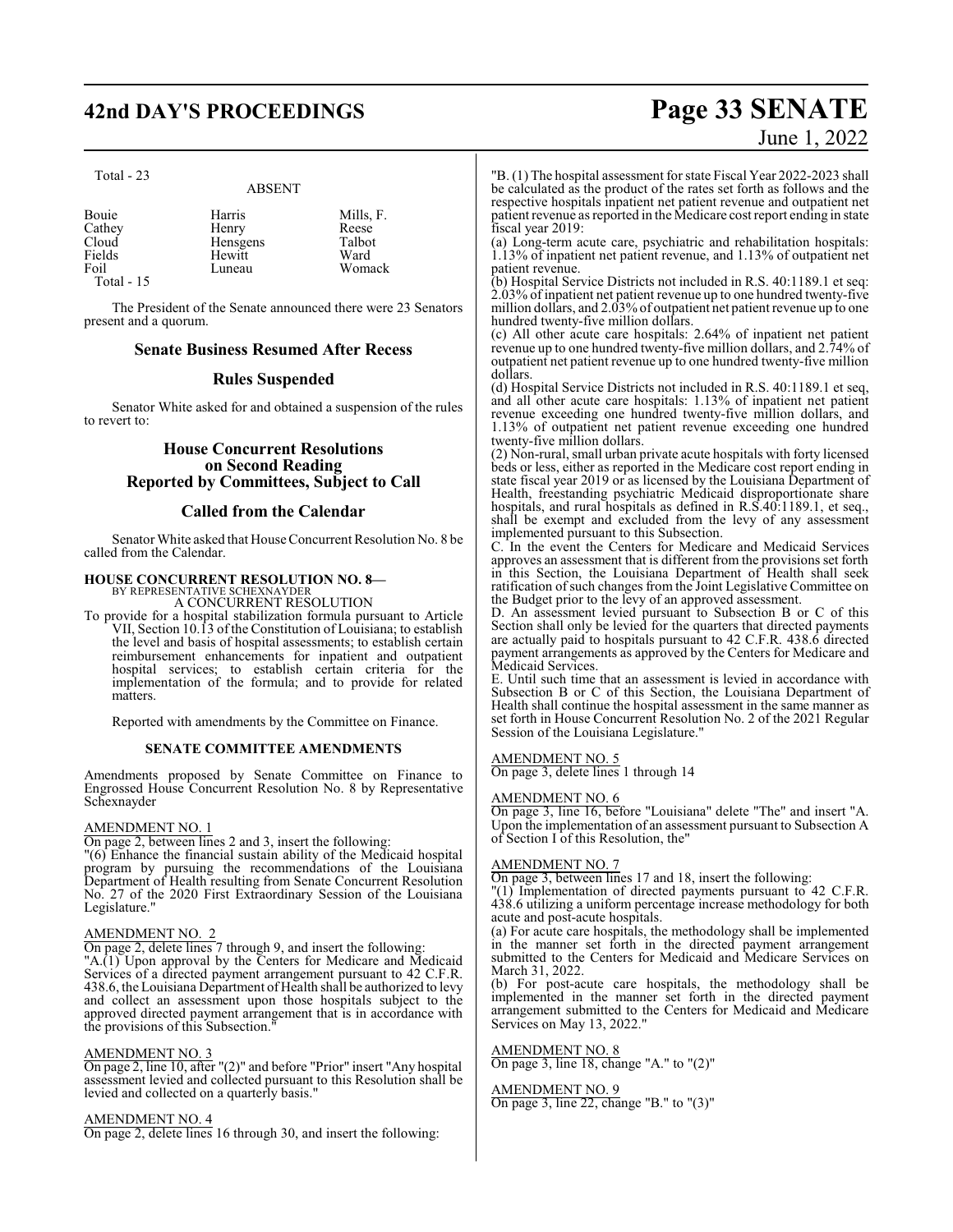#### AMENDMENT NO. 10

On page 3, between lines 24 and 25, insert the following:

"B. The Louisiana Department of Health shall publish, on a publicly accessible website of the department, the approved Centers for Medicare and Medicaid Services directed payment arrangements within ten days of receiving approval. In the event the Centers for Medicare and Medicaid Services approves the acute care hospital preprint in a manner that is different from the provisions contained in the initial 42 C.F.R. 438.6 preprint submitted on March 31, 2022, or approves a post-acute preprint with uniform percentages that are different from those contained in this Resolution, the department shall seek ratification of the changes from the Joint Legislative Committee on the Budget prior to implementation.

C. Until such time that the reimbursement enhancements set forth in Subsection A of this Section are implemented, the Louisiana Department of Health shall continue the reimbursement enhancements set forth in House Concurrent Resolution 2 ofthe 2021 Regular Session of the Louisiana Legislature.

D. The Louisiana Department of Health shall publish on a quarterly basis, no later than thirty days after the end of each quarter, a report containing data directly related to the reimbursement enhancements provided for in this Resolution. The report shall include the following:

(a) Total Medicaid enrollment on a monthly basis.

(b) The average monthly premium paid to managed care organizations providing benefits and services to eligible Medicaid enrollees and the portion of premium related to hospital payments included in this assessment.

(c) The aggregate Medicaid claims payment by provider type.

(d) The total amount ofinpatient and outpatient Medicaid claims paid to hospitals delineated by each individual hospital Medicaid provider number.

(e) The amount of directed payments received by each hospital. (f) Other supplemental payments received by each hospital."

#### AMENDMENT NO. 11

On page 3, line 29, after "adopted." insert the following:

"In addition, the Louisiana Department of Health may promulgate any rules and regulations that are necessary and proper to implement the provisions of this Resolution; however, the final adoption thereof shall not be required in order to implement and carry out the provisions of this Resolution."

On motion of Senator White, the committee amendment was adopted. The amended concurrent resolution was read by title and referred to the Legislative Bureau.

### **House Bills and Joint Resolutions on Third Reading and Final Passage**

### **Bagneris Rule**

Senator White moved to invoke the rule to temporarily pass over controversial House Bills on Third Reading and Final Passage with the intention of taking them up later, in their regular order and to suspend the rules to specifically start with House Bill No. 47.

Without objection, so ordered.

## **HOUSE BILL NO. 49—** BY REPRESENTATIVE HUVAL

AN ACT

To enact R.S. 47:338.223, relative to the town of Henderson; to authorize the town to levy a hotel occupancy tax; to provide for the use of tax revenues; and to provide for related matters.

The bill was read by title. Senator Boudreaux moved the final passage of the bill.

## **Page 34 SENATE 42nd DAY'S PROCEEDINGS**

### **ROLL CALL**

The roll was called with the following result:

YEAS

| Mr. President<br>Abraham<br>Allain<br>Barrow<br>Bernard<br>Boudreaux<br>Bouie<br>Carter<br>Connick<br>Fesi<br>Total $-30$ | Foil<br>Henry<br>Hewitt<br>Jackson<br>Lambert<br>Luneau<br>McMath<br>Milligan<br>Mizell<br>Morris | Peacock<br>Pope<br>Price<br>Reese<br>Smith<br>Stine<br>Tarver<br>Ward<br>White<br>Womack |
|---------------------------------------------------------------------------------------------------------------------------|---------------------------------------------------------------------------------------------------|------------------------------------------------------------------------------------------|
|                                                                                                                           | <b>NAYS</b>                                                                                       |                                                                                          |
| Total $-0$                                                                                                                | <b>ABSENT</b>                                                                                     |                                                                                          |
| Cathey<br>Cloud<br>Fields                                                                                                 | Harris<br>Hensgens<br>Mills. F.                                                                   | Mills, R.<br>Talbot                                                                      |

Total - 8

The Chair declared the was passed and ordered it returned to the House. Senator Boudreaux moved to reconsider the vote by which the bill was passed and laid the motion on the table.

**HOUSE BILL NO. 117—**<br>BY REPRESENTATIVE ECHOLS<br>AN ACT

To enact R.S. 37:1704, relative to prescribing, administering, and dispensing of drugs by certain licensed healthcare professionals; to provide for prescription, administration, and dispensing of certain drugs for off-label use by healthcare professionals with prescriptive authority; and to provide for related matters.

The bill was read by title. Senator Fred Mills moved the final passage of the bill.

#### **ROLL CALL**

The roll was called with the following result:

#### YEAS

| Mr. President | Foil          | Peacock      |
|---------------|---------------|--------------|
| Abraham       | Henry         | Pope         |
| Allain        | Hewitt        | Price        |
| Barrow        | Jackson       | Reese        |
| Bernard       | Lambert       | Smith        |
| Boudreaux     | Luneau        | <b>Stine</b> |
| Bouie         | McMath        | Tarver       |
| Carter        | Mills, F.     | Ward         |
| Cathey        | Mills, R.     | White        |
| Connick       | Mizell        | Womack       |
| Fesi          | Morris        |              |
| Total - 32    |               |              |
|               | <b>NAYS</b>   |              |
| Total $-0$    |               |              |
|               | <b>ABSENT</b> |              |
| Cloud         | Harris        | Milligan     |
| Fields        | Hensgens      | Talbot       |
| Total - 6     |               |              |

The Chair declared the bill was passed and ordered it returned to the House. Senator Fred Mills moved to reconsider the vote by which the bill was passed and laid the motion on the table.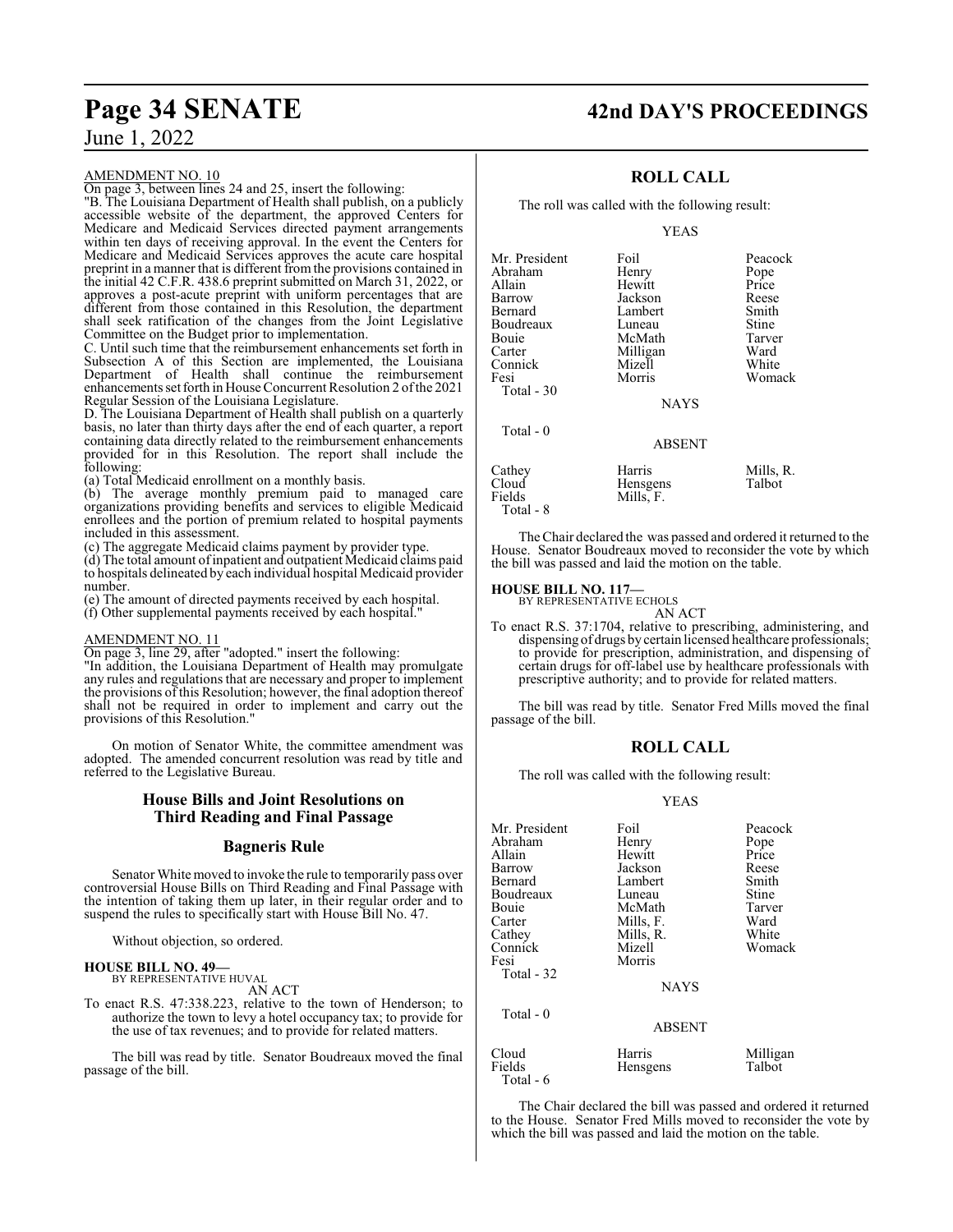## **42nd DAY'S PROCEEDINGS Page 35 SENATE**

#### **HOUSE BILL NO. 123—**

BY REPRESENTATIVE MIKE JOHNSON AN ACT

To amend and reenact R.S. 29:26.1(B)(6)-(11), (C)(3)(b), (D)(1), and  $(E)(2)$  and to enact R.S.  $29:26.1(B)(12)$ , relative to the Louisiana National Guard; to provide for definitions; to provide for disability claims and death benefits; to provide for availability of disability and death benefits; to provide for subsequent disabilities; and to provide for related matters.

The bill was read by title. Senator Luneau moved the final passage of the bill.

#### **ROLL CALL**

The roll was called with the following result:

#### YEAS

| Mr. President<br>Abraham<br>Allain<br>Barrow<br>Bernard<br>Boudreaux<br><b>Bouje</b><br>Carter<br>Cathey<br>Connick<br>Fesi<br>Total - 32 | Foil<br>Henry<br>Hewitt<br>Jackson<br>Lambert<br>Luneau<br>McMath<br>Mills, F.<br>Mills, R.<br>Mizell<br>Morris<br><b>NAYS</b> | Peacock<br>Pope<br>Price<br>Reese<br>Smith<br>Stine<br>Tarver<br>Ward<br>White<br>Womack |
|-------------------------------------------------------------------------------------------------------------------------------------------|--------------------------------------------------------------------------------------------------------------------------------|------------------------------------------------------------------------------------------|
| Total $-0$                                                                                                                                | <b>ABSENT</b>                                                                                                                  |                                                                                          |
| Cloud                                                                                                                                     | Harris                                                                                                                         | Milligan                                                                                 |

Fields Hensgens Talbot

The Chair declared the bill was passed and ordered it returned to the House. Senator Luneau moved to reconsider the vote by which the bill was passed and laid the motion on the table.

#### **HOUSE BILL NO. 136—**

Total - 6

- BY REPRESENTATIVES MARINO, BRASS, FREEMAN, HILFERTY, JEFFERSON, CHARLES OWEN, PRESSLY, AND SCHLEGEL AN ACT
- To amend and reenact R.S. 17:7.2(D) and to enact R.S. 17:7.2(A)(7), relative to teacher education programs; to require that such programs include dyslexia education; to provide relative to the powers and duties of the State Board of Elementary and Secondary Education; to provide for applicability; and to provide for related matters.

The bill was read by title. Senator Mizell moved the final passage of the bill.

#### **ROLL CALL**

The roll was called with the following result:

#### YEAS

| Mr. President | Foil      | Peacock      |
|---------------|-----------|--------------|
| Abraham       | Henry     | Pope         |
| Allain        | Hewitt    | Price        |
| Barrow        | Jackson   | Reese        |
| Bernard       | Lambert   | Smith        |
| Boudreaux     | Luneau    | <b>Stine</b> |
| Bouie         | McMath    | Tarver       |
| Carter        | Mills, F. | Ward         |
| Cathey        | Mills, R. | White        |
| Connick       | Mizell    | Womack       |
| Fesi          | Morris    |              |

# June 1, 2022

| Total $-32$                  | <b>NAYS</b>        |                    |
|------------------------------|--------------------|--------------------|
| Total $-0$                   | <b>ABSENT</b>      |                    |
| Cloud<br>Fields<br>Total - 6 | Harris<br>Hensgens | Milligan<br>Talbot |

The Chair declared the bill was passed and ordered it returned to the House. Senator Mizell moved to reconsider the vote by which the bill was passed and laid the motion on the table.

#### **HOUSE BILL NO. 145—**

| BY REPRESENTATIVE EDMONSTON |        |
|-----------------------------|--------|
|                             | AN ACT |

To amend and reenact R.S.  $49:953.1(B)(2)(a)$  and  $968(B)$ (introductory paragraph),  $(D)(1)(b)$ (introductory paragraph) and (K)(1), to enact R.S. 49:950.1, and to repeal R.S. 49:968(B)(24)(b), relative to the Administrative Procedure Act; to require notification of legislators during the procedure for adoption of rules; to provide for the submission of specified reports regarding rules to legislators; to provide for an effective date; and to provide for related matters.

The bill was read by title. Senator Foil moved the final passage of the bill.

#### **ROLL CALL**

The roll was called with the following result:

#### YEAS

| Mr. President<br>Abraham<br>Allain<br>Barrow<br>Bernard<br>Boudreaux<br>Bouie<br>Carter<br>Cathey<br>Connick<br>Fesi<br>Total - 33 | Foil<br>Henry<br>Hewitt<br>Jackson<br>Lambert<br>Luneau<br>McMath<br>Mills, F.<br>Mills, R.<br>Mizell<br>Morris<br><b>NAYS</b> | Peacock<br>Pope<br>Price<br>Reese<br>Smith<br>Stine<br>Talbot<br>Tarver<br>Ward<br>White<br>Womack |
|------------------------------------------------------------------------------------------------------------------------------------|--------------------------------------------------------------------------------------------------------------------------------|----------------------------------------------------------------------------------------------------|
| Total $-0$                                                                                                                         | <b>ABSENT</b>                                                                                                                  |                                                                                                    |
| Cloud<br>Fields<br>Total - 5                                                                                                       | Harris<br>Hensgens                                                                                                             | Milligan                                                                                           |

The Chair declared the bill was passed and ordered it returned to the House. Senator Foil moved to reconsider the vote by which the bill was passed and laid the motion on the table.

## **HOUSE BILL NO. 156—** BY REPRESENTATIVE FREIBERG

AN ACT

To amend and reenact R.S.  $15:587(A)(1)(j)(ii)$  and  $587.1(B)(1)(c)$ and R.S. 17:15(C) and to repeal R.S. 15:587.1(A)(2), relative to teacher certification; to require criminal background checks for those applying for an educator credential or teaching authorization; to require criminal background checks upon the renewal, advancement, or other modification of an existing certification or teaching authorization; to authorize the state Department of Education to charge a fee for such purposes; to provide for effectiveness; and to provide for related matters.

The bill was read by title. Senator Mizell moved the final passage of the bill.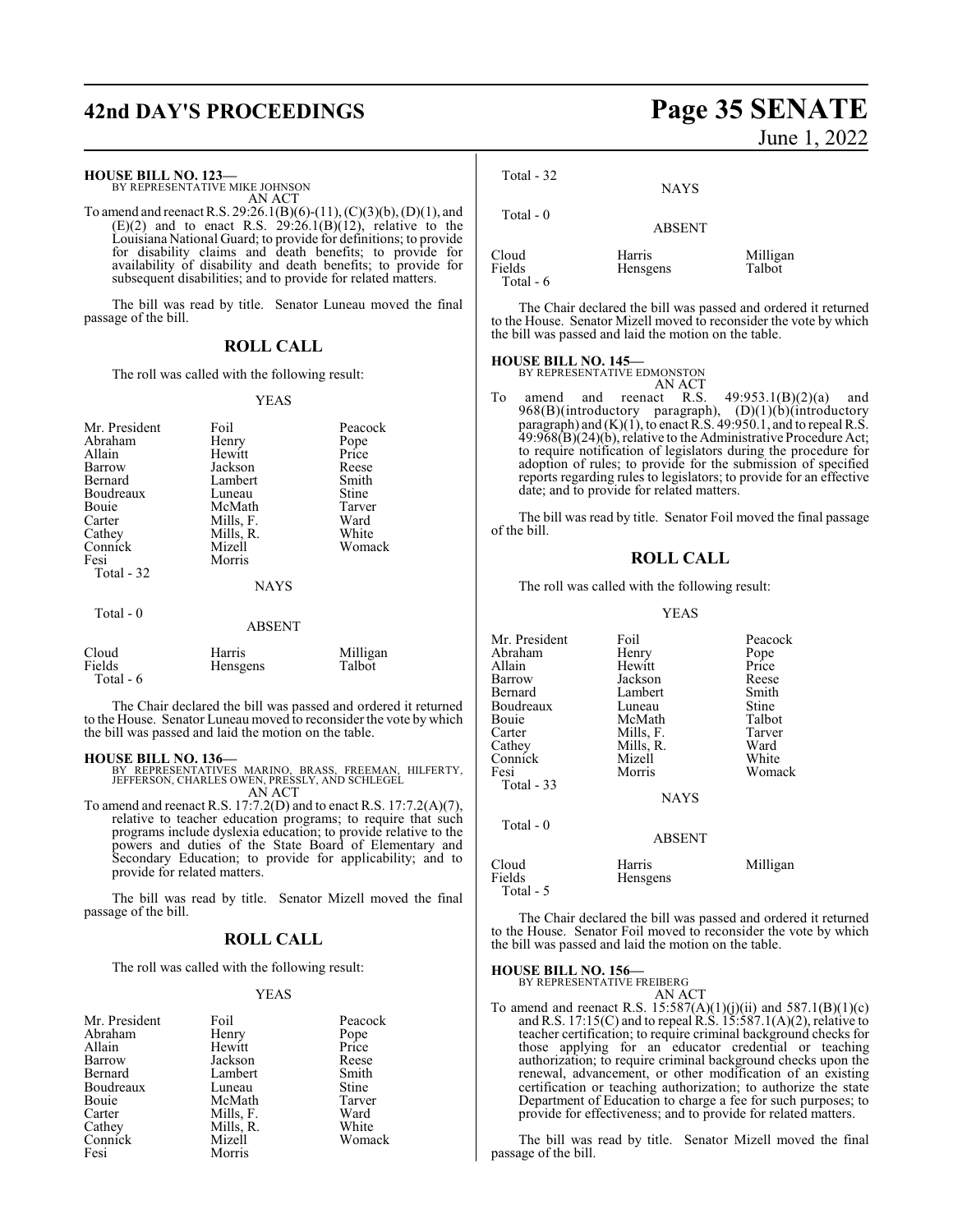### **ROLL CALL**

The roll was called with the following result:

#### YEAS

| Mr. President<br>Abraham<br>Allain<br>Barrow<br>Bernard<br>Boudreaux<br>Bouie<br>Carter<br>Cathey<br>Connick<br>Fesi<br>Total - 33 | Foil<br>Henry<br>Hewitt<br>Jackson<br>Lambert<br>Luneau<br>McMath<br>Mills, F.<br>Mills, R.<br>Mizell<br>Morris | Peacock<br>Pope<br>Price<br>Reese<br>Smith<br>Stine<br>Talbot<br>Tarver<br>Ward<br>White<br>Womack |  |
|------------------------------------------------------------------------------------------------------------------------------------|-----------------------------------------------------------------------------------------------------------------|----------------------------------------------------------------------------------------------------|--|
|                                                                                                                                    | <b>NAYS</b>                                                                                                     |                                                                                                    |  |
| Total - 0                                                                                                                          | <b>ABSENT</b>                                                                                                   |                                                                                                    |  |

Cloud Harris Milligan Hensgens Total - 5

The Chair declared the bill was passed and ordered it returned to the House. Senator Mizell moved to reconsider the vote by which the bill was passed and laid the motion on the table.

#### **HOUSE BILL NO. 161—**

BY REPRESENTATIVE LYONS AN ACT

To amend and reenact R.S. 24:31.4(A), relative to the office expense allowance for members of the legislature; to provide for the amount of the allowance; to provide for an effective date; and to provide for related matters.

The bill was read by title. Senator Price moved the final passage of the bill.

#### **ROLL CALL**

The roll was called with the following result:

#### YEAS

| Mr. President<br>Abraham<br>Allain<br>Barrow<br>Bernard<br>Boudreaux<br>Bouie<br>Carter<br>Fesi<br>Foil<br>Total - 30<br>Connick<br>Total - 1 | Henry<br>Hewitt<br>Jackson<br>Lambert<br>Luneau<br>McMath<br>Mills, F.<br>Mills, R.<br>Mizell<br>Morris<br><b>NAYS</b><br><b>ABSENT</b> | Peacock<br>Pope<br>Price<br>Reese<br>Smith<br>Stine<br>Talbot<br>Ward<br>White<br>Womack |
|-----------------------------------------------------------------------------------------------------------------------------------------------|-----------------------------------------------------------------------------------------------------------------------------------------|------------------------------------------------------------------------------------------|
|                                                                                                                                               |                                                                                                                                         |                                                                                          |
| Cathey<br>Cloud<br>Fields                                                                                                                     | Harris<br>Hensgens<br>Milligan                                                                                                          | Tarver                                                                                   |

Total - 7

The Chair declared the bill was passed and ordered it returned to the House. Senator Price moved to reconsider the vote by which the bill was passed and laid the motion on the table.

## **Page 36 SENATE 42nd DAY'S PROCEEDINGS**

#### **HOUSE BILL NO. 185—**

BY REPRESENTATIVE CHARLES OWEN AN ACT

To amend and reenact R.S. 17:3399.31, 3399.32(E), and 3399.35(3) and (5) and to enact R.S. 17:3399.32(F) and (G) and 3399.38, relative to expressive activities at public postsecondary education institutions;to authorize institutions to require permits for expressive activities and to charge fees associated with such permits; to provide for policies and definitions; and to provide for related matters.

The bill was read by title. Senator Ward moved the final passage of the bill.

### **ROLL CALL**

The roll was called with the following result:

#### YEAS

| Hensgens      | Pope               |
|---------------|--------------------|
| Hewitt        | Price              |
| Jackson       | Reese              |
| Lambert       | Smith              |
| Luneau        | Stine              |
| McMath        | Talbot             |
|               | Tarver             |
| Mills, F.     | Ward               |
| Mills, R.     | White              |
| Mizell        | Womack             |
| Morris        |                    |
| Peacock       |                    |
|               |                    |
| <b>NAYS</b>   |                    |
|               |                    |
| <b>ABSENT</b> |                    |
|               |                    |
| Harris        |                    |
|               | Milligan<br>Fields |

The Chair declared the bill was passed and ordered it returned to the House. Senator Ward moved to reconsider the vote by which the bill was passed and laid the motion on the table.

#### **HOUSE BILL NO. 193—**

Total - 4

BY REPRESENTATIVE FREEMAN AN ACT

To enact R.S. 25:762.1, relative to the city of New Orleans; to provide relative to historic preservation districts and landmarks commissions; to provide relative to regulations established by such districts and commissions; to provide relative to the violation of such regulations; to provide relative to penalties imposed for certain violations; and to provide for related matters.

The bill was read by title. Senator Bouie moved the final passage of the bill.

#### **ROLL CALL**

The roll was called with the following result:

#### YEAS

| Mr. President | Henry    | Peacock |
|---------------|----------|---------|
| Abraham       | Hensgens | Pope    |
| Allain        | Hewitt   | Price   |
| Barrow        | Jackson  | Reese   |
| Bernard       | Lambert  | Smith   |
| Boudreaux     | Luneau   | Stine   |
| Bouie         | McMath   | Talbot  |
| Carter        | Milligan | Tarver  |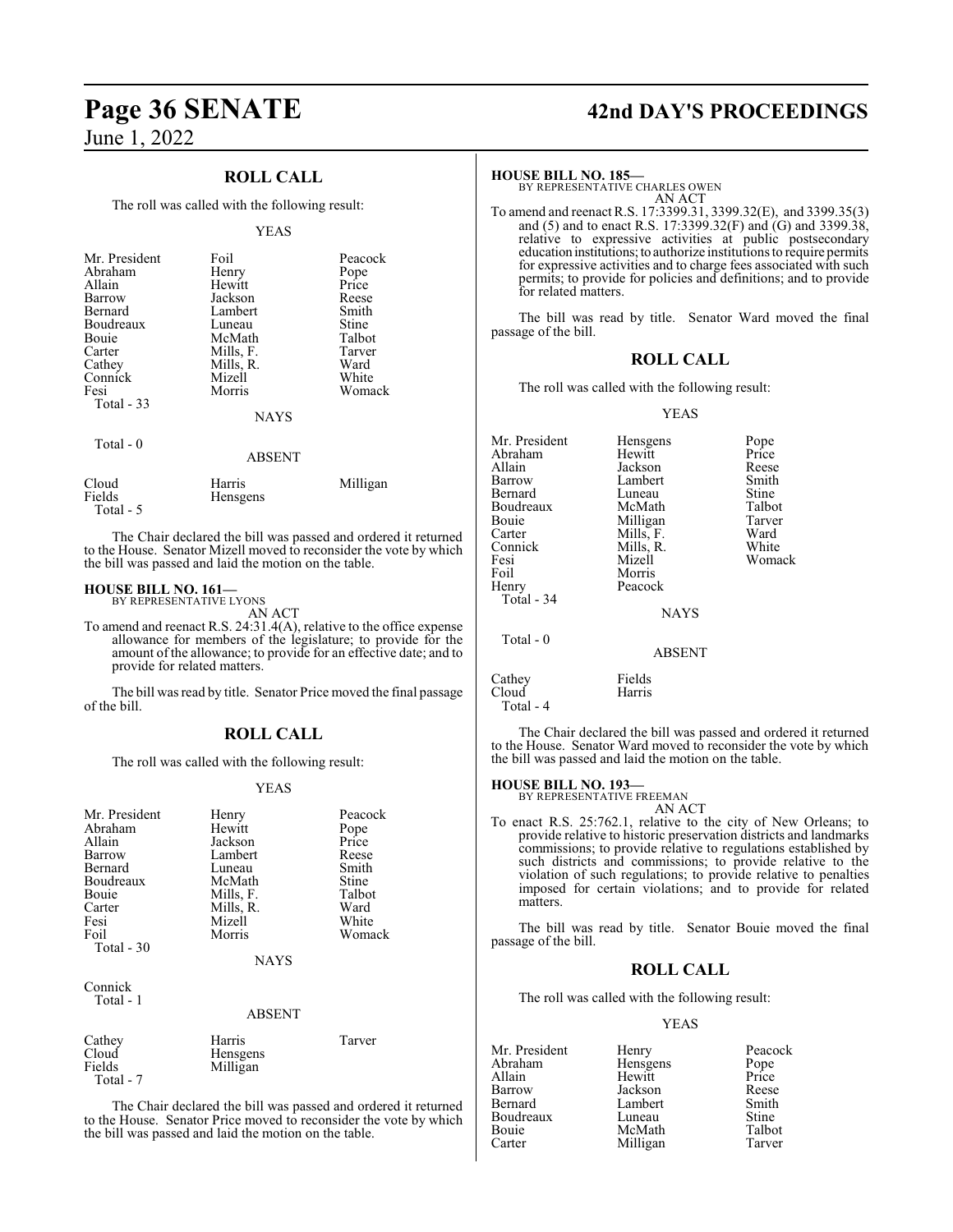# **42nd DAY'S PROCEEDINGS Page 37 SENATE**

Cloud Fields Harris

| Cathey<br>Connick<br>Fesi<br>Foil<br>Total $-35$ | Mills, F.<br>Mills, R.<br>Mizell<br>Morris | Ward<br>White<br>Womack |
|--------------------------------------------------|--------------------------------------------|-------------------------|
|                                                  | <b>NAYS</b>                                |                         |
| Total $-0$                                       | <b>ABSENT</b>                              |                         |

The Chair declared the bill was passed and ordered it returned to the House. Senator Bouie moved to reconsider the vote by which the bill was passed and laid the motion on the table.

Total - 3

- **HOUSE BILL NO. 291—**<br>BY REPRESENTATIVES EDMONDS, AMEDEE, BACALA, ECHOLS,<br>EMERSON, GAROFALO, HARRIS, HODGES, HORTON, IVEY, NEWELL,<br>ORGERON, CHARLES OWEN, RISER, SCHAMERHORN, SELDERS, STAGNI, VILLIO, AND WHEAT AN ACT
- To amend and reenact R.S. 40:2009.25(A), (B), (C)(introductory paragraph),  $(D)$ ,  $(E)$ ,  $(F)$ (introductory paragraph),  $(9)$ , and  $(12)$ , and (H), relative to regulation of nursing homes; to revise laws pertaining to emergency preparedness among nursing homes; to require that all nursing homes maintain in effect emergency preparedness plans approved by the Louisiana Department of Health; to repeal a geographic limitation pertaining to nursing home emergency preparedness plan requirements; and to provide for related matters.

The bill was read by title. Senator Mizell moved the final passage of the bill.

#### **ROLL CALL**

The roll was called with the following result:

#### YEAS

| Mr. President | Hensgens    | Pope   |
|---------------|-------------|--------|
| Abraham       | Hewitt      | Price  |
| Allain        | Jackson     | Reese  |
| Barrow        | Lambert     | Smith  |
| Bernard       | Luneau      | Stine  |
| Boudreaux     | McMath      | Talbot |
| Bouie         | Milligan    | Tarver |
| Carter        | Mills, F.   | Ward   |
| Connick       | Mills, R.   | White  |
| Fesi          | Mizell      | Womack |
| Foil          | Morris      |        |
| Henry         | Peacock     |        |
| Total - 34    |             |        |
|               | <b>NAYS</b> |        |
| Total - 0     |             |        |
|               | ABSENT      |        |

Cathey Fields<br>Cloud Harris Total - 4

The Chair declared the bill was passed and ordered it returned to the House. Senator Mizell moved to reconsider the vote by which the bill was passed and laid the motion on the table.

#### **HOUSE BILL NO. 319—**

BY REPRESENTATIVE CREWS AN ACT

Harris

To amend and reenact R.S. 2:602(A)(1) and to enact R.S.  $2:602(A)(3)$  and  $(4)$ , relative to the appointment and qualifications of the Shreveport Airport Authority commissioners; to require the appointment of at least one

# June 1, 2022

commissioner with aviation experience after a certain date; to require documentation evidencing the requisite experience; and to provide for related matters.

The bill was read by title. Senator Peacock moved the final passage of the bill.

## **ROLL CALL**

The roll was called with the following result:

#### YEAS

| Mr. President<br>Abraham<br>Allain<br>Bernard<br>Boudreaux<br>Bouie<br>Carter<br>Cathey<br>Connick<br>Fesi<br>Foil | Hensgens<br>Hewitt<br>Jackson<br>Lambert<br>Luneau<br>McMath<br>Milligan<br>Mills, F.<br>Mills, R.<br>Mizell<br>Morris | Peacock<br>Pope<br>Price<br>Reese<br>Smith<br>Stine<br>Talbot<br>Tarver<br>Ward<br>White<br>Womack |
|--------------------------------------------------------------------------------------------------------------------|------------------------------------------------------------------------------------------------------------------------|----------------------------------------------------------------------------------------------------|
| Total $-33$<br>Total $-0$                                                                                          | <b>NAYS</b>                                                                                                            |                                                                                                    |
|                                                                                                                    | ABSENT                                                                                                                 |                                                                                                    |
| Barrow<br>Cloud<br>Total - 5                                                                                       | Fields<br>Harris                                                                                                       | Henry                                                                                              |

The Chair declared the bill was passed and ordered it returned to the House. Senator Peacock moved to reconsider the vote by which the bill was passed and laid the motion on the table.

#### **HOUSE BILL NO. 346—**

BY REPRESENTATIVES THOMPSON, AMEDEE, BRASS, DUBUISSON,<br>EDMONDS, FREEMAN, FREIBERG, HARRIS, HILFERTY, HUGHES,<br>JEFFERSON, KERNER, CHARLES OWEN, ROMERO, SCHLEGEL, ST.<br>BLANC, TARVER, VILLIO, AND WHEAT AN ACT

To enact R.S. 17:7.6, relative to education; to establish a program for the purpose of awarding scholarships to students in certain teacher preparation programs; to provide for program administration by the state Department of Education; to create a fund for the purpose of funding the program; to require the State Board of Elementary and Secondary Education to adopt rules relative to the program and the fund; and to provide for related matters.

#### **Floor Amendments**

Senator Abraham proposed the following amendments.

#### **SENATE FLOOR AMENDMENTS**

Amendments proposed by Senator Abraham to Reengrossed House Bill No. 346 by Representative Thompson

#### AMENDMENT NO. 1

In Senate Committee Amendment No. 3 proposed by the Senate Committee on Education on May 25, 2022, and adopted by the Senate on May 26, 2022, on page 1, line 9, change "Louisiana Office of Student and Financial Assistance" to "Board of Regents through the office of student financial assistance"

#### AMENDMENT NO. 2

In Senate Committee Amendment No. 4 proposed by the Senate Committee on Education on May 25, 2022, and adopted by the Senate on May 26, 2022, on page 1, line 12 and continuing to line 13, change "Louisiana Office of Student and Financial Assistance" to "Board of Regents through the office of student financial assistance"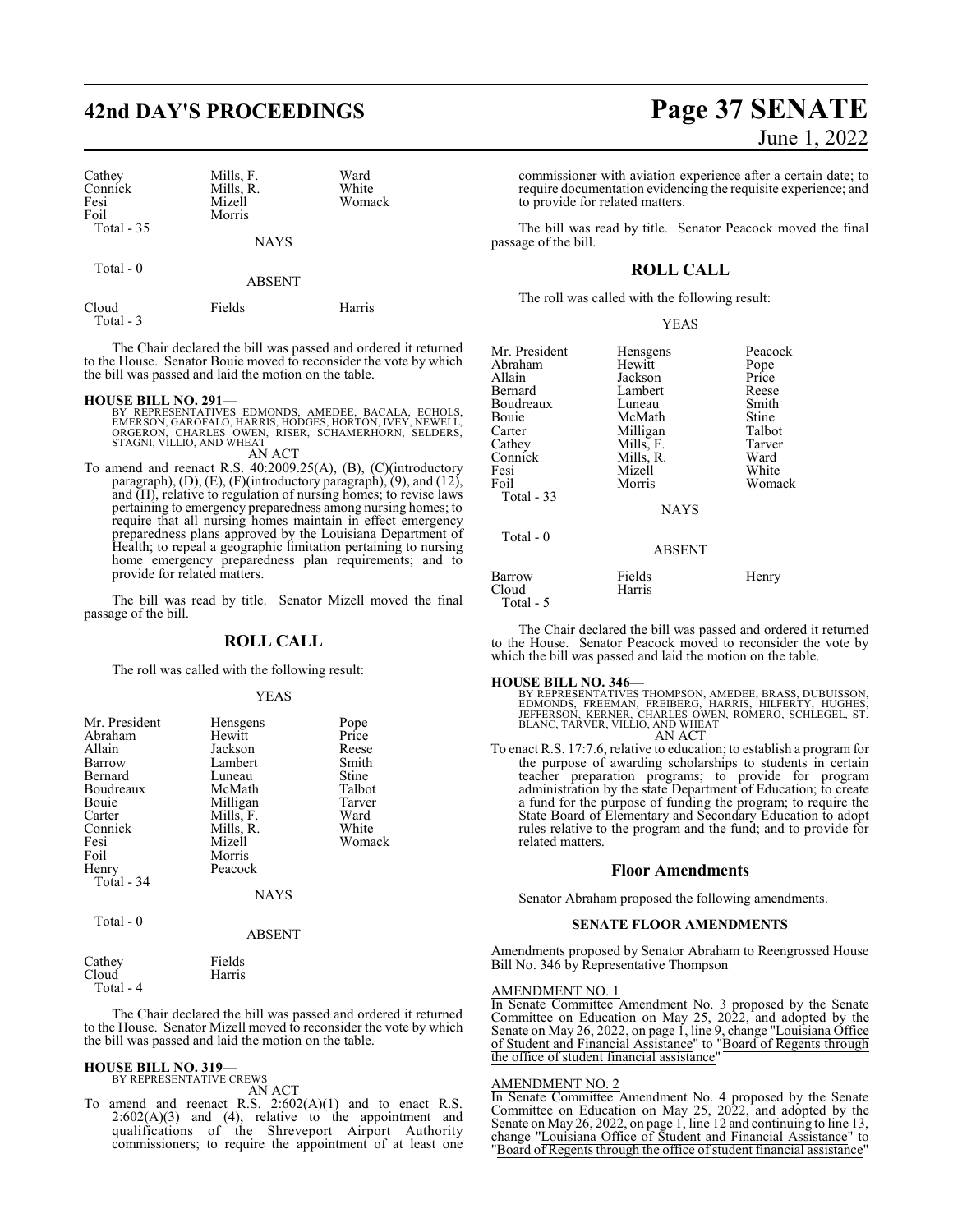#### AMENDMENT NO. 3

In Senate Committee Amendment No. 5 proposed by the Senate Committee on Education on May 25, 2022, and adopted by the Senate on May 26, 2022, on page 1, line 16, change "Louisiana Office of Student and Financial Assistance" to "Board of Regents through the office of student financial assistance"

## AMEND<u>MENT NO. 4</u>

In Senate Committee Amendment No. 6 proposed by the Senate Committee on Education on May 25, 2022, and adopted by the Senate on May 26, 2022, on page 1, line 30, change "Louisiana Office of Student and Financial Assistance" to "Board of Regents through the office of student financial assistance

#### AMENDMENT NO. 5

In Senate Committee Amendment No. 6 proposed by the Senate Committee on Education on May 25, 2022, and adopted by the Senate on May 26, 2022, on page 1, line 37, change "three" to "four"

#### AMENDMENT NO. 6

In Senate Committee Amendment No. 6 proposed by the Senate Committee on Education on May 25, 2022, and adopted by the Senate on May 26, 2022, on page 2, at the end of line 1 and the beginning of line 2, change "tuition and required fees" to "tuition, required fees, and textbooks and instructional materials required for the course of study

#### AMENDMENT NO. 7

In Senate Committee Amendment No. 6 proposed by the Senate Committee on Education on May 25, 2022, and adopted by the Senate on May 26, 2022, on page 2, line 2, between "other" and "financial" insert "state or institutional"

#### AMENDMENT NO. 8

In Senate Committee Amendment No. 6 proposed by the Senate Committee on Education on May 25, 2022, and adopted by the Senate on May 26, 2022, on page 2, line 3, change "tuition and required fees" to "tuition, required fees, and textbooks and instructional materials required for the course of study

On motion of Senator Abraham, the amendments were adopted.

The bill was read by title. Senator Jackson moved the final passage of the amended bill.

## **ROLL CALL**

The roll was called with the following result:

#### YEAS

| Mr. President<br>Abraham<br>Allain<br>Barrow<br>Bernard<br>Boudreaux<br>Bouie<br>Carter<br>Cathey<br>Connick<br>Fesi<br>Foil<br>Total - 34 | Henry<br>Hensgens<br>Hewitt<br>Jackson<br>Lambert<br>Luneau<br>McMath<br>Milligan<br>Mills, F.<br>Mills, R.<br>Mizell<br>Morris<br><b>NAYS</b> | Peacock<br>Pope<br>Price<br>Reese<br>Smith<br>Stine<br>Talbot<br>Ward<br>White<br>Womack |
|--------------------------------------------------------------------------------------------------------------------------------------------|------------------------------------------------------------------------------------------------------------------------------------------------|------------------------------------------------------------------------------------------|
| Total - 0                                                                                                                                  | ABSENT                                                                                                                                         |                                                                                          |
| Cloud<br>Fields<br>Total - 4                                                                                                               | Harris<br>Tarver                                                                                                                               |                                                                                          |

# **Page 38 SENATE 42nd DAY'S PROCEEDINGS**

The Chair declared the amended bill was passed and ordered it returned to the House. Senator Jackson moved to reconsider the vote by which the bill was passed and laid the motion on the table.

#### **HOUSE BILL NO. 357—**

BY REPRESENTATIVE JENKINS

AN ACT To amend and reenact R.S. 18:534(B)(2)(a) and (c), relative to changing polling places in a period prior to an election; to provide relative to the authority to change the location of polling places; to provide for definitions; and to provide for related matters.

The bill was read by title. Senator Price moved the final passage of the bill.

#### **ROLL CALL**

The roll was called with the following result:

#### YEAS

| Mr. President | Henry         | Peacock |
|---------------|---------------|---------|
| Abraham       | Hensgens      | Pope    |
| Allain        | Hewitt        | Price   |
| Barrow        | Jackson       | Reese   |
| Bernard       | Lambert       | Smith   |
| Boudreaux     | Luneau        | Stine   |
| Bouie         | McMath        | Talbot  |
| Carter        | Milligan      | Tarver  |
| Cathey        | Mills, F.     | Ward    |
| Connick       | Mills, R.     | White   |
| Fesi          | Mizell        | Womack  |
| Foil          | Morris        |         |
| Total - 35    |               |         |
|               | <b>NAYS</b>   |         |
| Total - 0     |               |         |
|               | <b>ABSENT</b> |         |
| Cloud         | Fields        | Harris  |

The Chair declared the bill was passed and ordered it returned to the House. Senator Price moved to reconsider the vote by which the bill was passed and laid the motion on the table.

## **HOUSE BILL NO. 359—**

Total - 3

BY REPRESENTATIVES BEAULLIEU AND GAROFALO AN ACT

To enact R.S. 18:425.2, relative to elections; to provide relative to directives and guidance from the federal government regarding elections; to require certain notifications regarding such directives and guidance; to prohibit implementation of directive and guidance under certain circumstance; to prohibit acceptance of federal funds for elections under certain circumstances; to provide for an effective date; and to provide for related matters.

The bill was read by title. Senator Reese moved the final passage of the bill.

## **ROLL CALL**

The roll was called with the following result:

#### YEAS

Mr. President Henry Peacock<br>Abraham Hensgens Pope Abraham Hensgens<br>Allain Hewitt Allain Hewitt Price Jackson Reese<br>Lambert Smith Bernard Lambert Smith Boudreaux Luneau Stine<br>
Bouje McMath Talbot McMath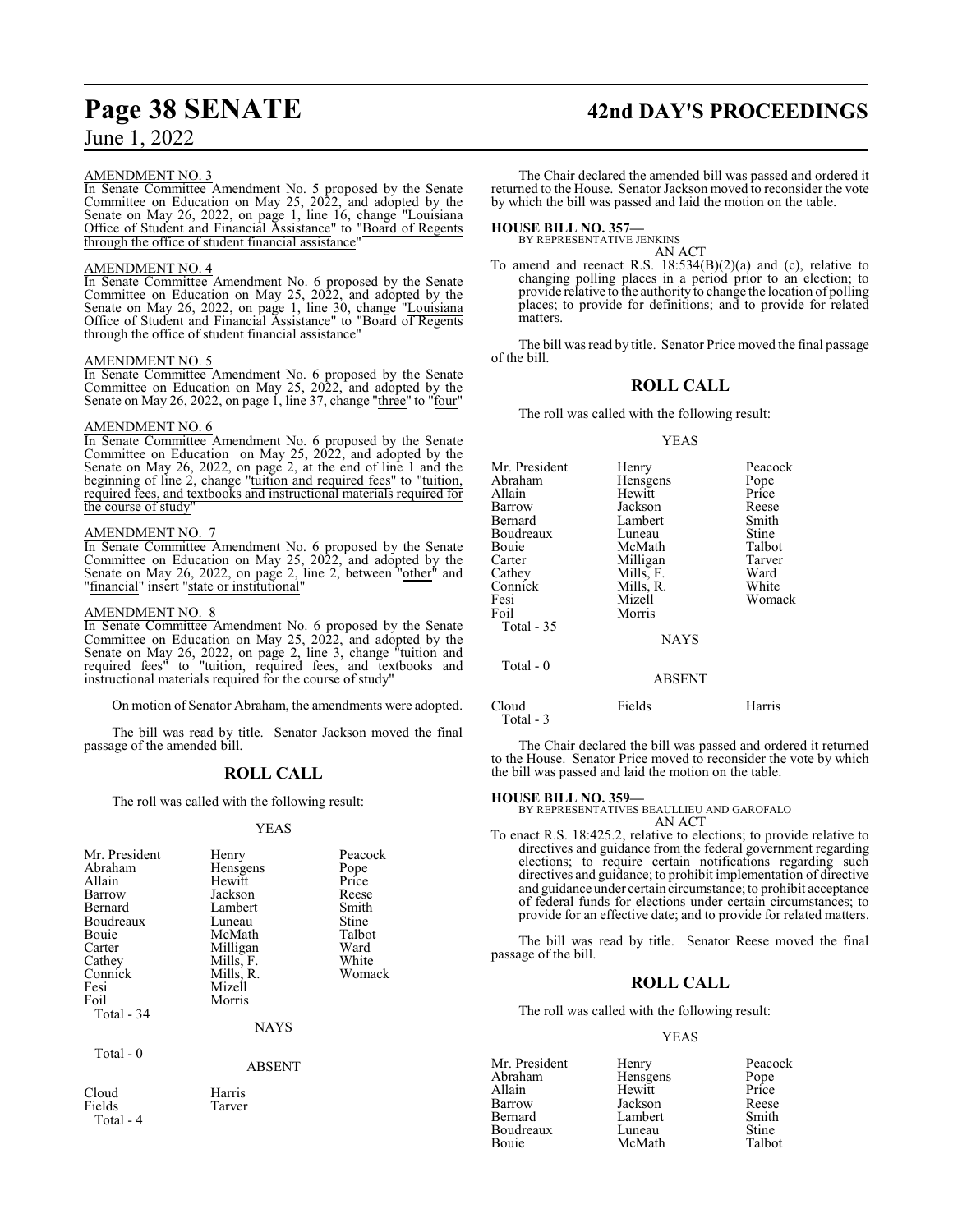# **42nd DAY'S PROCEEDINGS Page 39 SENATE**

| Carter<br>Cathey<br>Connick<br>Fesi<br>Foil | Milligan<br>Mills, F.<br>Mills, R.<br>Mizell<br>Morris | Tarver<br>Ward<br>White<br>Womack |
|---------------------------------------------|--------------------------------------------------------|-----------------------------------|
| Total $-35$                                 | <b>NAYS</b>                                            |                                   |
| Total $-0$                                  | <b>ABSENT</b>                                          |                                   |

Cloud Fields Harris Total - 3

The Chair declared the bill was passed and ordered it returned to the House. Senator Reese moved to reconsider the vote by which the bill was passed and laid the motion on the table.

#### **HOUSE BILL NO. 364—**

- BY REPRESENTATIVES MCKNIGHT, AMEDEE, BISHOP, COUSSAN, DAVIS, IVEY, LACOMBE, CHARLES OWEN, AND PRESSLY AN ACT
- To enact R.S. 17:3394, relative to the powers and duties of public postsecondary education management boards; to require a disciplinary hearing process for students and student organizations accused of committing non-academic offenses; and to provide for related matters.

The bill was read by title. Senator Foil moved the final passage of the bill.

#### **ROLL CALL**

The roll was called with the following result:

YEAS

| Mr. President | Henry       | Pope   |
|---------------|-------------|--------|
| Abraham       | Hensgens    | Price  |
| Allain        | Hewitt      | Reese  |
| Barrow        | Jackson     | Smith  |
| Bernard       | Lambert     | Stine  |
| Boudreaux     | Luneau      | Talbot |
| <b>Bouje</b>  | McMath      | Tarver |
| Carter        | Milligan    | Ward   |
| Cathey        | Mills, F.   | White  |
| Connick       | Mizell      | Womack |
| Fesi          | Morris      |        |
| Foil          | Peacock     |        |
| Total - 34    |             |        |
|               | <b>NAYS</b> |        |
| Total - 0     |             |        |
|               | ABSENT      |        |

Mills, R.

Cloud Harris<br>Fields Mills, Total - 4

The Chair declared the bill was passed and ordered it sent to the House. Senator Foil moved to reconsider the vote by which the bill was passed and laid the motion on the table.

# **HOUSE BILL NO. 384—** BY REPRESENTATIVE WHEAT

AN ACT

To amend and reenact R.S.  $44:4.1(B)(26)$  and to enact R.S. 40:2193.6, relative to pediatric dayhealth care facilities licensed by the Louisiana Department of Health; to require that such facilities install cameras at their licensed premises; to require such facilities to develop and disseminate policies concerning cameras installed at their premises; to provide requirements and limitations with respect to the location and placement of such cameras; to provide authorizations and restrictions with respect to video and audio recordings made by such cameras; to exempt

# June 1, 2022

such video and audio recordings from the provisions of the Public Records Law; to provide for an effective date; and to provide for related matters.

The bill was read by title. Senator Foil moved the final passage of the bill.

### **ROLL CALL**

The roll was called with the following result:

#### YEAS

| Mr. President<br>Abraham<br>Allain<br>Barrow<br>Bernard<br>Boudreaux<br>Bouie<br>Carter<br>Cathey<br>Connick<br>Fesi<br>Foil<br>Total - 35 | Henry<br>Hensgens<br>Hewitt<br>Jackson<br>Lambert<br>Luneau<br>McMath<br>Milligan<br>Mills, F.<br>Mills, R.<br>Mizell<br>Morris<br><b>NAYS</b> | Peacock<br>Pope<br>Price<br>Reese<br>Smith<br><b>Stine</b><br>Talbot<br>Tarver<br>Ward<br>White<br>Womack |
|--------------------------------------------------------------------------------------------------------------------------------------------|------------------------------------------------------------------------------------------------------------------------------------------------|-----------------------------------------------------------------------------------------------------------|
| Total $-0$                                                                                                                                 |                                                                                                                                                |                                                                                                           |
|                                                                                                                                            | <b>ABSENT</b>                                                                                                                                  |                                                                                                           |
| $\sim$ 1                                                                                                                                   | $\mathbf{r}$ . 11                                                                                                                              | TT.                                                                                                       |

| Cloud     | Fields | Harris |
|-----------|--------|--------|
| Total - 3 |        |        |

The Chair declared the bill was passed and ordered it returned to the House. Senator Foil moved to reconsider the vote by which the bill was passed and laid the motion on the table.

**HOUSE BILL NO. 416—** BY REPRESENTATIVES MARINO, BRASS, FREEMAN, CHARLES OWEN, AND SCHLEGEL

AN ACT To amend and reenact R.S. 17:392.1(F)(1)(introductory paragraph) and (2) and to enact R.S. 17:392.1(F)(3) and 3996(B)(67), relative to screening of public school students for impediments to learning; to provide relative to reports to the state Department of Education and to the legislature regarding students with dyslexia; and to provide for related matters.

The bill was read by title. Senator Mizell moved the final passage of the bill.

#### **ROLL CALL**

The roll was called with the following result:

#### YEAS

| Mr. President | Hensgens  | Pope   |
|---------------|-----------|--------|
| Abraham       | Hewitt    | Price  |
| Allain        | Jackson   | Reese  |
| Barrow        | Lambert   | Smith  |
| Bernard       | Luneau    | Stine  |
| Boudreaux     | McMath    | Talbot |
| Bouie         | Milligan  | Tarver |
| Carter        | Mills, F. | Ward   |
| Connick       | Mills, R. | White  |
| Fesi          | Mizell    | Womack |
| Foil          | Morris    |        |
| Henry         | Peacock   |        |
| Total - 34    |           |        |
|               |           |        |

**NAYS** 

Total - 0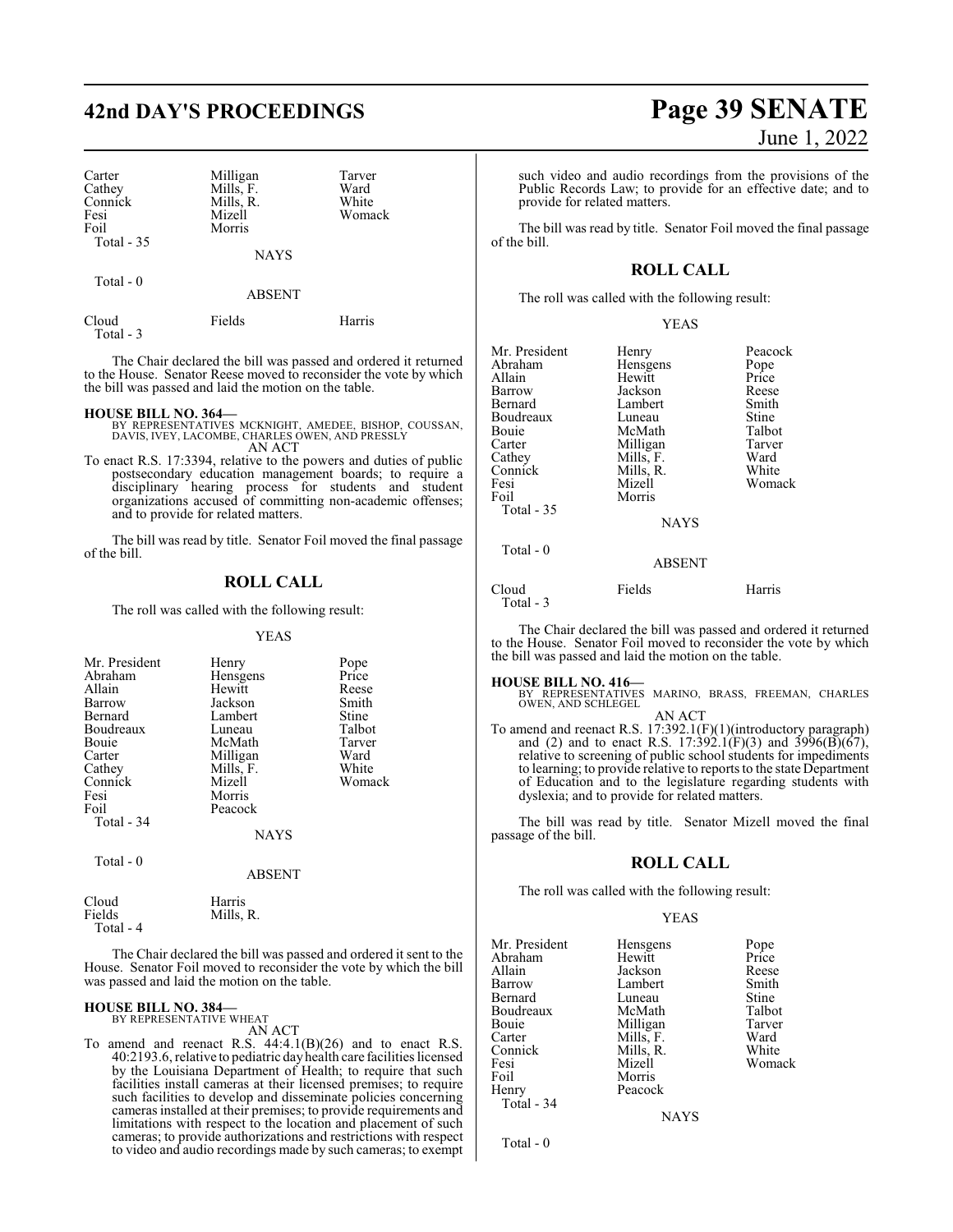# **Page 40 SENATE 42nd DAY'S PROCEEDINGS**

#### ABSENT

Cathey Fields<br>Cloud Harris Cloud

Total - 4

The Chair declared the bill was passed and ordered it returned to the House. Senator Mizell moved to reconsider the vote by which the bill was passed and laid the motion on the table.

## **HOUSE BILL NO. 505—**

BY REPRESENTATIVE JEFFERSON AN ACT

To amend and reenact R.S. 40:1131(introductory paragraph), 1133.2(A)(1) and (B)(introductory paragraph),  $1133.4(A)(4)$ , 1133.5(2), 1133.8(D) and (E), 1133.10(introductory paragraph), and 1203.1(introductory paragraph) and (5) and to enact R.S. 40:1131(24), 1133.2(B)(5), 1133.5(11) and (12), 1133.10(9), 1133.17, 1133.18, and 1135.1(A)(2)(e), relative to emergency medical services; to define the term certified ambulance operator for purposes of laws pertaining to emergency medical personnel; to require that certified ambulance operators receive certification from the bureau of emergency medical services of the Louisiana Department of Health; to provide conditions, procedures, and standards relative to certification of ambulance operators; to provide for fees for such certification; to provide for duties of certified ambulance operators and to establish grounds for disciplinary action against such personnel; to include certified ambulance operators within laws requiring criminal history checks on certain nonlicensed persons who provide health-related services and prohibiting hiring of such persons who have been convicted of certain offenses; and to provide for related matters.

#### **Floor Amendments**

Senator Boudreaux proposed the following amendments.

#### **SENATE FLOOR AMENDMENTS**

Amendments proposed by Senator Boudreaux to Engrossed House Bill No. 505 by Representative Jefferson

#### AMENDMENT NO. 1

In Senate Committee Amendment No. 2 proposed by the Senate Committee on Health and Welfare and adopted by the Senate on May 26, 2022, on page 1, line 4, after "through" delete "(28)" and insert  $"(26)"$ 

#### AMENDMENT NO. 2

In Senate Committee Amendment No. 3 proposed by the Senate Committee on Health and Welfare and adopted by the Senate on May 26, 2022, on page 1, line 7, change "1133.18, 1135.1(A)(2)(e), and  $1135.2(A)(3)$ <sup>th</sup> to "1133.18, and 1135.1(A)(2)(e) and (8)<sup>t</sup>

#### AMENDMENT NO. 3

In Senate Committee Amendment No. 4 proposed by the Senate Committee on Health and Welfare and adopted by the Senate on May 26, 2022, on page 1, line 12, delete "vehicles;" and insert "ambulances;"

#### AMENDMENT NO. 4

In Senate Committee Amendment No. 6 proposed by the Senate Committee on Health and Welfare and adopted by the Senate on May 26, 2022, on page 1, line 16, after "through" delete the remainder of the line and delete line 17 and insert "(26)""

#### AMENDMENT NO. 5

In Senate Committee Amendment No. 7 proposed by the Senate Committee on Health and Welfare and adopted by the Senate on May 26, 2022, on page 1, line 19, after "insert" delete the remainder of the line and insert ""and (8)""

#### AMENDMENT NO. 6

In Senate Committee Amendment No. 8 proposed by the Senate Committee on Health and Welfare and adopted by the Senate on May 26, 2022, on page 1, line 23, after "services" delete the remainder of the line and delete lines 24 through 31 and insert "by EMS practitioners who are licensed at least to the level of advanced emergency technician or equivalent."

#### AMENDMENT NO. 7

In Senate Committee Amendment No. 8 proposed by the Senate Committee on Health and Welfare and adopted by the Senate on May 26, 2022, on page 1, at the beginning of line 32, change "(28)" to "(26)"

#### AMENDMENT NO. 8

In Senate Committee Amendment No. 11 proposed by the Senate Committee on Health and Welfare and adopted by the Senate on May 26, 2022, on page 2, delete lines 20 through 25 and insert the following:

""(8) Advanced life support ambulances shall be staffed by not less than two people, at least one of which shall be licensed at a minimum to the level of advanced emergency medical technician.

On motion of Senator Boudreaux, the amendments were adopted.

The bill was read by title. Senator Boudreaux moved the final passage of the amended bill.

#### **ROLL CALL**

The roll was called with the following result:

YEAS

Mr. President Henry Peacock<br>Abraham Hensgens Pope Abraham Hensgens Pope<br>
Hewitt Price<br>
Price Allain Hewitt Price Barrow Jackson Reese Lambert Smith<br>
Luneau Stine Boudreaux Luneau Stine<br>
Bouie McMath Talbot Bouie McMath Talbot<br>Carter Milligan Ward Carter Milligan Ward<br>Cathey Mills, F. White Cathey Mills, F. White<br>
Connick Mills, R. Womack Connick Mills, R.<br>Fesi Mizell Fesi Mizell<br>Foil Morris Morris Total - 34 NAYS Total - 0 ABSENT

Cloud Harris<br>Fields Tarver Fields Total - 4

The Chair declared the amended bill was passed and ordered it returned to the House. Senator Boudreaux moved to reconsider the vote by which the bill was passed and laid the motion on the table.

**HOUSE BILL NO. 298—**<br>BY REPRESENTATIVES JORDAN, BOYD, WILFORD CARTER,<br>CORMIER, DUPLESSIS, FISHER, GAINES, GREEN, HUGHES,<br>JEFFERSON, JENKINS, LANDRY, LARVADAIN, LYONS, NELSON,<br>NEWELL, PIERRE, SELDERS, AND WILLARD AND SENAT

To amend Article I, Section 3 of the Constitution of Louisiana, relative to the prohibition of slavery and involuntary servitude; to provide relative to the administration of criminal justice; to provide for submission of the proposed amendment to the electors; and to provide for related matters.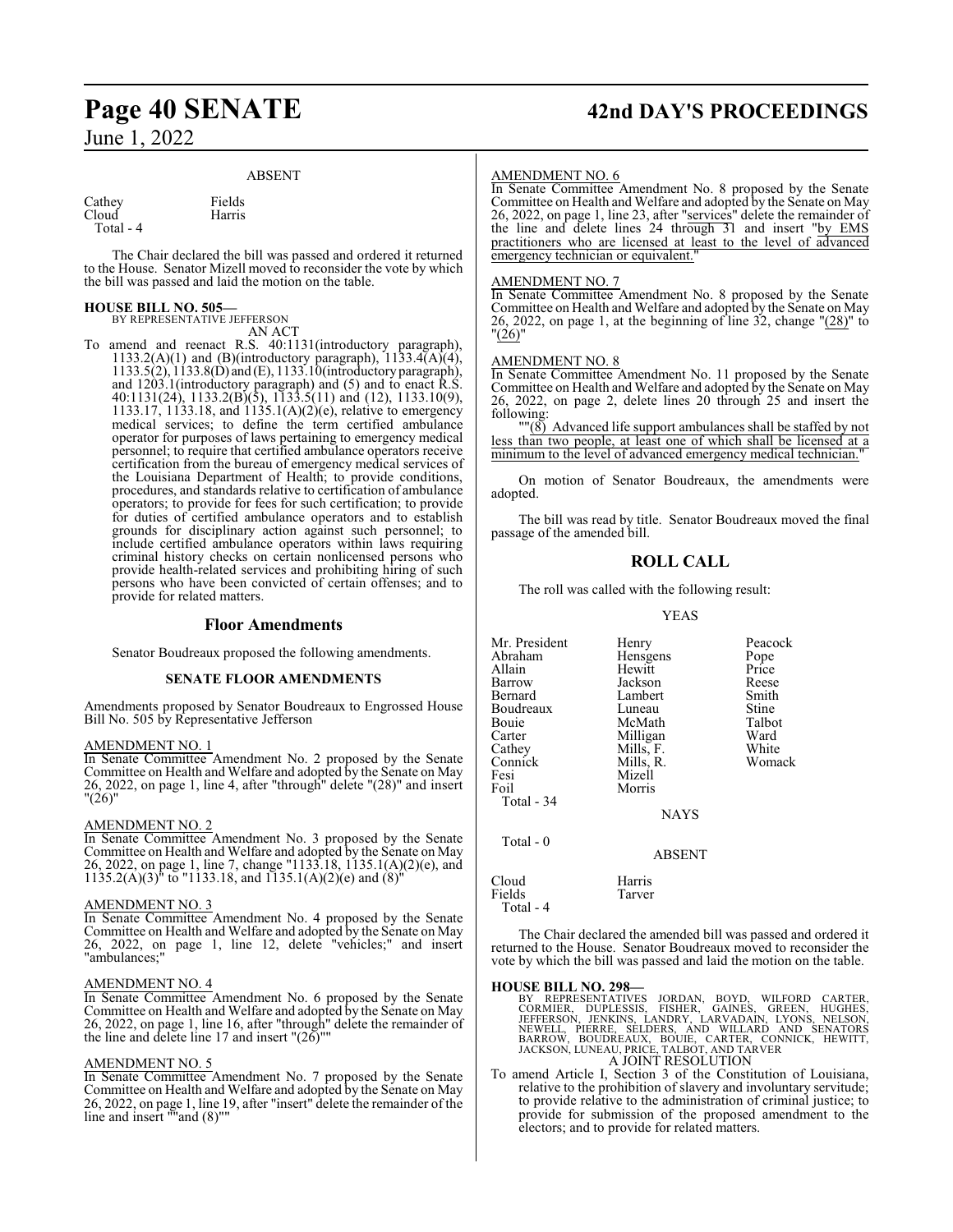The bill was read by title. Senator Luneau moved the final passage of the bill.

#### **ROLL CALL**

The roll was called with the following result:

#### YEAS

| Mr. President<br>Abraham<br>Allain<br>Barrow<br>Bernard<br>Boudreaux<br>Bouie<br>Carter<br>Cathey<br>Connick<br>Fesi<br>Foil<br>Total - 34 | Henry<br>Hensgens<br>Hewitt<br>Jackson<br>Lambert<br>Luneau<br>McMath<br>Milligan<br>Mills, F.<br>Mills, R.<br>Mizell<br>Morris<br><b>NAYS</b> | Peacock<br>Pope<br>Price<br>Reese<br>Smith<br>Stine<br>Talbot<br>Ward<br>White<br>Womack |
|--------------------------------------------------------------------------------------------------------------------------------------------|------------------------------------------------------------------------------------------------------------------------------------------------|------------------------------------------------------------------------------------------|
| Total - 0                                                                                                                                  |                                                                                                                                                |                                                                                          |

Cloud Harris<br>Fields Tarver Tarver

Total - 4

The Chair declared the bill was passed and ordered it returned to the House. Senator Luneau moved to reconsider the vote by which the bill was passed and laid the motion on the table.

ABSENT

# **HOUSE BILL NO. 456—** BY REPRESENTATIVE NELSON

Fields Jackson

Total - 5

AN ACT

To amend and reenact R.S. 24:31, relative to legislative per diem payments; to allow certain members of the legislature to receive per diem payments as non-taxable travel allowances rather than compensation; and to provide for related matters.

The bill was read by title. Senator Hewitt moved the final passage of the bill.

## **ROLL CALL**

The roll was called with the following result:

YEAS

| Mr. President | Foil          | Peacock |
|---------------|---------------|---------|
| Abraham       | Henry         | Pope    |
| Allain        | Hensgens      | Price   |
| Barrow        | Hewitt        | Reese   |
| Bernard       | Lambert       | Smith   |
| Boudreaux     | McMath        | Stine   |
| Bouie         | Milligan      | Talbot  |
| Carter        | Mills, F.     | Tarver  |
| Cathey        | Mills, R.     | Ward    |
| Connick       | Mizell        | White   |
| Fesi          | Morris        | Womack  |
| Total $-33$   |               |         |
|               | <b>NAYS</b>   |         |
| Total $-0$    |               |         |
|               | <b>ABSENT</b> |         |
| Cloud         | Harris        | Luneau  |

The Chair declared the bill was passed and ordered it returned to the House. Senator Hewitt moved to reconsider the vote by which the bill was passed and laid the motion on the table.

#### **HOUSE BILL NO. 281—**

BY REPRESENTATIVE MARCELLE AN ACT

To amend and reenact R.S. 18:1505.4(A)(2)(a)(ii) and (iii), relative to campaign finance; to provide relative to the assessment of penalties; and to provide for related matters.

The bill was read by title. Senator Barrow moved the final passage of the bill.

#### **ROLL CALL**

The roll was called with the following result:

YEAS

| <b>Barrow</b> | Carter        | Price   |
|---------------|---------------|---------|
| Boudreaux     | Hewitt        | Tarver  |
| Bouie         | Jackson       | Ward    |
| Total - 9     |               |         |
|               | <b>NAYS</b>   |         |
| Mr. President | Hensgens      | Peacock |
| Allain        | Lambert       | Pope    |
| Bernard       | McMath        | Reese   |
| Cathey        | Milligan      | Smith   |
| Connick       | Mills, F.     | Talbot  |
| Fesi          | Mills, R.     | White   |
| Foil          | Mizell        | Womack  |
| Henry         | Morris        |         |
| Total $-23$   |               |         |
|               | <b>ABSENT</b> |         |
|               |               |         |

#### **BSENT**

Abraham Fields Luneau<br>Cloud Harris Stine Cloud Harris Stine Total - 6

The Chair declared the bill failed to pass.

#### **Notice of Reconsideration**

Senator Barrow moved to reconsider on the next Legislative Day the vote by which the bill failed to pass.

#### **HOUSE BILL NO. 546—**

BY REPRESENTATIVES MINCEY, BRASS, HARRIS, JEFFERSON, CHARLES OWEN, SCHLEGEL, ST. BLANC, AND TARVER AN ACT

To amend and reenact R.S. 17:7(6)(b)(i)(aa) and to repeal R.S. 17:7.1(A)(7), relative to teacher preparation and certification; to revise requirements for entry into a teacher preparation program; to revise requirements for initial certification of school teachers; to provide for an effective date; and to provide for related matters.

The bill was read by title. Senator Jackson moved the final passage of the bill.

## **ROLL CALL**

The roll was called with the following result:

#### YEAS

Mr. President Henry Morris<br>Abraham Hensgens Peacock Abraham Hensgens Peacock<br>Allain Hewitt Pope Allain Hewitt Pope Barrow Jackson Price **Boudreaux** 

Lambert Smith<br>Luneau Stine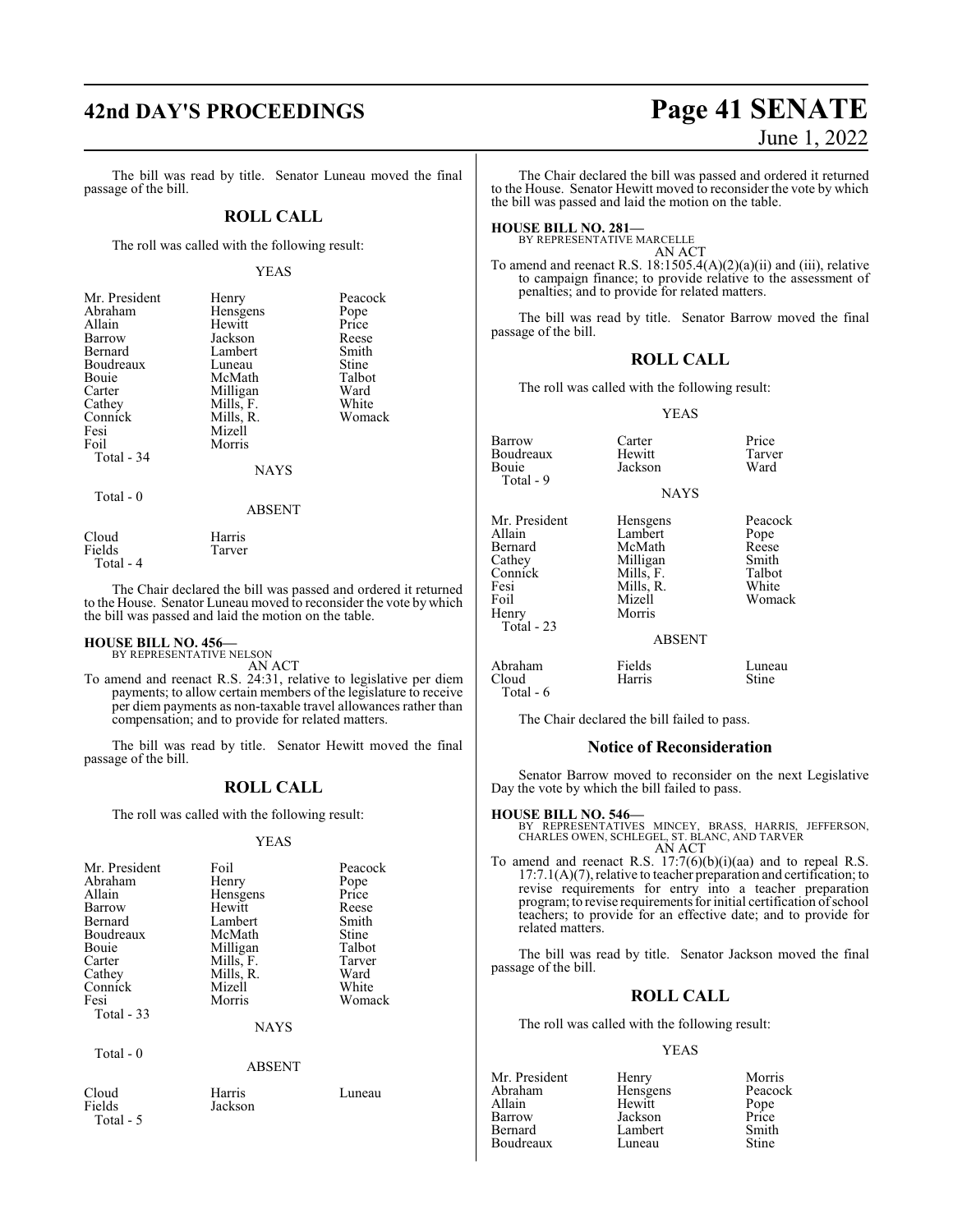| Bouie<br>Carter<br>Connick<br>Fesi<br>Foil<br>Total - 32 | McMath<br>Milligan<br>Mills, F.<br>Mills, R.<br>Mizell | Talbot<br>Ward<br>White<br>Womack |
|----------------------------------------------------------|--------------------------------------------------------|-----------------------------------|
|                                                          | <b>NAYS</b>                                            |                                   |
| Total $-0$                                               | <b>ABSENT</b>                                          |                                   |
| Cathey<br>Cloud                                          | Fields<br>Harris                                       | Reese<br>Tarver                   |

Total - 6

The Chair declared the bill was passed and ordered it returned to the House. Senator Jackson moved to reconsider the vote by

which the bill was passed and laid the motion on the table.

#### **HOUSE BILL NO. 555—**

BY REPRESENTATIVE CHARLES OWEN AN ACT

To enact R.S. 37:3611 and 3612, relative to occupational licensing; to provide definitions; to require certain boards to publish information relative to occupational licensing on their website; to require an annual update; and to provide for related matters.

#### **Floor Amendments**

Senator Cathey proposed the following amendments.

#### **SENATE FLOOR AMENDMENTS**

Amendments proposed by Senator Cathey to Engrossed House Bill No. 555 by Representative Charles Owen

#### AMENDMENT NO. 1

On page 2, line 6, change "February 15, 2023" to "January 1, 2024"

On motion of Senator Cathey, the amendments were adopted.

The bill was read by title. Senator Cathey moved the final passage of the amended bill.

## **ROLL CALL**

The roll was called with the following result:

#### YEAS

| Mr. President<br>Abraham<br>Allain<br>Barrow<br>Bernard<br>Boudreaux<br>Bouie<br>Carter<br>Cathey<br>Connick<br>Fesi<br>Foil<br>Total $-35$ | Henry<br>Hensgens<br>Hewitt<br>Jackson<br>Lambert<br>Luneau<br>McMath<br>Milligan<br>Mills, F.<br>Mills, R.<br>Mizell<br>Morris<br><b>NAYS</b> | Peacock<br>Pope<br>Price<br>Reese<br>Smith<br>Stine<br>Talbot<br>Tarver<br>Ward<br>White<br>Womack |
|---------------------------------------------------------------------------------------------------------------------------------------------|------------------------------------------------------------------------------------------------------------------------------------------------|----------------------------------------------------------------------------------------------------|
| Total - 0                                                                                                                                   | <b>ABSENT</b>                                                                                                                                  |                                                                                                    |

| Cloud     | Fields | Harris |
|-----------|--------|--------|
| Total - 3 |        |        |

The Chair declared the amended bill was passed and ordered it returned to the House. Senator Cathey moved to reconsider the vote by which the bill was passed and laid the motion on the table.

# **Page 42 SENATE 42nd DAY'S PROCEEDINGS**

#### **HOUSE BILL NO. 539—**

BY REPRESENTATIVE FIRMENT AN ACT

To amend and reenact R.S. 51:451(A) and to enact R.S. 37:2175.3(A)(12) through (14) and R.S. 51:452, relative to property insurance; to prohibit contractors from engaging in certain acts related to an insured's property insurance claim; to prohibit sellers of goods and services from assisting in paying an insured's deductible; to provide contract language advising insureds oftheir duty to pay their property insurance deductible; and to provide for related matters.

#### **Floor Amendments**

Senator Womack proposed the following amendments.

#### **SENATE FLOOR AMENDMENTS**

Amendments proposed by Senator Womack to Reengrossed House Bill No. 539 by Representative Firment

#### AMENDMENT NO. 1

In Senate Committee Amendment No. 4 proposed by the Senate Committee on Insurance and adopted by the Senate on May 26, 2022, on page 1, line 9, change "a lawyer" to "an attorney"

On motion of Senator Womack, the amendments were adopted.

#### **Floor Amendments**

Senator Womack proposed the following amendments.

#### **SENATE FLOOR AMENDMENTS**

Amendments proposed by Senator Womack to Reengrossed House Bill No. 539 by Representative Firment

#### AMENDMENT NO. 1

In Senate Committee Amendment No. 1 proposed by the Senate Committee on Insurance and adopted by the Senate on May 26, 2022, on page 1, line 2, change "(17)" to "(18)"

#### AMENDMENT NO. 2

In Senate Committee Amendment No. 2 proposed by the Senate Committee on Insurance and adopted by the Senate on May 26, 2022, on page 1, line 4, change "(17)" to "(18)"

#### AMENDMENT NO. 3

On page 1, line 9, change "is" to "are"

#### AMENDMENT NO. 4

In Senate Committee Amendment No. 4 proposed by the Senate Committee on Insurance and adopted by the Senate on May 26, 2022, on page 1, after line 14, insert the following:

"(18)(a) Accepting an assignment of any rights, benefits, proceeds, or causes of action of an insured under a property insurance policy prior to completing the work described in the home improvement contract and the property insurer conducting its initial examination of the damage caused by the covered peril. The assignment of any rights, benefits, proceeds, or causes of action shall be limited to the scope of work and fees provided in the home improvement contract, which shall comply with the provisions of R.S. 37:2175.1.

(b) For the purposes of this Paragraph, home improvement contracting services shall include temporary repair, mitigation, reconstruction, or other repair of damage caused by a peril covered under a first-party property insurance policy.

(c) The provisions of this Paragraph shall not be interpreted to limit the right of a person performing home improvement contracting services to perfect an otherwise valid lien on the property, as provided by law.

On motion of Senator Womack, the amendments were adopted.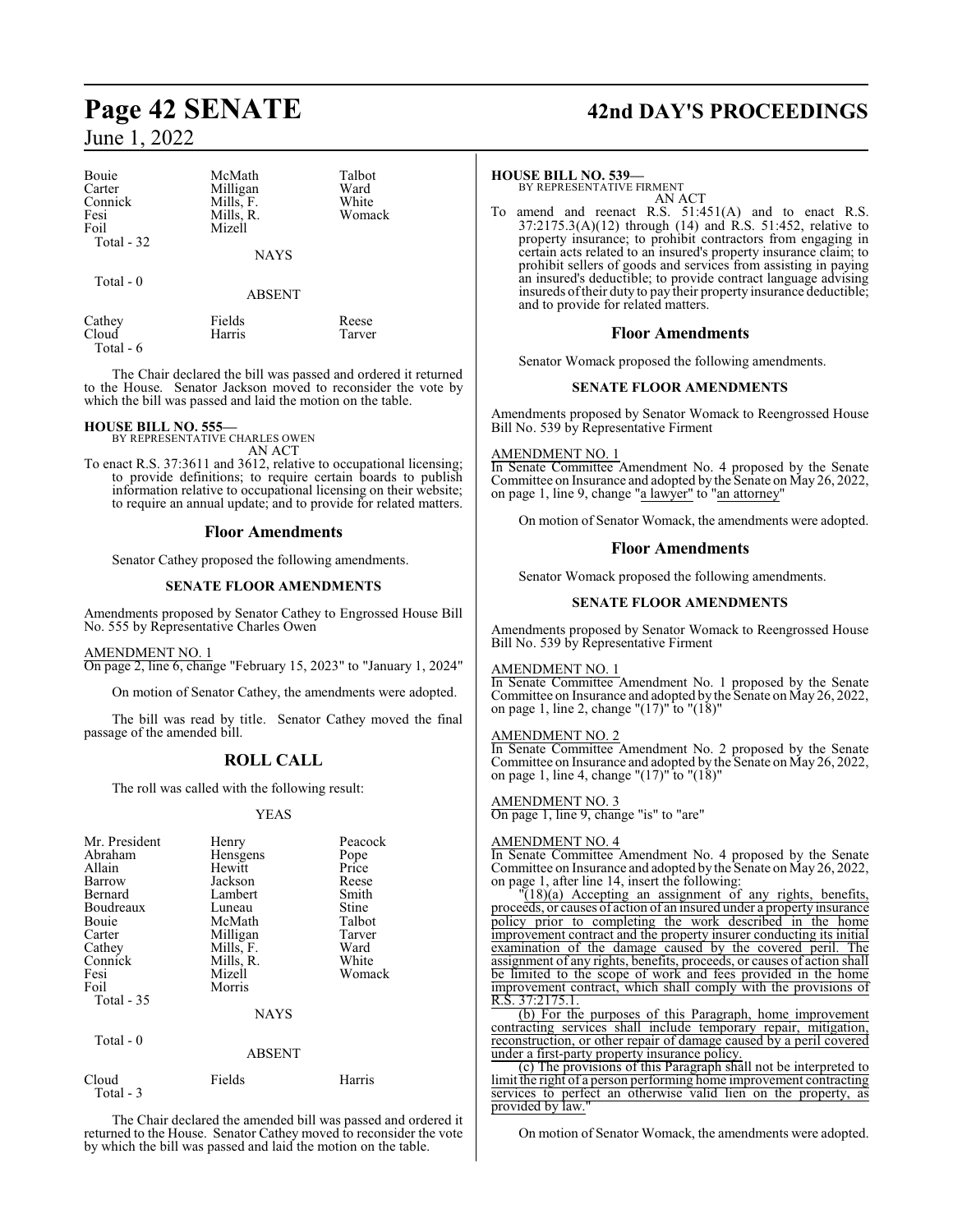The bill was read by title. Senator Womack moved the final passage of the amended bill.

#### **ROLL CALL**

The roll was called with the following result:

#### YEAS

| Mr. President<br>Hensgens<br>Pope<br>Abraham<br>Hewitt<br>Price<br>Allain<br>Jackson<br>Reese<br>Smith<br>Lambert<br>Barrow |  |
|-----------------------------------------------------------------------------------------------------------------------------|--|
|                                                                                                                             |  |
|                                                                                                                             |  |
|                                                                                                                             |  |
| Stine<br>Bernard<br>Luneau                                                                                                  |  |
| Talbot<br>Boudreaux<br>McMath                                                                                               |  |
| Milligan<br>Tarver<br>Bouie                                                                                                 |  |
| Mills, F.<br>Ward<br>Carter                                                                                                 |  |
| White<br>Connick<br>Mills, R.                                                                                               |  |
| Mizell<br>Womack<br>Fesi                                                                                                    |  |
| Foil<br>Morris                                                                                                              |  |
| Peacock<br>Henry                                                                                                            |  |
| Total - 34                                                                                                                  |  |
| <b>NAYS</b>                                                                                                                 |  |
|                                                                                                                             |  |

Total - 0

ABSENT

| Cathey    | Fields |
|-----------|--------|
| Cloud     | Harris |
| Total - 4 |        |

The Chair declared the amended bill was passed and ordered it returned to the House. Senator Womack moved to reconsider the vote by which the bill was passed and laid the motion on the table.

# **HOUSE BILL NO. 558—** BY REPRESENTATIVE WILLARD

AN ACT

To enact R.S. 22:1892(A)(6), relative to claims settlement practices; to provide for a receipt of insurance settlement proceeds; and to provide for related matters.

The bill was read by title. Senator Talbot moved the final passage of the bill.

#### **ROLL CALL**

The roll was called with the following result:

#### YEAS

| Mr. President | Henry     | Peacock |
|---------------|-----------|---------|
| Abraham       | Hensgens  | Pope    |
| Allain        | Hewitt    | Price   |
| Barrow        | Lambert   | Reese   |
| Bernard       | Luneau    | Smith   |
| Boudreaux     | McMath    | Stine   |
| Bouie         | Milligan  | Talbot  |
| Carter        | Mills, F. | Tarver  |
| Connick       | Mills, R. | Ward    |
| Fesi          | Mizell    | White   |
| Foil          | Morris    | Womack  |
| Total - 33    |           |         |
|               | NAYS      |         |

Total - 0

ABSENT

Cloud Total - 5

# **42nd DAY'S PROCEEDINGS Page 43 SENATE** June 1, 2022

The Chair declared the bill was passed and ordered it returned to the House. Senator Talbot moved to reconsider the vote by which the bill was passed and laid the motion on the table.

#### **HOUSE BILL NO. 567—**

BY REPRESENTATIVES BOYD, FREEMAN, LANDRY, AND SCHLEGEL AND SENATOR BARROW

AN ACT

To enact R.S. 17:195.2, relative to school nutrition programs; to create a pilot program to be implemented in certain schools; to require the State Board of Elementary and Secondary Education and the Department of Agriculture and Forestry to collaborate relative to the pilot program; requires the state Department of Education to administer the pilot program; and to provide for related matters.

The bill was read by title. Senator Barrow moved the final passage of the bill.

#### **ROLL CALL**

The roll was called with the following result:

#### YEAS

| Mr. President<br>Abraham<br>Allain<br>Barrow<br>Bernard<br>Boudreaux<br>Bouie<br>Carter<br>Cathey<br>Connick<br>Fesi<br>Total - 33 | Foil<br>Henry<br>Hensgens<br>Hewitt<br>Jackson<br>Lambert<br>Luneau<br>McMath<br>Milligan<br>Mills, F.<br>Mills, R.<br><b>NAYS</b> | Mizell<br>Peacock<br>Pope<br>Price<br>Reese<br>Smith<br>Stine<br>Talbot<br>Ward<br>White<br>Womack |
|------------------------------------------------------------------------------------------------------------------------------------|------------------------------------------------------------------------------------------------------------------------------------|----------------------------------------------------------------------------------------------------|
| Total $-0$                                                                                                                         | <b>ABSENT</b>                                                                                                                      |                                                                                                    |
| Cloud<br>Fields                                                                                                                    | Harris<br>Morris                                                                                                                   | Tarver                                                                                             |

The Chair declared the bill was passed and ordered it returned to the House. Senator Barrow moved to reconsider the vote by which the bill was passed and laid the motion on the table.

## **HOUSE BILL NO. 598—** BY REPRESENTATIVES SELDERS, BOYD, AND FISHER AN ACT

Total - 5

To amend and reenact R.S. 40:1730.33, relative to building codes and inspections; to provide for the applicability of building codes; to provide for determining the applicable codes; to expressly require the inspector to conduct inspections under the proper codes; to provide for the resolution of ambiguity in determining the applicable code; to provide for the scope of inspector authority; and to provide for related matters.

The bill was read by title. Senator Ward moved the final passage of the bill.

### **ROLL CALL**

The roll was called with the following result:

#### YEAS

| Henry<br>Hensgens<br>Hewitt | Peacock<br>Pope<br>Price<br>Reese |
|-----------------------------|-----------------------------------|
| Lambert                     | Smith                             |
|                             | Jackson                           |

Cathey Fields Jackson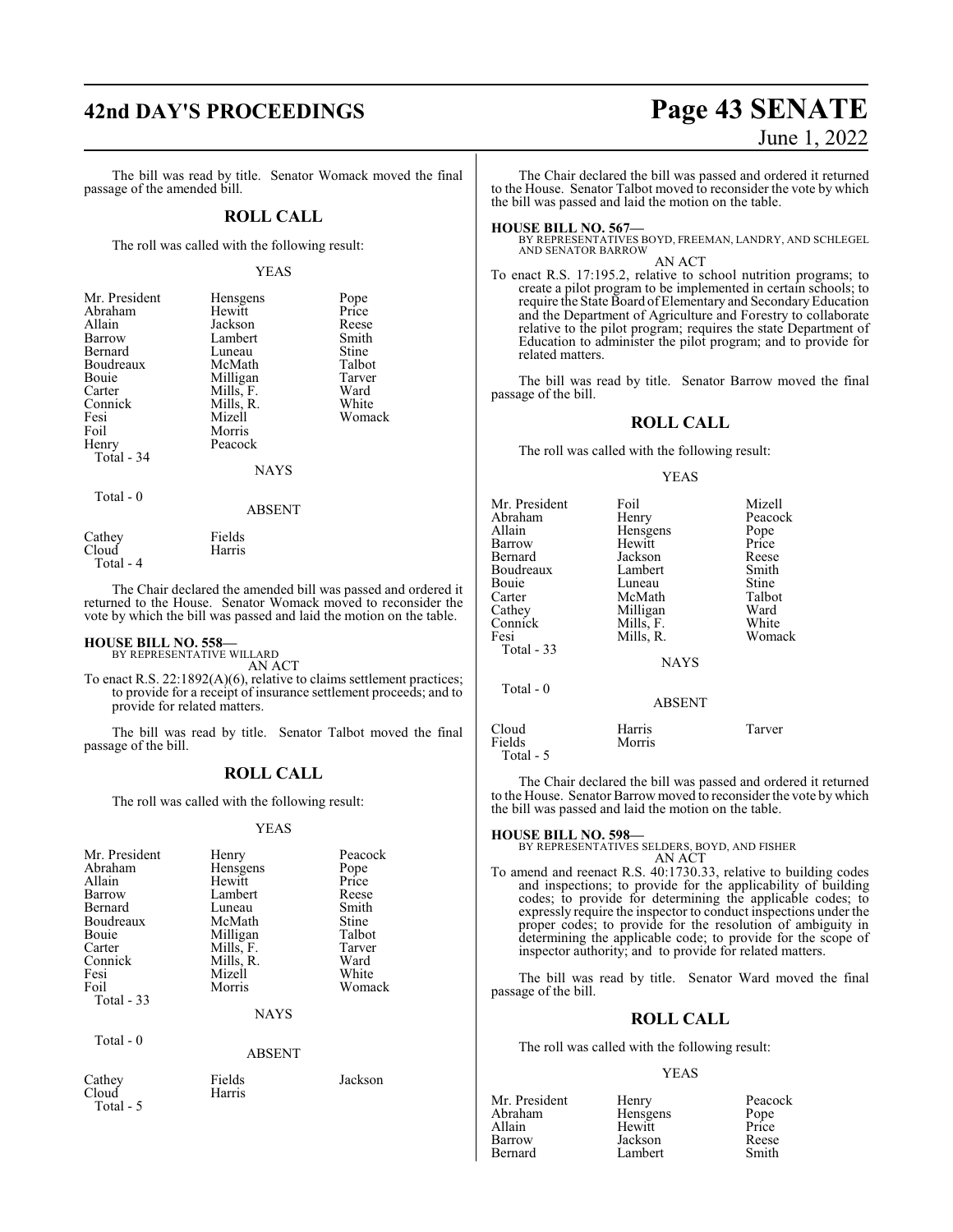| Boudreaux  | Luneau      | Stine  |
|------------|-------------|--------|
| Bouie      | McMath      | Talbot |
| Carter     | Milligan    | Tarver |
| Cathey     | Mills, F.   | Ward   |
| Connick    | Mills, R.   | White  |
| Fesi       | Mizell      | Womack |
| Foil       | Morris      |        |
| Total - 35 |             |        |
|            | <b>NAYS</b> |        |
| Total $-0$ |             |        |
|            | ABSENT      |        |
| Cloud      | Fields      | Harris |

The Chair declared the bill was passed and ordered it returned to the House. Senator Ward moved to reconsider the vote by which the bill was passed and laid the motion on the table.

Total - 3

- **HOUSE BILL NO. 615—**<br>BY REPRESENTATIVE FREEMAN AND SENATORS BARROW,<br>BERNARD, BOUDREAUX, CORTEZ, FESI, HEWITT, JACKSON, FRED<br>MILLS, MIZELL, PRICE, REESE, SMITH, STINE, TARVER, AND WHITE AN ACT
- To amend and reenact R.S.  $44:3(A)(4)(b)(ii)$  and to enact R.S. 44:3(K), relative to public records; to provide relative to disclosure; to provide relative to law enforcement investigative records; to provide for disclosure to certain individuals; and to provide for related matters.

The bill was read by title. Senator Mizell moved the final passage of the bill.

#### **ROLL CALL**

The roll was called with the following result:

#### YEAS

| Mr. President | Henry       | Peacock |
|---------------|-------------|---------|
| Abraham       | Hensgens    | Pope    |
| Allain        | Hewitt      | Price   |
| Barrow        | Jackson     | Reese   |
| Bernard       | Lambert     | Smith   |
| Boudreaux     | Luneau      | Stine   |
| Bouie         | McMath      | Talbot  |
| Carter        | Milligan    | Tarver  |
| Cathey        | Mills, F.   | Ward    |
| Connick       | Mills, R.   | White   |
| Fesi          | Mizell      | Womack  |
| Foil          | Morris      |         |
| Total $-35$   |             |         |
|               | <b>NAYS</b> |         |
| Total - 0     |             |         |

| Cloud     | Fields | Harris |
|-----------|--------|--------|
| Total - 3 |        |        |

The Chair declared the bill was passed and ordered it returned to the House. Senator Mizell moved to reconsider the vote by which the bill was passed and laid the motion on the table.

ABSENT

#### **HOUSE BILL NO. 673—**

BY REPRESENTATIVE JORDAN AN ACT

To amend and reenact R.S. 40:2869(D) and (E) and to enact R.S. 40:2869(A)(21) through (25), relative to pharmacy benefit managers; to provide for the pharmacy benefit manager monitoring advisory council; to provide for membership; to provide for technical changes; to provide for effectiveness; and to provide for related matters.

# **Page 44 SENATE 42nd DAY'S PROCEEDINGS**

The bill was read by title. Senator Fred Mills moved the final passage of the bill.

#### **ROLL CALL**

The roll was called with the following result:

#### YEAS

| Mr. President | Hensgens      | Peacock |
|---------------|---------------|---------|
| Abraham       | Hewitt        | Pope    |
| Allain        | Jackson       | Price   |
| Barrow        | Lambert       | Reese   |
| Bernard       | Luneau        | Smith   |
| Bouie         | McMath        | Stine   |
| Carter        | Milligan      | Talbot  |
| Connick       | Mills, F.     | Tarver  |
| Fesi          | Mills, R.     | Ward    |
| Foil          | Mizell        | White   |
| Henry         | Morris        | Womack  |
| Total - 33    |               |         |
|               | <b>NAYS</b>   |         |
| Total - 0     |               |         |
|               | <b>ABSENT</b> |         |
| Boudreaux     | Cloud         | Harris  |
| Cathey        | Fields        |         |
| Total - 5     |               |         |

The Chair declared the bill was passed and ordered it returned to the House. Senator Fred Mills moved to reconsider the vote by which the bill was passed and laid the motion on the table.

**HOUSE BILL NO. 677—** BY REPRESENTATIVES JORDAN, LANDRY, AND WILLARD AND SENATOR FRED MILLS

- AN ACT To enact R.S. 22:1034.1, relative to health insurance coverage; to require a health coverage plan to limit the cost-sharing amount for enrollees prescribed insulin; to require certain inclusion of
	- insulin relative to drug formularies; to provide for definitions; to provide for effectiveness; and to provide for related matters.

The bill was read by title. Senator Fred Mills moved the final passage of the bill.

#### **ROLL CALL**

The roll was called with the following result:

#### YEAS

| Mr. President | Henry         | Peacock |
|---------------|---------------|---------|
| Abraham       | Hensgens      | Pope    |
| Allain        | Hewitt        | Price   |
| Barrow        | Lambert       | Reese   |
| Bernard       | Luneau        | Smith   |
| Boudreaux     | McMath        | Stine   |
| <b>Bouje</b>  | Milligan      | Talbot  |
| Carter        | Mills, F.     | Tarver  |
| Connick       | Mills, R.     | Ward    |
| Fesi          | Mizell        | White   |
| Foil          | Morris        | Womack  |
| Total $-33$   |               |         |
|               | <b>NAYS</b>   |         |
| Total $-0$    |               |         |
|               | <b>ABSENT</b> |         |
| Cathey        | Fields        | Jackson |
| Cloud         | Harris        |         |
| Total - 5     |               |         |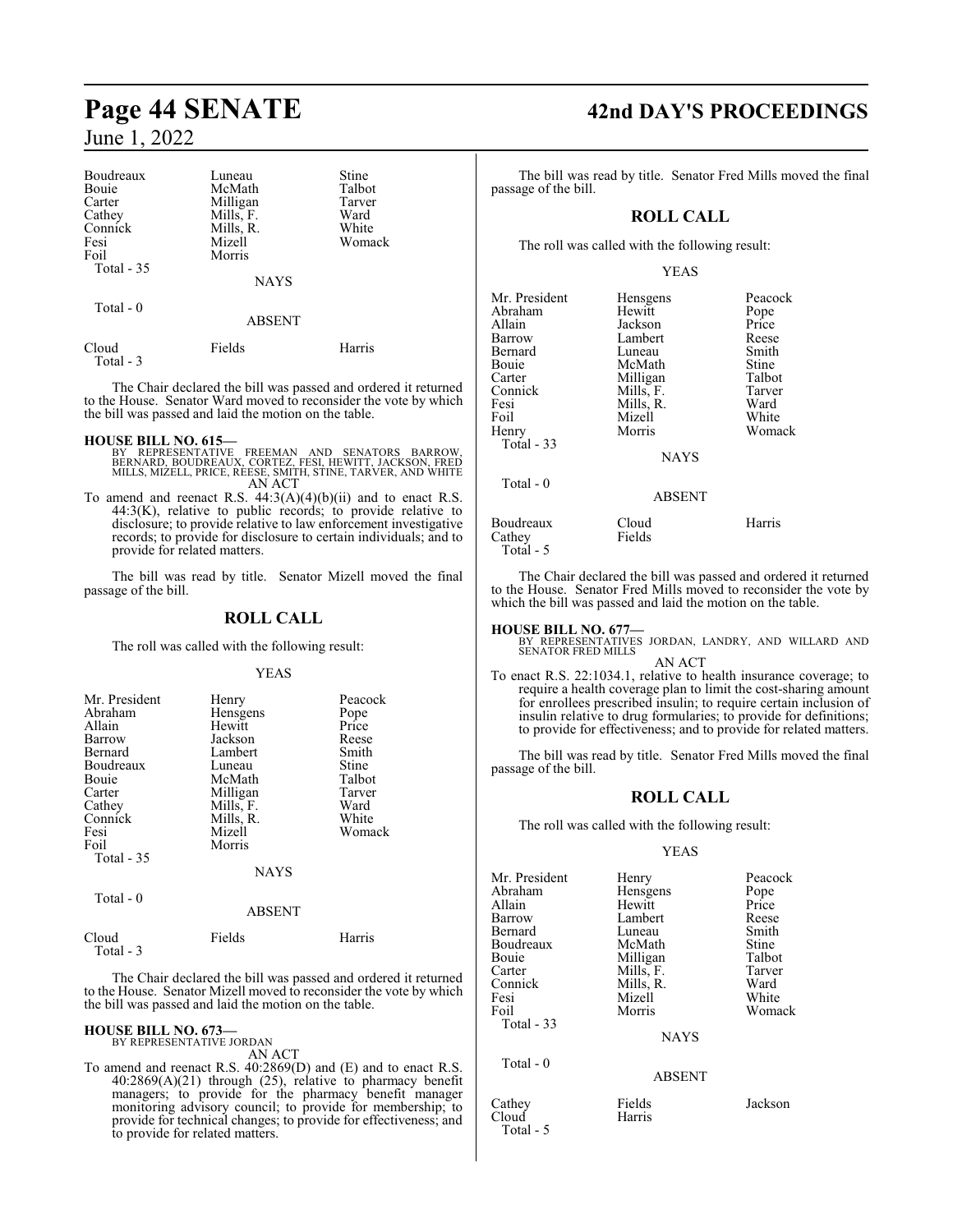# **42nd DAY'S PROCEEDINGS Page 45 SENATE**

The Chair declared the bill was passed and ordered it returned to the House. Senator Fred Mills moved to reconsider the vote by which the bill was passed and laid the motion on the table.

#### **HOUSE BILL NO. 733—** BY REPRESENTATIVE HORTON

AN ACT

To enact R.S. 32:191.1(F), relative to penalties for vehicle violations; to provide for the application of certain penalties to violations of any driver or operator of a vehicle; and to provide for related matters.

The bill was read by title. Senator Bernard moved the final passage of the bill.

#### **ROLL CALL**

The roll was called with the following result:

#### YEAS

| Mr. President | Hensgens    | Pope   |
|---------------|-------------|--------|
| Abraham       | Hewitt      | Price  |
| Allain        | Jackson     | Reese  |
| Barrow        | Lambert     | Smith  |
| Bernard       | Luneau      | Stine  |
| Boudreaux     | McMath      | Talbot |
| Bouie         | Milligan    | Tarver |
| Carter        | Mills, F.   | Ward   |
| Connick       | Mills, R.   | White  |
| Fesi          | Mizell      | Womack |
| Foil          | Morris      |        |
| Henry         | Peacock     |        |
| Total - 34    |             |        |
|               | <b>NAYS</b> |        |
| Total - 0     |             |        |
|               | ABSENT      |        |

Cathey Fields<br>Cloud Harris Cloud Total - 4

The Chair declared the bill was passed and ordered it returned to the House. Senator Bernard moved to reconsider the vote by which the bill was passed and laid the motion on the table.

# **HOUSE BILL NO. 739—** BY REPRESENTATIVE LYONS AN ACT

To enact R.S. 49:149.65, relative to public buildings and grounds; to provide for an appropriate memorial for Oscar James Dunn within Memorial Hall; to provide for funds for the establishment and maintenance of the memorial; and to provide for related matters.

The bill was read by title. Senator Boudreaux moved the final passage of the bill.

#### **ROLL CALL**

The roll was called with the following result:

#### YEAS

| Mr. President | Hensgens  | Pope<br>Price |
|---------------|-----------|---------------|
| Abraham       | Hewitt    |               |
| Allain        | Jackson   | Reese         |
| Barrow        | Lambert   | Smith         |
| Bernard       | Luneau    | <b>Stine</b>  |
| Boudreaux     | McMath    | Talbot        |
| Bouie         | Milligan  | Tarver        |
| Carter        | Mills, F. | Ward          |
| Connick       | Mills, R. | White         |

# June 1, 2022

Fesi Mizell Womack Foil Morris<br>
Henry Peacoc Peacock Total - 34 **NAYS**  Total - 0 ABSENT Cathey Fields<br>Cloud Harris Harris

The Chair declared the was passed and ordered it returned to the House. Senator Boudreaux moved to reconsider the vote by which the bill was passed and laid the motion on the table.

# **HOUSE BILL NO. 773—** BY REPRESENTATIVE GLOVER

Total - 4

AN ACT To authorize and provide for the transfer of certain state property; to authorize the transfer of certain state property in Caddo Parish; to provide for the property description; to provide for the reservation of mineral rights; to provide terms and conditions; to provide an effective date; and to provide for related matters.

The bill was read by title. Senator Peacock moved the final passage of the bill.

#### **ROLL CALL**

The roll was called with the following result:

#### YEAS

Mr. President Henry Pope<br>Abraham Hensgens Price Abraham Hensgens Price<br>Allain Hewitt Reese Allain Hewitt<br>Barrow Lamber Lambert Smith<br>
Luneau Stine Bernard Luneau Stine<br>Boudreaux McMath Talbot Boudreaux McMath Talbot<br>Bouie Milligan Tarver Bouie Milligan Tarver<br>Carter Mills, F. Ward Carter Mills, F. Ward<br>Cathey Mills, R. White Cathey Mills, R.<br>Connick Mizell Connick Mizell Womack Fesi Morris<br>Foil Peacoc Peacock Total - 34 NAYS Total - 0 ABSENT

Cloud Harris Jackson Total - 4

The Chair declared the bill was passed and ordered it returned to the House. Senator Peacock moved to reconsider the vote by which the bill was passed and laid the motion on the table.

#### **HOUSE BILL NO. 786—**

| BY REPRESENTATIVES WILLARD, ADAMS, BACALA, CARRIER,       |
|-----------------------------------------------------------|
| DAVIS, DUBUISSON, DUPLESSIS, FREEMAN, HILFERTY, ILLG,     |
| JORDAN, KERNER, LYONS, MARCELLE, NELSON, NEWELL, PRESSLY, |
| THOMAS, AND THOMPSON                                      |
| AN ACT                                                    |

To amend and reenact R.S. 51:2312(A)(1) and to enact R.S. 51:2401, relative to certain small business grants; to provide for the authority of the Department of Economic Development; to create the Small Business Innovation Retention Fund; to provide for uses of monies in the fund; to provide for eligibility of applicants; and to provide for related matters.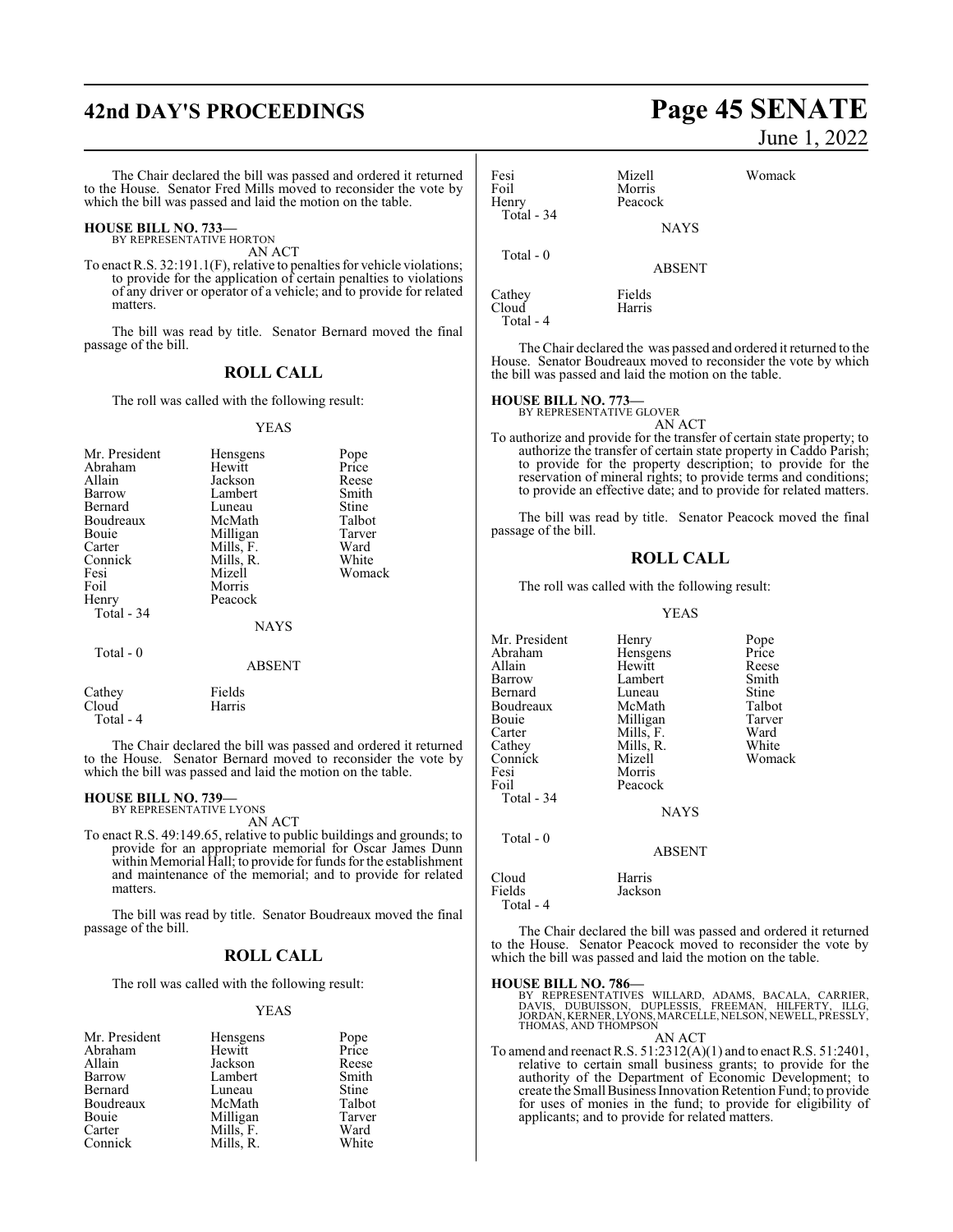The bill was read by title. Senator Hewitt moved the final passage of the bill.

#### **ROLL CALL**

The roll was called with the following result:

#### YEAS

| Mr. President | Henry       | Pope   |
|---------------|-------------|--------|
| Abraham       | Hensgens    | Price  |
| Allain        | Hewitt      | Reese  |
| Barrow        | Jackson     | Smith  |
| Bernard       | Lambert     | Stine  |
| Boudreaux     | Luneau      | Talbot |
| <b>Bouje</b>  | McMath      | Tarver |
| Carter        | Milligan    | Ward   |
| Cathey        | Mills, F.   | White  |
| Connick       | Mizell      | Womack |
| Fesi          | Morris      |        |
| Foil          | Peacock     |        |
| Total - 34    |             |        |
|               | <b>NAYS</b> |        |
| Total - 0     |             |        |
|               | ABSENT      |        |

Cloud Harris<br>Fields Mills, Mills, R.

Total - 4

The Chair declared the bill was passed and ordered it returned to the House. Senator Hewitt moved to reconsider the vote by which the bill was passed and laid the motion on the table.

# **HOUSE BILL NO. 790—** BY REPRESENTATIVE HOLLIS

AN ACT

To amend and reenact R.S.  $32:707(I)(1)(b)(iv)$ , relative to the application for certificates of ownership and salvage title for total loss motor vehicles; to provide requirements for lien satisfaction; and to provide for related matters.

#### **Floor Amendments**

Senator McMath proposed the following amendments.

#### **SENATE FLOOR AMENDMENTS**

Amendments proposed by Senator McMath to Engrossed House Bill No. 790 by Representative Hollis

#### AMENDMENT NO. 1

In Senate Committee Amendment No. 3 proposed by the Senate Committee on Transportation, Highways and Public Works and adopted by the Senate on May 31, 2022, on page 1 line 8, delete 'Subparagraph" and insert "Paragraph"

#### AMENDMENT NO. 2

In Senate Committee Amendment No. 4 proposed by the Senate Committee on Transportation, Highways and Public Works and adopted by the Senate on May 31, 2022, on page 1 line 11, delete "Department" and insert "department"

On motion of Senator McMath, the amendments were adopted.

The bill was read by title. Senator McMath moved the final passage of the amended bill.

# **Page 46 SENATE 42nd DAY'S PROCEEDINGS**

## **ROLL CALL**

The roll was called with the following result:

#### YEAS

| Mr. President<br>Abraham<br>Allain<br>Barrow<br>Bernard<br>Boudreaux<br>Bouie<br>Carter<br>Cathey<br>Connick<br>Fesi<br>Foil<br>Total - 35<br>Total - 0 | Henry<br>Hensgens<br>Hewitt<br>Jackson<br>Lambert<br>Luneau<br>McMath<br>Milligan<br>Mills, F.<br>Mills, R.<br>Mizell<br>Morris<br><b>NAYS</b><br><b>ABSENT</b> | Peacock<br>Pope<br>Price<br>Reese<br>Smith<br>Stine<br>Talbot<br>Tarver<br>Ward<br>White<br>Womack |
|---------------------------------------------------------------------------------------------------------------------------------------------------------|-----------------------------------------------------------------------------------------------------------------------------------------------------------------|----------------------------------------------------------------------------------------------------|
|                                                                                                                                                         |                                                                                                                                                                 |                                                                                                    |
| Cloud<br>$Total - 3$                                                                                                                                    | Fields                                                                                                                                                          | Harris                                                                                             |

The Chair declared the amended bill was passed and ordered it returned to the House. Senator McMath moved to reconsider the vote by which the bill was passed and laid the motion on the table.

#### **HOUSE BILL NO. 789—**

BY REPRESENTATIVE WILLARD AN ACT

To enact Chapter 22 of Title 6 of the Louisiana Revised Statutes of 1950, to be comprised of R.S. 6:1401 through 1404, relative to private education lenders; to create a registry; to provide for required contents; to allow for enforcement; to provide for rulemaking; and to provide for related matters.

The bill was read by title. Senator Cathey moved the final passage of the bill.

#### **ROLL CALL**

The roll was called with the following result:

#### YEAS

| Mr. President      | Henry         | Peacock |
|--------------------|---------------|---------|
| Abraham            | Hensgens      | Pope    |
| Allain             | Hewitt        | Price   |
| Barrow             | Jackson       | Reese   |
| Bernard            | Lambert       | Smith   |
| Boudreaux          | Luneau        | Stine   |
| Bouie              | McMath        | Talbot  |
| Carter             | Milligan      | Tarver  |
| Cathey             | Mills, F.     | Ward    |
| Connick            | Mills, R.     | White   |
| Fesi               | Mizell        | Womack  |
| Foil               | Morris        |         |
| Total - 35         |               |         |
|                    | <b>NAYS</b>   |         |
| Total - 0          |               |         |
|                    | <b>ABSENT</b> |         |
| Cloud<br>Total - 3 | Fields        | Harris  |

The Chair declared the bill was passed and ordered it returned to the House. Senator Cathey moved to reconsider the vote by which the bill was passed and laid the motion on the table.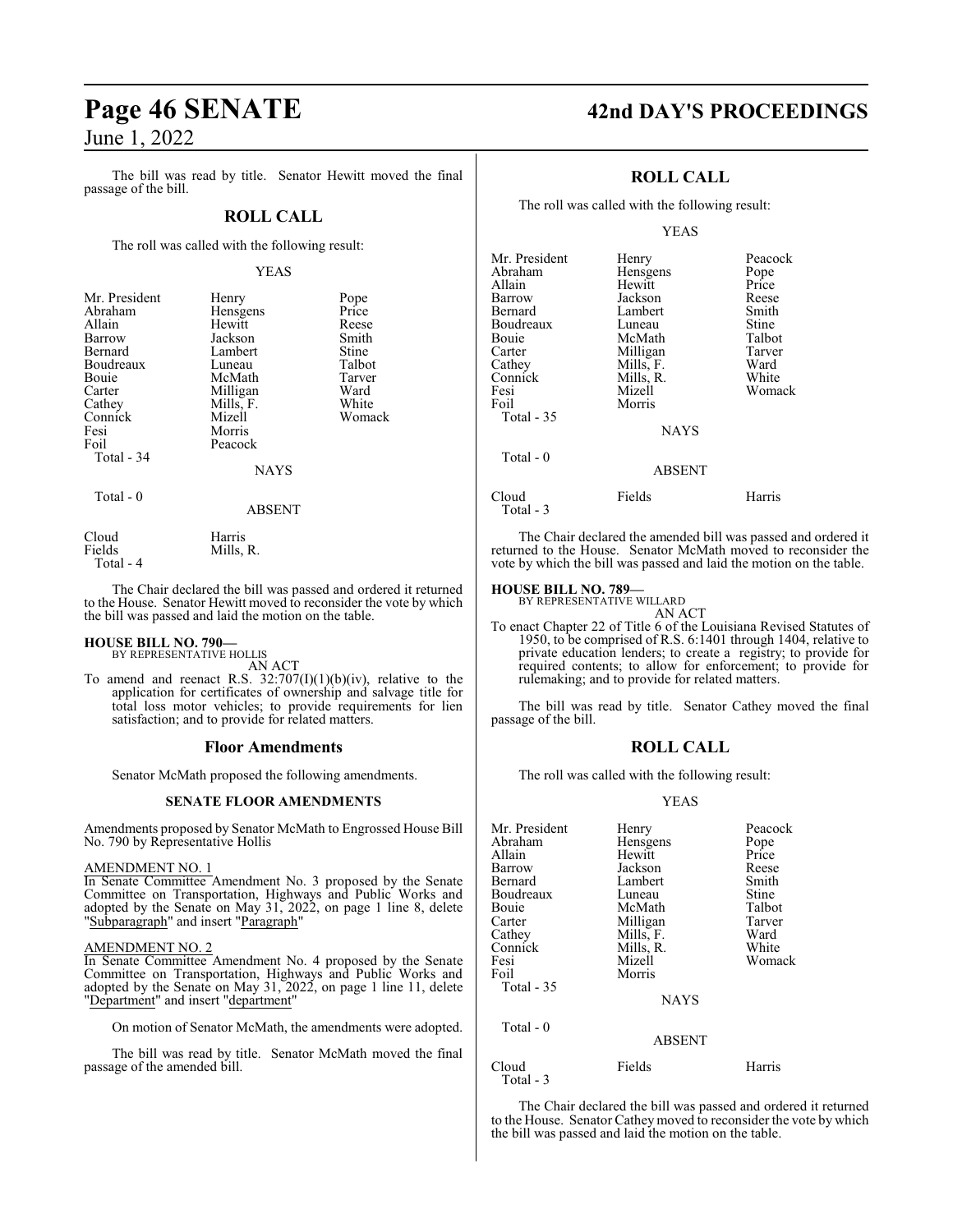# **42nd DAY'S PROCEEDINGS Page 47 SENATE**

#### **HOUSE BILL NO. 795—**

- BY REPRESENTATIVES PRESSLY, BACALA, BRYANT, BUTLER,<br>WILFORD CARTER, CORMIER, CREWS, DAVIS, DESHOTEL,<br>DUBUISSON, DUPLESSIS, FISHER, FREEMAN, GLOVER, GREEN,<br>HILFERTY, HUGHES, ILLG, JENKINS, TRAVIS JOHNSON, JORDAN,<br>LAFLEUR, L AN ACT
- To amend and reenact R.S. 51:2312(A)(1) and to enact R.S. 51:2401, relative to certain small business grants; to provide for the authority of the Department of Economic Development; to create the Small Business Innovation Recruitment Fund; to provide for uses of monies in the fund; to provide for limitations on appropriations from the fund; to provide for the administration of grants; to provide for eligibility of applicants; and to provide for related matters.

The bill was read by title. Senator Hewitt moved the final passage of the .

#### **ROLL CALL**

#### The roll was called with the following result:

#### YEAS

| Henry         | Peacock |
|---------------|---------|
| Hensgens      | Pope    |
|               | Price   |
| Jackson       | Reese   |
| Lambert       | Smith   |
| Luneau        | Stine   |
| McMath        | Talbot  |
| Milligan      | Tarver  |
| Mills, F.     | Ward    |
| Mills, R.     | White   |
| Mizell        | Womack  |
| Morris        |         |
|               |         |
| NAYS          |         |
| <b>ABSENT</b> |         |
|               | Hewitt  |

Cloud Fields Harris Total - 3

The Chair declared the bill was passed and ordered it returned to the House. Senator Hewitt moved to reconsider the vote by which the bill was passed and laid the motion on the table.

#### **HOUSE BILL NO. 796—**

BY REPRESENTATIVES WILLARD, ADAMS, BACALA, CARRIER,<br>DAVIS, DUBUISSON, DUPLESSIS, FREEMAN, HILFERTY, HOLLIS,<br>ILLG,JORDAN,KERNER,LYONS,MARCELLE,MCFARLAND,NELSON,<br>NEWELL,PRESSLY,THOMAS,ANDTHOMPSON<br>AN ACT

To amend and reenact R.S.  $51:2312(A)(1)$  and to enact R.S.  $51:2401$ , relative to certain small business grants; to provide for the authority of the Department of Economic Development; to create the Small Business Innovation Fund; to provide for uses of monies in the fund; to provide for the administration of grants; to provide for eligibility of applicants; to provide for an effective date; and to provide for related matters.

The bill was read by title. Senator Hewitt moved the final passage of the bill.

#### **ROLL CALL**

The roll was called with the following result:

#### YEAS

| Mr. President |  |
|---------------|--|
| Abraham       |  |

President Henry Pope Hensgens

| Allain<br>Barrow<br><b>Bernard</b><br>Boudreaux<br>Bouie<br>Carter<br>Cathey<br>Connick<br>Fesi<br>Foil | Hewitt<br>Lambert<br>Luneau<br>McMath<br>Milligan<br>Mills, F.<br>Mills, R.<br>Mizell<br>Morris<br>Peacock | Reese<br>Smith<br>Stine<br>Talbot<br>Tarver<br>Ward<br>White<br>Womack |
|---------------------------------------------------------------------------------------------------------|------------------------------------------------------------------------------------------------------------|------------------------------------------------------------------------|
| Total - 34                                                                                              | <b>NAYS</b>                                                                                                |                                                                        |
| Total - 0                                                                                               | ABSENT                                                                                                     |                                                                        |

Cloud Harris Jackson

Total - 4

The Chair declared the bill was passed and ordered it returned to the House. Senator Hewitt moved to reconsider the vote by which the bill was passed and laid the motion on the table.

#### **HOUSE BILL NO. 802—**

BY REPRESENTATIVE WRIGHT AN ACT

To enact Chapter 22 of Title 6 of the Louisiana Revised Statutes of 1950, to be comprised of R.S. 6:1401 and 1402, relative to digital assets; to provide definitions; to allow financial institutions and trust companies to serve as custodians of digital assets; to provide for parameters and procedures; and to provide for related matters.

#### **Floor Amendments**

Senator Ward proposed the following amendments.

#### **SENATE FLOOR AMENDMENTS**

Amendments proposed by Senator Ward to Reengrossed House Bill No. 802 by Representative Wright

#### AMENDMENT NO. 1

On page 1, delete lines 12 and 13 and insert "(1) "Custody services" means the safekeeping or custody of virtual currency or other assets by a financial institution or trust company."

#### AMENDMENT NO. 2

On page 1, delete line 14 and insert "(2) "Financial institution"means a federally insured depository institution chartered pursuant to the laws of this state, another state, or the United States.

#### AMENDMENT NO. 3

On page 2, line 14, after "laws." insert "A financial institution or trust company may provide virtual currency custody services through third-party service providers."

On motion of Senator Ward, the amendments were adopted.

The bill was read by title. Senator Ward moved the final passage of the amended bill.

## **ROLL CALL**

The roll was called with the following result:

#### YEAS

| Mr. President | Henry    | Peacock      |
|---------------|----------|--------------|
| Abraham       | Hensgens | Pope         |
| Allain        | Hewitt   | Price        |
| Barrow        | Jackson  | Reese        |
| Bernard       | Lambert  | Smith        |
| Boudreaux     | Luneau   | <b>Stine</b> |

June 1, 2022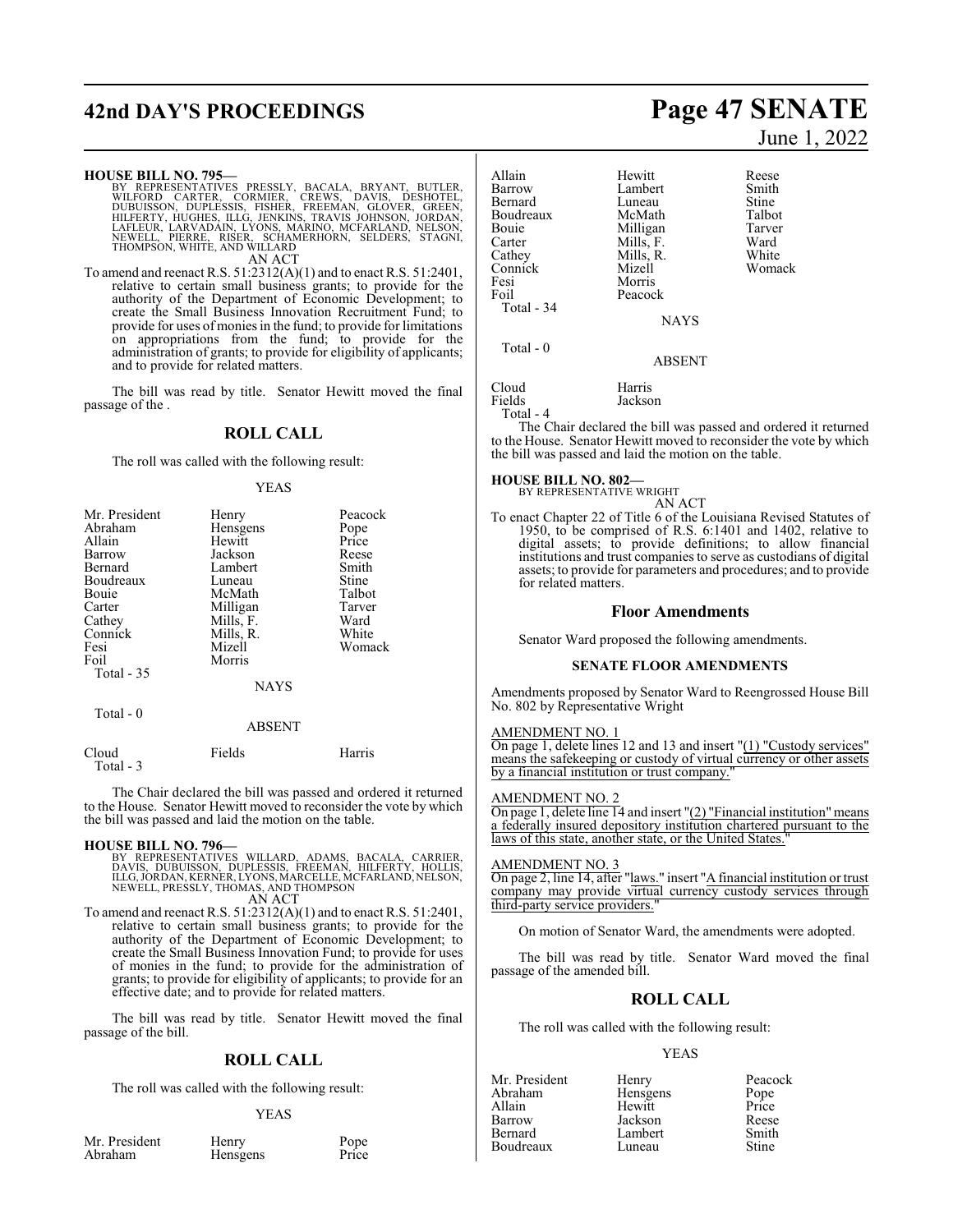| Bouie<br>Carter<br>Cathey<br>Connick<br>Fesi<br>Foil<br>Total $-35$ | McMath<br>Milligan<br>Mills, F.<br>Mills, R.<br>Mizell<br>Morris | Talbot<br>Tarver<br>Ward<br>White<br>Womack |
|---------------------------------------------------------------------|------------------------------------------------------------------|---------------------------------------------|
|                                                                     | <b>NAYS</b>                                                      |                                             |
| Total $-0$                                                          | <b>ABSENT</b>                                                    |                                             |
| Cloud<br>Total - 3                                                  | Fields                                                           | Harris                                      |

The Chair declared the amended bill was passed and ordered it returned to the House. Senator Ward moved to reconsider the vote by which the bill was passed and laid the motion on the table.

#### **HOUSE BILL NO. 745—**

BY REPRESENTATIVE GREEN AN ACT

To enact R.S. 40:2537, relative to officer disciplinary matters; to provide for whistleblower protection; and to provide for related matters.

The bill was read by title. Senator Connick moved the final passage of the bill.

#### **ROLL CALL**

The roll was called with the following result:

YEAS

| Mr. President<br>Abraham<br>Allain<br>Barrow<br>Bernard<br>Boudreaux<br>Bouie<br>Carter<br>Cathey<br>Connick<br>Fesi<br>Foil<br>Total $-35$ | Henry<br>Hensgens<br>Hewitt<br>Jackson<br>Lambert<br>Luneau<br>McMath<br>Milligan<br>Mills, F.<br>Mills, R.<br>Mizell<br>Morris<br><b>NAYS</b> | Peacock<br>Pope<br>Price<br>Reese<br>Smith<br>Stine<br>Talbot<br>Tarver<br>Ward<br>White<br>Womack |
|---------------------------------------------------------------------------------------------------------------------------------------------|------------------------------------------------------------------------------------------------------------------------------------------------|----------------------------------------------------------------------------------------------------|
| Total $-0$                                                                                                                                  | <b>ABSENT</b>                                                                                                                                  |                                                                                                    |
| Cloud                                                                                                                                       | Fields                                                                                                                                         | Harrıs                                                                                             |

The Chair declared the bill was passed and ordered it returned to the House. Senator Connick moved to reconsider the vote by which the bill was passed and laid the motion on the table.

# **HOUSE BILL NO. 825—** BY REPRESENTATIVE GREGORY MILLER

Total - 3

AN ACT

To repeal R.S. 32:664(D) and 666(D), relative to chemical tests for intoxication; to provide relative to the authority of certain persons to withdraw blood and administer such tests; and to provide for related matters.

The bill was read by title. Senator Smith moved the final passage of the bill.

# **Page 48 SENATE 42nd DAY'S PROCEEDINGS**

## **ROLL CALL**

The roll was called with the following result:

YEAS

| Mr. President<br>Abraham<br>Allain<br>Barrow<br>Bernard<br>Boudreaux | Henry<br>Hensgens<br>Hewitt<br>Jackson<br>Lambert<br>Luneau           | Peacock<br>Pope<br>Price<br>Reese<br>Smith<br>Stine |
|----------------------------------------------------------------------|-----------------------------------------------------------------------|-----------------------------------------------------|
| Cathey<br>Connick<br>Fesi<br>Foil<br>Total - 35                      | Milligan<br>Mills, F.<br>Mills, R.<br>Mizell<br>Morris<br><b>NAYS</b> | Ward<br>White<br>Womack                             |
| Total - 0                                                            | <b>ABSENT</b>                                                         |                                                     |
| Cloud                                                                | Fields                                                                | Harris                                              |

The Chair declared the bill was passed and ordered it returned to the House. Senator Smith moved to reconsider the vote by which the bill was passed and laid the motion on the table.

#### **HOUSE BILL NO. 841—**

Total - 3

BY REPRESENTATIVE BOYD AN ACT

To enact R.S. 44:11.1, relative to public records; to provide relative to online access to certain public records; to provide relative to certain occupations; to provide for limited access to domiciliary addresses of judges; and to provide for related matters.

The bill was read by title. Senator Carter moved the final passage of the bill.

### **ROLL CALL**

The roll was called with the following result:

#### YEAS

| Mr. President | Henry         | Morris  |
|---------------|---------------|---------|
| Abraham       | Hensgens      | Peacock |
| Allain        | Hewitt        | Pope    |
| Barrow        | Jackson       | Price   |
| Bernard       | Lambert       | Reese   |
| Bouie         | Luneau        | Smith   |
| Carter        | McMath        | Stine   |
| Cathey        | Milligan      | Talbot  |
| Connick       | Mills, F.     | Ward    |
| Fesi          | Mills, R.     | White   |
| Foil          | Mizell        | Womack  |
| Total - 33    |               |         |
|               | <b>NAYS</b>   |         |
| Total - 0     |               |         |
|               | <b>ABSENT</b> |         |
| Boudreaux     | Fields        | Tarver  |
| Cloud         | Harris        |         |
| Total - 5     |               |         |

The Chair declared the bill was passed and ordered it returned to the House. Senator Carter moved to reconsider the vote by which the bill was passed and laid the motion on the table.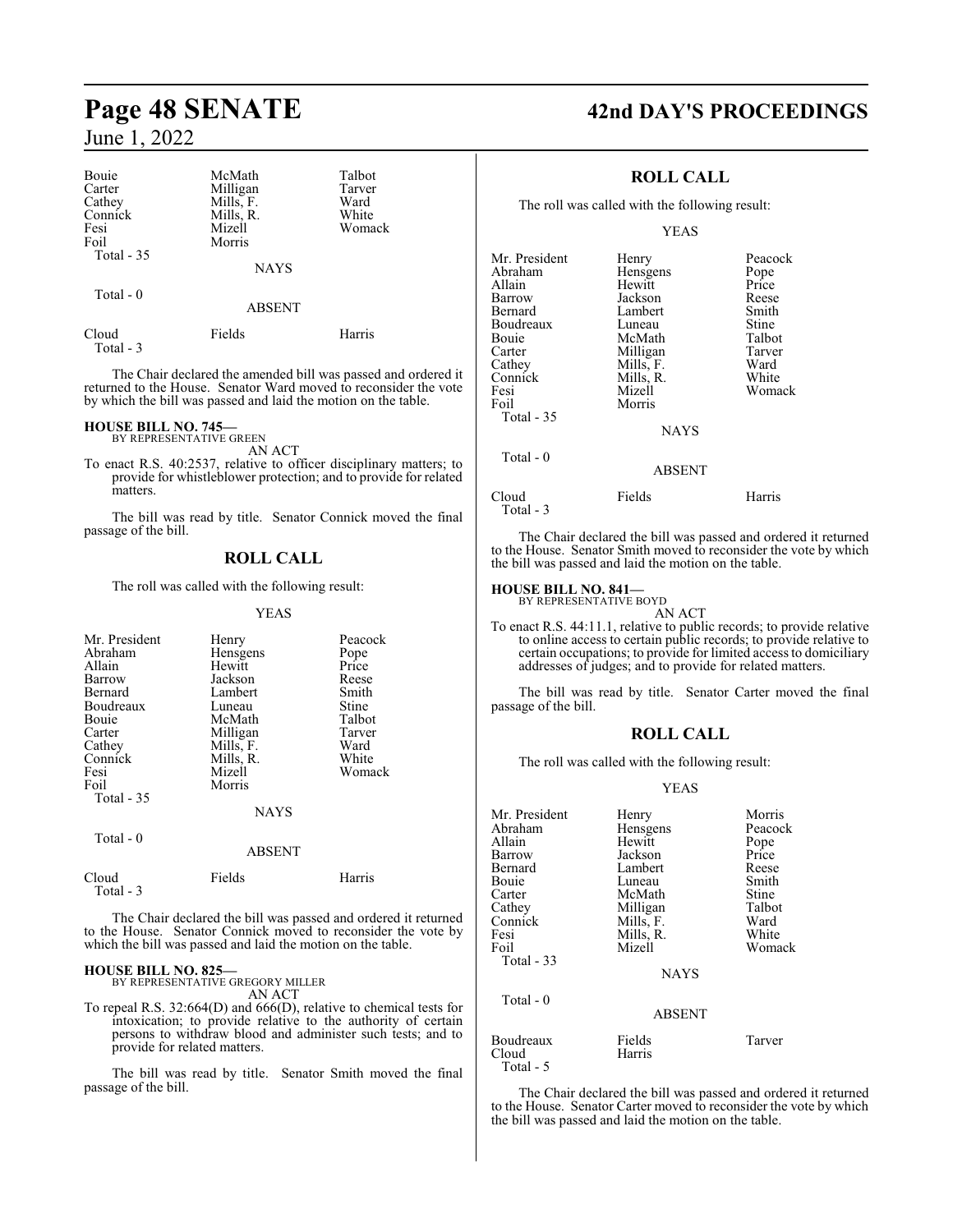# **42nd DAY'S PROCEEDINGS Page 49 SENATE**

#### **HOUSE BILL NO. 889—**

BY REPRESENTATIVES MAGEE, DUBUISSON, EDMONDS, FARNUM, GAROFALO, GLOVER, LANDRY, LYONS, MARCELLE, AND STAGNI AN ACT

To enact Chapter 5-G of Title 25 of the Louisiana Revised Statues of 1950, to be comprised of R.S. 25:380.41 through 45, and R.S.  $36:209(C)(5)$ , relative to museums; to establish the Dew Drop-America's Rock and Roll Museum as a facility within Orleans Parish; to place the museum within the Department of Culture, Recreation and Tourism; to provide for an effective date; and to provide for related matters.

#### **Floor Amendments**

Senator Bouie proposed the following amendments.

#### **SENATE FLOOR AMENDMENTS**

Amendments proposed by Senator Bouie to Reengrossed House Bill No. 889 by Representative Magee

#### AMENDMENT NO. 1

On page 2, line 17, after "the board" change "appointed" to "serving"

#### AMENDMENT NO. 2

On page 2, line 18, after "two" insert "additional"

#### AMENDMENT NO. 3

On page 2, line 20, after "four-year terms" delete the remainder of the line and insert "except that members appointed pursuant to Paragraphs (B)(1) through (5) of this Section shall serve initial terms as"

On motion of Senator Bouie, the amendments were adopted.

The bill was read by title. Senator Bouie moved the final passage of the amended bill.

#### **ROLL CALL**

The roll was called with the following result:

#### YEAS

| Mr. President<br>Abraham<br>Allain<br>Barrow<br>Bernard<br>Boudreaux<br>Bouie<br>Carter<br>Cathey<br>Connick<br>Fesi<br>Foil<br>Total - 35 | Henry<br>Hensgens<br>Hewitt<br>Jackson<br>Lambert<br>Luneau<br>McMath<br>Milligan<br>Mills, F.<br>Mills, R.<br>Mizell<br>Morris<br><b>NAYS</b> | Peacock<br>Pope<br>Price<br>Reese<br>Smith<br>Stine<br>Talbot<br>Tarver<br>Ward<br>White<br>Womack |
|--------------------------------------------------------------------------------------------------------------------------------------------|------------------------------------------------------------------------------------------------------------------------------------------------|----------------------------------------------------------------------------------------------------|
| Total $-0$                                                                                                                                 | <b>ABSENT</b>                                                                                                                                  |                                                                                                    |

| Cloud     | Fields | Harris |
|-----------|--------|--------|
| Total - 3 |        |        |

The Chair declared the amended bill was passed and ordered it returned to the House. Senator Bouie moved to reconsider the vote by which the bill was passed and laid the motion on the table.

## **HOUSE BILL NO. 888—**

BY REPRESENTATIVES FREIBERG, BRASS, JEFFERSON, CHARLES OWEN, PHELPS, SCHLEGEL, ST. BLANC, AND TARVER AN ACT

To enact R.S. 17:3138.4, relative to postsecondary education; to require the Board of Regents to establish a process for

# June 1, 2022

designating an institution as a "Hunger-Free Campus"; to require the Board of Regents to establish a related grant program; to provide for eligibility criteria for institutions; to provide for an effective date; to provide relative to reporting; and to provide for related matters.

The bill was read by title. Senator Jackson moved the final passage of the bill.

#### **ROLL CALL**

The roll was called with the following result:

| v<br>I |
|--------|
|        |

| Mr. President<br>Abraham<br>Allain<br>Barrow<br>Bernard<br>Boudreaux<br>Bouie<br>Carter<br>Cathey<br>Connick<br>Fesi | Foil<br>Henry<br>Hensgens<br>Hewitt<br>Jackson<br>Luneau<br>McMath<br>Milligan<br>Mills, F.<br>Mills, R.<br>Mizell | Peacock<br>Pope<br>Price<br>Reese<br>Smith<br>Stine<br>Talbot<br>Tarver<br>Ward<br>White<br>Womack |
|----------------------------------------------------------------------------------------------------------------------|--------------------------------------------------------------------------------------------------------------------|----------------------------------------------------------------------------------------------------|
| Total $-33$                                                                                                          | <b>NAYS</b>                                                                                                        |                                                                                                    |
| Total $-0$                                                                                                           | <b>ABSENT</b>                                                                                                      |                                                                                                    |
| Cloud<br>Fields                                                                                                      | Harris<br>Lambert                                                                                                  | Morris                                                                                             |

The Chair declared the bill was passed and ordered it returned to the House. Senator Jackson moved to reconsider the vote by which the bill was passed and laid the motion on the table.

#### **HOUSE BILL NO. 856—**

Total - 5

BY REPRESENTATIVE GEYMANN AN ACT

To amend and reenact R.S. 22:1892(G), relative to the appraisal clause required in all residential property insurance polices; to provide notice that lawsuits regarding a policy will be held in abatement in certain circumstances; to provide for the courts' discretion in setting a deadline for timely demanding appraisal; to provide for enforcement; to provide for effectiveness; and to provide for related matters.

#### **Floor Amendments**

Senator Peacock proposed the following amendments.

## **SENATE FLOOR AMENDMENTS**

Amendments proposed by Senator Peacock to Reengrossed House Bill No. 856 by Representative Geymann

#### AMENDMENT NO. 1

On page 1, delete line 13, and insert the following: 'G. Residential property''

#### AMENDMENT NO. 2

On page 2, line 27, change "July 1, 2022" to "January 1, 2023"

On motion of Senator Talbot, the amendments were adopted.

The bill was read by title. Senator Talbot moved the final passage of the amended bill.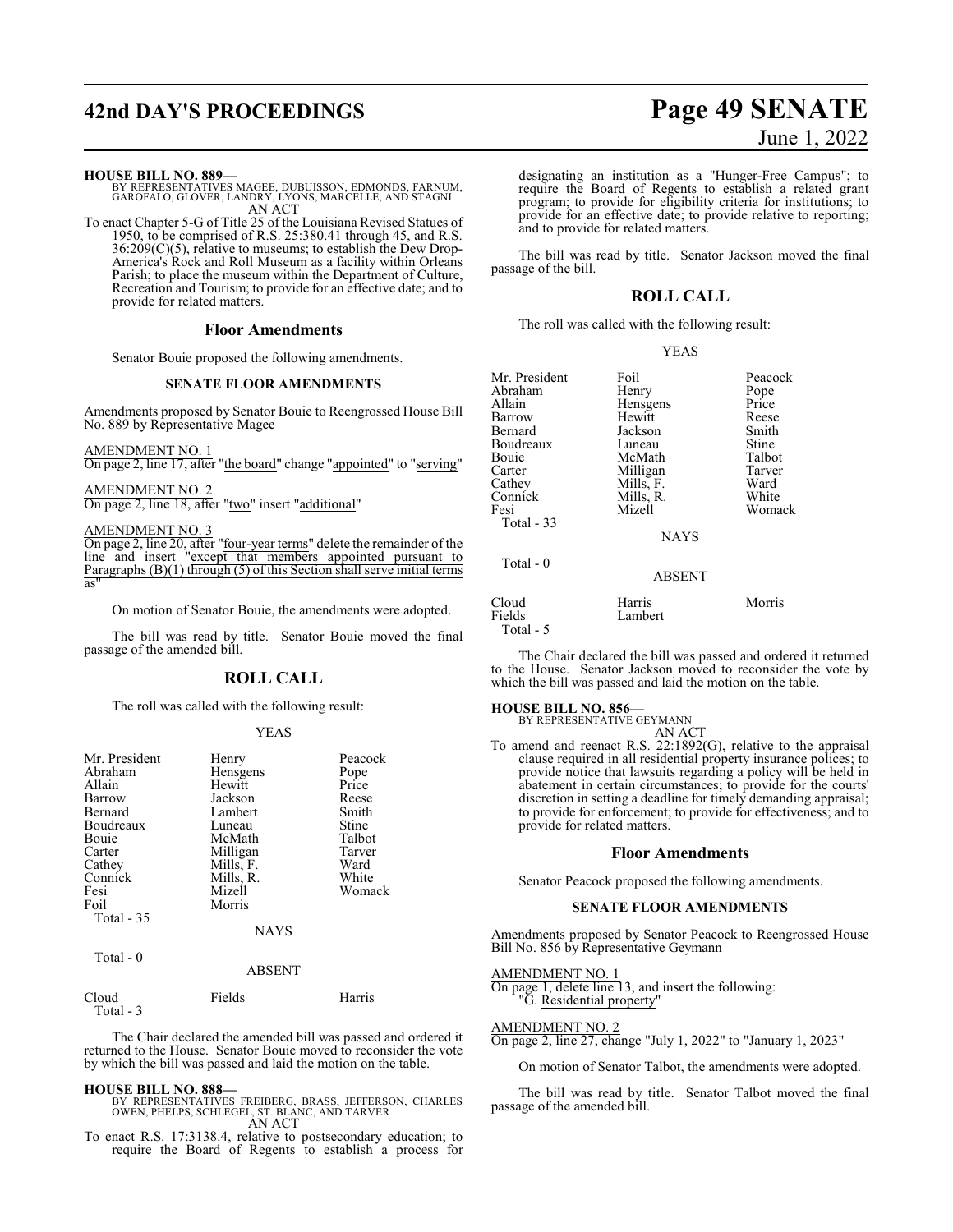### **ROLL CALL**

The roll was called with the following result:

#### YEAS

| Mr. President<br>Abraham<br>Allain<br>Barrow<br>Bernard<br>Boudreaux<br><b>Bouje</b><br>Carter<br>Cathey | Henry<br>Hensgens<br>Hewitt<br>Jackson<br>Lambert<br>McMath<br>Milligan<br>Mills, F.<br>Mills, R. | Pope<br>Price<br>Reese<br>Smith<br>Stine<br>Talbot<br>Tarver<br>Ward<br>White |
|----------------------------------------------------------------------------------------------------------|---------------------------------------------------------------------------------------------------|-------------------------------------------------------------------------------|
| Fesi<br>Foil                                                                                             | Morris<br>Peacock                                                                                 |                                                                               |
| Total - 34                                                                                               | <b>NAYS</b>                                                                                       |                                                                               |
| Total $-0$                                                                                               | ABSENT                                                                                            |                                                                               |

Cloud Harris<br>Fields Luneau

Total - 4

The Chair declared the amended bill was passed and ordered it returned to the House. Senator Talbot moved to reconsider the vote by which the bill was passed and laid the motion on the table.

#### **HOUSE BILL NO. 904—**

BY REPRESENTATIVES PHELPS AND LANDRY AN ACT

Luneau

To amend and reenact R.S. 14:134.1(A), relative to malfeasance in office; to provide with respect to malfeasance in office involving prohibited sexual conduct; and to provide for related matters.

#### **Floor Amendments**

Senator Foil proposed the following amendments.

#### **SENATE FLOOR AMENDMENTS**

Amendments proposed by Senator Foil to Engrossed House Bill No. 904 by Representative Phelps

AMENDMENT NO. 1 On page 1, line 2, delete "R.S. 14:134.1(A)," and insert "R.S. 14:134.1(A)(introductory paragraph),"

AMENDMENT NO. 2

On page 1, line 6, delete "R.S. 14:134.1(A)" and insert "R.S. 14:134.1(A)(introductory paragraph)"

On motion of Senator Foil, the amendments were adopted.

The bill was read by title. Senator Carter moved the final passage of the amended bill.

#### **ROLL CALL**

The roll was called with the following result:

#### YEAS

| Mr. President | Henry    | Peacock |
|---------------|----------|---------|
| Abraham       | Hensgens | Pope    |
| Allain        | Hewitt   | Price   |
| Barrow        | Jackson  | Reese   |
| Bernard       | Lambert  | Smith   |
| Boudreaux     | Luneau   | Stine   |

# **Page 50 SENATE 42nd DAY'S PROCEEDINGS**

| Bouie<br>Carter<br>Cathey<br>Connick | McMath<br>Milligan<br>Mills, F.<br>Mills, R. | Talbot<br>Tarver<br>Ward<br>White |
|--------------------------------------|----------------------------------------------|-----------------------------------|
| Fesi<br>Foil<br>Total - 35           | Mizell<br>Morris                             | Womack                            |
|                                      | <b>NAYS</b>                                  |                                   |
| Total $-0$                           | <b>ABSENT</b>                                |                                   |
| Cloud<br>Total - 3                   | Fields                                       | Harris                            |

The Chair declared the amended bill was passed and ordered it returned to the House. Senator Carter moved to reconsider the vote by which the bill was passed and laid the motion on the table.

#### **HOUSE BILL NO. 910—**

BY REPRESENTATIVE THOMAS AN ACT

To amend and reenact R.S. 37:3302(introductory paragraph),  $(1)$ ,  $(2)$ ,  $(8)$ , and  $(11)$  and to enact R.S.  $37:3302(13)$ , relative to athletic trainers; to provide for definitions; to provide for an effective date; and to provide for related matters.

The bill was read by title. Senator Mizell moved the final passage of the bill.

## **ROLL CALL**

The roll was called with the following result:

#### YEAS

| Mr. President      | Henry         | Peacock       |
|--------------------|---------------|---------------|
| Abraham            | Hensgens      |               |
| Allain             | Hewitt        | Pope<br>Price |
|                    |               |               |
| Barrow             | Jackson       | Reese         |
| Bernard            | Lambert       | Smith         |
| Boudreaux          | Luneau        | Stine         |
| Bouie              | McMath        | Talbot        |
| Carter             | Milligan      | Tarver        |
| Cathey             | Mills, F.     | Ward          |
| Connick            | Mills, R.     | White         |
| Fesi               | Mizell        | Womack        |
| Foil               | Morris        |               |
| Total - 35         |               |               |
|                    | <b>NAYS</b>   |               |
| Total $-0$         |               |               |
|                    | <b>ABSENT</b> |               |
| Cloud<br>Total - 3 | Fields        | Harris        |

The Chair declared the bill was passed and ordered it returned to the House. Senator Mizell moved to reconsider the vote by which the bill was passed and laid the motion on the table.

**HOUSE BILL NO. 912—**

BY REPRESENTATIVE MAGEE

AN ACT To amend and reenact R.S. 18:563(D)(2), 1259(B)(5),  $1309(E)(5)(b)(i)$  and (iii), and  $1316(A)$  and to enact R.S.  $18:1309(E)(5)(b)(iv)$ , relative to voting; to provide for procedures applicable to voting; to provide for the manner of voting; to provide relative to ballots; to provide for the manner of marking ballot selections; and to provide for related matters.

The bill was read by title. Senator Reese moved the final passage of the bill.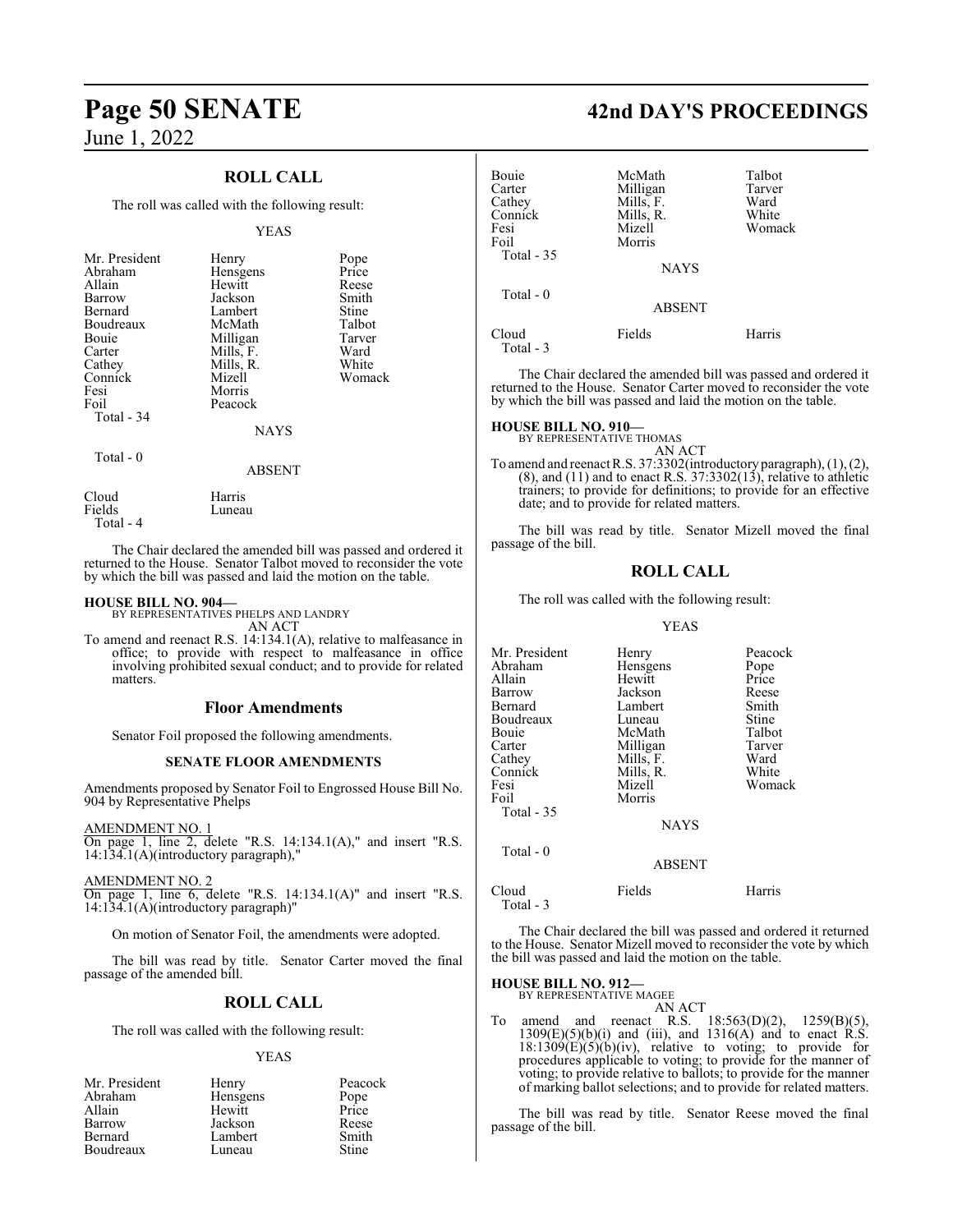# **42nd DAY'S PROCEEDINGS Page 51 SENATE**

### **ROLL CALL**

The roll was called with the following result:

#### YEAS

| Mr. President<br>Abraham<br>Allain<br>Barrow<br>Bernard<br>Boudreaux<br>Bouie<br>Carter<br>Cathey<br>Connick<br>Fesi<br>Foil<br>Total - 34 | Henry<br>Hensgens<br>Hewitt<br>Jackson<br>Lambert<br>McMath<br>Milligan<br>Mills, F.<br>Mills, R.<br>Mizell<br>Morris<br>Peacock | Pope<br>Price<br>Reese<br>Smith<br>Stine<br>Talbot<br>Tarver<br>Ward<br>White<br>Womack |
|--------------------------------------------------------------------------------------------------------------------------------------------|----------------------------------------------------------------------------------------------------------------------------------|-----------------------------------------------------------------------------------------|
|                                                                                                                                            | <b>NAYS</b>                                                                                                                      |                                                                                         |
| $Total - 0$                                                                                                                                | ABSENT                                                                                                                           |                                                                                         |

Luneau

Cloud Harris<br>Fields Luneau

Total - 4

The Chair declared the bill was passed and ordered it returned to the House. Senator Reese moved to reconsider the vote by which the bill was passed and laid the motion on the table.

**HOUSE BILL NO. 914—** BY REPRESENTATIVE CREWS AND SENATOR FOIL AN ACT

To enact R.S. 17:436.4, relative to students with seizure disorders; to provide for the training of school nurses and other school employees; to provide for management and treatment plans for students who have seizure disorders; and to provide for related matters.

#### **Floor Amendments**

Senator Mizell proposed the following amendments.

#### **SENATE FLOOR AMENDMENTS**

Amendments proposed by Senator Mizell to Engrossed House Bill No. 914 by Representative Crews

AMENDMENT NO. 1

On page 2, line 5, after "employees" insert "and school bus operators"

#### AMENDMENT NO. 2 On page 2, line 7, after "employees" insert "and school bus operators"

On motion of Senator Mizell, the amendments were adopted.

The bill was read by title. Senator Foil moved the final passage of the amended bill.

#### **ROLL CALL**

The roll was called with the following result:

#### YEAS

| Mr. President | Henry    | Peacock |
|---------------|----------|---------|
| Abraham       | Hensgens | Pope    |
| Allain        | Hewitt   | Price   |
| Barrow        | Jackson  | Reese   |
| Bernard       | Lambert  | Smith   |
| Boudreaux     | Luneau   | Stine   |
| Bouie         | McMath   | Talbot  |

June 1, 2022

| Carter<br>Cathey<br>Connick<br>Fesi<br>Foil<br>Total - 35 | Milligan<br>Mills, F.<br>Mills, R.<br>Mizell<br>Morris | Tarver<br>Ward<br>White<br>Womack |
|-----------------------------------------------------------|--------------------------------------------------------|-----------------------------------|
|                                                           | <b>NAYS</b>                                            |                                   |
| Total $-0$                                                | <b>ABSENT</b>                                          |                                   |
| Cloud<br>Total - 3                                        | Fields                                                 | Harris                            |

The Chair declared the amended bill was passed and ordered it returned to the House. Senator Foil moved to reconsider the vote by which the bill was passed and laid the motion on the table.

#### **HOUSE BILL NO. 921—**

BY REPRESENTATIVE MCFARLAND

AN ACT To amend and reenact R.S. 17:437.2(A)(2), (B), (C)(3), and (D) and to enact R.S. 17:407.22.1 and  $437.2(A)(3)$  and (E), relative to adverse childhood experience in early childhood education; to provide for definitions; to provide for responsibilities of the state Department of Education; to require the creation of pilot programs; and to provide for related matters.

The bill was read by title. Senator Jackson moved the final passage of the bill.

#### **ROLL CALL**

The roll was called with the following result:

#### YEAS

| Mr. President | Henry         | Morris  |
|---------------|---------------|---------|
| Abraham       | Hensgens      | Peacock |
| Barrow        | Hewitt        | Pope    |
| Bernard       | Jackson       | Price   |
| Boudreaux     | Lambert       | Smith   |
| Bouie         | Luneau        | Stine   |
| Carter        | McMath        | Talbot  |
| Cathey        | Milligan      | Tarver  |
| Connick       | Mills, F.     | Ward    |
| Fesi          | Mills, R.     | White   |
| Foil          | Mizell        | Womack  |
| Total - 33    |               |         |
|               | <b>NAYS</b>   |         |
| Total - 0     |               |         |
|               | <b>ABSENT</b> |         |
| Allain        | Fields        | Reese   |
| Cloud         | Harris        |         |

Total - 5

The Chair declared the bill was passed and ordered it returned to the House. Senator Jackson moved to reconsider the vote by which the bill was passed and laid the motion on the table.

#### **HOUSE BILL NO. 935—**

BY REPRESENTATIVE BOYD

AN ACT To amend and reenact R.S. 22:1667(A), relative to catastrophe claims adjusters; to require training; to require registration of certain individuals; to require certification; to provide for an effective date; and to provide for related matters.

The bill was read by title. Senator Jackson moved the final passage of the bill.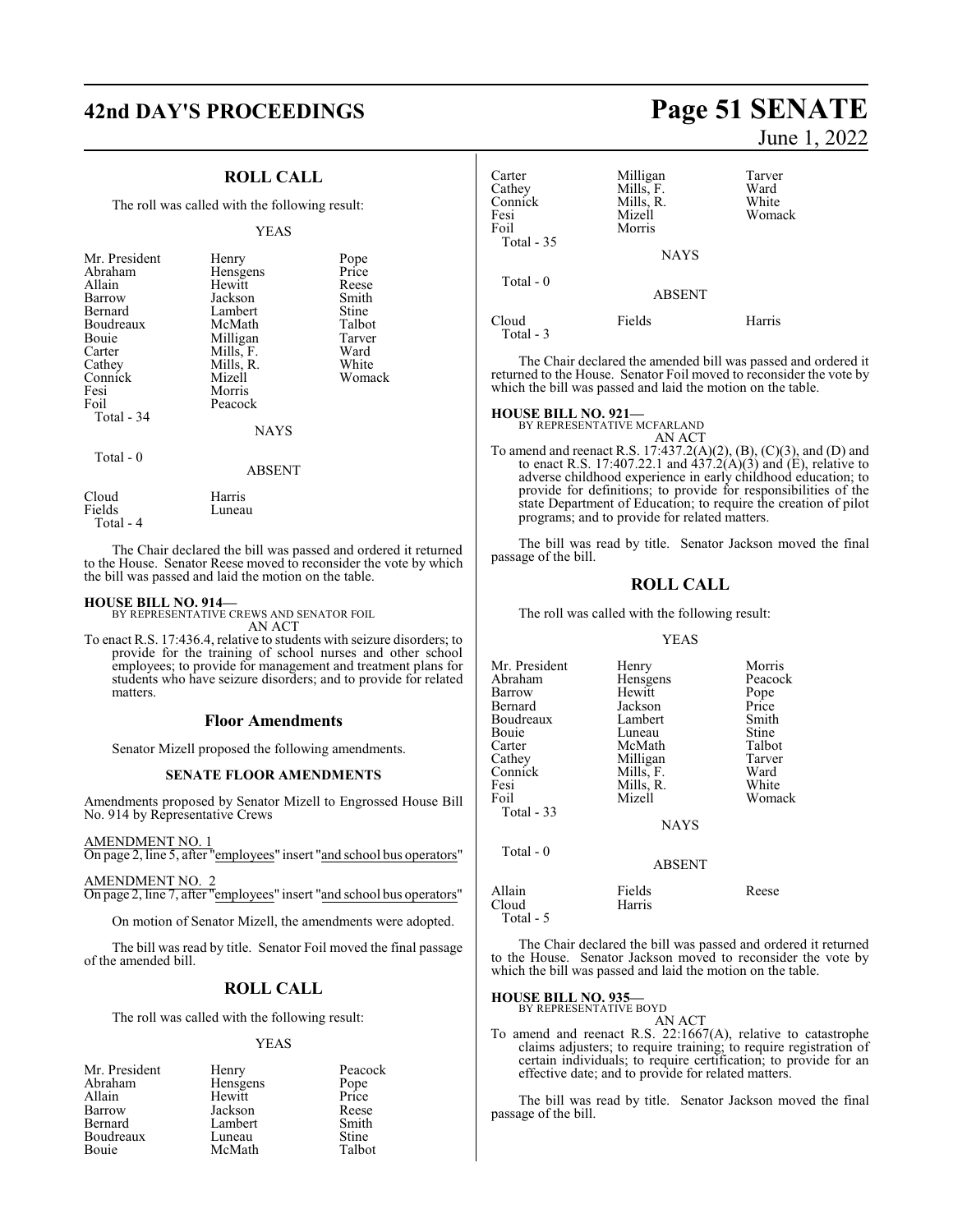## **ROLL CALL**

The roll was called with the following result:

#### YEAS

| Mr. President<br>Abraham<br>Allain<br>Barrow<br>Bernard<br>Boudreaux<br>Bouie<br>Carter<br>Cathey<br>Connick<br>Fesi<br>Foil | Henry<br>Hensgens<br>Hewitt<br>Jackson<br>Lambert<br>Luneau<br>McMath<br>Milligan<br>Mills, F.<br>Mills, R.<br>Mizell<br>Morris | Peacock<br>Pope<br>Price<br>Reese<br>Smith<br>Stine<br>Talbot<br>Ward<br>White<br>Womack |
|------------------------------------------------------------------------------------------------------------------------------|---------------------------------------------------------------------------------------------------------------------------------|------------------------------------------------------------------------------------------|
| Total - 34<br>$Total - 0$                                                                                                    | <b>NAYS</b><br>ABSENT                                                                                                           |                                                                                          |

Tarver

Cloud Harris<br>Fields Tarver

Total - 4

The Chair declared the bill was passed and ordered it returned to the House. Senator Jackson moved to reconsider the vote by which the bill was passed and laid the motion on the table.

#### **HOUSE BILL NO. 610—** BY REPRESENTATIVE GREEN

AN ACT

To enact Chapter 22 of Title 6 of the Louisiana Revised Statutes of 1950, to be comprised of R.S. 6:1401 through 1403, relative to student loans; to define terms; to prohibit student loan servicers from engaging in certain activities; to authorize student loan servicers to engage in certain activities; to provide for written inquiries; to provide for complaints; and to provide for related matters.

The bill was read by title. Senator Luneau moved the final passage of the bill.

## **ROLL CALL**

The roll was called with the following result:

#### YEAS

| Mr. President   | Henry            | Morris  |
|-----------------|------------------|---------|
| Abraham         | Hensgens         | Peacock |
| Allain          | Hewitt           | Pope    |
| Barrow          | Jackson          | Price   |
| Bernard         | Lambert          | Smith   |
| Boudreaux       | Luneau           | Stine   |
| Bouie           | McMath           | Talbot  |
| Carter          | Milligan         | Tarver  |
| Connick         | Mills, F.        | Ward    |
| Fesi            | Mills, R.        | White   |
| Foil            | Mizell           | Womack  |
| Total $-33$     |                  |         |
|                 | <b>NAYS</b>      |         |
| Total $-0$      |                  |         |
|                 | <b>ABSENT</b>    |         |
| Cathey<br>Cloud | Fields<br>Harris | Reese   |

Total - 5

# **Page 52 SENATE 42nd DAY'S PROCEEDINGS**

The Chair declared the bill was passed and ordered it returned to the House. Senator Luneau moved to reconsider the vote by which the bill was passed and laid the motion on the table.

**HOUSE BILL NO. 958—** BY REPRESENTATIVE DUSTIN MILLER AN ACT

To enact Part II-E of Chapter 11 of Title 40 of the Louisiana Revised Statutes of 1950, to be comprised of R.S. 40:2120.11 through 2120.24, relative to the licensure and regulation of nurse staffing agencies by the Louisiana Department of Health; to provide for definitions; to provide for the licensure and registration of nurse staffing agencies; to provide for the protection of public rights to health care; to provide for licensed and certified personnel in healthcare facilities; to provide for applicability provisions for prospective agencies; to provide for regulations and grounds for issuance, renewal, and denial of a license; to establish standards for the operation of nurse staffing agencies; to provide for penalty provisions; to provide for rulemaking requirements; to provide for fees; and to provide for related matters.

#### **Floor Amendments**

Senator Fred Mills proposed the following amendments.

#### **SENATE FLOOR AMENDMENTS**

Amendments proposed by Senator Fred Mills to Re-Reengrossed House Bill No. 958 by Representative Dustin Miller

#### AMENDMENT NO. 1

On page 2, line 23, after "means any" delete "individual, firm," and insert "person, partnership,"

#### AMENDMENT NO. 2

On page 2, at the beginning of line 24, delete "partnership," and insert "unincorporated association,"

#### AMENDMENT NO. 3

On page 3, line 13, after "corporation," delete the remainder of the line and insert "unincorporated association, or other legal"

## AMENDMENT NO. 4

On page 7, line 23, after "fee" insert "," and after "dollars" insert ","

#### AMENDMENT NO. 5

On page 8, line 3, after "corporation," change "or other" to "unincorporated association, or other legal"

## AMENDMENT NO. 6

On page 8, line 9, after "corporation," change "or other" to "unincorporated association, or other legal"

AMENDMENT NO. 7 On page 8, line 12, after "corporation," change "or other" to "unincorporated association, or other legal"

AMENDMENT NO. 8 On page 8, line 16, after "corporation," change "or other" to "unincorporated association, or other legal"

AMENDMENT NO. 9 On page 8, line 19, after "corporation," change "or other" to "unincorporated association, or other legal"

AMENDMENT NO. 10 On page 8, line 27, after "corporation," change "or other" to "unincorporated association, or other legal"

AMENDMENT NO. 11 On page 9, line 2, after "corporation," change "or other" to 'unincorporated association, or other legal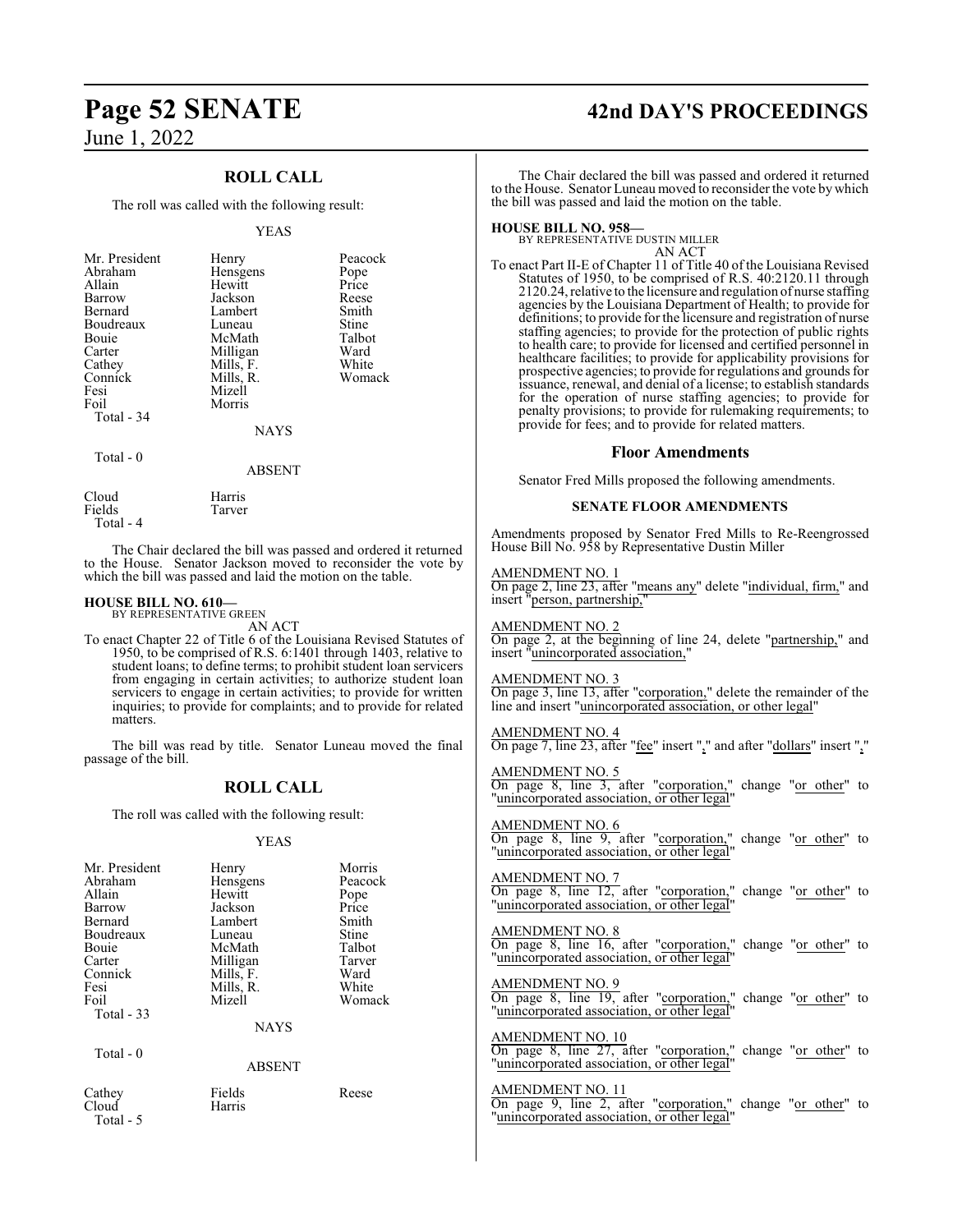# **42nd DAY'S PROCEEDINGS Page 53 SENATE**

#### AMENDMENT NO. 12

On page 9, line 4, after "corporation," change "or other" to "unincorporated association, or other legal"

AMENDMENT NO. 13

On page 9, line 5, after "corporation," change "or other" to "unincorporated association, or other legal"

On motion of Senator Fred Mills, the amendments were adopted.

The bill was read by title. Senator Boudreaux moved the final passage of the amended bill.

### **ROLL CALL**

The roll was called with the following result:

YEAS

| Mr. President<br>Abraham<br>Allain<br>Barrow<br>Bernard<br>Boudreaux<br>Bouie<br>Carter<br>Cathey<br>Connick<br>Fesi<br>Foil<br>Total - 34 | Henry<br>Hensgens<br>Hewitt<br>Jackson<br>Lambert<br>Luneau<br>McMath<br>Milligan<br>Mills, F.<br>Mills, R.<br>Mizell<br>Morris | Peacock<br>Pope<br>Price<br>Reese<br>Smith<br>Stine<br>Talbot<br>Ward<br>White<br>Womack |
|--------------------------------------------------------------------------------------------------------------------------------------------|---------------------------------------------------------------------------------------------------------------------------------|------------------------------------------------------------------------------------------|
|                                                                                                                                            | <b>NAYS</b>                                                                                                                     |                                                                                          |
| Total $-0$                                                                                                                                 | ABSENT                                                                                                                          |                                                                                          |
| Cloud                                                                                                                                      | Harris                                                                                                                          |                                                                                          |

Fields Tarver Total - 4

The Chair declared the amended bill was passed and ordered it returned to the House. Senator Boudreaux moved to reconsider the vote by which the bill was passed and laid the motion on the table.

#### **HOUSE BILL NO. 88—**

BY REPRESENTATIVE HARRIS AN ACT

To enact R.S. 17:2119, relative to curricula; to require instruction in public schools on certain civics and history topics during a week each year designated as Celebrate Freedom Week; and to provide for related matters.

The bill was read by title. Senator Talbot moved the final passage of the bill.

#### **ROLL CALL**

The roll was called with the following result:

#### YEAS

| Mr. President | Henry     | Peacock |
|---------------|-----------|---------|
| Abraham       | Hensgens  | Pope    |
| Allain        | Hewitt    | Price   |
| Barrow        | Jackson   | Reese   |
| Bernard       | Lambert   | Smith   |
| Boudreaux     | Luneau    | Stine   |
| Bouie         | McMath    | Talbot  |
| Carter        | Milligan  | Tarver  |
| Cathey        | Mills, F. | Ward    |
| Connick       | Mills, R. | White   |
| Fesi          | Mizell    | Womack  |
| Foil          | Morris    |         |

June 1, 2022

| Total $-35$        | <b>NAYS</b>   |        |
|--------------------|---------------|--------|
| Total $-0$         | <b>ABSENT</b> |        |
| Cloud<br>Total - 3 | Fields        | Harris |

The Chair declared the bill was passed and ordered it returned to the House. Senator Talbot moved to reconsider the vote by which the bill was passed and laid the motion on the table.

**HOUSE BILL NO. 909—** BY REPRESENTATIVES EDMONDS AND GAROFALO

- AN ACT
- To enact Chapter 15 of Title 46 of the Louisiana Revised Statutes of 1950, to be comprised ofR.S. 46:1451 through 1455, relative to assistance programs of the Department of Children and Family Services; to establish within the department an assistance program for certain pregnant women and parents; to provide for services to be delivered through the program; to require reporting to certain legislative committees concerning the program; to require administrative rulemaking; and to provide for related matters.

The bill was read by title. Senator Henry moved the final passage of the bill.

#### **ROLL CALL**

The roll was called with the following result:

YEAS

| Mr. President<br>Abraham<br>Allain<br>Barrow<br>Bernard<br>Boudreaux<br>Bouie<br>Carter<br>Connick | Hensgens<br>Hewitt<br>Jackson<br>Lambert<br>Luneau<br>McMath<br>Milligan<br>Mills, F.<br>Mills, R. | Pope<br>Price<br>Reese<br>Smith<br>Stine<br>Talbot<br>Tarver<br>Ward<br>White |
|----------------------------------------------------------------------------------------------------|----------------------------------------------------------------------------------------------------|-------------------------------------------------------------------------------|
| Fesi<br>Foil<br>Henry<br>Total - 34                                                                | Mizell<br>Morris<br>Peacock                                                                        | Womack                                                                        |
|                                                                                                    | <b>NAYS</b>                                                                                        |                                                                               |
| Total - 0                                                                                          | ARSENT                                                                                             |                                                                               |

Harris

Cathey Fields<br>Cloud Harris Total - 4

The Chair declared the bill was passed and ordered it returned to the House. Senator Henry moved to reconsider the vote by which the bill was passed and laid the motion on the table.

#### **HOUSE BILL NO. 968—**

| BY REPRESENTATIVES PHELPS, ADAMS, BOYD, ROBBY CARTER. |  |
|-------------------------------------------------------|--|
| CORMIER. DUPLESSIS. FISHER. GLOVER. GREEN. HUGHES.    |  |
| JEFFERSON, JENKINS, JORDAN, LAFLEUR, LANDRY, LYONS,   |  |
| NEWELL, PIERRE, SELDERS, WHITE, AND WILLARD           |  |
| AN ACT                                                |  |

To amend and reenact R.S. 36:259(B)(13) and R.S. 44:4.1(B)(26) and to enact Part XIII of Chapter 5-B of Title 40 of the Louisiana Revised Statutes of 1950, to be comprised of R.S. 40:1125.1, 1125.11 through 1125.16, 1125.21, and 1125.31 through 1125.33, relative to sickle cell disease; to provide for the establishment of a state sickle cell disease registry; to provide for the purpose of the registry; to provide for duties of the Louisiana Department of Health with respect to operation of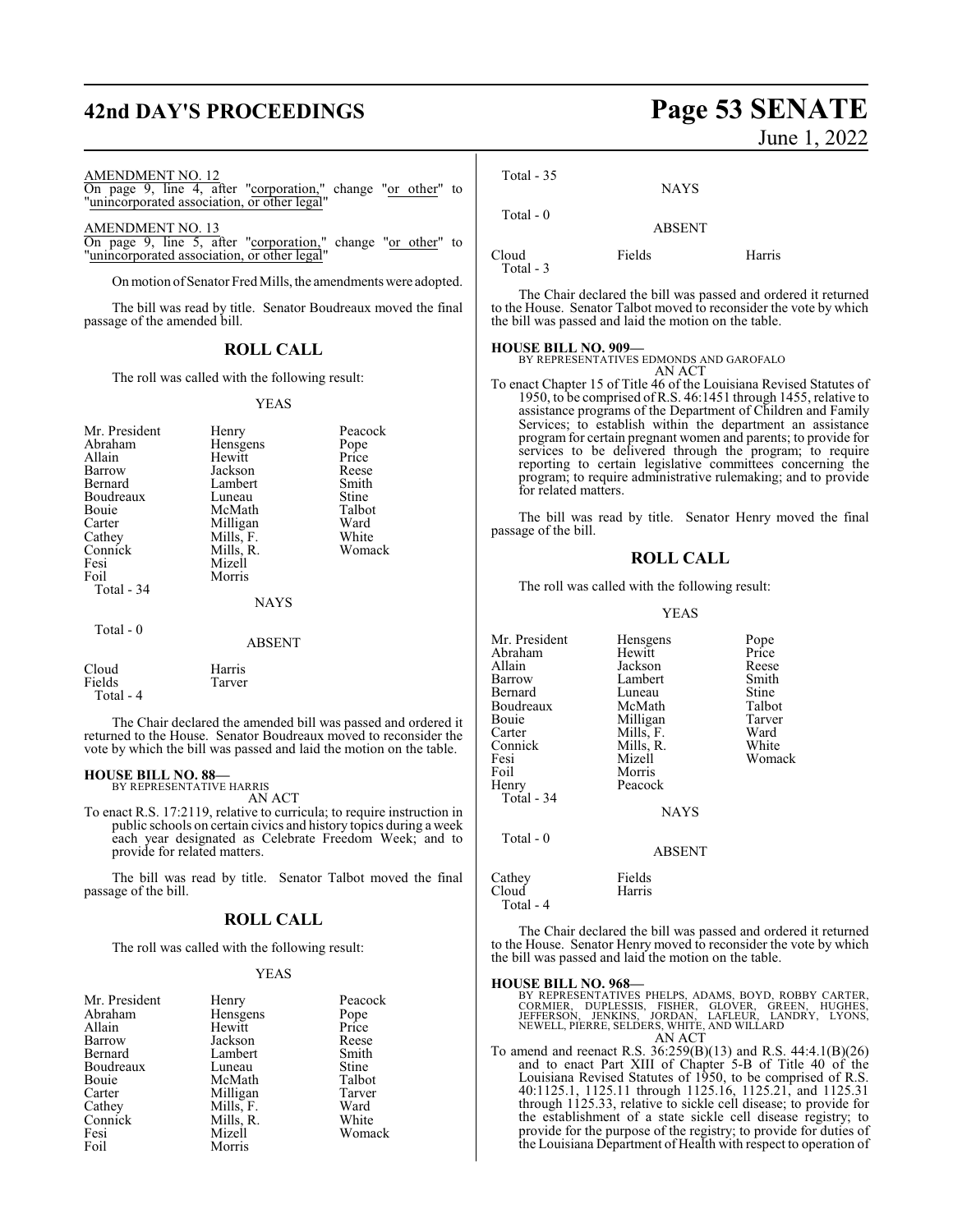the registry; to authorize access to data in the registry; to provide for a public records exception; to require promulgation of administrative rules with respect to the registry; to provide for the redesignation and reorganization of certain laws pertaining to sickle cell disease; to provide for a short title; and to provide for related matters.

The bill was read by title. Senator Barrow moved the final passage of the bill.

## **ROLL CALL**

The roll was called with the following result:

#### YEAS

| Mr. President<br>Abraham<br>Allain<br>Barrow<br>Bernard<br>Boudreaux<br>Bouie<br>Carter<br>Connick<br>Fesi<br>Foil<br>Henry<br>Total - 34<br>Total - 0 | Hensgens<br>Hewitt<br>Jackson<br>Lambert<br>Luneau<br>McMath<br>Milligan<br>Mills, F.<br>Mills, R.<br>Mizell<br>Morris<br>Peacock<br><b>NAYS</b> | Pope<br>Price<br>Reese<br>Smith<br>Stine<br>Talbot<br>Tarver<br>Ward<br>White<br>Womack |
|--------------------------------------------------------------------------------------------------------------------------------------------------------|--------------------------------------------------------------------------------------------------------------------------------------------------|-----------------------------------------------------------------------------------------|
|                                                                                                                                                        | <b>ABSENT</b>                                                                                                                                    |                                                                                         |
| Cathey<br>Cloud<br>Total - 4                                                                                                                           | Fields<br>Harris                                                                                                                                 |                                                                                         |

The Chair declared the bill was passed and ordered it returned to the House. Senator Barrow moved to reconsider the vote by which the bill was passed and laid the motion on the table.

#### **HOUSE BILL NO. 924—**

BY REPRESENTATIVE EDMONDS AN ACT

To enact R.S. 18:1353(C)(5), relative to the powers and duties of the secretary of state; to provide relative to voting; to provide for a post-election audit; to provide for policies and procedures relative to post-election audits; to provide for effectiveness; and to provide for related matters.

The bill was read by title. Senator Foil moved the final passage of the bill.

## **ROLL CALL**

The roll was called with the following result:

#### YEAS

| Mr. President | Henry     | Peacock |
|---------------|-----------|---------|
| Abraham       | Hensgens  | Pope    |
| Allain        | Hewitt    | Price   |
| Barrow        | Jackson   | Reese   |
| Bernard       | Lambert   | Smith   |
| Boudreaux     | Luneau    | Stine   |
| Bouie         | McMath    | Talbot  |
| Carter        | Milligan  | Tarver  |
| Cathey        | Mills, F. | Ward    |
| Connick       | Mills, R. | White   |
| Fesi          | Mizell    | Womack  |
| Foil          | Morris    |         |
| Total - 35    |           |         |

# **Page 54 SENATE 42nd DAY'S PROCEEDINGS**

#### NAYS

 Total - 0 ABSENT

Cloud Fields Harris Total - 3

The Chair declared the bill was passed and ordered it returned to the House. Senator Foil moved to reconsider the vote by which the bill was passed and laid the motion on the table.

#### **HOUSE BILL NO. 977—** BY REPRESENTATIVE HARRIS

AN ACT

To amend and reenact R.S.  $17:47(A)(1)$ ,  $500(B)(1)$ ,  $1201(A)(1)$ (introductory paragraph) and  $(2)$ , and  $1206(A)(1)$ , relative to sick leave for teachers, school employees, and school bus operators; to allow the use of sick leave for special circumstances; and to provide for related matters.

The bill was read by title. Senator Abraham moved the final passage of the .

#### **ROLL CALL**

The roll was called with the following result:

#### YEAS

| Mr. President<br>Abraham<br>Allain<br>Barrow<br>Bernard<br>Boudreaux<br>Bouie<br>Carter<br>Cathey<br>Connick<br>Fesi<br>Foil<br>Total - 35 | Henry<br>Hensgens<br>Hewitt<br>Jackson<br>Lambert<br>Luneau<br>McMath<br>Milligan<br>Mills, F.<br>Mills, R.<br>Mizell<br>Morris<br><b>NAYS</b> | Peacock<br>Pope<br>Price<br>Reese<br>Smith<br>Stine<br>Talbot<br>Tarver<br>Ward<br>White<br>Womack |
|--------------------------------------------------------------------------------------------------------------------------------------------|------------------------------------------------------------------------------------------------------------------------------------------------|----------------------------------------------------------------------------------------------------|
| Total - 0                                                                                                                                  | <b>ABSENT</b>                                                                                                                                  |                                                                                                    |
| Cloud<br>Total - 3                                                                                                                         | Fields                                                                                                                                         | Harris                                                                                             |

The Chair declared the bill was passed and ordered it returned to the House. Senator Abraham moved to reconsider the vote by which the bill was passed and laid the motion on the table.

#### **HOUSE BILL NO. 980—**

BY REPRESENTATIVE FREEMAN AN ACT

To amend and reenact R.S. 42:441(3), 442, 443(D), 444(introductory paragraph), 445(A) and (B), and 446 and to repeal R.S. 42:441(4), relative to the state employee leave transfer program; to provide for qualification for the state employee leave transfer program; to provide relative to parental leave; and to provide for related matters.

The bill was read by title. Senator Hewitt moved the final passage of the bill.

#### **ROLL CALL**

The roll was called with the following result: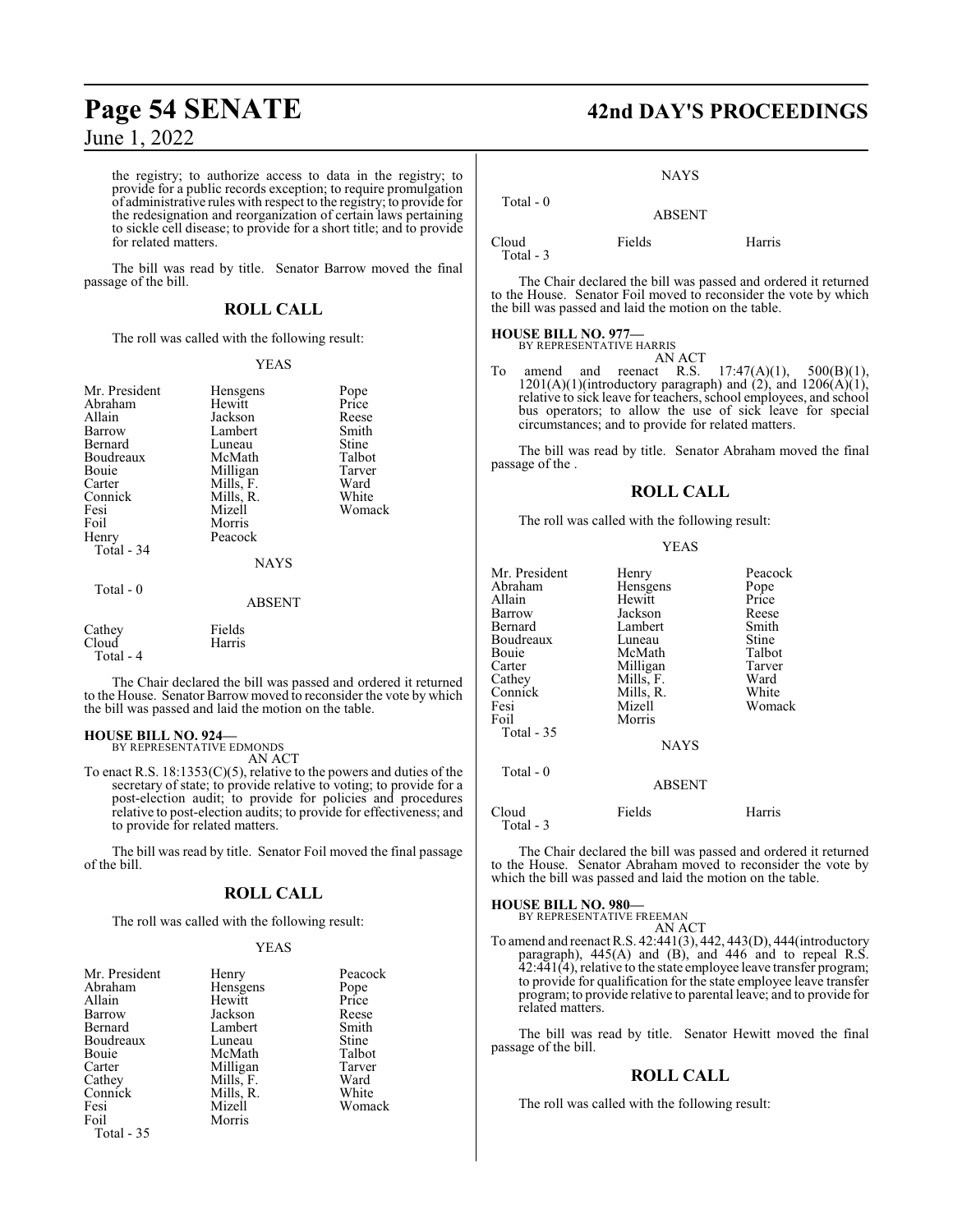# **42nd DAY'S PROCEEDINGS Page 55 SENATE**

#### YEAS

| Mr. President<br>Abraham<br>Allain<br>Barrow<br>Bernard<br>Boudreaux<br>Bouie<br>Carter<br>Cathey<br>Connick<br>Fesi<br>Foil<br>Total - 34 | Henry<br>Hensgens<br>Hewitt<br>Lambert<br>Luneau<br>McMath<br>Milligan<br>Mills, F.<br>Mills, R.<br>Mizell<br>Morris<br>Peacock<br><b>NAYS</b> | Pope<br>Price<br>Reese<br>Smith<br>Stine<br>Talbot<br>Tarver<br>Ward<br>White<br>Womack |
|--------------------------------------------------------------------------------------------------------------------------------------------|------------------------------------------------------------------------------------------------------------------------------------------------|-----------------------------------------------------------------------------------------|
| Total - 0                                                                                                                                  | <b>ABSENT</b>                                                                                                                                  |                                                                                         |
| Cloud<br>Fields<br>Total - 4                                                                                                               | Harris<br>Jackson                                                                                                                              |                                                                                         |

The Chair declared the bill was passed and ordered it returned to the House. Senator Hewitt moved to reconsider the vote by which the bill was passed and laid the motion on the table.

#### **HOUSE BILL NO. 981—**

BY REPRESENTATIVES DUPLESSIS, BEAULLIEU, AND SCHLEGEL AN ACT

To enact R.S. 17:271.1 and 3996(B)(67), relative to curricula; to require the provision of mental health instruction to public school students; to provide relative to content of the instruction; to provide for incorporation of the instruction into an existing required course; to provide relative to the mental health component of the state content standards for health education; and to provide for related matters.

The bill was read by title. Senator Jackson moved the final passage of the bill.

#### **ROLL CALL**

The roll was called with the following result:

#### YEAS

| Mr. President<br>Abraham<br>Allain<br>Barrow<br>Bernard<br>Boudreaux<br>Bouie<br>Carter<br>Cathey<br>Connick<br>Fesi<br>Foil<br>Total - 34 | Henry<br>Hensgens<br>Hewitt<br>Jackson<br>Lambert<br>Luneau<br>McMath<br>Milligan<br>Mills, F.<br>Mills, R.<br>Mizell<br>Morris<br><b>NAYS</b> | Peacock<br>Pope<br>Price<br>Reese<br>Smith<br>Talbot<br>Tarver<br>Ward<br>White<br>Womack |
|--------------------------------------------------------------------------------------------------------------------------------------------|------------------------------------------------------------------------------------------------------------------------------------------------|-------------------------------------------------------------------------------------------|
| Total - 0                                                                                                                                  | ABSENT                                                                                                                                         |                                                                                           |
| Cloud<br>Fields<br>Total - 4                                                                                                               | Harris<br>Stine                                                                                                                                |                                                                                           |

The Chair declared the bill was passed and ordered it returned to the House. Senator Jackson moved to reconsider the vote by which the bill was passed and laid the motion on the table.

## **HOUSE BILL NO. 983—**

BY REPRESENTATIVE BISHOP

AN ACT To amend and reenact R.S. 17:3100.7(E), relative to the Louisiana Student Tuition Assistance and Revenue Trust Program and the Louisiana Student Tuition Assistance and Revenue Trust Kindergarten Through Grade Twelve Program; to authorize the transfer or rollover of funds from a college education savings account to an elementary and secondary education savings account; and to provide for related matters.

The bill was read by title. Senator Allain moved the final passage of the bill.

## **ROLL CALL**

The roll was called with the following result:

#### YEAS

| Mr. President                | Foil                | Morris  |
|------------------------------|---------------------|---------|
| Abraham                      | Henry               | Peacock |
| Allain                       | Hensgens            | Pope    |
| Barrow                       | Hewitt              | Price   |
| Bernard                      | Jackson             | Smith   |
| Boudreaux                    | Lambert             | Stine   |
| Bouie                        | Luneau              | Talbot  |
| Carter                       | McMath              | Tarver  |
| Cathey                       | Milligan            | Ward    |
| Connick                      | Mills, F.           | White   |
| Fesi                         | Mizell              | Womack  |
| Total - 33                   |                     |         |
|                              | <b>NAYS</b>         |         |
| Total - 0                    |                     |         |
|                              | <b>ABSENT</b>       |         |
| Cloud<br>Fields<br>Total - 5 | Harris<br>Mills, R. | Reese   |
|                              |                     |         |

The Chair declared the bill was passed and ordered it returned to the House. Senator Allain moved to reconsider the vote by which the bill was passed and laid the motion on the table.

#### **HOUSE BILL NO. 988—**

BY REPRESENTATIVE LANDRY AN ACT

To enact R.S. 49:1016, relative to state employment; to provide relative to state employees and potential state employees who use medical marijuana; to prohibit certain employment actions against such employees and potential employees; to provide for exceptions; and to provide for related matters.

The bill was read by title. Senator Cathey moved the final passage of the bill.

## **ROLL CALL**

The roll was called with the following result:

#### YEAS

| Mr. President | Connick   | Price        |
|---------------|-----------|--------------|
| Abraham       | Foil      | Reese        |
| Allain        | Hensgens  | Smith        |
| Barrow        | Jackson   | <b>Stine</b> |
| Bernard       | Lambert   | Talbot       |
| Boudreaux     | Luneau    | Tarver       |
| Bouie         | McMath    | Ward         |
| Carter        | Milligan  | Womack       |
| Cathey        | Mills, F. |              |
| Total - 26    |           |              |

June 1, 2022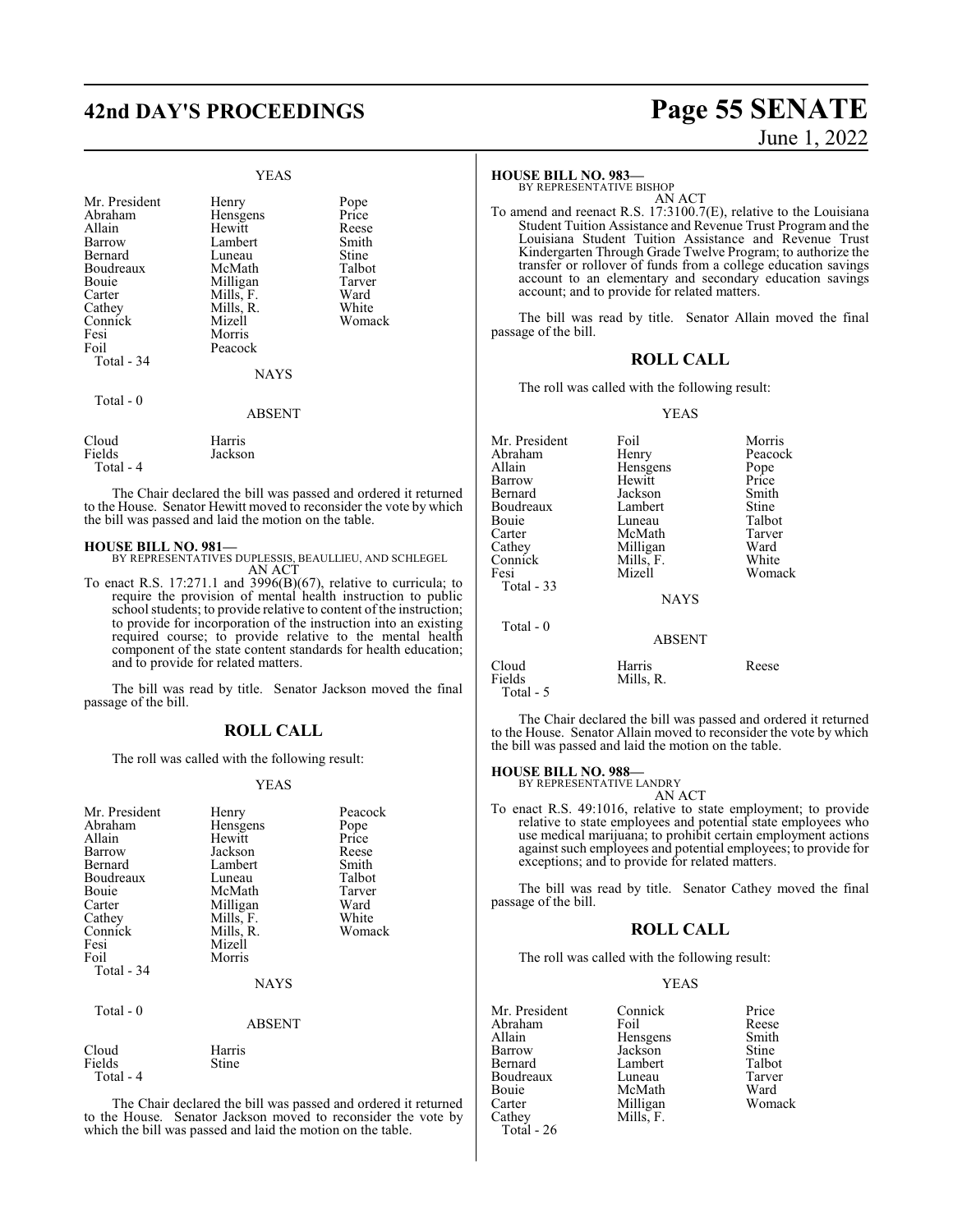Total - 4

#### **NAYS**

| Fesi<br>Henry<br>Hewitt<br>Total - 8 | Mizell<br>Morris<br>Peacock<br><b>ABSENT</b> | Pope<br>White |
|--------------------------------------|----------------------------------------------|---------------|
| Cloud<br>Fields                      | Harris<br>Mills. R.                          |               |

The Chair declared the bill was passed and ordered it returned to the House. Senator Cathey moved to reconsider the vote by which the bill was passed and laid the motion on the table.

# **HOUSE BILL NO. 1012—** BY REPRESENTATIVE LYONS

AN ACT

To enact Part VI of Chapter 5-E of Title 40 of the Louisiana Revised Statutes of 1950, to be comprised of R.S. 40:1257.1 through 1257.4, relative to the medical assistance program of this state known commonly as Medicaid; to provide relative to Medicaidfunded non-emergency medical transportation services; to provide for duties of the Louisiana Department of Health with respect to such services; to provide for standards for such services; to require promulgation of administrative rules; and to provide for related matters.

The bill was read by title. Senator Fred Mills moved the final passage of the bill.

### **ROLL CALL**

The roll was called with the following result:

#### YEAS

| Mr. President<br>Abraham<br>Allain<br>Barrow<br>Bernard<br>Boudreaux<br>Bouie<br>Carter<br>Cathey<br>Connick<br>Fesi<br>Foil<br>Total - 35 | Henry<br>Hensgens<br>Hewitt<br>Jackson<br>Lambert<br>Luneau<br>McMath<br>Milligan<br>Mills, F.<br>Mills, R.<br>Mizell<br>Morris<br><b>NAYS</b> | Peacock<br>Pope<br>Price<br>Reese<br>Smith<br>Stine<br>Talbot<br>Tarver<br>Ward<br>White<br>Womack |
|--------------------------------------------------------------------------------------------------------------------------------------------|------------------------------------------------------------------------------------------------------------------------------------------------|----------------------------------------------------------------------------------------------------|
| Total - 0                                                                                                                                  |                                                                                                                                                |                                                                                                    |

|  | <b>ABSENT</b> |
|--|---------------|
|  |               |

Total - 3

Cloud Fields Harris

The Chair declared the bill was passed and ordered it returned to the House. Senator Fred Mills moved to reconsider the vote by which the bill was passed and laid the motion on the table.

#### **HOUSE BILL NO. 1039—**

BY REPRESENTATIVES MCKNIGHT AND DAVIS AN ACT

To amend and reenact R.S. 40:1664.9(J) through (N) and to enact R.S. 40:1664.9(O), relative to life safety and property protection systems; to provide for the electronic tagging of such systems using a Quick Response code decal or hanging tag; to provide for collecting a fee to obtain a Quick Response code decal or hanging tag; to provide for effectiveness; and to provide for related matters.

# **Page 56 SENATE 42nd DAY'S PROCEEDINGS**

The bill was read by title. Senator Ward moved the final passage of the bill.

#### **ROLL CALL**

The roll was called with the following result:

#### YEAS

| Mr. President<br>Abraham<br>Allain<br>Barrow<br>Bernard<br>Boudreaux<br>Bouie<br>Carter<br>Cathey<br>Connick<br>Fesi<br>Foil<br>Total - 35<br>Total - 0 | Henry<br>Hensgens<br>Hewitt<br>Jackson<br>Lambert<br>Luneau<br>McMath<br>Milligan<br>Mills, F.<br>Mills, R.<br>Mizell<br>Morris<br><b>NAYS</b> | Peacock<br>Pope<br>Price<br>Reese<br>Smith<br>Stine<br>Talbot<br>Tarver<br>Ward<br>White<br>Womack |
|---------------------------------------------------------------------------------------------------------------------------------------------------------|------------------------------------------------------------------------------------------------------------------------------------------------|----------------------------------------------------------------------------------------------------|
|                                                                                                                                                         | <b>ABSENT</b>                                                                                                                                  |                                                                                                    |
| Cloud<br>Total - 3                                                                                                                                      | Fields                                                                                                                                         | Harris                                                                                             |

The Chair declared the bill was passed and ordered it returned to the House. Senator Ward moved to reconsider the vote by which the bill was passed and laid the motion on the table.

# **HOUSE BILL NO. 1048—** BY REPRESENTATIVE MCKNIGHT

AN ACT To amend and reenact R.S. 51:922 and to enact R.S. 51:938.2, relative to economic development; to provide for the Department of Economic Development; to add to the stated purposes of the Department of Economic Development; to require a continuous programdesigned to attract manufacturers; to provide for incentives; to provide for economic growth; to provide for workforce development; to provide for job creation; to provide for wages; to provide for community investment; to provide for quality of life; to provide for additional duties for the Department of Economic Development; to make technical changes; and to provide for related matters.

The bill was read by title. Senator Ward moved the final passage of the bill.

#### **ROLL CALL**

The roll was called with the following result:

#### YEAS

| Mr. President | Hensgens  | Peacock |
|---------------|-----------|---------|
| Abraham       | Hewitt    | Pope    |
| Allain        | Jackson   | Price   |
| Barrow        | Lambert   | Reese   |
| Bernard       | Luneau    | Smith   |
| Bouie         | McMath    | Stine   |
| Carter        | Milligan  | Talbot  |
| Connick       | Mills, F. | Tarver  |
| Fesi          | Mills, R. | Ward    |
| Foil          | Mizell    | White   |
| Henry         | Morris    | Womack  |
| Total - 33    |           |         |
|               | NAYS      |         |

Total - 0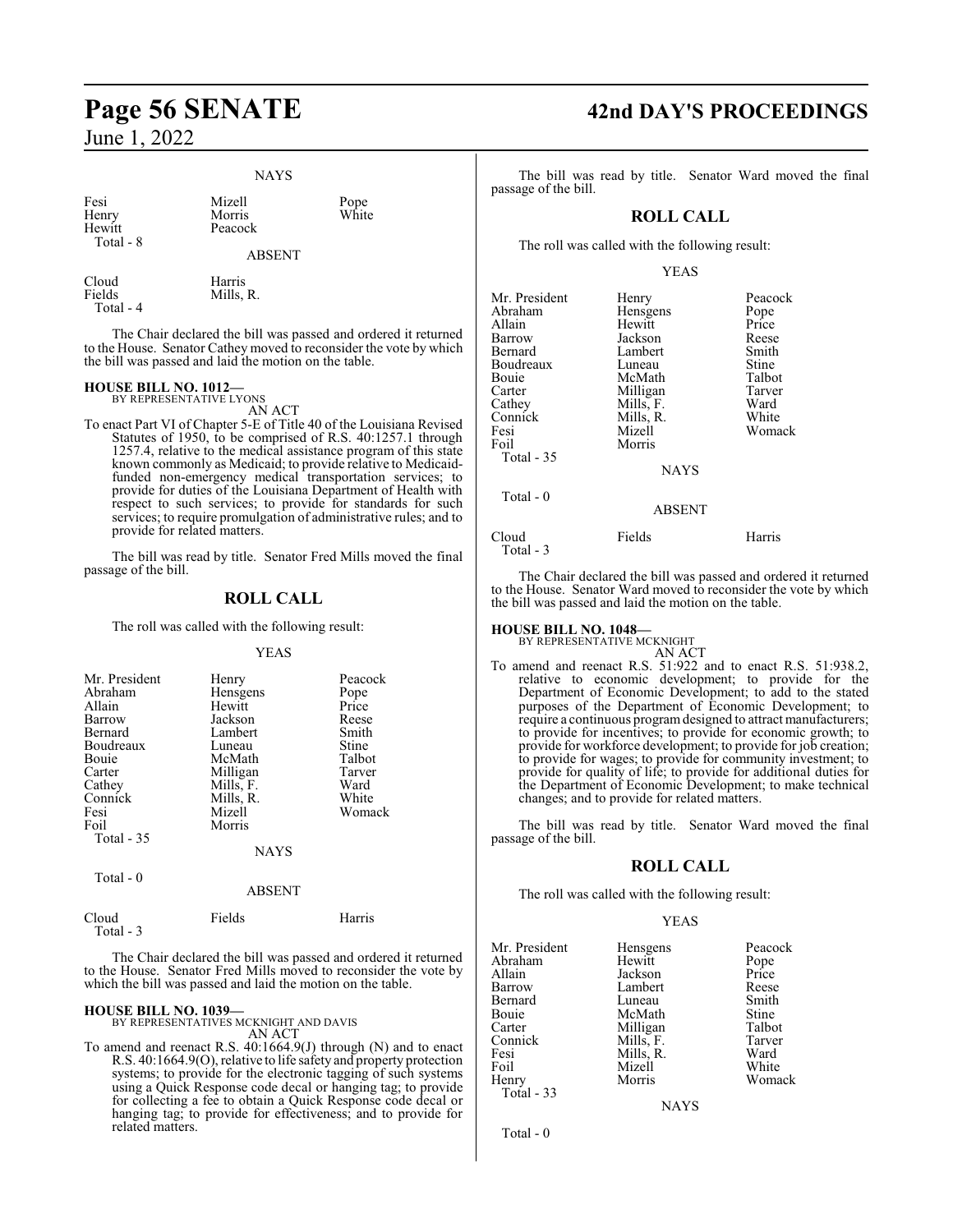# **42nd DAY'S PROCEEDINGS Page 57 SENATE**

#### ABSENT

| Boudreaux  | Cloud  | Harris |
|------------|--------|--------|
| Cathey     | Fields |        |
| Total $-5$ |        |        |

The Chair declared the bill was passed and ordered it returned to the House. Senator Ward moved to reconsider the vote by which the bill was passed and laid the motion on the table.

# **HOUSE BILL NO. 1062— (Substitute for House Bill No. 597**

**Representative Freeman)**<br>DUPLESSIS, EDMONSTON, EMEEMAN, BEAULLIEU, COUSSAN,<br>DUPLESSIS, EDMONSTON, EMERSON, FRIEMAN, GLOVER, HARRIS,<br>HORTON, JEFFERSON, JENKINS, TRAVIS JOHNSON, LAFLEUR,<br>LARVADAIN, LYONS, GREGORY MILLER, NE PIERRE, SCHAMERHORN, AND SEABAUGH

AN ACT

To amend and reenact R.S. 37:43 and to enact R.S. 49:953(C)(3) and 963(F) and (G), relative to occupational licensing; to allow an interested person to request review of a regulation issued by an occupational licensing board; to provide definitions; to allowfor petition; to provide for procedure; to provide for judicial review; and to provide for related matters.

The bill was read by title. Senator Ward moved the final passage of the bill.

#### **ROLL CALL**

The roll was called with the following result:

#### YEAS

| Mr. President<br>Abraham<br>Allain<br>Barrow<br>Bernard<br>Boudreaux<br><b>Bouje</b><br>Carter<br>Cathey<br>Connick<br>Fesi<br>Foil<br>Total $-35$ | Henry<br>Hensgens<br>Hewitt<br>Jackson<br>Lambert<br>Luneau<br>McMath<br>Milligan<br>Mills, F.<br>Mills, R.<br>Mizell<br>Morris<br><b>NAYS</b> | Peacock<br>Pope<br>Price<br>Reese<br>Smith<br>Stine<br>Talbot<br>Tarver<br>Ward<br>White<br>Womack |
|----------------------------------------------------------------------------------------------------------------------------------------------------|------------------------------------------------------------------------------------------------------------------------------------------------|----------------------------------------------------------------------------------------------------|
| Total - 0                                                                                                                                          | <b>ABSENT</b>                                                                                                                                  |                                                                                                    |
| Cloud<br>Total - 3                                                                                                                                 | Fields                                                                                                                                         | Harris                                                                                             |

The Chair declared the bill was passed and ordered it returned to the House. Senator Ward moved to reconsider the vote by which the bill was passed and laid the motion on the table.

## **HOUSE BILL NO. 1065— (Substitute for House Bill No. 680 by Representative Newell)** BY REPRESENTATIVE NEWELL

AN ACT

To amend and reenact R.S. 18:535(B) and to enact R.S. 18:536(C), relative to polling places locations; to provide for notice of location and changes to polling locations; to provide for an effective date; and to provide for related matters.

The bill was read by title. Senator Price moved the final passage of the bill.

# June 1, 2022

## **ROLL CALL**

The roll was called with the following result:

YEAS

| Mr. President | Henry         | Peacock   |
|---------------|---------------|-----------|
| Abraham       | Hensgens      | Pope      |
| Allain        | Hewitt        | Price     |
| Barrow        | Jackson       | Reese     |
| Bernard       | Lambert       | Smith     |
| Bouie         | Luneau        | Stine     |
| Carter        | McMath        | Talbot    |
| Cathey        | Milligan      | Tarver    |
| Connick       | Mills, F.     | Ward      |
| Fesi          | Mizell        | White     |
| Foil          | Morris        | Womack    |
| Total $-33$   |               |           |
|               | <b>NAYS</b>   |           |
| Total $-0$    |               |           |
|               | <b>ABSENT</b> |           |
| Boudreaux     | Fields        | Mills, R. |
| Cloud         | Harris        |           |

The Chair declared the bill was passed and ordered it returned to the House. Senator Price moved to reconsider the vote by which the bill was passed and laid the motion on the table.

## **HOUSE BILL NO. 1066— (Substitute for House Bill No. 711 by Representative Turner)** BY REPRESENTATIVE TURNER

AN ACT

Total - 5

To amend and reenact R.S. 37:1316, to enact R.S. 37:1326(A)(10), and to repeal R.S.  $37:1315(A)(7)$  and  $(B)(2)$ , relative to recommendations on discipline by the Clinical Laboratory Personnel Committee; to provide for receipt and disbursement provisions; to provide for additional violations in accordance with the Louisiana Clinical Laboratory Personnel Law; and to provide for related matters.

The bill was read by title. Senator Fred Mills moved the final passage of the bill.

#### **ROLL CALL**

The roll was called with the following result: YEAS

| Mr. President<br>Abraham<br>Allain<br>Barrow<br>Bernard<br>Boudreaux<br>Bouie<br>Carter<br>Cathey<br>Connick<br>Fesi<br>Foil<br>Total $-35$<br>$Total - 0$ | Henry<br>Hensgens<br>Hewitt<br>Jackson<br>Lambert<br>Luneau<br>McMath<br>Milligan<br>Mills, F.<br>Mills, R.<br>Mizell<br>Morris<br><b>NAYS</b><br><b>ABSENT</b> | Peacock<br>Pope<br>Price<br>Reese<br>Smith<br>Stine<br>Talbot<br>Tarver<br>Ward<br>White<br>Womack |
|------------------------------------------------------------------------------------------------------------------------------------------------------------|-----------------------------------------------------------------------------------------------------------------------------------------------------------------|----------------------------------------------------------------------------------------------------|
| Cloud<br>Total - 3                                                                                                                                         | Fields                                                                                                                                                          | Harris                                                                                             |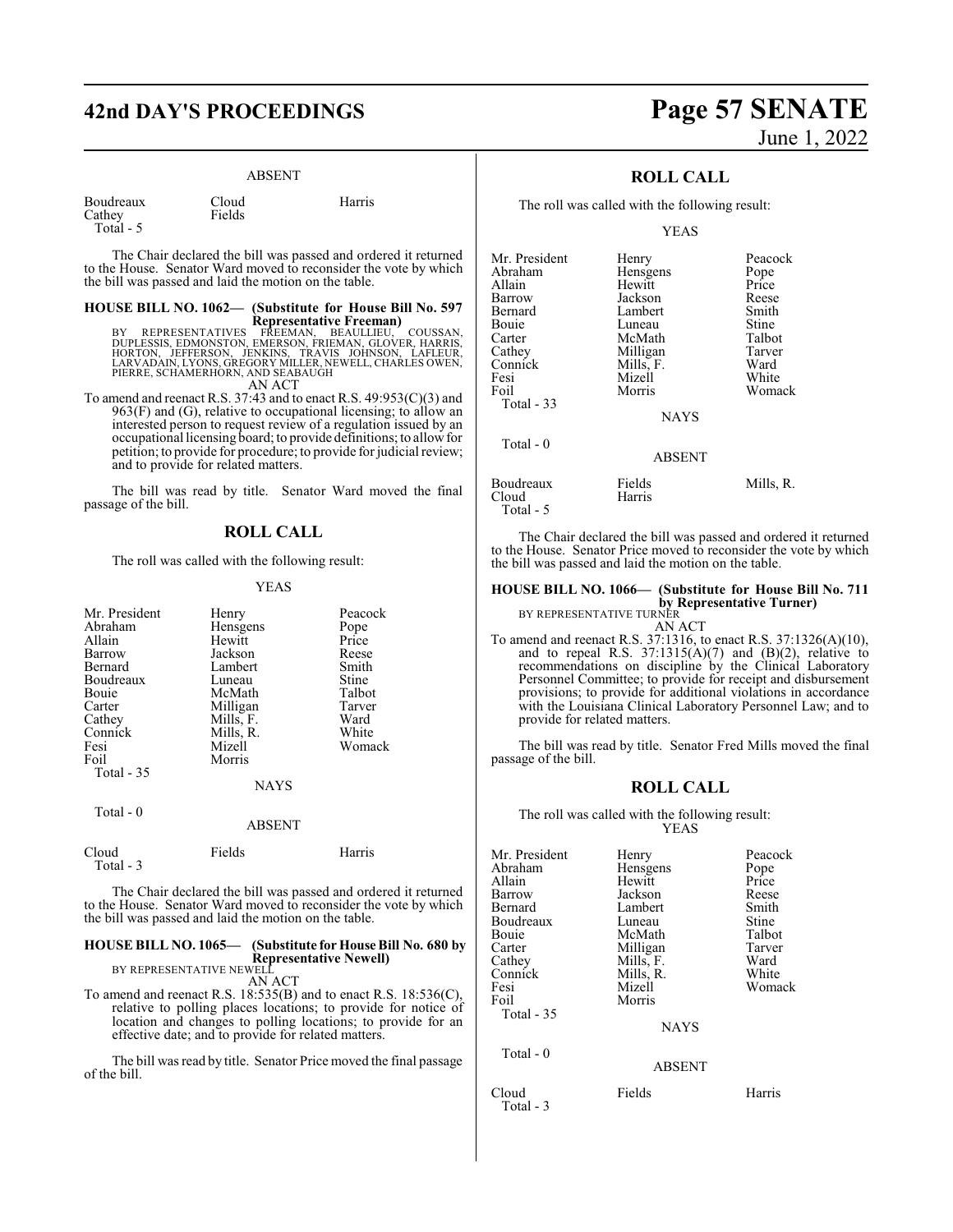The Chair declared the bill was passed and ordered it returned to the House. Senator Fred Mills moved to reconsider the vote by which the bill was passed and laid the motion on the table.

# **HOUSE BILL NO. 1073— (Substitute for House Bill No. 801 by**

**Representative GOUDEAU)<br>BY REPRESENTATIVES GOUDEAU, BACALA, BOURRIAQUE, BUTLER<br>COUSSAN, DESHOTEL, DEVILLIER, ECHOLS, EDMONDS, FINMENT,<br>FISHER, GAROFALO, GREEN, HARRIS, HORTON, HUVAL, MIKE<br>JOHNSON, LACOMBE, MCKNIGHT, MCMAH** PIERRE, ROMERO, STAGNI, STEFANSKI, WHITE, AND ZERINGUE AN ACT

To enact Part II-B of Chapter 21 of Title 37 of the Louisiana Revised Statutes of 1950, to

be comprised of R.S. 37:1891 through 1896, relative to scrap metal recyclers; to provide for the sale and purchase of catalytic converters; to provide definitions; to provide for fees; to provide for licensing requirements; to provide for record keeping; to provide for exceptions; to provide for fines and penalties; and to provide for related matters.

#### **Floor Amendments**

Senator Fred Mills sent up floor amendments.

#### **SENATE FLOOR AMENDMENTS**

Amendments proposed by Senator Fred Mills to Reengrossed House Bill No. 1073 by Representative Goudeau

#### AMENDMENT NO. 1 On page 2, line 9, change "good" to "valid"

On motion of Senator Fred Mills, the amendments were adopted.

The bill was read by title. Senator Hensgens moved the final passage of the amended bill.

## **ROLL CALL**

The roll was called with the following result:

#### YEAS

| Mr. President<br>Abraham<br>Allain | Henry<br>Hensgens<br>Hewitt | Pope<br>Price<br>Reese |
|------------------------------------|-----------------------------|------------------------|
| Barrow                             | Jackson                     | Smith                  |
| Bernard                            | Lambert                     | Stine                  |
| Boudreaux                          | Luneau                      | Talbot                 |
| Bouie                              | McMath                      | Tarver                 |
| Carter                             | Milligan                    | Ward                   |
| Cathey                             | Mills, F.                   | White                  |
| Connick                            | Mizell                      | Womack                 |
| Fesi                               | Morris                      |                        |
| Foil                               | Peacock                     |                        |
| Total - 34                         |                             |                        |
|                                    | <b>NAYS</b>                 |                        |
| Total - 0                          |                             |                        |
|                                    | <b>ABSENT</b>               |                        |
| Cloud<br>Fields                    | Harris<br>Mills, R.         |                        |

Total - 4

The Chair declared the amended bill was passed and ordered it returned to the House. Senator Hensgens moved to reconsider the vote by which the bill was passed and laid the motion on the table.

# **Page 58 SENATE 42nd DAY'S PROCEEDINGS**

## **HOUSE BILL NO. 1074— (Substitute for House Bill No. 559 by Representative Edmonds)**<br>BY REPRESENTATIVE EDMONDS

AN ACT

To enact R.S. 18:1317, relative to absentee by mail ballots; to provide for administrative rules for curing and rejection of deficient ballots; to provide for an effective date; and to provide for related matters.

The bill was read by title. Senator Foil moved the final passage of the bill.

## **ROLL CALL**

The roll was called with the following result:

#### YEAS

| Mr. President      | Henry       | Peacock |
|--------------------|-------------|---------|
| Abraham            | Hensgens    | Pope    |
| Allain             | Hewitt      | Price   |
| Barrow             | Jackson     | Reese   |
| Bernard            | Lambert     | Smith   |
| Boudreaux          | Luneau      | Stine   |
| Bouie              | McMath      | Talbot  |
| Carter             | Milligan    | Tarver  |
| Cathey             | Mills, F.   | Ward    |
| Connick            | Mills, R.   | White   |
| Fesi               | Mizell      | Womack  |
| Foil               | Morris      |         |
| Total $-35$        |             |         |
|                    | <b>NAYS</b> |         |
| Total - 0          |             |         |
|                    | ABSENT      |         |
| Cloud<br>Total - 3 | Fields      | Harris  |

The Chair declared the bill was passed and ordered it returned to the House. Senator Foil moved to reconsider the vote by which the bill was passed and laid the motion on the table.

**HOUSE BILL NO. 1075— (Substitute for House Bill No. 861 by Representative St. Blanc)** BY REPRESENTATIVE ST. BLANC AN ACT

To amend and reenact R.S. 17:407.62(7), 407.64(B), and 407.66(A)(2) and R.S. 40:1563.2 and to enact R.S. 17:407.62(8) and (9), relative to family and in-home child care providers; to provide relative to the inspection of such providers; to provide relative to the powers and duties of the state Department of Education and the office of state fire marshal with respect to such providers; to provide for the transfer and use of monies; and to provide for related matters.

#### **Floor Amendments**

Senator Robert Mills proposed the following amendments.

#### **SENATE FLOOR AMENDMENTS**

Amendments proposed by Senator Robert Mills to Reengrossed House Bill No. 1075 by Representative St. Blanc

#### AMENDMENT NO. 1

On page 3, line 16, after "child" delete the remainder of the line and insert "care provider"

On motion of Senator Robert Mills, the amendments were adopted.

The bill was read by title. Senator Robert Mills moved the final passage of the amendedd bill.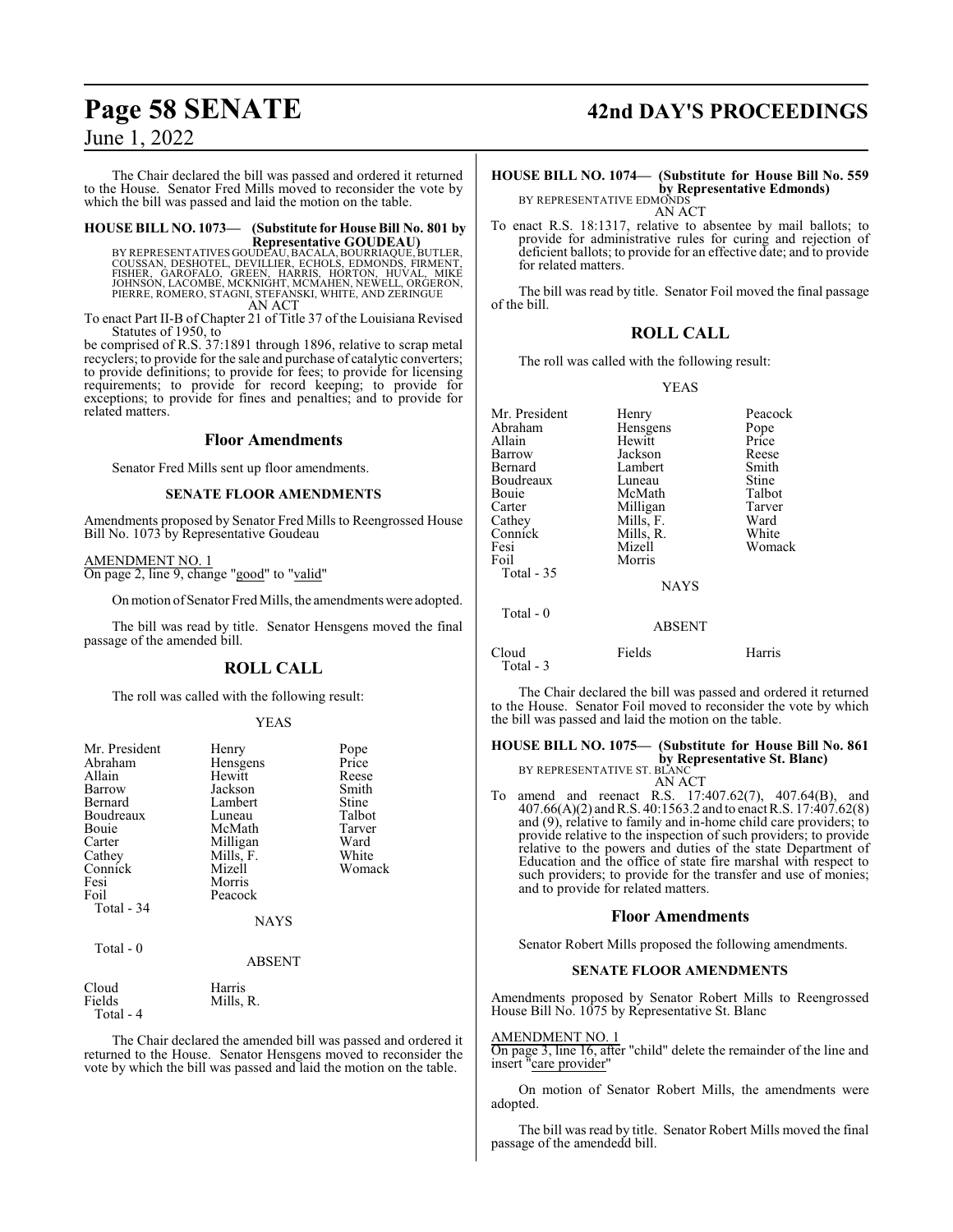# **42nd DAY'S PROCEEDINGS Page 59 SENATE**

## **ROLL CALL**

The roll was called with the following result:

#### YEAS

| Mr. President<br>Abraham<br>Allain<br>Barrow<br>Bernard<br>Boudreaux<br>Bouie<br>Carter<br>Cathey<br>Connick<br>Fesi | Henry<br>Hensgens<br>Hewitt<br>Jackson<br>Lambert<br>Luneau<br>McMath<br>Milligan<br>Mills, F.<br>Mills, R.<br>Mizell | Peacock<br>Pope<br>Price<br>Reese<br>Smith<br>Stine<br>Talbot<br>Ward<br>White<br>Womack |
|----------------------------------------------------------------------------------------------------------------------|-----------------------------------------------------------------------------------------------------------------------|------------------------------------------------------------------------------------------|
| Foil<br>Total - 34                                                                                                   | Morris<br><b>NAYS</b>                                                                                                 |                                                                                          |
| Total - 0                                                                                                            | ABSENT                                                                                                                |                                                                                          |

Cloud Harris<br>Fields Tarver

Total - 4

The Chair declared the amended bill was passed and ordered it returned to the House. Senator Robert Mills moved to reconsider the vote by which the bill was passed and laid the motion on the table.

#### **HOUSE BILL NO. 1079— (Substitute for House Bill No. 950 by Representative Boyd)**

BY REPRESENTATIVE BOYD AN ACT

Tarver

To enact R.S. 6:1085.1, relative to residential mortgage lenders; to provide for authority of the commissioner of the office of financial institutions; to provide for failure of a originator or broker to adhere to reasonable standards; to provide for continuing education in certain circumstances; and to provide for related matters.

The bill was read by title. Senator Bouie moved the final passage of the bill.

## **ROLL CALL**

The roll was called with the following result:

#### YEAS

| Mr. President | Henry         | Peacock |
|---------------|---------------|---------|
| Abraham       | Hensgens      | Pope    |
| Allain        | Hewitt        | Price   |
| Barrow        | Jackson       | Reese   |
| Bernard       | Lambert       | Smith   |
| Boudreaux     | Luneau        | Stine   |
| Bouie         | McMath        | Talbot  |
| Carter        | Milligan      | Tarver  |
| Cathey        | Mills, F.     | Ward    |
| Connick       | Mills, R.     | White   |
| Fesi          | Mizell        | Womack  |
| Foil          | Morris        |         |
| Total - 35    |               |         |
|               | <b>NAYS</b>   |         |
| Total $-0$    |               |         |
|               | <b>ABSENT</b> |         |
| Cloud         | Fields        | Harris  |

# Total - 3

# June 1, 2022

The Chair declared the bill was passed and ordered it returned to the House. Senator Bouie moved to reconsider the vote by which the bill was passed and laid the motion on the table.

## **HOUSE BILL NO. 1080— (Substitute for House Bill No. 1038 by Representative Deshotel)**<br>BY REPRESENTATIVE DESHOTEL

AN ACT To amend and reenact R.S. 44:4.1(B)(35) and R.S. 51:2370.2(introductoryparagraph),(2), and (16), 2370.3(A) and (E), 2370.4(A)(introductory paragraph) and (12), (B), and  $(C)(1)$ , 2370.5(A), (B)(introductory paragraph), (D), (E), (H), (I), and (J), 2370.9, 2370.13, and 2370.16 and to enact R.S. 51:2370.3(H) and (I), relative to broadband; to provide for the GUMBO grant program; to provide for definitions; to provide for mapping; to provide for description of service; to provide for protest; to authorize certain reports; to adjust the administrative fee; to provide for public records exceptions; to make technical changes; and to provide for related matters.

#### **Floor Amendments**

Senator Mizell proposed the following amendments.

#### **SENATE FLOOR AMENDMENTS**

Amendments proposed by Senator Mizell to Reengrossed House Bill No. 1080 by Representative Deshotel

#### AMENDMENT NO. 1

In Senate Committee Amendment No. 8 proposed by the Senate Committee on Commerce, Consumer Protection and International Affairs (3966) and adopted by the Senate on April 26, 2022, on page 1, line 26, change "eighteen" to "twenty"

#### AMENDMENT NO. 2

In Senate Committee Amendment No. 8 proposed by the Senate Committee on Commerce, Consumer Protection and International Affairs (3966) and adopted by the Senate on April 26, 2022, on page 1, line 30, after "execute." add the following: "The office may, at its discretion, grant an extension of the twenty month period provided in this Paragraph."

#### AMENDMENT NO. 3

In Senate Committee Amendment No. 8 proposed by the Senate Committee on Commerce, Consumer Protection and International Affairs (3966) and adopted by the Senate on April 26, 2022, on page 1, line 33, change "eighteen-months" to "twenty-months"

#### AMENDMENT NO. 4

In Senate Committee Amendment No. 8 proposed by the Senate Committee on Commerce, Consumer Protection and International Affairs (3966) and adopted by the Senate on April 26, 2022, on page 1, line 34, after "locations" change the period "." to a comma "," and add the following: "however, the office may, at its discretion, grant an extension to this twenty month period."

#### AMENDMENT NO. 5

On page 1, delete line 5 in its entirety and insert in lieu thereof the following: "2370.13, and 2370.16, to enact R.S. 51:2370.10(D), and to repeal R.S.  $51:2310.4(C)(2)$ , relative to broadband;"

#### AMENDMENT NO. 6

On page 2, line 7, after "reenacted" insert the following: "and R.S. 51:2370.10(D) is hereby enacted all"

#### AMENDMENT NO. 7

On page 3, line 4, after "office." add the following: "Any location or area of the state, subject to a Rural Digital Opportunity Fund Award, in which the provider receiving the award has proposed to provide broadband internet access service through a technology other than a wireline technology, may be eligible for the GUMBO grant program."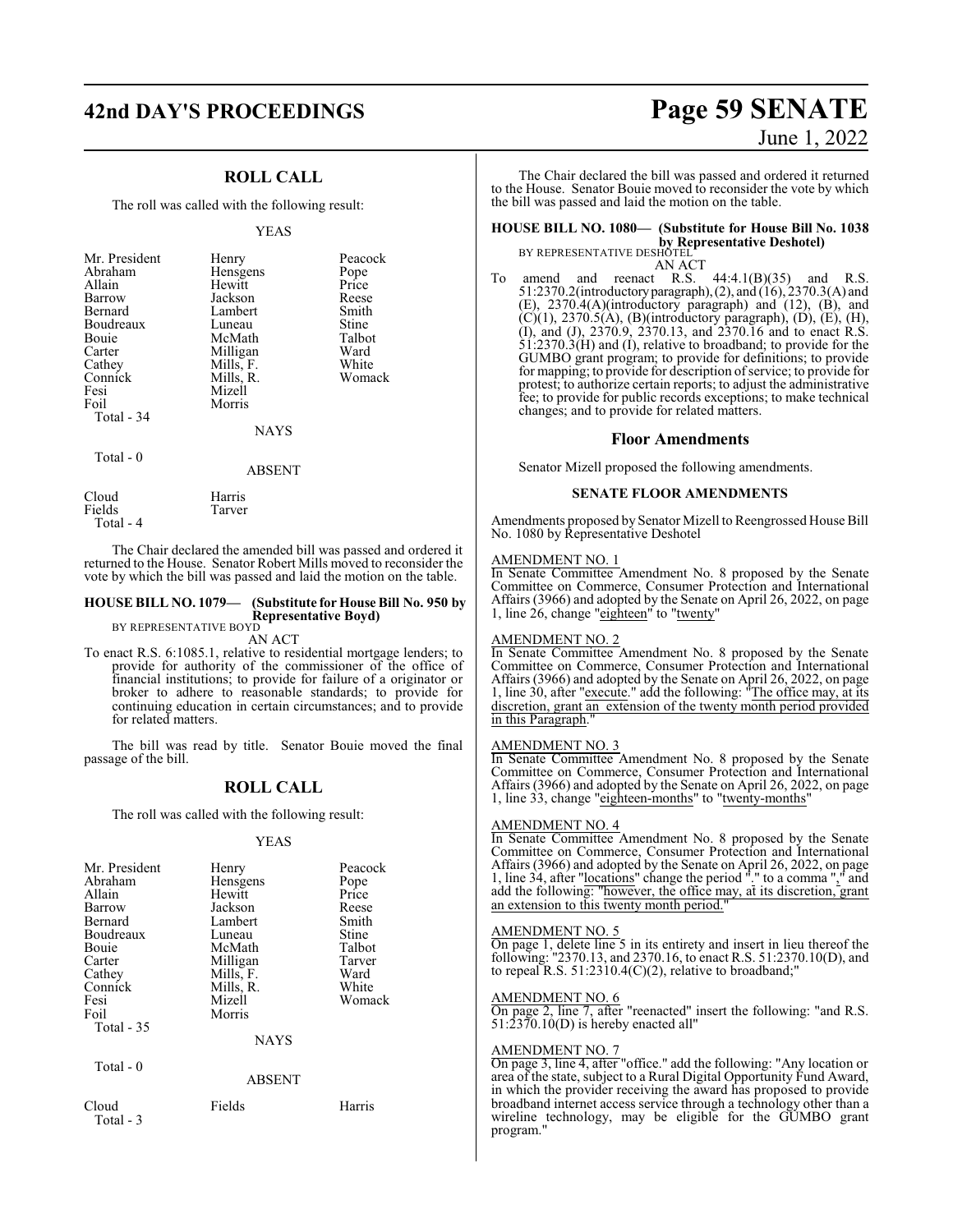# **Page 60 SENATE 42nd DAY'S PROCEEDINGS**

AMENDMENT NO. 8

On page 4, delete lines 6 and 7 in their entirety and insert in lieu thereof the following: "access service of less than one hundred megabits per second for download and twenty megabits per second for upload.

AMENDMENT NO. 9 On page 4, delete lines 8 through 12 in their entirety.

AMENDMENT NO. 10 On page 4, line 13, change "(5)" to "(4)"

AMENDMENT NO. 11 On page 4, line 17, change "(6)" to "(5)"

AMENDMENT NO. 12 On page 4, line 22, change "(7)" to "(6)"

AMENDMENT NO. 13 On page 5, line 24, change "may" to "shall"

AMENDMENT NO. 14 On page 5, line 25, change "shall" to "may"

#### AMENDMENT NO. 15

On page 6, delete lines 8 through 10 and insert in lieu thereof the following: "days prior to award. During the sixty-day period, any interested party may submit comments to the director concerning any pending application. Any Following the announcement of awards, any aggrieved person party may submit a protest of any application or award in accordance with R.S.

#### AMENDMENT NO. 16

On page 6, at the end of line 14, change "application." to "award."

AMENDMENT NO. 17 On page 6, line 17, change "application" to "award"

AMENDMENT NO. 18 On page 6, at the end of line 21, change "applications" to "awards"

#### AMENDMENT NO. 19

On page 6, delete line 23 in its entirety and insert in lieu thereof the following: "at least within fifteen days prior to the approval of the application after receipt of a protest. Following a protest that"

#### AMENDMENT NO. 20

On page 6, line 24, change "application," to "award,"

#### AMENDMENT NO. 21

On page 7, between lines 1 and 2, insert the following:

"A(1). An aggrieved party may submit a protest of an award in accordance with this Section. Protests shall be submitted in writing, accompanied by all supporting documentation, and shall be considered by the office in connection with the review of the application and award. Any provider submitting a protest shall attest that the information in the protest is accurate and that the protest is submitted in good faith. The office may deny any protest or application that contains inaccurate information."

AMENDMENT NO. 22 On page 7, line 2, change "A." to "(2)"

#### AMENDMENT NO. 23

On page 7, line 5, change "application." to "award." and before "This" insert the following: "An aggrieved party may also submit a protest of eligibility of an application only if the aggrieved party has facilities in the area or intends to deploy broadband services within the next twenty-four months, as a result of receiving public funds specifically for broadband deployment or if the aggrieved party is seeking to privately fund broadband deployment in accordance with R.S. 51:2370.3."

#### AMENDMENT NO. 24

On page 7, between lines 6 and 7, insert the following:

"(3) If the basis of the protest of an award is that an application proposes to serve an area that is already served, the office may utilize speed tests that conform to the methodology employed in the Federal Communications Commission's "Measuring Broadband America" report to determine if the protested area or individual households or businesses currently have access to broadband service as defined in this Part. All decisions regarding the speed test to be utilized and the manner by which the speed tests are applied shall be made by the director or his designee."

#### AMENDMENT NO. 25

On page 8, line 2, after "whether" delete the remainder ofthe line and insert in lieu thereof the following: "an award of a grant is"

#### AMENDMENT NO. 26

On page 8, delete lines 10 through 12 in their entirety and insert in lieu thereof the following: "state. If a court has found in a final and definitive judgement, an applicant or protestor has incorrectly designated a location as served or unserved the office of broadband may assess a fine of up to one-thousand dollars per incorrectly designated location identified in the GUMBO award process and disputed in litigation."

#### AMENDMENT NO. 27

On page 9, between lines 2 and 3, insert the following: "§2370.10. Failure to perform

\* \* \* D. Notwithstanding the provisions of this Section to the contrary, if a grant recipient fails to complete a project, the grant recipient shall reimburse the state the actual cost to finish the project.

AMENDMENT NO. 28 On page 9, below line 19, add the following: "Section 3. R.S. 51:2370.4(C)(2) is hereby repealed."

On motion of Senator Mizell, the amendments were adopted.

The bill was read by title. Senator Mizell moved the final passage of the amended bill.

#### **ROLL CALL**

The roll was called with the following result:

#### YEAS

| Mr. President<br>Abraham<br>Allain<br>Barrow<br>Bernard<br>Boudreaux<br>Bouie<br>Carter<br>Cathey<br>Connick<br>Fesi<br>Foil<br>Total - 35 | Henry<br>Hensgens<br>Hewitt<br>Jackson<br>Lambert<br>Luneau<br>McMath<br>Milligan<br>Mills, F.<br>Mills, R.<br>Mizell<br>Morris | Peacock<br>Pope<br>Price<br>Reese<br>Smith<br>Stine<br>Talbot<br>Tarver<br>Ward<br>White<br>Womack |
|--------------------------------------------------------------------------------------------------------------------------------------------|---------------------------------------------------------------------------------------------------------------------------------|----------------------------------------------------------------------------------------------------|
|                                                                                                                                            | <b>NAYS</b>                                                                                                                     |                                                                                                    |
| Total - 0                                                                                                                                  | <b>ABSENT</b>                                                                                                                   |                                                                                                    |
| Cloud                                                                                                                                      | Fields                                                                                                                          | Harris                                                                                             |

Total - 3

The Chair declared the amended bill was passed and ordered it returned to the House. Senator Mizell moved to reconsider the vote by which the bill was passed and laid the motion on the table.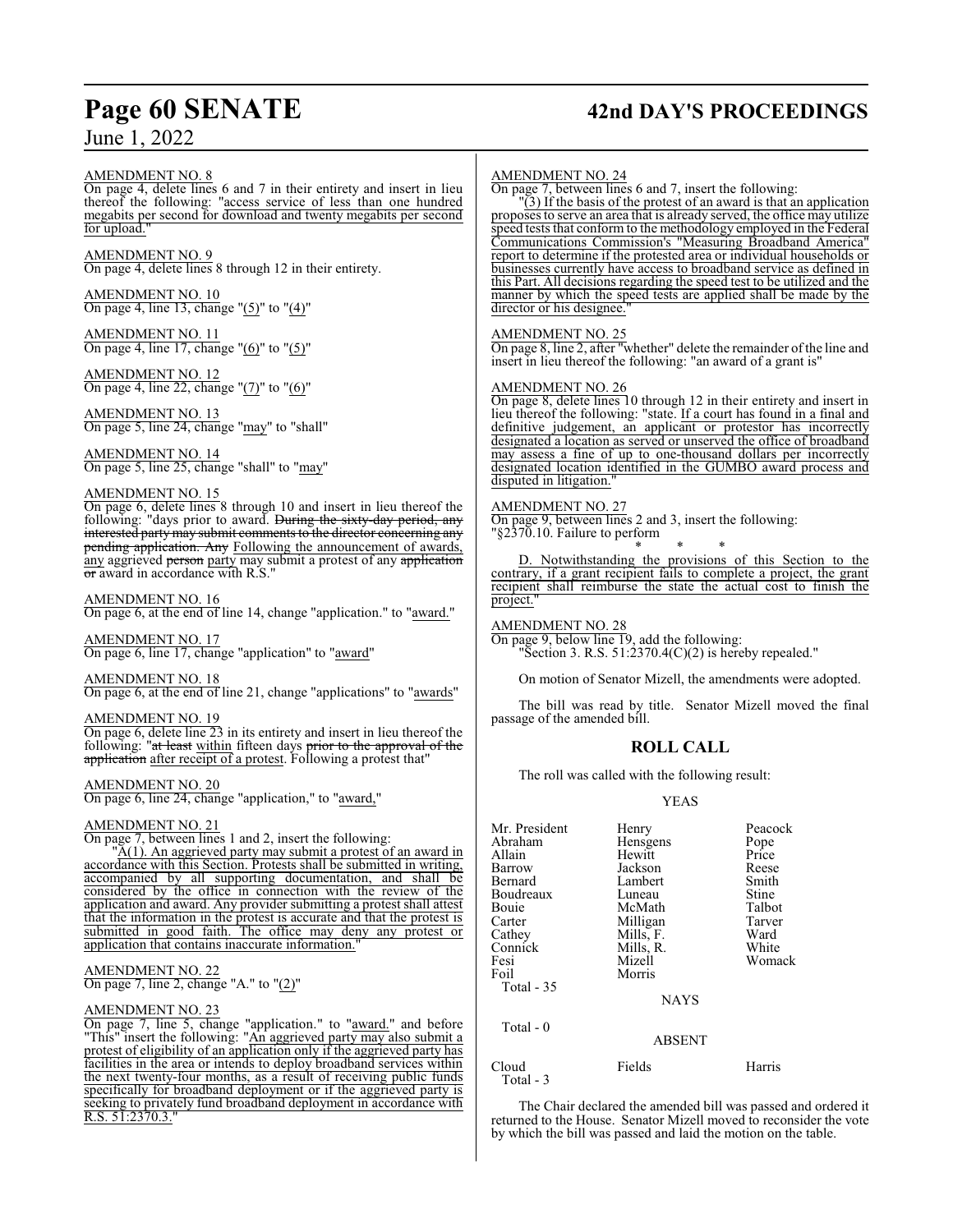# **42nd DAY'S PROCEEDINGS Page 61 SENATE**

## **HOUSE BILL NO. 1081— (Substitute for House Bill No. 380 by Representative Muscarello)** BY REPRESENTATIVE MUSCARELLO

AN ACT

To amend and reenact R.S.  $17:158(J)(2)$  and  $164.1(A)$  and R.S. 32:1(14) and (75), 80(B)(1) and (2)(b), 318(B), 328(B), and  $378(A)$  and (B), to enact R.S.  $32:80(E)$ , and to repeal R.S. 17:161, relative to school buses; to provide relative to the applicability of certain school bus safety requirements; to provide relative to loading and unloading of students at or near their homes; to provide relative the operation of school busses; and to provide for related matters.

The bill was read by title. Senator Mizell moved the final passage of the bill.

#### **ROLL CALL**

The roll was called with the following result:

#### YEAS

| Mr. President | Henry     | Peacock |
|---------------|-----------|---------|
| Abraham       | Hensgens  | Pope    |
| Allain        | Hewitt    | Price   |
| Barrow        | Jackson   | Reese   |
| Bernard       | Lambert   | Smith   |
| Boudreaux     | Luneau    | Stine   |
| Bouie         | McMath    | Talbot  |
| Carter        | Milligan  | Tarver  |
| Cathey        | Mills, F. | Ward    |
| Connick       | Mills, R. | White   |
| Fesi          | Mizell    | Womack  |
| Foil          | Morris    |         |
| Total - 35    |           |         |
|               | NAYS      |         |
| Total - 0     |           |         |

|                     | <b>ABSENT</b> |        |
|---------------------|---------------|--------|
| Cloud<br>Total $-3$ | Fields        | Harris |

The Chair declared the was passed and ordered it returned to the House. Senator Mizell moved to reconsider the vote by which the bill was passed and laid the motion on the table.

#### **HOUSE BILL NO. 1082— (Substitute for House Bill No. 720 by Representative Gaines)**

BY REPRESENTATIVE GAINES AN ACT

To enact R.S. 18:401.2(B)(5) and 401.4, relative to election procedures; to provide for election procedures during a state of emergency; to provide to changes of polling places; to provide relative to emergency plans; to provide for an effective date; and to provide for related matters.

The bill was read by title. Senator Price moved the final passage of the bill.

#### **ROLL CALL**

The roll was called with the following result:

#### YEAS

| Mr. President | Hensgens  | Pope<br>Price |
|---------------|-----------|---------------|
| Abraham       | Hewitt    |               |
| Allain        | Lambert   | Reese         |
| Barrow        | Luneau    | Smith         |
| Bernard       | McMath    | Stine         |
| Bouie         | Milligan  | Talbot        |
| Carter        | Mills, F. | Tarver        |
| Connick       | Mills, R. | Ward          |

June 1, 2022

| Fesi<br>Foil<br>Henry<br>Total - 32 | Mizell<br>Morris<br>Peacock<br><b>NAYS</b> | White<br>Womack   |
|-------------------------------------|--------------------------------------------|-------------------|
| Total - 0                           | <b>ABSENT</b>                              |                   |
| Boudreaux<br>Cathey<br>Total $-6$   | Cloud<br>Fields                            | Harris<br>Jackson |

The Chair declared the bill was passed and ordered it returned to the House. Senator Price moved to reconsider the vote by which the bill was passed and laid the motion on the table.

#### **House Bills and Joint Resolutions on Third Reading and Final Passage, Subject to Call**

#### **Called from the Calendar**

Senator Bernard asked that House Bill No. 715 be called from the Calendar.

#### **HOUSE BILL NO. 715—**

BY REPRESENTATIVE GREEN AN ACT

To amend and reenact R.S. 22:691.2(introductory paragraph), 691.6(D), (M), and (N), and 691.10(A), (C)(1), (3), (4), and (F) and to enact R.S. 22:691.2(13) through (15), 691.6(O) and (P),  $691.7(A)(1)(g)$  through (i) and (6), and  $691.10(G)$ , relative to the Insurance Holding Company System Regulatory Law; to provide for definitions; to provide for a group capital calculation; to provide for a liquidity stress test; to provide for the continuity of essential services and functions provided by affiliates; to provide for jurisdiction of the rehabilitation court; to provide for a bond or deposit requirement; to provide for the ownership of the records of an insurer; to provide for confidentiality; and to provide for related matters.

The bill was read by title. Senator Bernard moved the final passage of the bill.

#### **ROLL CALL**

The roll was called with the following result:

#### YEAS

| Mr. President      | Henry         | Peacock      |
|--------------------|---------------|--------------|
| Abraham            | Hensgens      | Pope         |
| Allain             | Hewitt        | Price        |
| Barrow             | Jackson       | Reese        |
| Bernard            | Lambert       | Smith        |
| Boudreaux          | Luneau        | <b>Stine</b> |
| Bouie              | McMath        | Talbot       |
| Carter             | Milligan      | Tarver       |
| Cathey             | Mills, F.     | Ward         |
| Connick            | Mills, R.     | White        |
| Fesi               | Mizell        | Womack       |
| Foil<br>Total - 35 | Morris        |              |
| Total $-0$         | <b>NAYS</b>   |              |
|                    | <b>ABSENT</b> |              |
| Cloud<br>Total - 3 | Fields        | Harris       |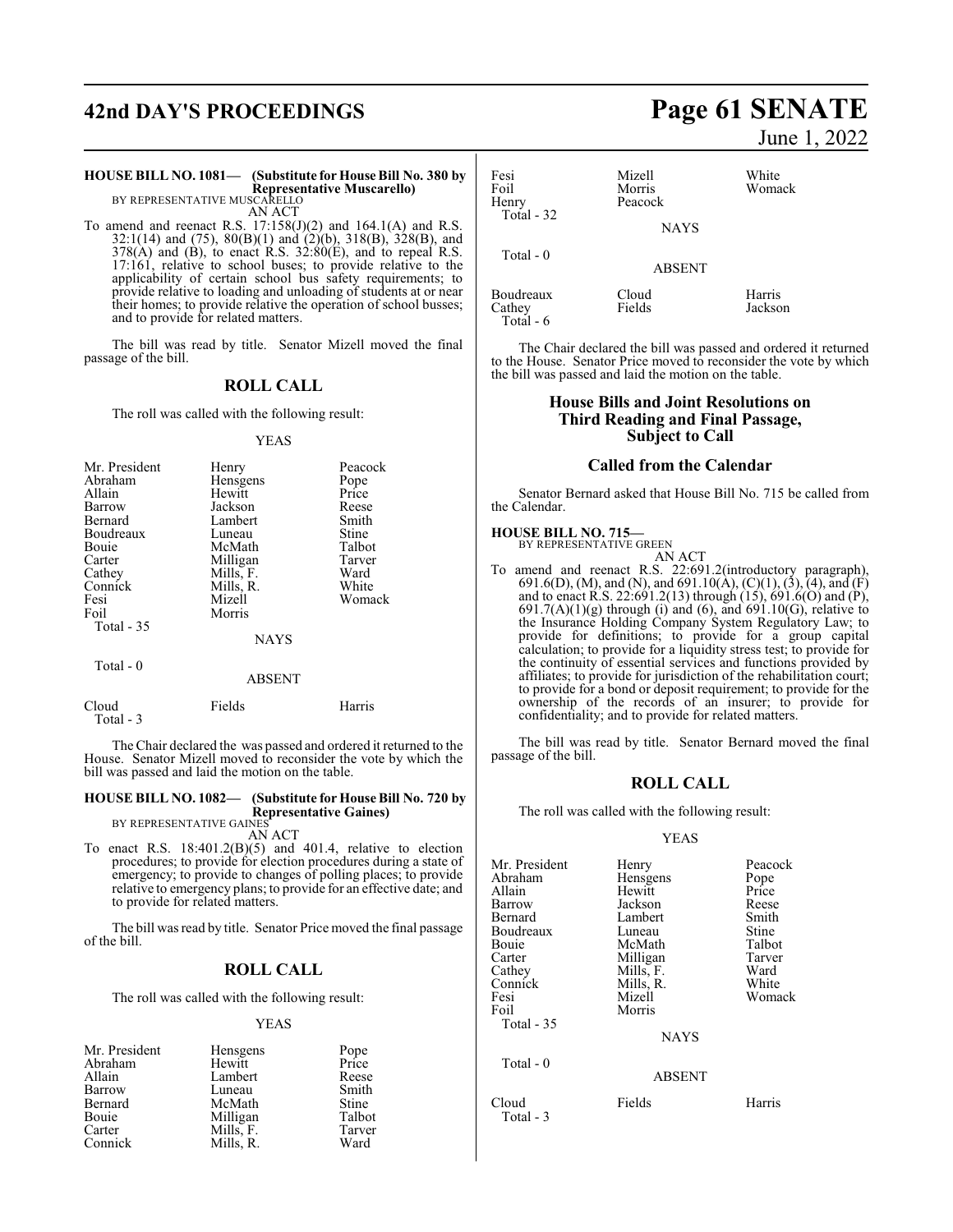The Chair declared the bill was passed and ordered it returned to the House. Senator Bernard moved to reconsider the vote by which the bill was passed and laid the motion on the table.

## **Rules Suspended**

Senator Pope asked for and obtained a suspension of the rules to revert to the Morning Hour.

## **Privileged Report of the Legislative Bureau**

June 1, 2022

To the President and Members of the Senate:

I am directed by your Legislative Bureau to submit the following report:

The following instruments are approved as to construction and duplication.

# **HOUSE CONCURRENT RESOLUTION NO. 8—** BY REPRESENTATIVE SCHEXNAYDER

A CONCURRENT RESOLUTION

To provide for a hospital stabilization formula pursuant to Article VII, Section 10.13 of the Constitution of Louisiana; to establish the level and basis of hospital assessments; to establish certain reimbursement enhancements for inpatient and outpatient hospital services; to establish certain criteria for the implementation of the formula; and to provide for related matters.

Reported without amendments.

Respectfully submitted, FRED MILLS Chairman

## **Adoption of Legislative Bureau Report**

On motion of Senator Fred Mills, the Bills and Joint Resolutions were read by title and passed to a third reading.

#### **Privileged Report of the Legislative Bureau**

June 1, 2022

To the President and Members of the Senate:

I am directed by your Legislative Bureau to submit the following report:

The following instruments are approved as to construction and duplication.

#### **HOUSE BILL NO. 215—** BY REPRESENTATIVE WHITE

AN ACT

To amend and reenact R.S. 17:497, relative to the compensation schedule for school bus operators who transport public school students; to provide changes to the method by which compensation is calculated; to require compensation for certain purchases made and costs incurred by school bus operators; to provide for an effective date; and to provide for related matters.

Reported without amendments.

Respectfully submitted, FRED MILLS Chairman

# **Page 62 SENATE 42nd DAY'S PROCEEDINGS**

### **Adoption of Legislative Bureau Report**

On motion of Senator Fred Mills, the Bills and Joint Resolutions were read by title and passed to a third reading.

#### **Message from the House**

#### **PASSED SENATE BILLS AND JOINT RESOLUTIONS**

June 1, 2022

To the Honorable President and Members of the Senate:

I am directed to inform your honorable body that the House of Representatives has finally passed the following Senate Bills and Joint Resolutions:

#### **SENATE BILL NO. 15—**

BY SENATOR FRED MILLS AN ACT

To amend and reenact the introductory paragraphs of R.S. 39:198(I) and  $198(I)(8)$ , and R.S. 39:198(I)(2), (6), (8)(b) and (c), and (9), relative to contracts for fiscal intermediary services; to provide for the transfer of contract award oversight from the House and Senate committees on health and welfare to the Joint Legislative Committee on the Budget; and to provide for related matters.

Reported with amendments.

# **SENATE BILL NO. 54—** BY SENATOR ALLAIN

- 
- AN ACT To amend and reenact R.S. 47:103(D), relative to income tax return filing extensions; to provide for an automatic filing extension for certain income tax returns; to provide for conditions and applicability; and to provide for related matters.

Reported with amendments.

#### **SENATE BILL NO. 222** BY SENATOR LAMBERT

- AN ACT
- To amend and reenact R.S. 37:3415.2(2), 3415.8(A), (C), and (E)(3), 3415.9(B)(1), 3415.10(D), and the introductory paragraph of 3415.18(A) and to enact R.S. 37:3415.22(C), relative to the Louisiana Appraisal Management Company Licensing and Regulation Act; to provide for definitions; to provide appraisal management company ownership and controlling person requirements; to provide for procedures; to exempt federally regulated appraisal management companies; to provide for an effective date; to provide a sunset date; and to provide for related matters.

Reported with amendments.

## **SENATE BILL NO. 241—**

BY SENATOR ALLAIN

AN ACT To amend and reenact R.S. 47:2134(E)(1) and enact R.S. 47:1989(G) and 2134(F), relative to security required for challenging the correctness or legality of ad valoremtax assessments; to provide that a payment under protest is not required to appeal the correctness of an assessment to the Louisiana Tax Commission; to provide for the posting of a bond or other security in lieu of a payment under protest for challenges to the legality of an assessment; and to provide for related matters.

Reported with amendments.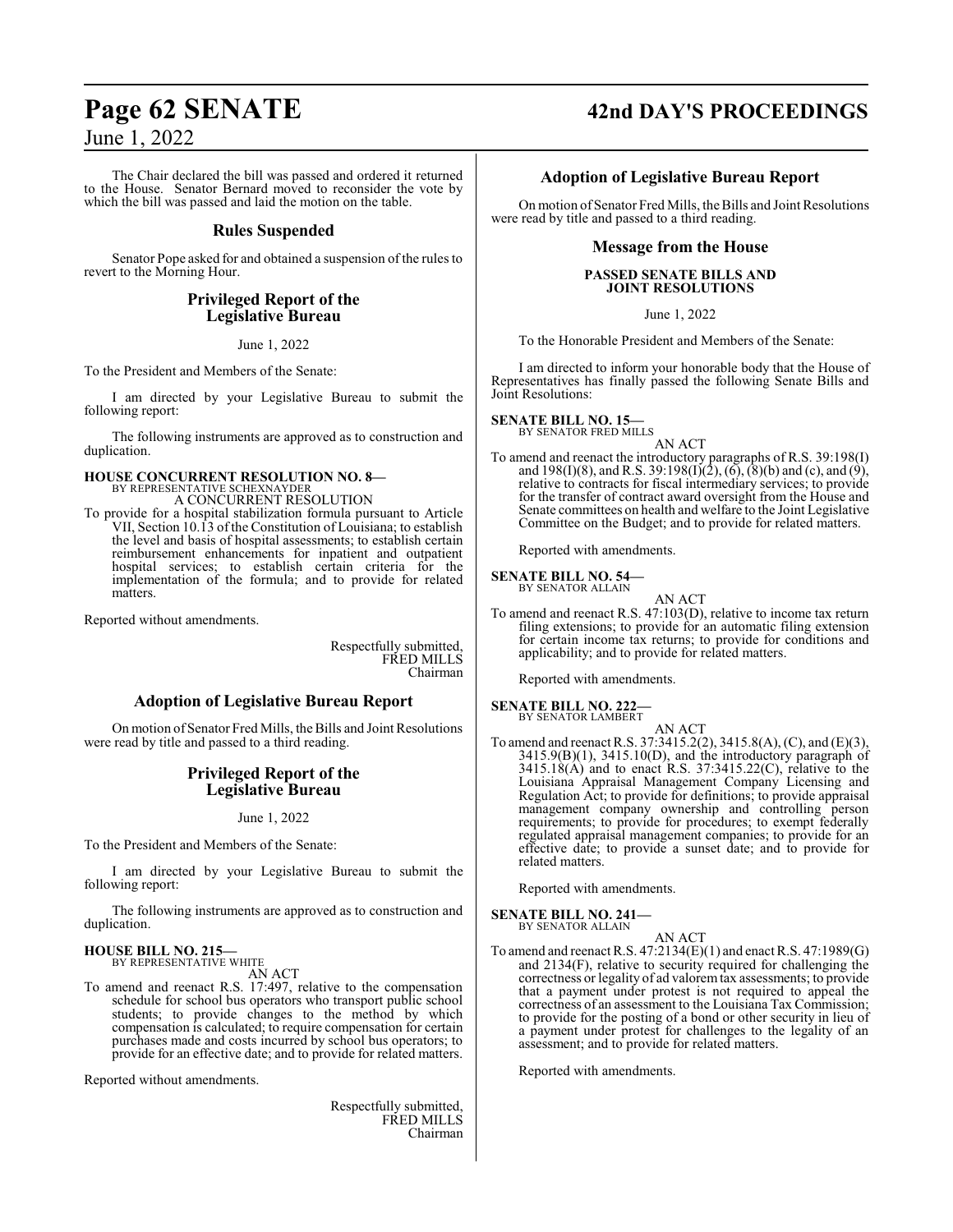# **42nd DAY'S PROCEEDINGS Page 63 SENATE**

#### **SENATE BILL NO. 266—** BY SENATOR WARD

AN ACT

To amend and reenact R.S. 48:77(D) and to repeal R.S. 48:77(E), relative to the state motor vehicle sales tax dedicated to the Construction Subfund of the Transportation Trust Fund; to provide for the prioritization of the use of the funds to match federal funds; to provide relative to bonding; and to provide for related matters.

Reported with amendments.

#### **SENATE BILL NO. 272—** BY SENATOR CORTEZ

AN ACT

To amend and reenact R.S. 4:149, 211, 213, and 214 and R.S. 27:602(13) and to enact R.S. 4:147(7), 215(D), and 228(H) and R.S. 27:602(18.1), 607(H), and 629, relative to horse racing; to provide for pari-mutuel wagering; to provide regarding offtrack wagering facilities; to authorize pari-mutuel wagering in a sports book lounge of certain licensed entities as offtrack wagering facilities; to require certain agreements or plans of operations; to provide for required terms of the agreement or plan and approval; to provide forrequirements and exceptions; to provide regarding restrictions and prohibitions; and to provide for related matters.

Reported with amendments.

#### **SENATE BILL NO. 277—** BY SENATOR CORTEZ

AN ACT

To amend and reenact the introductory paragraph of R.S. 48:77(A), to enact R.S. 48:77.1 and 77.2, and to repeal R.S. 48:77(B) and (E), relative to the creation of the Megaprojects Leverage Fund and certain accounts therein; to provide for the deposit of monies into the fund; to provide for the use of monies so deposited; to provide relative to the issuance of bonds; and to provide for related matters.

Reported with amendments.

#### **SENATE BILL NO. 286—** BY SENATOR LUNEAU

AN ACT

To amend and reenact R.S. 37:3552(5) through (12) and  $3556(A)(1)(a)$  and to enact R.S.  $37:3552(13)$  and  $(14)$ , relative to massage therapists; to provide relative to licensure and qualifications of massage therapists; to provide for the methods of instruction; to provide for definitions; and to provide for related matters.

Reported with amendments.

#### **SENATE BILL NO. 423—** BY SENATOR FOIL

AN ACT

To amend and reenact R.S. 38:2295(C)(1), relative to plans and specifications for public works; to provide for clarification of requirements for prior approval; to provide for adjusting the time response period for particular products; to provide for technical corrections; and to provide for related matters.

Reported with amendments.

#### **SENATE BILL NO. 436—** BY SENATOR CLOUD

AN ACT

To enact R.S. 47:463.214, relative to motor vehicle special prestige license plate; to provide for the establishment of the "Louisiana Equine Promotion and Research Advisory Board" special prestige license plate; to provide for creation, issuance, design, fees, distribution, and rule promulgation applicable to such license plates; and to provide for related matters.

Reported with amendments.

#### **SENATE BILL NO. 443—**

BY SENATOR ALLAIN

AN ACT To amend and reenact R.S. 47:303.1(C) and (G) and to repeal R.S. 47:303.1(D), relative to direct payment numbers; to provide for uniformdirect payment number procedures and appeal rights for local tax collectors; and to provide for related matters.

Reported with amendments.

#### **SENATE BILL NO. 444—** BY SENATOR ALLAIN

AN ACT

To amend and reenact R.S. 47:1408(D)(1), 1418(7)(d), 1432(A), 1574.2(A), the introductory paragraph of 1574.2(B), and 1574.2(D) and to enact R.S. 47:338.223, 1408(D)(3), and  $1574.2(E)$ , (F), and (G), relative to tax administration and the Board of Tax Appeals; to provide for the administration of certain occupancy taxes; to authorize the board to issue protective orders; to provide relative to notice and the opportunity to be heard for all matters and all parties before the board; to provide for the jurisdiction of the board; to authorize the board to issue preliminary injunctions during suits to enjoin certain tax preparers; to authorize the secretary of revenue to issue cease and desist orders to tax preparers who engage in certain conduct; to impose penalties on preparers who violate injunctions or orders; to provide for an effective date; and to provide for related matters.

Reported with amendments.

# **SENATE BILL NO. 490—** BY SENATOR CORTEZ

AN ACT

To amend and reenact R.S. 40:1379.1(N) and to enact Chapter 12 of Title 24 of the Louisiana Revised Statutes of 1950, to be comprised ofR.S. 24:681 through 685 and 691 through 693 and R.S. 40:2402(3)(f), relative to capitol security; to provide for a director of capitol security; to provide for the qualifications, compensation, duties and functions of the director; to provide for capitol security officers; to provide for the manner in which certain special officer commissions may be issued; to create the Capitol Security Council; to provide for the composition and membership of the council; to provide for the powers and duties of the council; to provide for definitions; and to provide for related matters.

Reported with amendments.

#### **SENATE BILL NO. 69—**

BY SENATOR CONNICK

AN ACT To amend and reenact R.S. 46:1806(A)(1), 1842(3)(c), and (15)(c) and (d), 1843, and 1844(H),  $(K)(1)(a)$ , and  $(T)(1)$  and  $(3)$ , and to enact R.S.  $46:1842(3)(d)$  through (h) and  $(15)(e)$  through (h), relative to crime victim protections; to provide relative to broadening rights for victims of crimes and designated family members; and to provide for related matters.

Reported with amendments.

#### **SENATE BILL NO. 90—**

BY SENATOR ROBERT MILLS AN ACT

To amend and reenact R.S. 22:1019.2(A), (B)(5), the introductory paragraph of R.S. 22:1019.2(C), and R.S. 22:1019.2(D), relative to network adequacy for health benefit plans; to provide for regulations to set standards by which to measure network adequacy; and to provide for related matters.

Reported with amendments.

June 1, 2022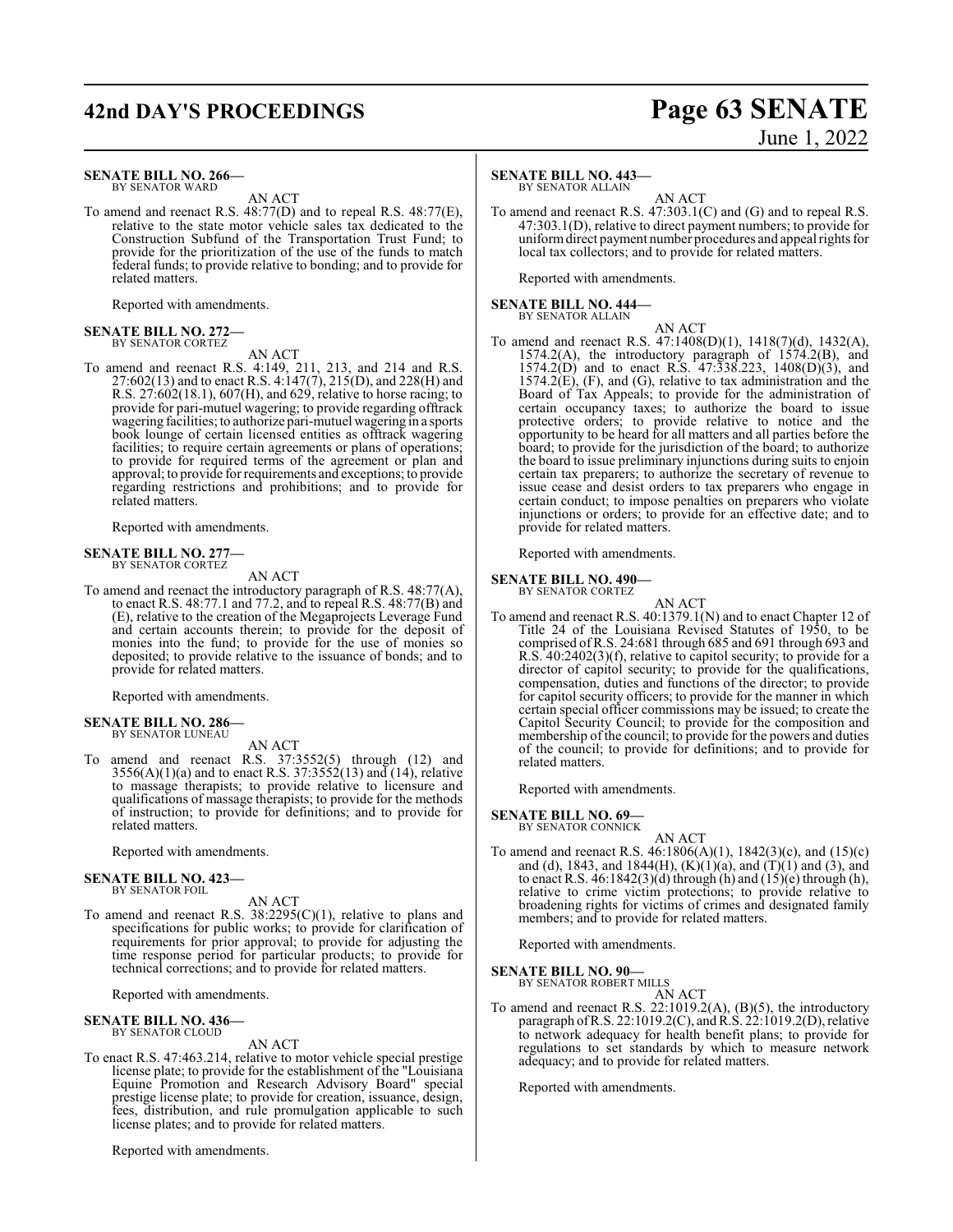#### **SENATE BILL NO. 112—**

BY SENATOR ROBERT MILLS AN ACT

To enact Subpart A-4 of Part III of Chapter 4 of Title 22 of the Louisiana Revised Statutes of 1950, comprised of R.S. 22:1020.61, relative to health insurance; to provide for prior authorization for health insurance claims related to certain health care procedures; to provide for the creation of programs for the selective application of prior authorization; to provide for definitions; to provide for development and maintenance of programs seeking to reduce prior authorization requirements related to certain health care services performed by certain health care providers; to provide for the promulgation of rules; and to provide for related matters.

Reported with amendments.

#### **SENATE BILL NO. 118—** BY SENATOR TALBOT

AN ACT

To amend and reenact R.S. 22:1028.3(B)(2) and to enact R.S. 22:1028.3(D)(3) and (4), relative to the medical necessity for genetic testing of certain cancer mutations; to require medical necessity for genetic testing of certain cancer mutations is based on nationally recognized clinical practice guidelines; to provide definitions; and to provide for related matters.

Reported with amendments.

#### **SENATE BILL NO. 213—**

BY SENATOR LUNEAU

AN ACT To amend and reenact R.S. 40:2162(A)(3) and (7), (C)(3), (D)(1), (2)(c), (3)(b), and (H)(1) and to repeal R.S.  $40:2162(C)(2)(c)$ , relative to behavioral health rehabilitation services in the medical assistance program; to provide for community psychiatric support and treatment services; to provide for psychosocial rehabilitation services; to provide for licensure requirements of individuals providing services; to provide for technical updates of outdated provisions; to provide for an effective date; and to provide for related matters.

Reported with amendments.

#### **SENATE BILL NO. 214—** BY SENATOR LUNEAU

AN ACT

To amend and reenact Code of Civil Procedure Art. 1435, relative to depositions and trial testimony of certain insurance claims adjusters; to require certain out-of-state insurance claims adjusters to appear and offer testimony; to provide for venue; to provide for definitions; and to provide for related matters.

Reported with amendments.

#### **SENATE BILL NO. 255—**

BY SENATOR BARROW AND REPRESENTATIVES FREIBERG AND MOORE

AN ACT

To amend and reenact Children's Code Article 1570.1 and R.S. 46:2136.1, relative to domestic abuse assistance; to provide relative to costs and fees associated with protective orders; to provide that failure to appear at a hearing for a protective order does not, in and of itself, constitute grounds for assessing costs and fees against a victim of domestic abuse; to provide definitions; and to provide for related matters.

Reported with amendments.

Respectfully submitted, MICHELLE D. FONTENOT Clerk of the House of Representatives

# **Page 64 SENATE 42nd DAY'S PROCEEDINGS**

#### **Message from the House**

#### **PASSED SENATE BILLS AND JOINT RESOLUTIONS**

June 1, 2022

To the Honorable President and Members of the Senate:

I am directed to inform your honorable body that the House of Representatives has finally passed the following Senate Bills and Joint Resolutions:

**SENATE BILL NO. 5—**<br>BY SENATOR PRICE AND REPRESENTATIVES ADAMS, BACALA,<br>BOYD, DEVILLIER, ILLG, JEFFERSON, LAFLEUR, LARVADAIN,<br>NELSON AND TARVER

AN ACT

To enact R.S. 11:542.3, relative to the Louisiana State Employees' Retirement System; to provide with respect to a nonrecurring lump-sum supplemental payment to certain retirees and beneficiaries; to provide relative to eligibility for and calculation ofsuch payment; to provide for an effective date; and to provide for related matters.

Reported without amendments.

**SENATE BILL NO. 6—** BY SENATORS PRICE, FIELDS, HENSGENS, ROBERT MILLS, MIZELL, PEACOCK AND TALBOT AND REPRESENTATIVES ADAMS, BOYD, DEVILLIER, ILLG, JEFFERSON, LAFLEUR, LARVADAIN, NELSON AND TARVER

AN ACT

To provide a permanent benefit increase to retirees and beneficiaries of the Teachers' Retirement System of Louisiana; to authorize payments funded by the retirement system's experience account; to provide for qualifications for receipt of such payments; to provide relative to the amount of such payments; to provide for an effective date; and to provide for related matters.

Reported without amendments.

**SENATE BILL NO. 7—** BY SENATORS PRICE, ROBERT MILLS, PEACOCK AND TALBOT AND REPRESENTATIVES ADAMS, BACALA, BOYD, JEFFERSON, LAFLEUR, LARVADAIN, NELSON AND TARVER AN ACT

To provide a permanent benefit increase to retirees and beneficiaries of the Louisiana State Police Retirement System; to authorize payments funded by the retirement system's experience account; to provide for qualifications for receipt of such payments; to provide relative to the amount of such payments; to provide for an effective date; and to provide for related matters.

Reported without amendments.

**SENATE BILL NO. 16—**<br>BY SENATOR FRED MILLS AND REPRESENTATIVES BRYANT,<br>HUVAL, MIGUEZ, PIERRE AND SCHLEGEL AN ACT

To amend and reenact R.S. 27:437(C)(3), relative to the Video Draw Poker Device Fund; to provide for the use of monies in the fund; to provide for an effective date; and to provide for related matters.

Reported without amendments.

**SENATE BILL NO. 28—**

BY SENATOR ALLAIN

AN ACT To amend and reenact R.S.  $47:201.2(C)(3)(b)(iv)$  and (v), relative to state partnership audit adjustments; to provide for the calculation methodology for distributive shares reported to tiered partners; and to provide for related matters.

Reported without amendments.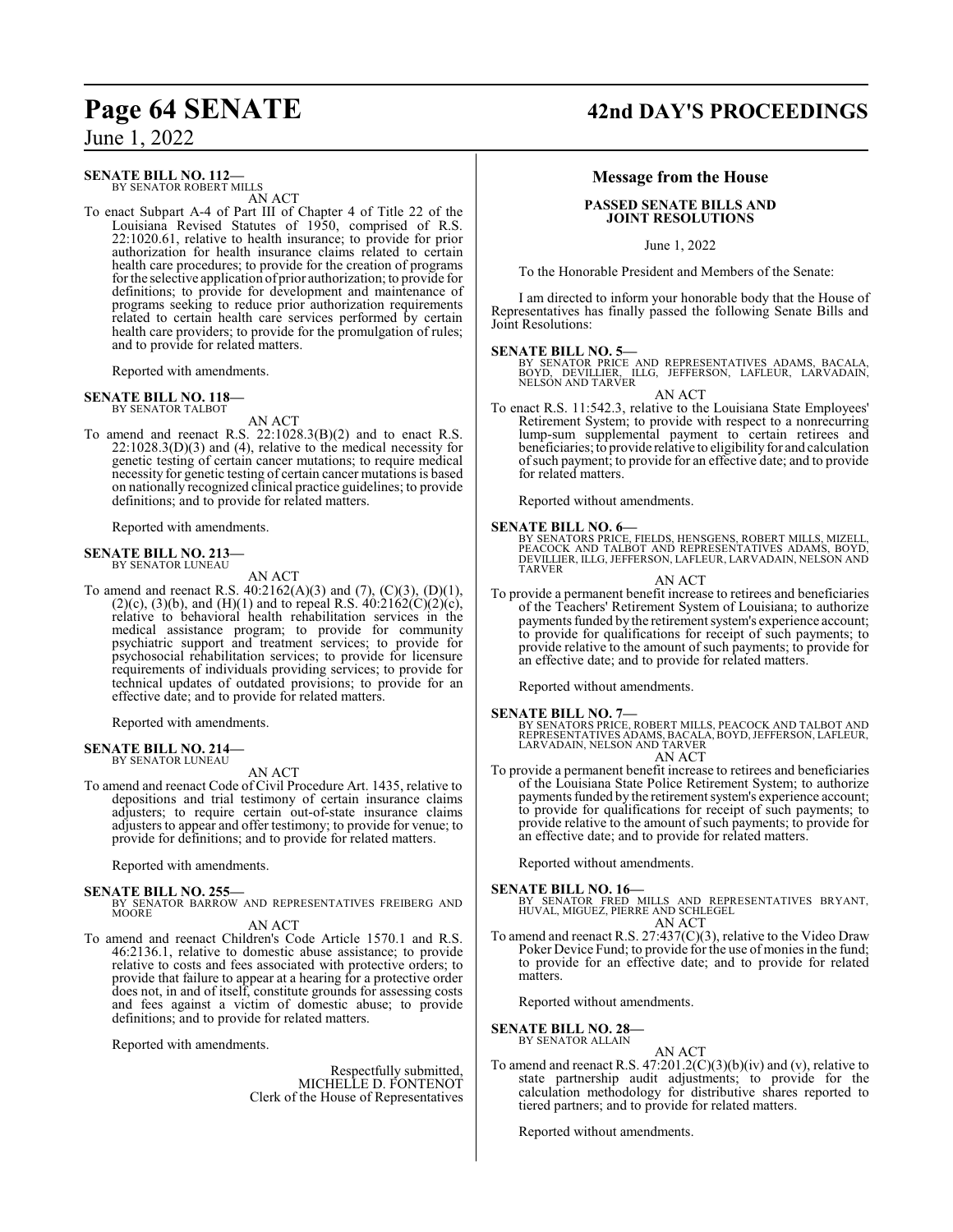# **42nd DAY'S PROCEEDINGS Page 65 SENATE**

#### **SENATE BILL NO. 106—** BY SENATOR LUNEAU

AN ACT

To amend and reenact R.S. 37:21(A) and the introductory paragraph of 21(C), relative to professional and occupational boards and commissions; to provide for suspension of disciplinary proceedings; to provide for terms, conditions, and procedures; and to provide for related matters.

Reported without amendments.

#### **SENATE BILL NO. 108—** BY SENATOR WARD

AN ACT

To amend and reenact R.S. 32:299.3(A)(1), relative to utility terrain vehicles; to provide for definitions; to provide for a distinction between utility terrain vehicle and recreational off-highway vehicle; and to provide for related matters.

Reported without amendments.

#### **SENATE BILL NO. 244—** BY SENATOR ALLAIN

AN ACT

To enact R.S. 47:337.14.1, relative to reporting requirements for certain local tax collectors; to require the legislative auditor and the Louisiana Uniform Local Sales Tax Board to develop uniform reporting schedules for collectors compensated on the basis of cost of collection; to provide for minimum reporting requirements; to provide for the due date of required reports; and to provide for related matters.

Reported without amendments.

#### **SENATE BILL NO. 271—**

BY SENATOR WOMACK AND REPRESENTATIVE ROMERO AN ACT

To amend and reenact R.S. 38:2212(B)(2) and (H) and to enact R.S. 38:2211(A)(15), relative to bidding requirements on public works projects; to prohibit additional requirements for information requested by public entities; to provide relative to bidders' information on public bids; to provide for definitions; and to provide for related matters.

Reported without amendments.

#### **SENATE BILL NO. 429—**

BY SENATOR WOMACK AND REPRESENTATIVE ROMERO AN ACT

To amend and reenact R.S. 38:2248(B), relative to public works contracts; to provide with respect to substantial completion of public works; to provide for notice and itemization of work to be performed; and to provide for related matters.

Reported without amendments.

#### **SENATE BILL NO. 465—**

BY SENATOR CONNICK

- AN ACT
- To amend and reenact R.S. 38:330.1(C)(2)(c), (3)(a), (b), and (c), and (4)(a), relative to flood protection authorities; to provide for vacancies on a flood protection authority board; to provide for nominating committees; to provide for the custodian of records; to provide for notifications; and to provide for related matters.

Reported without amendments.

#### **SENATE BILL NO. 167—**

BY SENATORS TALBOT, BARROW, CARTER, HENSGENS, LUNEAU, MCMATH, FRED MILLS, MIZELL AND POPE AN ACT

To amend and reenact R.S.  $40:2009.25(A)$ , (C) through (E), and (I) and to enact R.S. 40:1563(N), relative to emergency preparedness plans for nursing homes; to provide for the duties of the state fire marshal; to provide for the duties of the

Louisiana Department of Health; to provide for an effective date; and to provide for related matters.

Reported without amendments.

#### **SENATE BILL NO. 97—** BY SENATOR BOUDREAUX

AN ACT

To amend and reenact R.S. 37:1203(B), relative to pharmacist licensure by reciprocity; to provide for licensure by reciprocity; and to provide for related matters.

Reported without amendments.

#### **SENATE BILL NO. 121—** BY SENATOR BERNARD

AN ACT

To repeal R.S. 37:1227, relative to the display of pharmacy permits; to repeal the requirement for display of a pharmacy permit; and to provide for related matters.

Reported without amendments.

# **SENATE BILL NO. 298—** BY SENATOR BARROW

To enact R.S. 40:2018.3.1, relative to Medicaid coverage for sickle cell disease; to require an annual review of available treatments for sickle cell disease; to require an assessment of Medicaid coverage for sickle cell treatments; to provide for public input; to provide for annual reporting by the Louisiana Department of Health; to provide for a short title; and to provide for related matters.

AN ACT

Reported without amendments.

**SENATE BILL NO. 324—** BY SENATOR CARTER

AN ACT

To amend and reenact R.S.  $37:761(A)(4)$  and  $(C)$  and  $764(A)(2)$  and  $(5)$  and  $(D)$  and to repeal R.S.  $37:761(D)$  and  $764(E)$ , relative to qualifications for licensure by the Louisiana State Board of Dentistry; to provide for licensing examinations for dentists; to provide for citizenship requirements for dental hygienists; to provide for licensing examinations for dental hygienists; and to provide for related matters.

Reported without amendments.

Respectfully submitted, MICHELLE D. FONTENOT Clerk of the House of Representatives

#### **Conference Committee Reports Received**

June 1, 2022

The Conference Committee Reports for the above legislative instruments lie over under the rules.

#### **HOUSE BILL NO. 200—**

BY REPRESENTATIVE BROWN AN ACT

- To amend and reenact Code of Criminal Procedure Article 833(B), relative to the presence of the defendant; to provide relative to the presence of the defendant in misdemeanor prosecutions; to
- require the court to allow a plea of not guilty by the filing of a sworn affidavit in advance of the scheduled arraignment date; and to provide for related matters.

**HOUSE BILL NO. 312—**<br>BY REPRESENTATIVES DUSTIN MILLER, ADAMS, BOYD,<br>CARPENTER, CARRIER, WILFORD CARTER, DUPLESSIS, FISHER,<br>GAINES, GLOVER, HORTON, ILLG, LANDRY, LARVADAIN, LYONS,<br>MCFARLAND, NEWELL, PIERRE, SCHLEGEL, SELDE

# June 1, 2022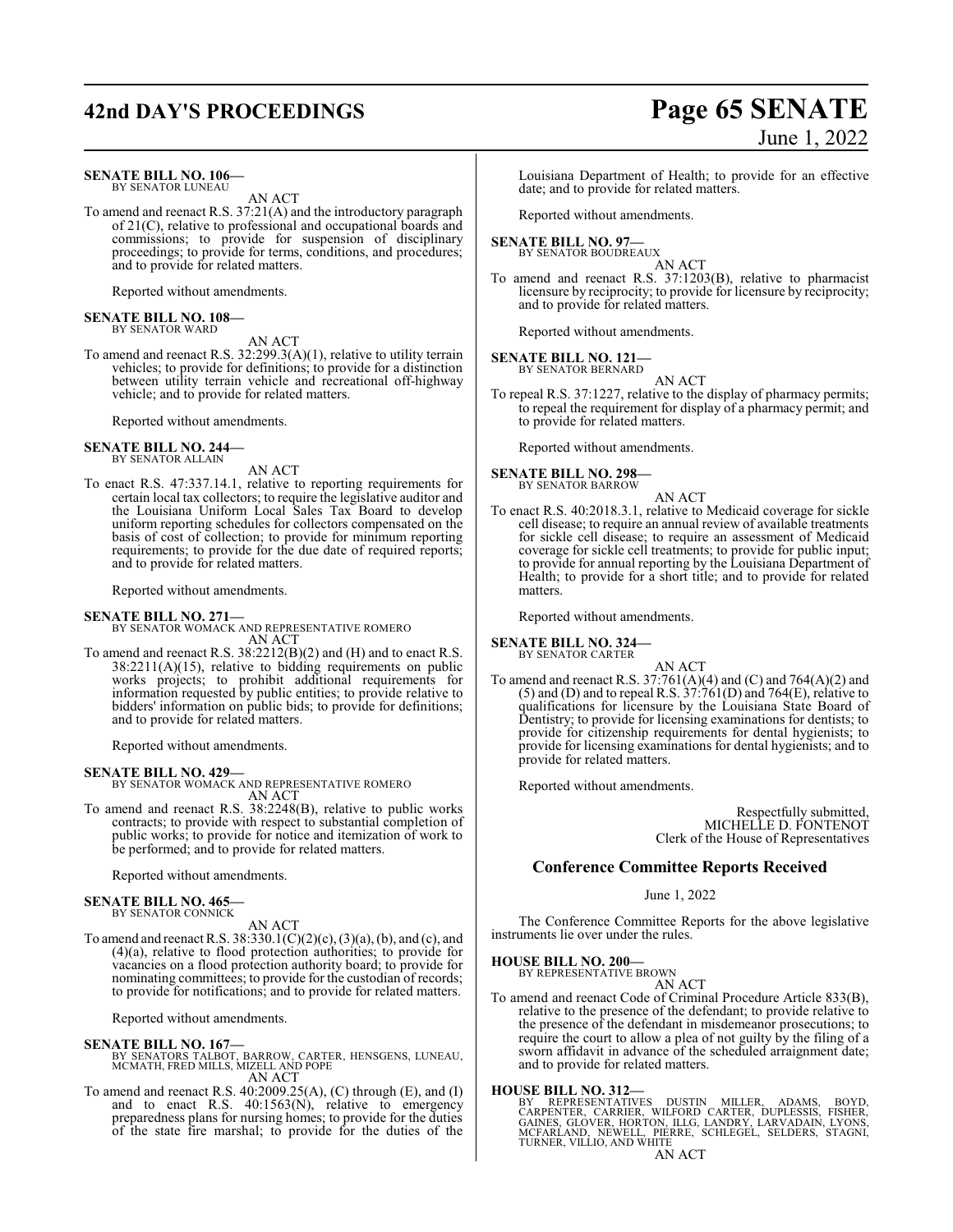# **Page 66 SENATE 42nd DAY'S PROCEEDINGS**

## June 1, 2022

To amend and reenact the heading of Part XIII of Chapter 11 of Title 40 of the Louisiana Revised Statutes of 1950 and R.S. 40:2199(A)(1) and to enact R.S. 40:2199.11 through 2199.19, relative to licensed healthcare facilities; to establish duties and requirements of licensed healthcare facilities with respect to addressing and preventing workplace violence; to require the posting of certain cautionary signage at licensed healthcare facilities; to require and provide with respect to healthcare workplace violence prevention plans; to require reporting of acts ofworkplace violence occurring at licensed healthcare facilities; to prohibit retaliation by certain employers in connection with reporting of healthcare workplace violence; to require the Louisiana Department of Health to maintain on its website public information regarding healthcare workplace violence; to authorize enforcement actions by the department; to require promulgation of administrative rules; to provide for definitions; to provide for organization and designation of laws by the Louisiana State LawInstitute; and to provide for related matters.

#### **HOUSE BILL NO. 549—**

BY REPRESENTATIVES BOYD, ADAMS, AMEDEE, BACALA, BRASS, BROWN, BRYANT, CARPENTER, CARRIER, DAVIS, WILFORD CARTER, CORMIER, DAVIS, DUPLESSIS, FISHER, FONTER, FONTER, FONTER, FONTER, FONTER, FONTER, FONTER, FONTER, FONTER, FO **ZERINGUE** 

AN ACT

To amend and reenact R.S. 9:1141.8 and to enact R.S. 9:1122.103(C), 1131.5(C), and 2734, relative to immovable property; to provide relative to restrictions on immovable property; to prohibit restrictions based on race or religion; to provide relative to condominium associations, timeshare associations, and homeowners associations; to provide relative to community documents; and to provide for related matters.

The Conference Committee Report(s) for the above legislative instrument lie over under the rules.

#### **Introduction of Senate Resolutions**

#### **SENATE RESOLUTION NO. 179—** BY SENATOR MIZELL

#### A RESOLUTION

To urge and request the Louisiana Department of Health, Department of Transportation and Development and Department of Revenue, office of alcohol and tobacco, to post on their websites, a sample posting with information regarding the National Human Trafficking Resource Center hotline in Mandarin, Cantonese, and Vietnamese.

The resolution was read by title and placed on the Calendar for a second reading.

#### **SENATE RESOLUTION NO. 180—** BY SENATOR MIZELL

A RESOLUTION

To create and provide for the Task Force on Human Trafficking Arrests.

The resolution was read by title and placed on the Calendar for a second reading.

#### **SENATE RESOLUTION NO. 181—**

BY SENATOR WARD A RESOLUTION

To create and provide for the Crime Victims' Services Task Force.

The resolution was read by title and placed on the Calendar for a second reading.

#### **SENATE RESOLUTION NO. 182—** BY SENATOR BOUDREAU.

A RESOLUTION

To commend K. Scott Wester for his many years of dedicated, faithful service to the Franciscan Missionaries of Our Lady Health System and the state of Louisiana.

The resolution was read by title and placed on the Calendar for a second reading.

#### **SENATE RESOLUTION NO. 183—** BY SENATOR REESE

A RESOLUTION

To express the sincere and heartfelt condolences of the Senate of the Legislature of Louisiana upon the death of Edward Eugene Wilcox Sr.

The resolution was read by title and placed on the Calendar for a second reading.

#### **SENATE RESOLUTION NO. 184—**

BY SENATOR ALLAIN A RESOLUTION

To urge and request the Louisiana Board of Regents, the Louisiana Community and Technical College System, L. E. Fletcher Technical Community College, and the Governor's Office of Homeland Security and Emergency Preparedness to work together to develop a community college resilience center pilot program.

The resolution was read by title and placed on the Calendar for a second reading.

#### **SENATE RESOLUTION NO. 185—**

BY SENATORS BARROW AND FIELDS A RESOLUTION To commend Leon Valdry on his ninetieth

The resolution was read by title and placed on the Calendar for a second reading.

#### **Introduction of Senate Concurrent Resolutions**

#### **SENATE CONCURRENT RESOLUTION NO. 73—** BY SENATOR MIZELL

A CONCURRENT RESOLUTION

To extend the term of the Task Force on Benefits of Marriage and Incentives for Premarital Counseling and Pre-Divorce Counseling that was created to study the benefits of marriage and the possible incentives to promote premarital counseling and pre-divorce counseling and to make policy recommendations to the legislature.

The resolution was read by title and placed on the Calendar for a second reading.

#### **Rules Suspended**

Senator Barrow asked for and obtained a suspension of the rules to recall Senate Concurrent Resolution No. 166 from the Committee on Commerce, Consumer Protection, and International Affairs.

#### **SENATE RESOLUTION NO. 166—** BY SENATOR BARROW

A RESOLUTION

To urge and request the Louisiana State Board of Cosmetology to evaluate all its rules and applicable laws and determine whether, by rule, an applicant or licensee can be required to register their business with the office of the secretary of state as a condition of licensure.

On motion of Senator Barrow the resolution was read by title and placed on the calendar for a second reading.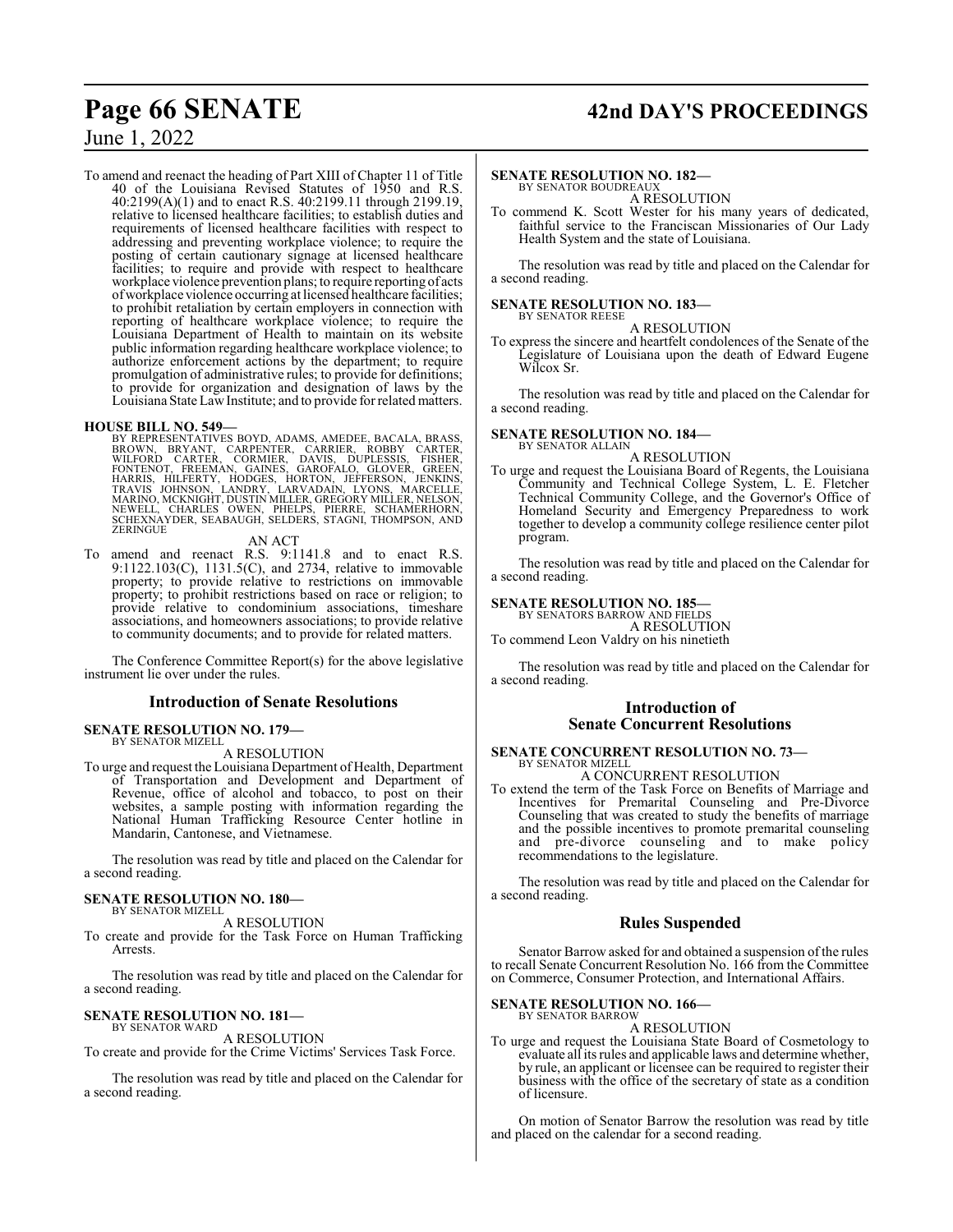# **42nd DAY'S PROCEEDINGS Page 67 SENATE**

#### **Rules Suspended**

Senator White asked for and obtained a suspension of the rules to recall House Bill No. 278 from the Committee on Finance.

#### **HOUSE BILL NO. 278—** BY REPRESENTATIVE ECHOLS

AN ACT

To enact R.S. 22:1066.2 and R.S. 40:2163, relative to health coverage plans; to provide relative to the medical assistance program of this state known as Medicaid; to require reimbursement for mental health and substance abuse benefits provided through the Psychiatric Collaborative Care Model service delivery method; to provide for definitions; and to provide for related matters.

On motion of Senator White, the bill was read by title and passed to a third reading.

## **Rules Suspended**

Senator White asked for and obtained a suspension of the rules to recall House Bill No. 526 from the Committee on Finance.

#### **HOUSE BILL NO. 526—**

BY REPRESENTATIVES EDMONDS, AMEDEE, BACALA, CARRIER,<br>WILFORD CARTER, DEVILLIER, EMERSON, FISHER, FREEMAN,<br>GAROFALO, HARRIS, HUGHES, LAFLEUR, LARVADAIN, MIGUEZ,<br>NEWELL, CHARLES OWEN, SCHAMERHORN, SCHLEGEL, AND **SELDERS** 

#### AN ACT

To enact R.S. 17:88.1 and 3996(B)(67), relative to school board fiscal information; to require each city, parish, and other local public school board to post certain fiscal information on its website; to provide deadlines; to require the treasurer to post certain fiscal information relative to school boards on the website of the Department of the Treasury; to provide relative to charter schools; and to provide for related matters.

On motion of Senator White, the bill was read by title and passed to a third reading.

#### **Rules Suspended**

Senator White asked for and obtained a suspension of the rules to allow the Senate Committee on Finance to remove House Bill No. 278 and House Bill No. 526 from the agenda.

### **Privileged Report of the Committee on Senate and Governmental Affairs**

#### **ENROLLMENTS**

Senator Hewitt, Chairman on behalf ofthe Committee on Senate and Governmental Affairs, submitted the following report:

#### June 1, 2022

To the President and Members of the Senate:

I am directed by your Committee on Senate and Governmental Affairs to submit the following report:

The following Senate Bill has been properly enrolled:

# **SENATE BILL NO. 30—** BY SENATOR FRED MILLS

AN ACT

To amend and reenact R.S. 40:2116 and to enact R.S. 40:2009.4(C), 2116.1, 2116.2, and 2180.2(12), relative to facility need review; to provide legislative authority for facility need review; to provide for healthcare provider types subject to facility need review; to provide for the facility need review committee; to provide for a nursing facility moratorium; to provide for

exceptions; to provide for cost effective measures; to provide for notice ofsex offenders living in certain facilities; and to provide for related matters.

#### **SENATE BILL NO. 46—**

#### BY SENATOR ALLAIN

AN ACT To amend and reenact R.S. 13:783(F)(7), relative to expenses of the clerks of court; to provide for insurance premium costs for certain retirees; and to provide for related matters.

**SENATE BILL NO. 51—**<br>BY SENATOR MIZELL AND REPRESENTATIVES BACALA, BUTLER,<br>DUBUISSON, FREIBERG, FRIEMAN, LAFLEUR, ROBERT OWEN AND WHITE

AN ACT

To amend and reenact R.S. 13:721 and 722, relative to the Twenty-Second Judicial District Court; to provide for an additional commissioner for the Twenty-Second Judicial District Court; to authorize commissioners to preside over cases involving domestic violence; to authorize commissioners to preside over civil cases; to provide for the residency requirements of the commissioners; to provide for the salary of commissioners; to provide for the duties and powers of the commissioners; to provide for temporary orders and recommendations for final judgments; to provide for procedure and delays to request a hearing before a district court judge to traverse the recommendations of the commissioner; to reaffirm the jurisdiction and authority of the district judges to accept, reject, or modify the findings or recommendations of the commissioners; to provide for appeals; and to provide for related matters.

#### **SENATE BILL NO. 59—**

BY SENATOR FRED MILLS AND REPRESENTATIVE BAGLEY AN ACT

To enact R.S. 46:460.76, relative to claim reviews conducted by Medicaid managed care organizations; to provide for prepayment reviews; to provide for detection and prevention of fraud and abuse in the Medicaid program; to provide for applicability to provide for definitions; and to provide for related matters.

#### **SENATE BILL NO. 83—** BY SENATOR FRED MILLS

AN ACT

To enact R.S. 46:460.37, relative to Medicaid pharmacy reimbursement; to provide for the Council on Medicaid Pharmacy Reimbursement; to provide for council membership; to provide for meetings; to provide for the duties and powers of the council; and to provide for related matters.

#### **SENATE BILL NO. 88—**

BY SENATOR FRED MILLS

AN ACT To amend and reenact R.S. 13:5554(G)(2) and (V), relative to the St. Martin Parish Sheriff's Office group insurance; to provide for payments of life and health insurance premium costs for retirees; to provide for eligibility requirements; and to provide for related matters.

#### **SENATE BILL NO. 93—**

BY SENATOR CATHEY AND REPRESENTATIVES ECHOLS AND SEABAUGH

AN ACT

To enact R.S. 49:164.1, relative to state symbols; to provide for the official state butterfly; and to provide for related matters.

#### **SENATE BILL NO. 99—**

BY SENATOR FRED MILLS AN ACT

To amend and reenact R.S. 37:1256(B) and the introductory paragraph ofR.S. 40:2868(A) and to enact R.S. 37:1256(C) and R.S. 40:2868(C), relative to permits issued by the Louisiana Board of Pharmacy; to provide for permits issued to pharmacy benefit managers; to provide for appeals to the division of administrative law; and to provide for related matters.

# June 1, 2022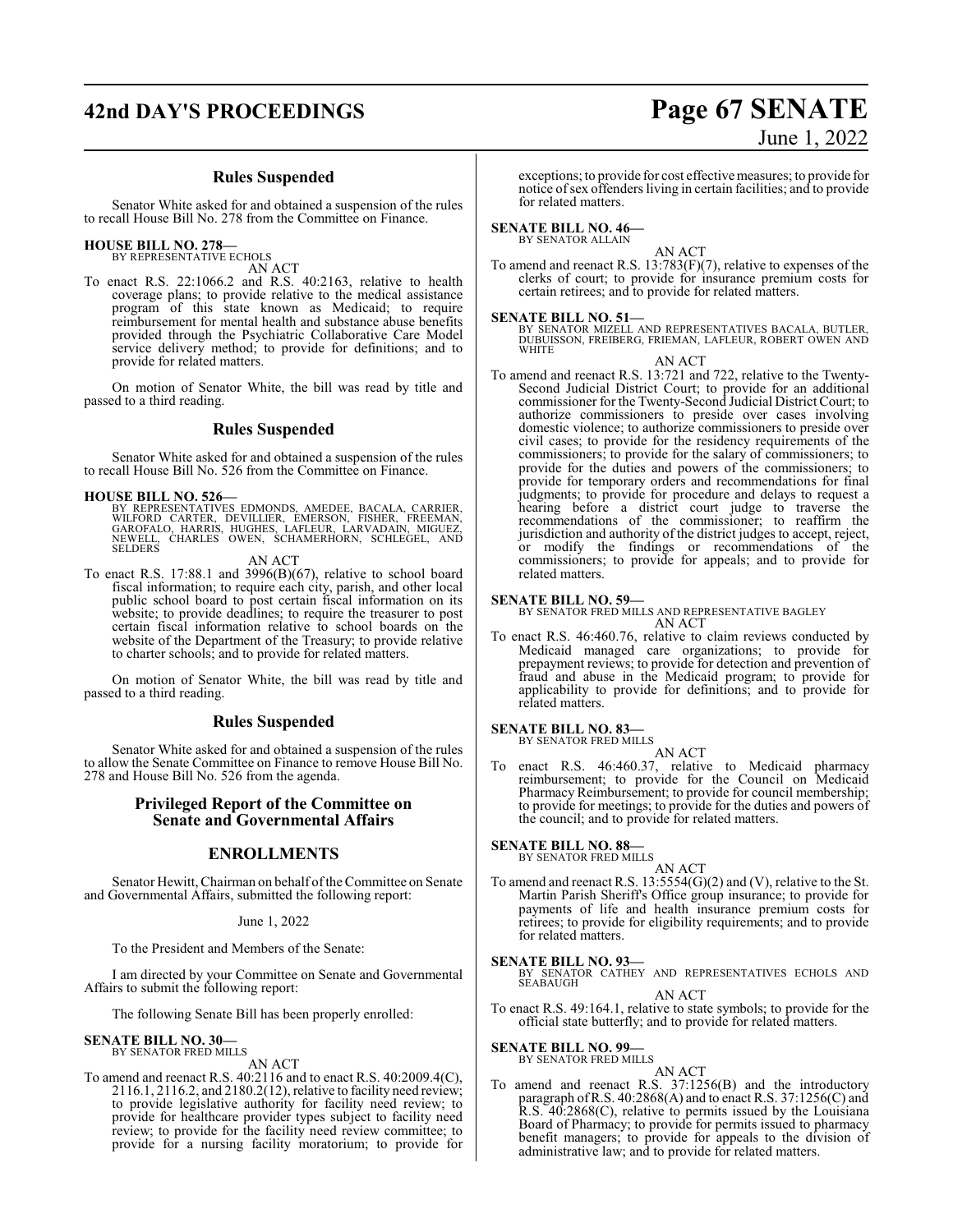# **Page 68 SENATE 42nd DAY'S PROCEEDINGS**

## June 1, 2022

#### **SENATE BILL NO. 101—** BY SENATOR CATHEY

AN ACT

To amend and reenact R.S. 13:1900(D), relative to city and municipal courts; to provide relative to a traffic violations bureau; to provide with respect to a traffic violations bureau in city courts in Ouachita Parish; to provide for an effective date; and to provide for related matters.

#### **SENATE BILL NO. 111—** BY SENATOR LUNEAU

AN ACT

To repeal Chapter 5-K of Title 25 of the Louisiana Revised Statutes of 1950 comprised of R.S. 25:380.81 through 380.87 and R.S.  $36:744(F)(1)(b)$ , relative to the Tioga Heritage Park and Museum; and to provide for related matters.

#### **SENATE BILL NO. 115—**

BY SENATORS MIZELL AND BARROW AND REPRESENTATIVES FREIBERG, MOORE, NEWELL AND PHELPS AN ACT

To enact R.S. 40:2405.7(D) and (E), relative to mandatory training by peace officers regarding human trafficking; to provide reporting requirements; and to provide for related matters.

# **SENATE BILL NO. 146—** BY SENATOR TALBOT

AN ACT

To amend and reenact R.S. 22:1054.1(A), relative to insurance coverage for cancer treatments; to prohibit denial of coverage in certain circumstances; and to provide for related matters.

#### **SENATE BILL NO. 47—** BY SENATOR FIELDS

AN ACT

To amend and reenact R.S. 17:24.8(A) and to enact R.S. 17:24.8(D), relative to prekindergarten instruction; to require each city, parish, and other public school board to work to implement a mixed provider delivery model for full-day prekindergarten instruction; and to provide for related matters.

**SENATE BILL NO. 50—** BY SENATOR HEWITT AND REPRESENTATIVE GAROFALO AN ACT

To enact R.S. 17:4035.2, relative to public school choice in certain high school programs; to provide for high school programs of choice; to provide for eligibility criteria for students and high schools; to provide for restrictions; to provide relative to the responsibilities of public school systems; and to provide for related matters.

#### **SENATE BILL NO. 62—** BY SENATOR MIZELL

#### AN ACT

To amend and reenact Children's Code Article 616.1.1, relative to appeals of determinations of abuse and neglect; to provide for notice of a determination; to provide for notice of appeal rights; and to provide for related matters.

#### **SENATE BILL NO. 104—**

BY SENATOR MIZELL AND REPRESENTATIVES AMEDEE, BACALA,<br>BUTLER, EDMONDS, EMERSON, FIRMENT, FRIEMAN, GAROFALO,<br>HOLLIS, HORTON, MCCORMICK, MCFARLAND, ROMERO AND SCHAMERHORN

AN ACT

To enact R.S. 40:2175.8, relative to outpatient abortion facilities; to require outpatient abortion facilities to permit certain communications by patients; to provide for conditions for licensure; to provide for penalties; and to provide for related matters.

#### **SENATE BILL NO. 147—** BY SENATOR MIZELL

AN ACT

To amend and reenact R.S. 40:1216.1(G) and to enact R.S. 40:1216.1(H), relative to procedures for victims ofsex offenses; to require that healthcare providers make certain records available to sexual assault survivors; to provide relative to

documents requested by the victim after a forensic medical examination has been performed; and to provide for related matters.

#### **SENATE BILL NO. 157—** BY SENATOR MILLIGAN

AN ACT

To amend and reenact R.S. 15:587(A)(1)(a) and to enact R.S.  $15:587(A)(1)(m)$  and  $587.5(B)(3)$ , relative to criminal history records and identification files; to provide for access to criminal history records and identification files by the office of technology services; to provide for responsibilities of division of administration, office of technology services; and to provide for related matters.

# **SENATE BILL NO. 176—** BY SENATOR FIELDS

AN ACT

To amend and reenact R.S. 17:1982(1) and (3) and 1983, relative to the Blind Persons' Literacy Rights and Education Act; to provide for definitions; to provide relative to individualized assessment, planning, and supports; and to provide for related matters.

#### **SENATE BILL NO. 190—**

BY SENATORS HEWITT AND FOIL

AN ACT

To enact Subpart A-3 of Part III of Chapter 1 of Title 17 of the Louisiana Revised Statutes of 1950, to be comprised of R.S. 17:187.1 through 187.5, and R.S.  $36:651(F)(7)$ , relative to computer science education; to provide for legislative findings and intent; to provide for the development of a statewide computer science education program; to create the Computer Science Education Advisory Commission; to provide for its membership, compensation, and duties; and to provide for related matters.

#### **SENATE BILL NO. 261—**

BY SENATORS FIELDS, BARROW, BERNARD, BOUDREAUX, BOUIE,<br>CARTER, CLOUD, CONNICK, CORTEZ, FESI, FOIL, HARRIS, HEWITT,<br>JACKSON, LUNEAU, MCMATH, FRED MILLS, POPE, PRICE, SMITH,<br>TARVER, WARD, WHITE AND WOMACK AND REPRESENTATIVE<br>

#### AN ACT

To amend and reenact R.S. 17:3162(C)(11) through (14), 3163(B), 3164(C), and 3165(B), to enact R.S. 17:3162(C)(15) and (16) and 3164.1, and to repeal R.S. 17:3129.8, relative to transfer pathways; to provide for a comprehensive systemof articulation and transfer of credit between and among secondary and postsecondary education; to provide relative to the duties of the statewide articulation and transfer council; to provide relative to the guarantees in statewide articulation agreements; to provide relative to the Board of Regents' duties in the common course numbering system; to provide for the creation of statewide transfer pathways in major programs; and to provide for related matters.

**SENATE BILL NO. 268—** BY SENATORS MIZELL AND BARROW AND REPRESENTATIVES AMEDEE, BUTLER, CARRIER, EDMONSTON, FREEMAN, FREIBERG, IVEY, SCHLEGEL, THOMPSON AND WHITE AN ACT

To amend and reenact R.S. 40:2156(B)(4) and to enact R.S. 40:2159.2, relative to opioid treatment programs for pregnant women; to establish requirements for treatment facilities licensed as behavioral health services providers that provide treatment for opioid use disorder to pregnant women; to prohibit certain actions against behavioral health services provider licenses prior to a specific date; to provide for definitions; to provide for an effective date; and to provide for related matters.

#### **SENATE BILL NO. 273—**

BY SENATORS FOIL AND BARROW AND REPRESENTATIVE MARINO AN ACT

To enact R.S. 15:574.4(K), relative to parole; to provide eligibility for parole consideration for offenders serving a life sentence for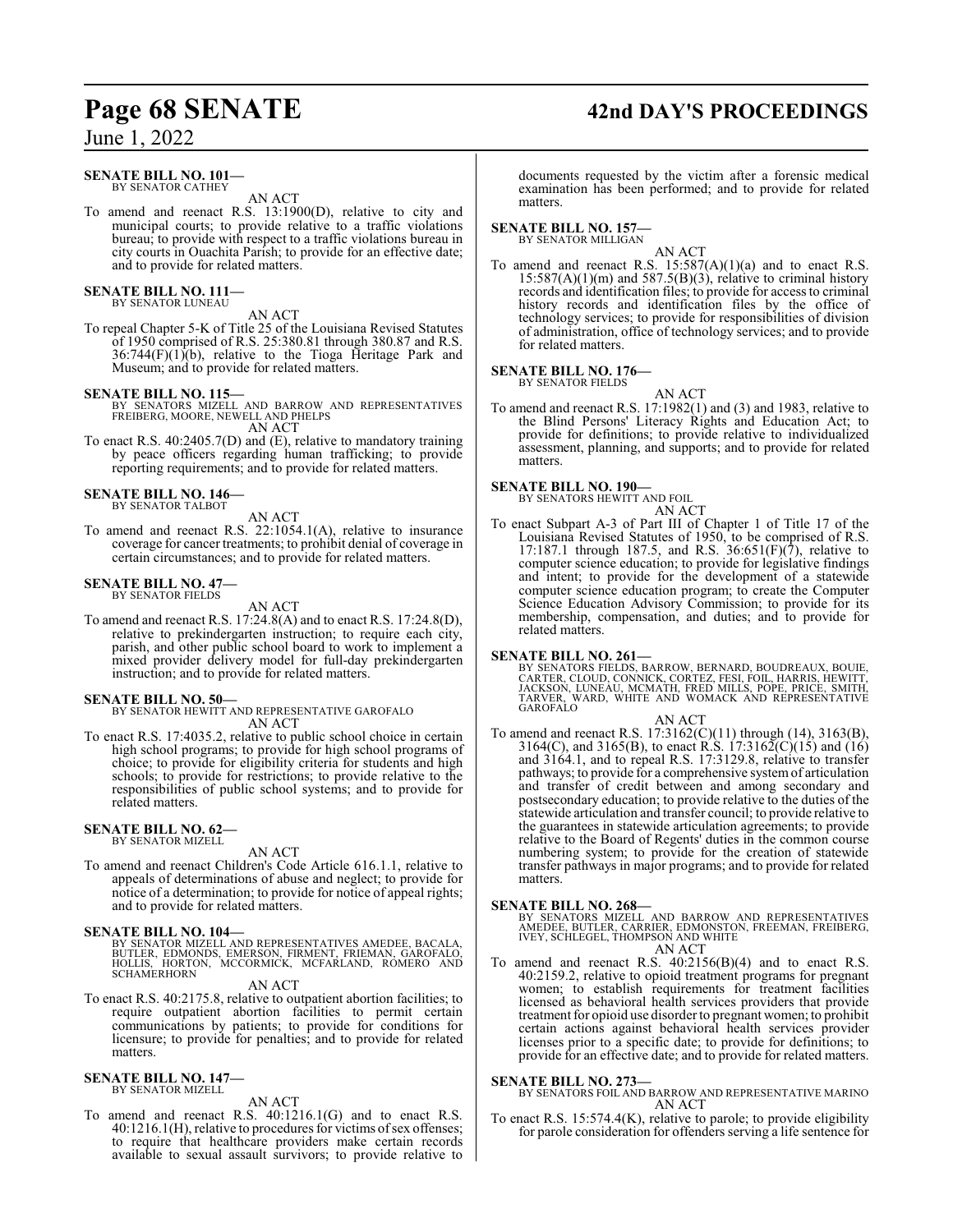# **42nd DAY'S PROCEEDINGS Page 69 SENATE**

offenses committed on or before July 2, 1973, to which the offender pled guilty; and to provide for related matters.

#### **SENATE BILL NO. 159—** BY SENATOR WARD

AN ACT

To enact R.S. 13:5554(MM), relative to the Iberville Parish Sheriff's Office group insurance; to provide for payments of life and health insurance premium costs for retirees; to provide for eligibility requirements; and to provide for related matters.

#### **SENATE BILL NO. 193—** BY SENATOR HEWITT

AN ACT

To amend and reenact R.S. 17:71.3(E)(2)(b), relative to school board apportionment plans; to provide for review; to provide for challenges; and to provide for related matters.

#### **SENATE BILL NO. 197—**

BY SENATOR WHITE

AN ACT To enact R.S. 42:1123(47), relative to certain members of the boards of commissioners of groundwater districts; to provide for exceptions to the Code of Governmental Ethics; to provide for

applicability; and to provide for related matters.

**SENATE BILL NO. 201—** BY SENATOR JACKSON

AN ACT To amend and reenact R.S.  $33:5151(C)(1)$  and (2), relative to health insurance coverage offered by parish governments to their employees and officials; to provide that the district public defender and his employees or contract attorneys may participate in such insurance coverage; and to provide for related matters.

#### **SENATE BILL NO. 215—** BY SENATOR LUNEAU

AN ACT

To amend and reenact R.S. 33:2501.1 and to enact R.S. 33:2561.1, relative to certain municipal fire and police civil service boards; to authorize attorney fees for the appealing employee when a decision of the employee's appointing authority is reversed under certain circumstances; and to provide for related matters.

#### **SENATE BILL NO. 259—**

BY SENATOR HEWITT AND REPRESENTATIVE GAROFALO AN ACT

To enact Chapter 21 of Title 49 of the Revised Statutes of 1950, to be comprised of R.S. 49:1401-1403, relative to certain public benefit programs; to require annual reports from state agencies administering federal and state social services and financial assistance programs; to enhance program integrity; to eliminate fraud, waste, and abuse of federal and state resources; and to provide for related matters.

## **SENATE BILL NO. 267—**

BY SENATOR HEWITT

#### AN ACT

To amend and reenact R.S. 24:53(A)(6) and (7) and R.S. 49:74(A)(6) and (7), to enact R.S.  $24:53(A)(4)(b)(xxxiii)$  and (8) and R.S.  $49:74(A)(8)$ , and to repeal R.S.  $24:53(H)(2)$ , relative to registration of lobbyists; to provide for required information; to require disclosure of whether the registrant has completed certain required training; and to provide for related matters.

# **SENATE BILL NO. 285—** BY SENATOR SMITH

#### AN ACT

To amend and reenact 14:90.4(B), R.S. 26:80(F)(1)(b), 280(A)(7) and (F)(1)(b), and R.S. 27:3(20) and (21), 11(G), and  $29.3(A)(1)$ , relative to the gaming control board; to provide relative to video draw poker laws and non-gaming suppliers; to provide for technical changes to cross reference with current law; to provide for authorization to allow the board to publicly meet via video conferencing; to provide for notice of the video

conference on its website; to provide for a mechanismto receive public comment; to provide for definitions; to provide for discretion of the gaming control board relative to non-gaming suppliers; to provide for an effective date; and to provide for

# related matters.

SENATE BILL NO. 317—<br>BY SENATOR FOIL AND REPRESENTATIVES ADAMS, BACALA,<br>BUTLER, CORMIER, CREWS, DEVILLIER, EDMONDS, EMERSON,<br>FIRMENT, FISHER, GAROFALO, HORTON, MIKE JOHNSON, LANDRY,<br>LARVADAIN, MARCELLE, NEWELL, CHARLES OWE

To amend and reenact R.S. 17:2137 and to repeal R.S. 17:1997.1, 1997.2, and 2136, relative to residency requirements and public postsecondary tuition fees for residents of other states; to provide relative to resident classifications of members and veterans of the United States Armed Forces and their dependents; and to provide for related matters.

#### **SENATE BILL NO. 318—** BY SENATOR FOIL

AN ACT To enact Chapter 62 of Title 51 of the Louisiana Revised Statutes of 1950, to be comprised of R.S. 51:3221, relative to advertising; to provide for the advertisement, promotion, and conduction of live musical performances in a deceptive manner; to provide for injunctions; to provide for penalties; to provide for terms, conditions, and procedures; and to provide for related matters.

#### **SENATE BILL NO. 328—** BY SENATOR FRED MILLS

AN ACT

To amend and reenact R.S. 37:1042(A), (B), the introductory paragraph of  $(C)(1)$ , and  $(D)$ ,  $1045(A)$ , and  $1049(1)$  and to repeal R.S. 37:1055 and 1060, relative to the Louisiana State Board of Optometry Examiners; to provide for board membership; to provide for a nomination process; to provide for term limits; to provide for board members who are also members in an optometrist trade association; to provide for a quorum of the board; to provide for qualifications and requirements of applicants for licensure by the board; to repeal laws relative to recording of certain certificates and issuance of lists of licensed optometrists; to provide for an effective date; and to provide for related matters.

#### **SENATE BILL NO. 354—** BY SENATOR CATHEY

AN ACT To enact Chapter 17-A of Title 51 of the Louisiana Revised Statutes of 1950, to be comprised of R.S. 51:1611, and to enact Chapter 49 of Title 51 of the Louisiana Revised Statutes of 1950, to be comprised ofR.S. 51:3051 through 3053, relative to the sale and transport of propane and other fuels; to provide for the sale, transportation, and acceptance of propane and other fuels to individuals in affected areas during a declared natural disaster; to provide relative to consumer access to certain energy types; to prohibit the adoption of local ordinances limiting access to certain energy types; to provide for definitions; to provide for an effective date; and to provide for related matters.

#### **SENATE BILL NO. 367—** BY SENATOR HENRY

#### AN ACT

To amend and reenact the introductory paragraph of R.S. 37:3392, 3392(8) and (12) through (14), 3393(A) through (E), (G), the introductory paragraph of 3393(I), 3393(J) through (L), 3394(B)(1)(b) and (c) and (B)(2), 3395(A)(1), (2), (4), (C) and (D), 3396(A), 3397, 3398(A), 3405, 3408(A), (B), the introductory paragraph of 3408(D), and 3408(F), the introductory paragraph of 3409(A),  $3409(A)(6)$ ,  $(B)(2)$  and  $(3)$ ,  $(C)(2)$ ,  $(D)$ , the introductory paragraph of 3409 $(E)$  and 3409 $(F)$ , 3410, and 3411, to enact R.S. 37:3392 (15) through (27) and 3399, and to repeal R.S. 37:3392(11) and 3397.1, relative to the Louisiana Real Estate Appraisers Board; to provide for definitions; to provide relative to real estate appraisers; to

# June 1, 2022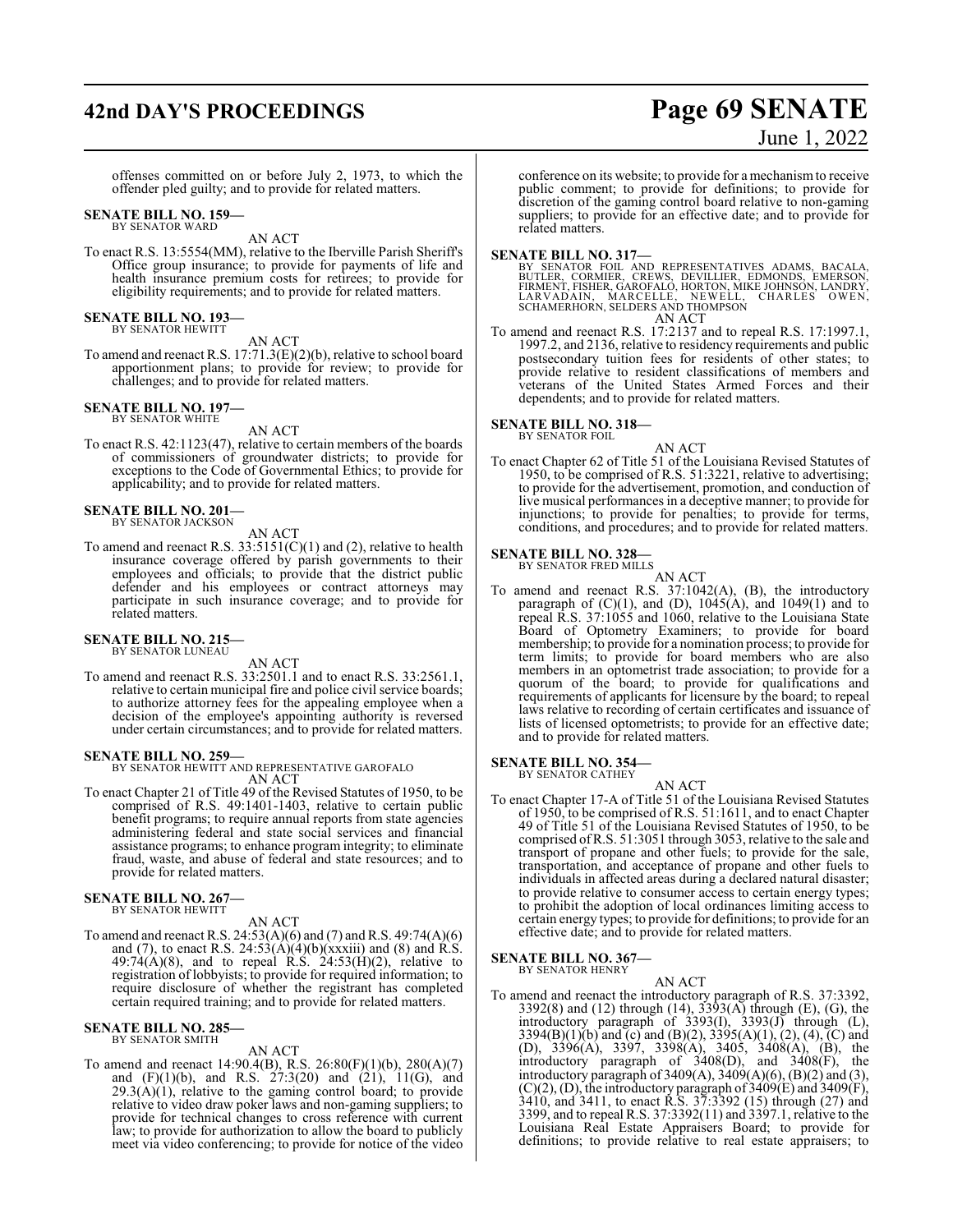provide relative to real estate appraisers board; and to provide for related matters.

#### **SENATE BILL NO. 398— (Substitute of Senate Bill No. 373 by Senator Peacock)**

BY SENATOR PEACOCK

AN ACT

To amend and reenact R.S. 13:3049.1(B) and 3105(A), relative to juror compensation; to provide for the compensation rate of jurors for attendance in court; to provide relative to an allowance for mileage; to provide for an effective date; and to provide for related matters.

#### **SENATE BILL NO. 407—** BY SENATOR BOUIE

AN ACT

To enact R.S. 17:436.1(N), relative to the administration of medication at public schools; to require public school governing authorities to adopt a policy requiring the storage of autoinjectable epinephrine in certain classrooms; to provide for teachers in those classrooms be provided certain information; to provide for notification of the policy; and to provide for related matters.

#### **SENATE BILL NO. 442—**

BY SENATORS WARD, ABRAHAM, CONNICK, HARRIS, HENRY AND MORRIS

#### AN ACT

To enact Chapter 62 of Title 51 of the Louisiana Revised Statutes of 1950, to be comprised of R.S. 51:3221 through 3226, relative to an online marketplace; to provide for identification of certain sellers on an online marketplace; to require disclosure of certain information; to provide for certain consumer products offered for sale on an online marketplace; to provide for unfair or deceptive trade practices and acts; to provide for certain terms, requirements, conditions, and procedures; to provide for an effective date; and to provide for related matters.

# **SENATE BILL NO. 450—** BY SENATOR STINE

AN ACT To amend and reenact R.S. 26:271.1(A), relative to microbreweries; to provide for retail sales on or off premises; to provide for transfers; to provide for conditions; and to provide for related matters.

# **SENATE BILL NO. 477—** BY SENATOR SMITH

AN ACT

To enact R.S. 32:387.2, relative to special permits; to establish a permit for the operation of a combination of vehicles or tandem loads hauling containers to and from port facilities; to provide for the adoption of administrative rules; to provide for terms, conditions, requirements, and specifications; and to provide for related matters.

## **SENATE BILL NO. 485—**

BY SENATOR BOUIE

## AN ACT

To amend and reenact R.S. 33:9091.25(B) and (D), relative to Orleans Parish; to provide relative to the Delachaise Security and Improvement District; to provide relative to the boundaries and governance of the district; and to provide for related matters.

#### **SENATE BILL NO. 486—** BY SENATOR MORRIS

#### AN ACT

To amend and reenact Code of Civil Procedure Art. 253(B), relative to clerks of court; to provide relative to pleadings, documents, and exhibits filed with the clerk of court; to provide for electronic transmittal of filings; to provide certain procedures for electronic filing and storage of documents; to provide for the conversion of filings into electronic records; and to provide for related matters.

# **Page 70 SENATE 42nd DAY'S PROCEEDINGS**

#### **SENATE BILL NO. 493—** BY SENATOR HEWITT

AN ACT

To enact R.S. 38:1674.16.1, relative to drainage districts; to provide relative to parishes with a population between 245,000 and 265,000; to provide for the levy of a maintenance and operation tax; to provide for an effective date; and to provide for related matters.

> Respectfully submitted, SHARON W. HEWITT Chairman

The foregoing Senate Bills were signed by the President of the Senate.

#### **Privileged Report of the Committee on Senate and Governmental Affairs**

## **ENROLLMENTS**

Senator Hewitt, Chairman on behalf of the Committee on Senate and Governmental Affairs, submitted the following report:

#### June 1, 2022

To the President and Members of the Senate:

I am directed by your Committee on Senate and Governmental Affairs to submit the following report:

The following Senate Concurrent Resolution has been properly enrolled:

SENATE CONCURRENT RESOLUTION NO. 69-<br>BY SENATORS CORTEZ, ABRAHAM, ALLAIN, BERNARD,<br>BOUDREAUX, BOUIE, CARTER, CATHEY, CLOUD, CONNICK, FESI,<br>FIELDS, HARRIS, HENRY, HENSGENS, HEWITT, LAMBERT, LUNEAU,<br>MCMATH, MILLIGAN, FRED MI

### A CONCURRENT RESOLUTION

To commend the Honorable Franklin J. Foil on the occasion of his retirement after thirty years of service in the United States Navy.

> Respectfully submitted, SHARON W. HEWITT Chairman

The foregoing Senate Concurrent Resolution was signed by the President of the Senate.

#### **Message from the House**

#### **SIGNED HOUSE BILLS AND JOINT RESOLUTIONS**

June 1, 2022

To the Honorable President and Members of the Senate:

I am directed to inform your honorable body that the Speaker of the House of Representatives has signed the following House Bills and Joint Resolutions:

#### **HOUSE BILL NO. 28—**

BY REPRESENTATIVE MUSCARELLO AN ACT

To amend and reenact Code of Civil Procedure Article 4844, relative to the City Court of Hammond; to provide for the jurisdictional amount in certain eviction proceedings; and to provide for related matters.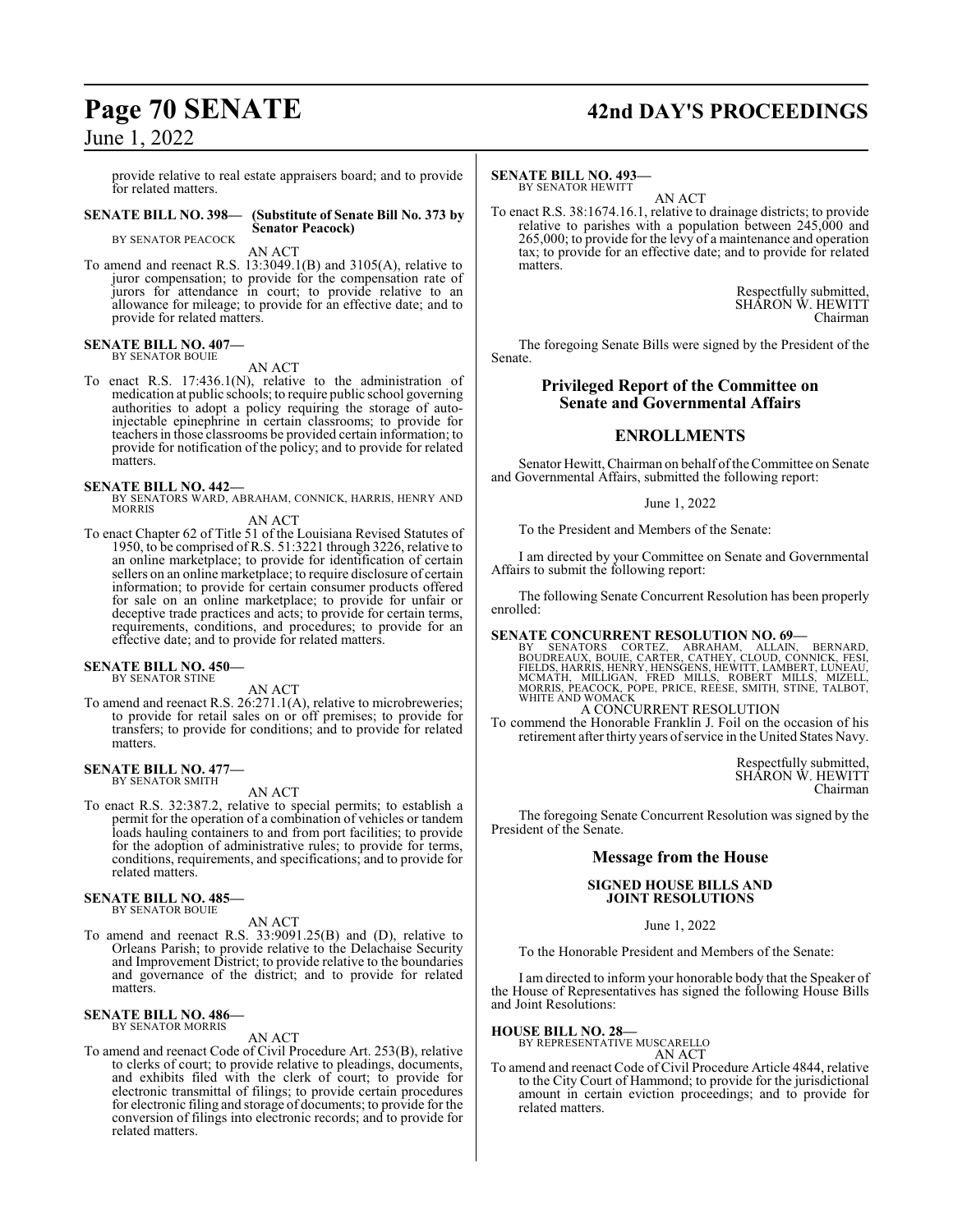# **42nd DAY'S PROCEEDINGS Page 71 SENATE**

**HOUSE BILL NO. 38—**

BY REPRESENTATIVE THOMPSON AN ACT

To amend and reenact R.S. 13:5554(R)(2) and (3) and to enact R.S.  $13:5554(R)(4)$  and  $5554.8$ , relative to the payment of group insurance premium costs for persons retired from the Richland Parish Sheriff's Office; to provide for eligibility for payment of such costs for retired sheriffs and retired deputy sheriffs of the Richland Parish Sheriff's Office; to provide for effective dates; to create a permanent fund; to require the depositing of certain monies into the fund; to provide for investment of monies in the fund; to authorize the withdrawal of earnings; to provide for limitations on appropriations fromthe fund; to provide for audits of the fund; to provide for the membership and election on the investment advisory board; and to provide for related matters.

#### **HOUSE BILL NO. 39—**

BY REPRESENTATIVE CHARLES OWEN AN ACT

To enact R.S. 35:418, relative to ex officio notaries public for the Beauregard Parish School Board; to authorize the superintendent of the Beauregard Parish School Board to designate ex officio notaries public; to provide for duties and functions of the ex officio notaries public; to provide for limitations and termination of the ex officio notaries public; and to provide for related matters.

**HOUSE BILL NO. 42—** BY REPRESENTATIVE FRIEMAN

AN ACT

To amend and reenact R.S. 14:95(K), relative to carrying of weapons; to provide relative to the crime of illegal carrying of weapons; to provide for exceptions; and to provide for related matters.

# **HOUSE BILL NO. 97—** BY REPRESENTATIVE MAGEE

AN ACT

To amend and reenact R.S. 38:2212(C)(3), relative to the termination date applicable to provisions governing certain work not publicly bid; to extend the termination date for the restoration or rehabilitation of a levee not maintained with federal funds and not publicly bid; and to provide for related matters.

# **HOUSE BILL NO. 124—** BY REPRESENTATIVE MUSCARELLO

AN ACT

To enact Code of Civil Procedure Article 195.1, relative to judicial proceedings conducted by audio-visual means; to provide for hearings and exceptions; to provide for judge trials; to provide for the discretion of the court; to provide for the consent of the parties; and to provide for related matters.

HOUSE BILL NO. 131—<br>
BY REPRESENTATIVES COUSSAN, ADAMS, AMEDEE, BACALA,<br>
BEAULLIEU, BRASS, BROWN, BUTLER, ROBBY CARTER, CORMIER,<br>
COX, EDMONDS, EMERSON, FREIBERG, GAINES, GAROFALO, GREEN,<br>
HORTON, JENKINS, MIKE JOHNSON, TR

To enact R.S. 17:423.1, relative to teacher salaries; to provide for the compensation of teachers whose employment is interrupted by military service; to provide for application; and to provide for related matters.

#### **HOUSE BILL NO. 133—** BY REPRESENTATIVE HARRIS

AN ACT

To amend and reenact R.S.  $17:7(2)(d)$  and  $(f)(ii)$ ,  $(6)(a)(ii)$  and (b)(i)(bb) and (ii), and (8),  $7.2(\text{C})$ ,  $7.5(\text{A})$ ,  $10.7.1(\text{E})(1)$  and  $(H)(4)(b)$ , 24.1 $(B)$  and  $(D)(1)$ , 24.9 $(B)(8)$ , 25.1 $(A)(1)$  and  $(2)$ ,  $(B)(1)$  and  $(2)$ ,  $(C)$ , and  $(E)(1)$ , 64(A)(3), 105.1(D), 151.3(C)(3),

# June 1, 2022

203(introductory paragraph),  $221(A)(1)(b)$  and  $(B)(1)(b)$ , 222(C)(1), 372(introductory paragraph), 391.2(introductory paragraph), 392.1(C)(3), 395(A), 396(introductory paragraph) and (1), 407.1(introductory paragraph), 407.33, 407.62(introductory paragraph), 407.82(introductory paragraph), 407.91(introductory paragraph), 409.2(introductory paragraph),  $416(A)(1)(c)(iii)(ll), (B)(1)(a), (C)(1)$  and  $(2)(d)(ii),$  $(H)(\bar{1})$ , and  $(K)$ , 419.2(D), 434(A), 441(introductory paragraph), 540(introductory paragraph), 1233(introductory paragraph), 1519.1(introductoryparagraph), 1672, 1673, 1942, 1943(A) and (C), 1944(D), 1945.2(B), 1946(A), 1947(C), 1962(introductory paragraph) and (1), 1970.2(introductory paragraph), 1970.22(introductory paragraph), 1970.24(B)(1), 1972(introductory paragraph), 1982(introductory paragraph), 1987(C), 1989.2(introductory paragraph), 1990( $\overline{B}(1)$ ( $\overline{b}$ ) and  $(C)(1)(a)$  and  $(2)(a)(i)(introducing)$  paragraph) and (ii), 1991(A)(introductoryparagraph), 2803(introductory paragraph) and (1),  $2925(A)(6)$ ,  $2942$ ,  $2990.2$ ,  $3002$ ,  $3005(G)$ , 3047.6(A)(1)(c), 3047.7(C), 3050.11(C)(1)(b) and (c), 3052, 3082(introductory paragraph), 3092(introductory paragraph), 3100.2(introductory paragraph), 3102(introductory paragraph), 3129.9(A)(introductory paragraph), 3140.1(introductory paragraph), 3162(C)(8), 3165.2(B), 3202(introductory paragraph), 3394.2(introductory paragraph),  $3399.12$ (introductory paragraph),  $3399.15(A)$ ,  $3399.12$ (introductory paragraph),  $3399.15(A)$ ,<br>3399.21(introductory paragraph),  $3399.31$ (introductory) paragraph), 3602(introductory paragraph), 3702(introductory paragraph), 3772(introductory paragraph) and (2), 3801(D), 3822(introductory paragraph), 3831(introductory paragraph), 3873(introductory paragraph), 3882(introductory paragraph), 3973(introductory paragraph), 4002.3(introductory paragraph),  $4013$ (introductory paragraph),  $4036.1(D)(1)$ , and  $4041$ (introductory paragraph), to enact R.S. 4041(introductory paragraph), to enact R.S. 17:2351(introductory paragraph), and to repeal R.S. 17:7(2)(b) and (32), 7.5(B), 10.7.1(H)(6), 24.4(F)(5), 393, 407.23(C)(3), and  $1970.24(E)(1)(o)(ii)$ , relative to providing technical corrections for Title 17 of the Louisiana Revised Statutes of 1950; to provide for technical corrections; to provide for standardization of language; to remove obsolete reporting requirements; and to provide for related matters.

#### **HOUSE BILL NO. 173—**

BY REPRESENTATIVE STEFANSKI

AN ACT

To amend and reenact R.S. 15:587(C), relative to criminal identification and information; to provide relative to a criminal history records check for gaming licenses; to provide relative to information made available from the Louisiana Bureau of Criminal Identification and Information; and to provide for related matters.

**HOUSE BILL NO. 174—** BY REPRESENTATIVE GREEN

AN ACT To amend and reenact R.S. 40:1472.3(E)(3)(b), relative to the license to handle explosives; to provide relative to the qualifications of an applicant to handle explosives; to provide relative to criminal history records checks of applicants for licenses to handle explosives; to require fingerprints of applicants for licenses to handle explosives; and to provide for related matters.

#### **HOUSE BILL NO. 202—**

BY REPRESENTATIVE MIKE JOHNSON

AN ACT

To amend and reenact R.S. 18:1491.1(B)(5) and to enact R.S. 18:1491.1(F), relative to campaign finance disclosure; to provide relative to the registration of political committees; to require political committees to include specified information on the statement of organization; to provide for the duties of the supervisory committee relative thereto; to provide for an effective date; and to provide for related matters.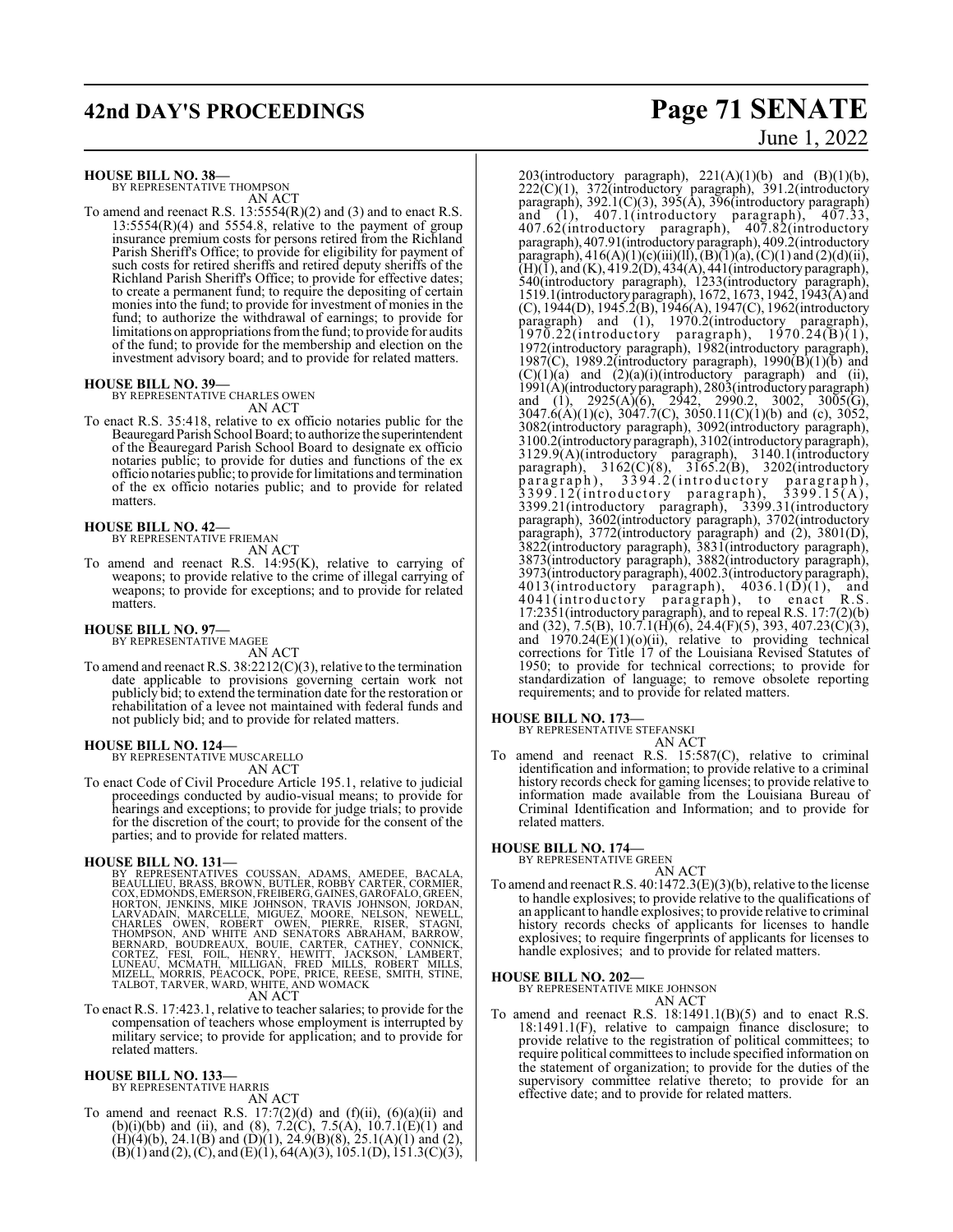#### **HOUSE BILL NO. 204—**

BY REPRESENTATIVE GREGORY MILLER AN ACT

To enact R.S.  $40:41(C)(1)(f)$  through (i), relative to the state registrar of vital records; to provide with respect to those parties who may inspect records or be issued a death certificate; and to provide for related matters.

#### **HOUSE BILL NO. 249—**

BY REPRESENTATIVE WRIGHT AN ACT

To amend and reenact R.S. 44:4.1(B)(21) and to enact R.S. 34:3499.2, relative to certain port facility records; to provide for the confidentiality of blueprints, floor plans, and interior renderings of such facilities and of blueprints, plans, and renderings of port infrastructure; to provide for an effective date; to provide for a public record exception; and to provide for related matters.

# **HOUSE BILL NO. 282—** BY REPRESENTATIVE MARINO

AN ACT

To amend and reenact R.S. 13:5304(B)(3)(b) and Code of Criminal Procedure Article 893(B)(3), relative to probation programs; to provide relative to the probation period for certain defendants who participate in a drug division probation program; to provide relative to the supervision of defendants on probation in specialty court programs; and to provide for related matters.

#### **HOUSE BILL NO. 284—** BY REPRESENTATIVE STAGNI

AN ACT

To amend and reenact R.S. 37:1339(B)(1), relative to boards and commissions; to provide for membership of the governing board of the Louisiana Emergency Response Network; and to provide for related matters.

#### **HOUSE BILL NO. 315—**

BY REPRESENTATIVES TURNER AND EDMONSTON AN ACT

To enact R.S. 17:1960.1, relative to students with disabilities; relative to public school governing authorities; relative to certain publicly funded programs; to create the Blind and Visually Impaired Child's Bill of Rights; and to provide for related matters.

# **HOUSE BILL NO. 324—** BY REPRESENTATIVE ORGERON

AN ACT

To amend and reenact R.S. 56:421(B)(5), (8), (13), and (14) and 421(C) and to enact R.S.  $56:421(B)(15)$ , relative to the composition of the Oyster Task Force; to provide for members appointed by the Louisiana Oyster Dealers and Growers Association; and to provide for related matters.

#### **HOUSE BILL NO. 326—** BY REPRESENTATIVE STEFANSKI

AN ACT

To enact R.S. 4:218.1, relative to horse racing; to provide relative to historical horse racing; to provide relative to license fees; to authorize the Louisiana State Racing Commission to collect a license fee on historical horse racing; and to provide for related matters.

#### **HOUSE BILL NO. 335—**

BY REPRESENTATIVE DUPLESSIS

AN ACT

To amend and reenact R.S.  $28:2(13)$  and  $69(B)(2)$ , to enact R.S.  $28:2(40)$ , and to repeal R.S.  $28:68(C)$ , relative to behavioral health; to provide for a definition of the term "psychiatric deterioration"; to amend the definition of "gravely disabled"; to provide for certain regulations regarding a Physician's Report to Court or an affidavit from certain mental health professionals; and to provide for related matters.

# **Page 72 SENATE 42nd DAY'S PROCEEDINGS**

#### **HOUSE BILL NO. 345—**

BY REPRESENTATIVE ORGERON AN ACT

To amend and reenact R.S. 17:426(A), relative to toll exemptions for certain school personnel; to provide an exemption from tolls on the Louisiana Highway 1 Bridge for teachers, school bus operators, and other school employees; to provide for effectiveness; and to provide for related matters.

#### **HOUSE BILL NO. 361—**

BY REPRESENTATIVE MARINO AN ACT

To amend and reenact Code of Criminal Procedure Articles 161(A)(introductory paragraph) and 163(C) and to enact Code ofCriminal Procedure Article 163.2, relative to searchwarrants; to provide relative to search warrants for medical records; to authorize the issuance of a search warrant for medical records of any person; to provide for procedures for the execution of such warrants; and to provide for related matters.

**HOUSE BILL NO. 400—** BY REPRESENTATIVES HODGES, AMEDEE, PHELPS, AND SCHLEGEL AN ACT

To enact R.S. 17:440.2 and 3996(B)(67), relative to school employees; to require certain school employees and volunteers to complete an annual education program relative to sudden cardiac arrest; and to provide for related matters.

#### **HOUSE BILL NO. 402—**

BY REPRESENTATIVE HUGHES AN ACT

To amend and reenact R.S. 9:2800.9(A)(1), relative to prescription; to provide relative to the prescriptive period for certain civil actions against a person for certain acts committed against a minor; to provide for definitions; to provide for implementation; to provide for an effective date; and to provide for related matters.

**HOUSE BILL NO. 403—** BY REPRESENTATIVE JEFFERSON

## AN ACT

To amend and reenact R.S. 9:374(B), (C), (D), and (E) and to enact R.S. 9:374(F) and (G), relative to the award of use and occupancy of community property; to provide for an award for rent; to prohibit a limitation on the allocation of the use of community property; and to provide for related matters.

#### **HOUSE BILL NO. 409—**

BY REPRESENTATIVE MARINO

AN ACT To enact Code of Criminal Procedure Article 211(E), relative to summons by an officer instead of arrest and booking; to provide an exception to the issuance of a summons by an officer instead of arrest and booking when certain domestic violence crimes have occurred; and to provide for related matters.

#### **HOUSE BILL NO. 420—**

BY REPRESENTATIVE GREGORY MILLER AN ACT

To amend and reenact R.S. 27:32(A), R.S. 28:64(A)(1), R.S. 29:769(E),R.S. 36:3(introductory paragraph), 4(B) through (D), 53, 239, 259(A)(introductory paragraph), (B)(introductory paragraph) and (10) through (21), (C)(introductory paragraph), and (D), 359, 409(C), (D), (E), (F)(introductory paragraph), (G), (H), (I), and (J), 459, 478, 610(B) and (C), 769, 801(introductory paragraph), 801.1(A), 802(introductory paragraph),  $803(A)(1)$ ,  $851(A)$ ,  $901(A)$ , and  $921(A)$ , R.S. 40:1081.8(D) and 1664.11(A)(introductoryparagraph), andR.S. 46:2403(E), to enact R.S.  $36:4(B)(35)$ ,  $259(B)(9)$  and (D)(8), (E),  $(F)$ , and  $(G)$ , 409 $(A)$ , and  $610(A)$ , and to repeal  $R.S$ . 36:4(E) through (BB), 259(B)(23) through (38), 409(K) through (R), 610(D) through (N), 801.3, 802.14, 802.15, 802.18, 803.1, 806, 807, 809, 914, 915, 917, 918, 919, 919.2, 919.3, and 919.4, relative to providing technical corrections for Title 36 of the Louisiana Revised Statutes of 1950; to provide for technical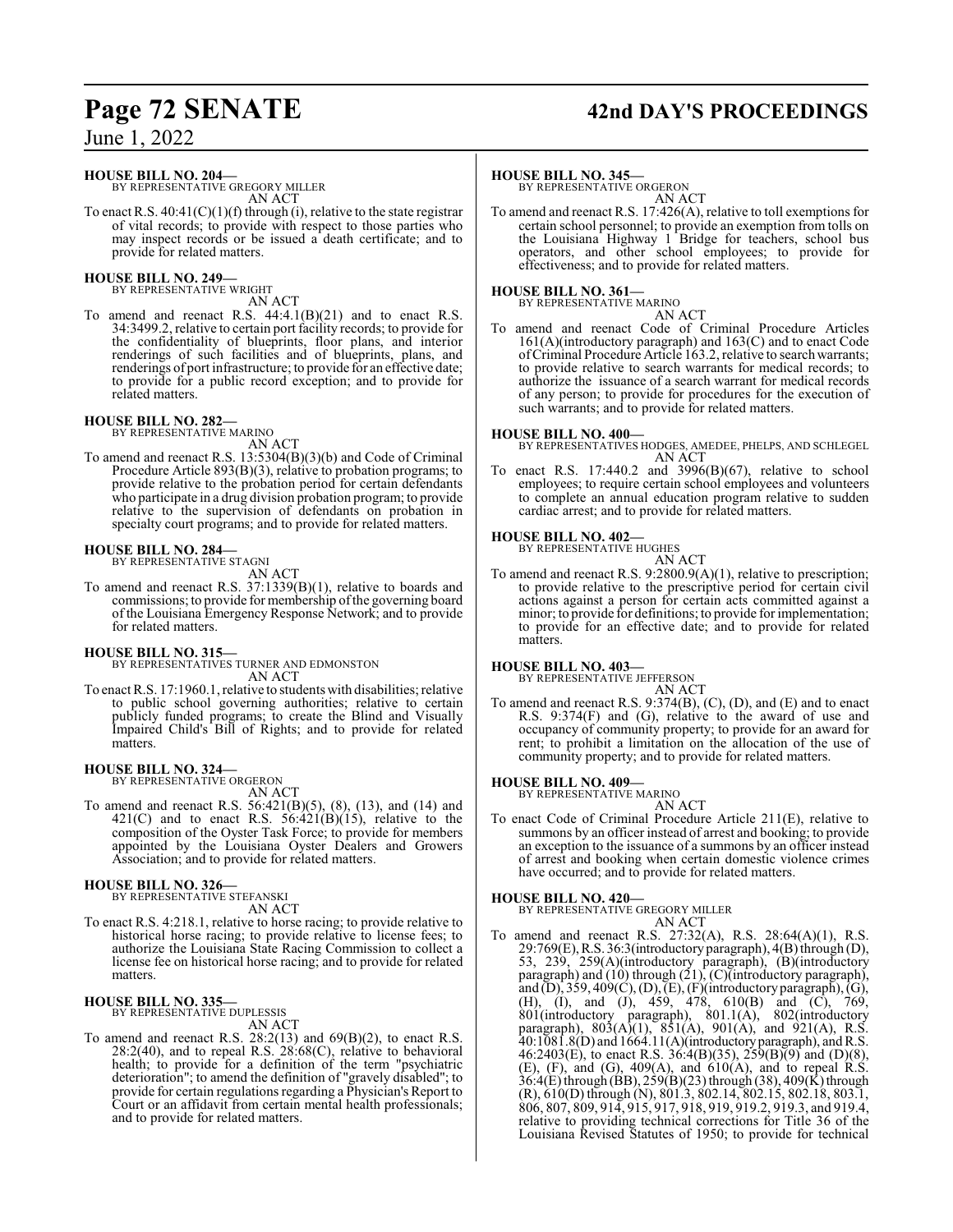# **42nd DAY'S PROCEEDINGS Page 73 SENATE**

# June 1, 2022

corrections; to provide for re-organization of the structure of Title 36; and to provide for related matters.

### **HOUSE BILL NO. 460—**

- BY REPRESENTATIVE BRASS AND SENATORS BARROW, BERNARD,<br>BOUDREAUX, BOUIE, CARTER, FOIL, JACKSON, LUNEAU, ROBERT<br>MILLS, MIZELL, PRICE, SMITH, STINE, TARVER, AND WOMACK AN ACT
- To amend and reenact R.S.  $15:1099.5(C)(1)$ , (D), and (E), relative to early childhood programs; to provide relative to the purpose for which a parish governing authority levies an additional tax; and to provide for related matters.

**HOUSE BILL NO. 477—**<br>BY REPRESENTATIVES COUSSAN, BACALA, BISHOP, BROWN,<br>BUTLER, CARRIER, WILFORD CARTER, DAVIS, DEVILLIER,<br>EDMONDS, EMERSON, FIRMENT, FREIBERG, GADBERRY, GEYMANN, HUVAL, ILLG, JEFFERSON, JENKINS, MIKE JOHNSON, TRAVIS<br>JOHNSON, LACOMBE, LAFLEUR, LARVADAIN, MACK, MARCELLE,<br>MCFARLAND, MCKNIGHT, MIGUEZ, MUSCARELLO, NELSON,<br>CHARLESOWEN,PIERRE,SCHEXNAYDER,SCHLEGEL,SELDERS,ST.<br>BLANC, STAGNI

### AN ACT

To amend and reenact R.S. 16:51(A)(introductory paragraph), (1),  $(5), (7), (12), (14), (15), (16), (18), (19), (21), (24), (26), (27),$  $(29)$ ,  $(32)$ ,  $(34)$ ,  $(36)$ , and  $(37)$ , relative to assistant district attorneys; to provide for additional assistant district attorneysfor certain judicial districts; to provide for an effective date; and to provide for related matters.

**HOUSE BILL NO. 478—** BY REPRESENTATIVE FONTENOT AN ACT

To enact R.S.  $40:41(C)(1)(f)$ , relative to disclosure of records; to provide for the disclosure of records or issuance of certificates to an agent for the surety of a person who is the party to a criminal bail bond; to provide relative to proper documentation; and to provide for related matters.

### **HOUSE BILL NO. 489—**

BY REPRESENTATIVE DAVIS AN ACT

To amend and reenact R.S. 13:996.3(A), relative to the judicial expense fund for the Family Court for the parish of East Baton Rouge; to provide for the maximum fee to be charged by the clerk; to provide for implementation; and to provide for related matters.

### **HOUSE BILL NO. 492—**

BY REPRESENTATIVE FONTENOT AN ACT

To enact Code of Criminal Procedure Article 211(A)(1)(e) and (f) and (E), relative to arrest; to provide relative to the issuance of a summons by a peace officer instead of arrest and booking; to require an officer to make an arrest under certain conditions; to provide relative to causes of action; and to provide for related matters.

HOUSE BILL NO. 495—<br>BY REPRESENTATIVES SCHLEGEL, ADAMS, AMEDEE, BACALA,<br>BEAULLIEU, BOYD, BRASS, BUTLER, CARPENTER, CARRIER,<br>CORMIER, CREWS, DAVIS, DEVILLIER, DUBUISSON, ECHOLS,<br>EDMONDS, EDMONSTON, FIRMENT, FISHER, FREEMAN,

### AN ACT

To amend and reenact R.S. 17:282.4(C)(1)(introductory paragraph) and (c) and  $286(A)$  and to enact R.S. 17:282.4(G) and (H), relative to suicide prevention and violence in schools; to require training on related topics for certain students; to provide for requirements of the state Department of Education; to require formation of student organizations; to provide for effectiveness; and to provide for related matters.

### **HOUSE BILL NO. 507—**

BY REPRESENTATIVE MARINO AND SENATORS ALLAIN, BERNARD, BOUDREAUX, CARTER, STINE, AND WOMACK AN ACT

To enact R.S. 40:34.2(2)(e), relative to birth certificates; to provide for the designation of a surname under certain circumstances; and to provide for related matters.

### **HOUSE BILL NO. 517—**

BY REPRESENTATIVE SELDERS AN ACT

To amend and reenact R.S. 15:831(A) and to enact R.S. 15:827.4, relative to medical services in the Department of Public Safety and Corrections; to create a Medical Advisory Council within the Department of Public Safety and Corrections; to provide relative to membership and powers of the Medical Advisory Council; to provide relative to powers of the secretary of the Department of Public Safety and Corrections; and to provide for related matters.

### **HOUSE BILL NO. 524—**

BY REPRESENTATIVE LYONS AN ACT

To amend and reenact R.S. 27:625(G)(5) and R.S. 29:726.6(Section heading) and to enact R.S. 29:726.7, relative to services for people with disabilities affected by disasters; to create the Disability-Focused Disaster Preparedness and Response Fund as a special fund in the state treasury; to provide for dedication to the fund ofrevenue fromthe tax upon net gaming proceeds from sports wagering; to authorize the use of monies in the fund for certain purposes; to create and provide for a program to conduct needs assessments among, and provide services to, people with disabilities affected by disasters; to provide for duties and responsibilities of the Governor's Office of Homeland Security and Emergency Preparedness with respect to the program; to authorize the Governor's Office of Homeland Security and Emergency Preparedness to utilize certain monies for administrative costs and grant administration; to require the Governor's Office of Homeland Security and Emergency Preparedness to contract with a disability assessment and coordination entity for certain functions; to provide relative to state actions to obtain federal reimbursement for certain disaster-related expenses; and to provide for related matters.

**HOUSE BILL NO. 557—** BY REPRESENTATIVES WILLARD AND LANDRY AN ACT

To enact Subpart E of Part I of Chapter 5-E of Title 40 of the Louisiana Revised Statutes of 1950, to be comprised of R.S. 40:1248.21, relative to the dispensation of contraceptives; to provide for the Louisiana Department of Health relative to requiring health plans of the state Medicaid program to provide reimbursement for a six-month supply of contraceptive drugs dispensed at one time; to provide for a required usage period; to provide for definitions; to provide for applicability; and to provide for related matters.

### **HOUSE BILL NO. 568—**

BY REPRESENTATIVES EDMONDS AND VILLIO

- AN ACT To enact R.S.  $14:67.5(A)(3)$  and (C), relative to misappropriation
- without violence; to provide relative to adoption deception; to provide relative to elements of the offense; and to provide for related matters.

### **HOUSE BILL NO. 607—**

BY REPRESENTATIVES GEYMANN AND MCKNIGHT AN ACT

To amend and reenact R.S. 14:102.1(A)(2)(a), relative to cruelty to animals; to provide relative to the penalties for a first offense of the crime of cruelty to animals; to provide relative to payments for expenses incurred for the animal; and to provide for related matters.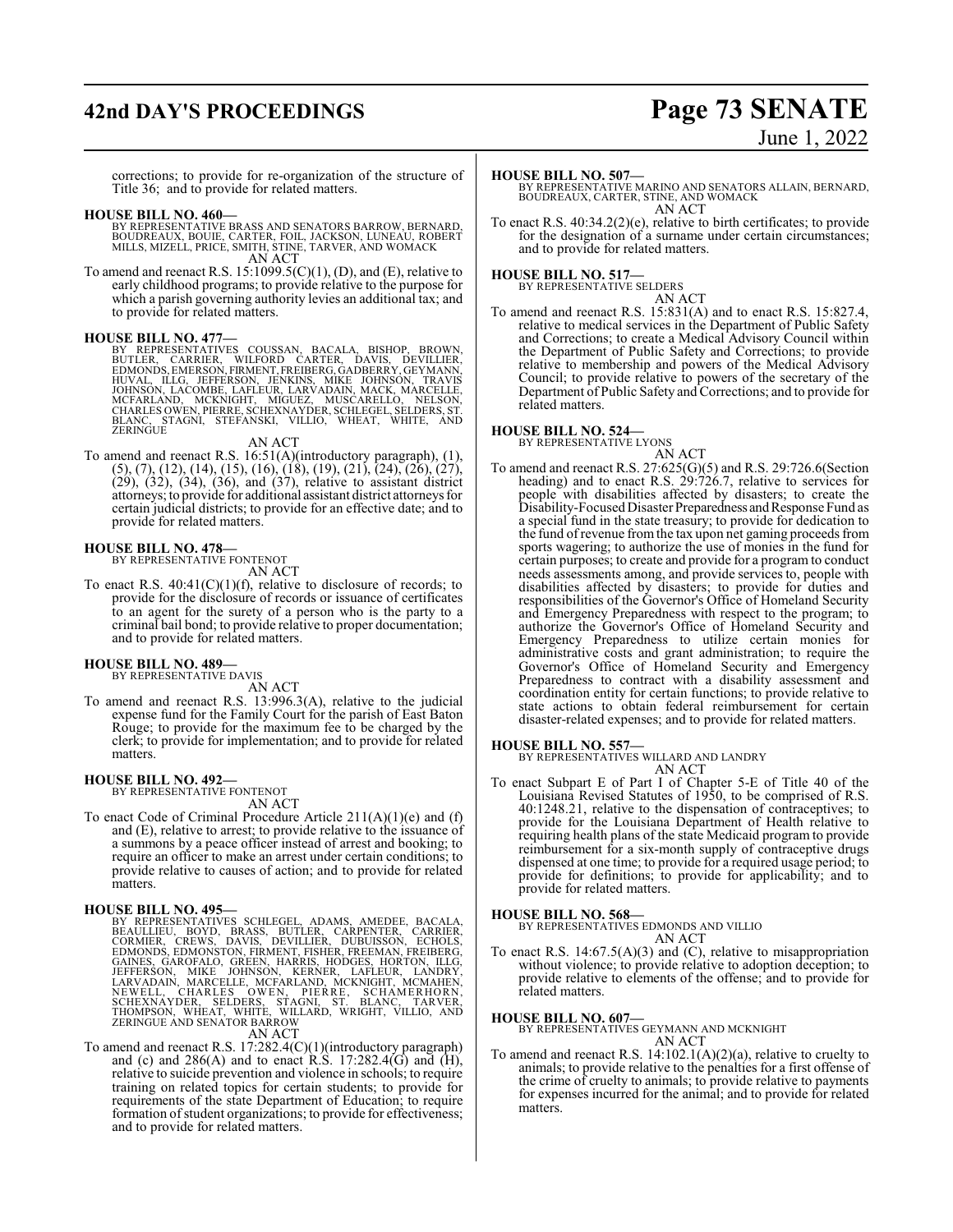June 1, 2022

### **HOUSE BILL NO. 620—**

BY REPRESENTATIVE STEFANSKI AN ACT

To amend and reenact R.S. 4:707(D), (E), and (F)(2), relative to charitable raffles, bingo, and keno; to provide relative to licensing and reporting requirements; to authorize private nonprofit elementary or secondary schools and public elementary or secondary schools to conduct certain games of chance; to provide for definitions; to exempt such schools from licensing and reporting requirements; and to provide for related matters<sup>1</sup>

### **HOUSE BILL NO. 658—** BY REPRESENTATIVE STAGNI

AN ACT

To amend and reenact R.S. 32:422.2, relative to the Louisiana Advisory Council on Driver Education membership; to modify the rules, regulations, and standards to include driver education providers; to increase the membership of the council; to remove the additional two-year cap on members appointed to the council; to increase the number of unexcused absences; to modify the procedure for council vacancies and appointment of council officers; to provide for council meeting venues; and to provide for related matters.

**HOUSE BILL NO. 661—** BY REPRESENTATIVES HILFERTY AND GAROFALO AN ACT

To enact R.S. 29:736(E), relative to state buildings; to exempt state buildings and facilities from locally declared disasters and emergencies; and to provide for related matters.

### **HOUSE BILL NO. 682—**

BY REPRESENTATIVE BROWN AND SENATORS SMITH AND STINE AN ACT

To enact R.S. 22:1679, relative to a claims adjuster database; to require the Department of Insurance to create and maintain a database of claims adjusters working in this state; to provide requirements for each profile in the database; to provide for accessibility by the public; and to provide for related matters.

### **HOUSE BILL NO. 691—** BY REPRESENTATIVE EMERSON

AN ACT

To authorize and provide for the transfer of certain state property; to authorize the exchange of certain state property in St. Martin Parish; to provide for property descriptions; to provide for the reservation of mineral rights; to provide terms and conditions; to provide for an effective date; and to provide for related matters.

## **HOUSE BILL NO. 709—** BY REPRESENTATIVE SELDERS

AN ACT

To enact R.S. 40:2155(B)(3), relative to behavioral health services; to provide relative to services of behavioral health services providers licensed by the Louisiana Department of Health; to authorize such providers to furnish services to clients and patients regardless of the location of those persons within the state; and to provide for related matters.

### **HOUSE BILL NO. 726—** BY REPRESENTATIVE LYONS

AN ACT

To enact Code of Criminal Procedure Article 875.1(H), relative to the financial obligations for criminal offenders; to provide relative to incarceration; and to provide for related matters.

### **HOUSE BILL NO. 727—**

BY REPRESENTATIVE BACALA AND SENATOR FOIL AN ACT

To amend and reenact Children's Code Articles 1207, 1213(A) and (C), 1229, and 1235(A) and (B), and to repeal Children's Code Articles 1213(D) and 1235(C), relative to adoptions; to provide relative to agency and private adoptions; to provide relative to adoption finalization; to provide for prerequisites; to provide for

# **Page 74 SENATE 42nd DAY'S PROCEEDINGS**

reporting and in-home visitation; to provide for resources to families; and to provide for related matters.

### **HOUSE BILL NO. 887—**

BY REPRESENTATIVES ROBBY CARTER AND EDMONDS AN ACT

To amend and reenact Civil Code Articles 2315.1(D) and 2315.2(D), relative to wrongful death and survival actions; to provide for actions brought by a child given in adoption; to provide for actions brought by a sibling given in adoption; and to provide for related matters.

### **HOUSE BILL NO. 905—**

BY REPRESENTATIVE GREGORY MILLER AN ACT

To amend and reenact Code of Civil Procedure Article 4614, relative to partition of co-owned property; to provide relative to purchase by a co-owner; to provide for credit for property interest in property; and to provide for related matters.

**HOUSE BILL NO. 966—** BY REPRESENTATIVE CARRIER AN ACT

To enact R.S. 13:5727, relative to coroners; to provide for funding; to provide for alternative funding for coroners of certain parishes; to authorize a renewable tax; and to provide for related matters.

**HOUSE BILL NO. 1064— (Substitute for House Bill No. 1023 by Representative Farnum)**

BY REPRESENTATIVES FARNUM, BOURRIAQUE, WILFORD CARTER, DAVIS, GEYMANN, ROMERO, AND TARVER AND SENATORS FRED MILLS AND STINE

AN ACT

To amend and reenact R.S. 6:337 and 338, relative to the disbursement of insurance proceeds for damages to residential property; to provide for prompt endorsement; to require prompt payment to borrower-payees in certain circumstances; to require placement of settlement proceeds in a segregated account; to provide for requirements for a residential mortgagee or mortgage servicer; to provide for the payment of proceeds relative to additional living expenses and contents insurance; to provide for notice by a mortgagee or mortgage servicer in certain circumstances; to provide for the release of proceeds held by a mortgagee or mortgage servicer; to provide for civil money penalties; to provide for the payment of interest accrued on settlement proceeds; to provide for release of excess funds upon written request; to provide for applicability; and to provide for related matters.

and asked that the President of the Senate affix his signature to the same.

> Respectfully submitted, MICHELLE D. FONTENOT Clerk of the House of Representatives

The House Bills and Joint Resolutions contained herein were signed by the President of the Senate.

### **ATTENDANCE ROLL CALL**

### PRESENT

Morris

Mr. President Henry Peacock<br>Abraham Hensgens Pope Abraham Hensgens Pope<br>
Allain Hewitt Price Allain Hewitt Price Barrow Jackson Reese Boudreaux Luneau Stine<br>
Bouie McMath Talbot Bouie McMath Talbot Cathey Mills, F. Ward<br>Connick Mills, R. White Connick Mills, R.<br>Fesi Mizell Fesi Mizell Womack

Lambert Smith<br>
Luneau Stine Milligan Tarve<br>
Mills F. Ward